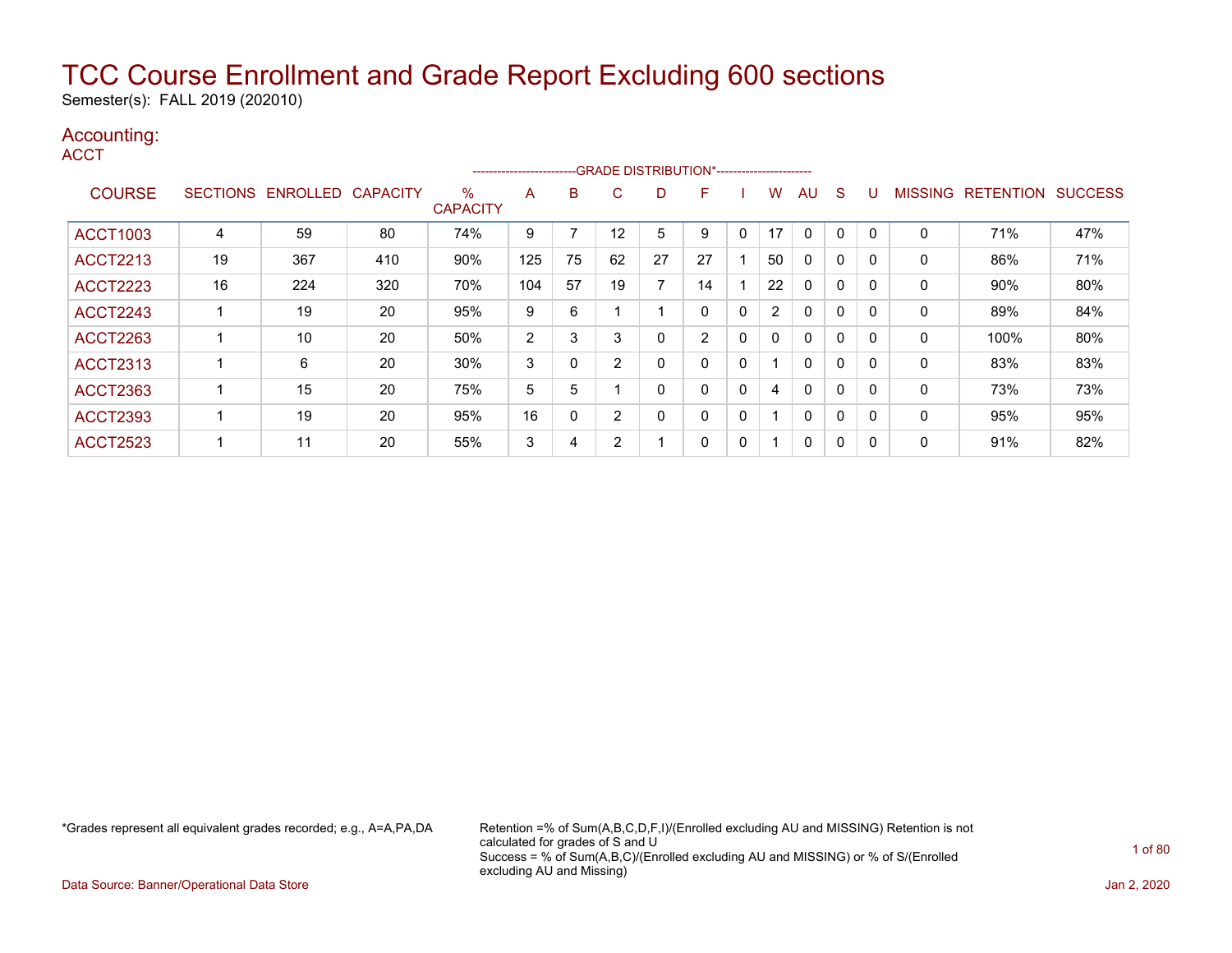Semester(s): FALL 2019 (202010)

#### Allied Health: ALDH

|                 |    |                            |     |                         |     |    |    |    | --GRADE DISTRIBUTION*----------------------- |                |                |              |          |       |                           |     |
|-----------------|----|----------------------------|-----|-------------------------|-----|----|----|----|----------------------------------------------|----------------|----------------|--------------|----------|-------|---------------------------|-----|
| <b>COURSE</b>   |    | SECTIONS ENROLLED CAPACITY |     | $\%$<br><b>CAPACITY</b> | A   | B. |    |    | <b>E</b>                                     |                |                | WAUS         |          | - U - | MISSING RETENTION SUCCESS |     |
| <b>ALDH1013</b> |    | 59                         | 60  | 98%                     | 49  |    |    |    | $\mathbf{0}$                                 | 0 <sup>1</sup> | $\overline{2}$ | $\mathbf{0}$ | $\Omega$ |       | 97%                       | 97% |
| <b>ALDH1323</b> | 15 | 324                        | 355 | 91%                     | 112 | 86 | 37 | 17 | 32                                           |                | 40             | 0            |          |       | 88%                       | 73% |

\*Grades represent all equivalent grades recorded; e.g., A=A,PA,DA Retention =% of Sum(A,B,C,D,F,I)/(Enrolled excluding AU and MISSING) Retention is not calculated for grades of S and U Success = % of Sum(A,B,C)/(Enrolled excluding AU and MISSING) or % of S/(Enrolled excluding AU and Missing)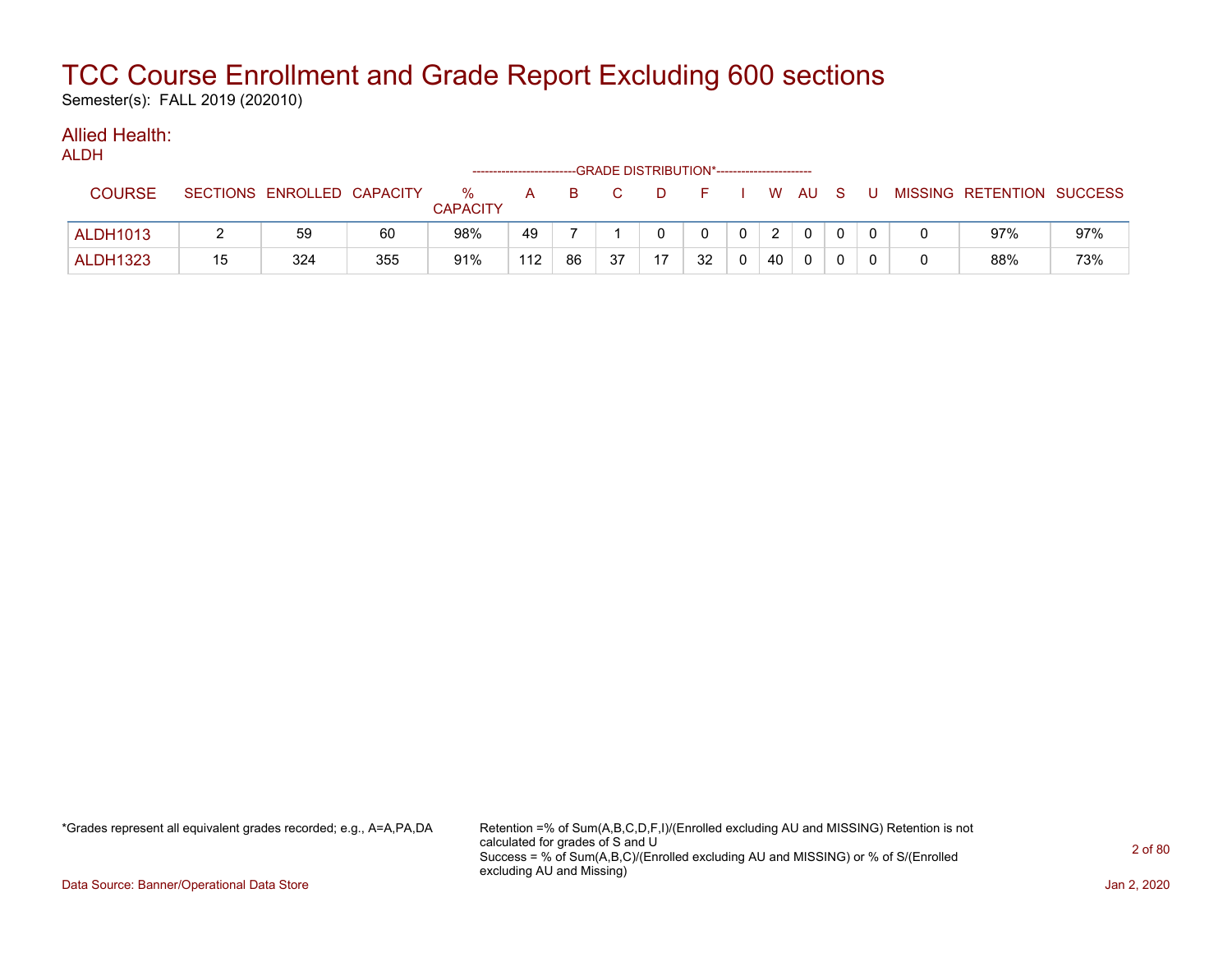Semester(s): FALL 2019 (202010)

### Art: ART

|                |                |                   |                 |                         | ----------------------- |          |                | -- GRADE DISTRIBUTION*----------------------- |   |              |                |              |          |              |                |                  |                |
|----------------|----------------|-------------------|-----------------|-------------------------|-------------------------|----------|----------------|-----------------------------------------------|---|--------------|----------------|--------------|----------|--------------|----------------|------------------|----------------|
| <b>COURSE</b>  |                | SECTIONS ENROLLED | <b>CAPACITY</b> | $\%$<br><b>CAPACITY</b> | A                       | B        | C              | D                                             | F |              | w              | AU           | S        | U            | <b>MISSING</b> | <b>RETENTION</b> | <b>SUCCESS</b> |
| <b>ART1013</b> | 6              | 70                | 72              | 97%                     | 21                      | 27       | 8              | 0                                             | 3 | $\mathbf{0}$ | 11             | $\mathbf{0}$ | $\Omega$ | $\mathbf{0}$ | $\mathbf{0}$   | 84%              | 80%            |
| <b>ART1023</b> |                | 12                | 13              | 92%                     | 4                       | 5        | $\overline{2}$ | 0                                             | 0 |              | 0              | 0            | 0        | 0            | 0              | 100%             | 92%            |
| <b>ART1033</b> |                | $\overline{2}$    | 2               | 100%                    | 1                       | 0        | 0              | 0                                             | 0 | $\Omega$     | 0              |              | $\Omega$ | 0            | $\mathbf{0}$   | 100%             | 100%           |
| <b>ART1053</b> | 3              | 52                | 55              | 95%                     | 11                      | 13       | 12             | 3                                             | 4 | $\mathbf{0}$ | 9              | 0            | $\Omega$ | 0            | 0              | 83%              | 69%            |
| <b>ART1063</b> |                | 21                | 20              | 105%                    | 5                       | 5        | 5              |                                               | 1 |              | 3              | 0            | $\Omega$ | $\Omega$     | 0              | 86%              | 71%            |
| <b>ART1083</b> | 3              | 26                | 30              | 87%                     | 9                       | 8        | 4              | $\mathbf{1}$                                  | 0 | 0            | 4              | 0            | $\Omega$ | 0            | 0              | 85%              | 81%            |
| <b>ART1113</b> | 6              | 103               | 110             | 94%                     | 43                      | 27       | 15             | 5                                             | 5 |              | 7              | 0            | $\Omega$ | 0            | 0              | 93%              | 83%            |
| <b>ART1123</b> | $\overline{c}$ | 19                | 22              | 86%                     | $\overline{7}$          | 8        | 1              | 0                                             | 1 | 0            | $\overline{c}$ | 0            | $\Omega$ | 0            | $\mathbf{0}$   | 89%              | 84%            |
| <b>ART1133</b> | 1              | 5                 | 5               | 100%                    | 2                       | 1        | $\overline{2}$ | 0                                             | 0 | 0            | 0              | 0            | $\Omega$ | 0            | 0              | 100%             | 100%           |
| <b>ART2083</b> |                | 5                 | 10              | 50%                     | 3                       |          |                | 0                                             | 0 | 0            | 0              | 0            | $\Omega$ | 0            | $\mathbf{0}$   | 100%             | 100%           |
| <b>ART2143</b> |                | $\overline{7}$    | 10              | 70%                     | 3                       | 3        | 0              | 0                                             | 0 | 0            | 1.             | 0            | 0        | 0            | 0              | 86%              | 86%            |
| <b>ART2153</b> |                | 3                 | 5               | 60%                     | 1                       | 1        |                | 0                                             | 0 | 0            | 0              | $\mathbf{0}$ | $\Omega$ | 0            | $\mathbf{0}$   | 100%             | 100%           |
| <b>ART2263</b> | 1              | 9                 | 13              | 69%                     | $\overline{7}$          | $\Omega$ | 0              | 0                                             | 0 | 0            | $\overline{2}$ | $\mathbf{0}$ | $\Omega$ | 0            | 0              | 78%              | 78%            |
| <b>ART2413</b> | $\overline{c}$ | 27                | 28              | 96%                     | 10                      | 11       | 4              | 0                                             | 0 | $\Omega$     | 2              | $\mathbf{0}$ | $\Omega$ | $\Omega$     | $\mathbf{0}$   | 93%              | 93%            |
| <b>ART2423</b> |                | 13                | 14              | 93%                     | 4                       | 8        | 0              |                                               | 0 | 0            | 0              | 0            | $\Omega$ | 0            | 0              | 100%             | 92%            |
| <b>ART2503</b> | 1              | 10                | 12              | 83%                     | 5                       | 3        |                | 0                                             | 0 | 0            | 1.             | 0            | $\Omega$ | 0            | 0              | 90%              | 90%            |
| <b>ART2813</b> | $\mathbf 1$    | 16                | 20              | 80%                     | 9                       | 1        |                | 1                                             | 3 | 0            | 1              | 0            | $\Omega$ | $\Omega$     | 0              | 94%              | 69%            |
| <b>ART2853</b> | 1              | 8                 | 12              | 67%                     | 7                       | 1        | 0              | 0                                             | 0 | 0            | 0              | 0            | 0        | 0            | 0              | 100%             | 100%           |
| <b>ART2913</b> |                | 10                | 10              | 100%                    | 9                       | 0        | 0              | 0                                             | 0 | 0            | 1              | 0            | $\Omega$ | 0            | $\mathbf{0}$   | 90%              | 90%            |

\*Grades represent all equivalent grades recorded; e.g., A=A,PA,DA Retention =% of Sum(A,B,C,D,F,I)/(Enrolled excluding AU and MISSING) Retention is not calculated for grades of S and U Success = % of Sum(A,B,C)/(Enrolled excluding AU and MISSING) or % of S/(Enrolled excluding AU and Missing)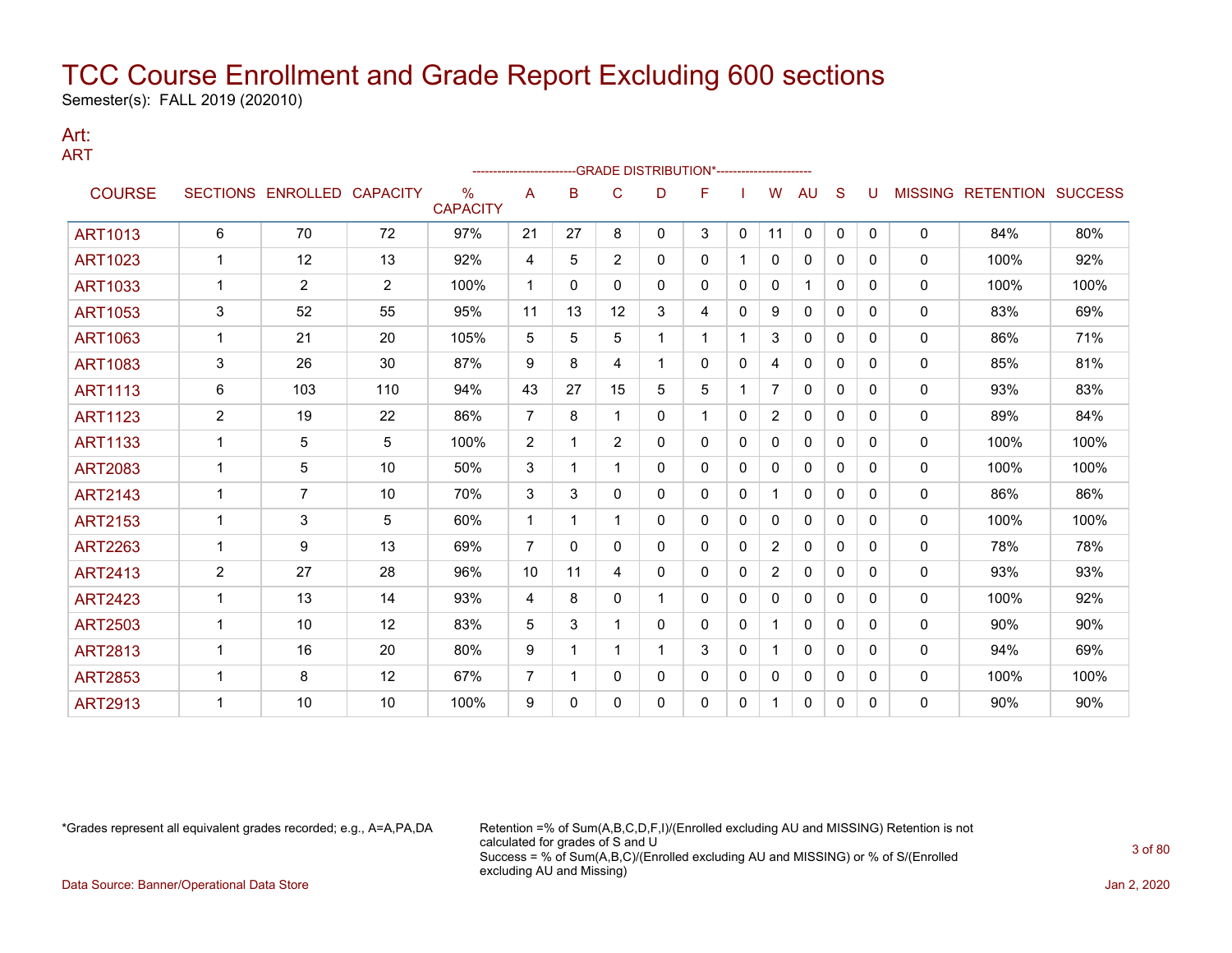Semester(s): FALL 2019 (202010)

### American Sign Language Ed: ASLE

|                 |    |                            |     |                         | ------------------- |    |    |              | -GRADE DISTRIBUTION*----------------------- |   |    |          |    |          |   |                   |                |
|-----------------|----|----------------------------|-----|-------------------------|---------------------|----|----|--------------|---------------------------------------------|---|----|----------|----|----------|---|-------------------|----------------|
| <b>COURSE</b>   |    | SECTIONS ENROLLED CAPACITY |     | $\%$<br><b>CAPACITY</b> | A                   | B. |    | $\mathbf{D}$ | н.                                          |   | W  | AU       | -S |          |   | MISSING RETENTION | <b>SUCCESS</b> |
| ASLE1363        | 10 | 127                        | 148 | 86%                     | 46                  | 21 | 16 |              | 18                                          | 0 | 19 | 0        | 0  | $\Omega$ | 0 | 85%               | 65%            |
| <b>ASLE1373</b> |    | 26                         | 30  | 87%                     | 9                   | 8  |    |              |                                             |   | 5  | $\Omega$ | 0  | 0        | 0 | 81%               | 77%            |
| <b>ASLE1413</b> |    | 47                         | 55  | 85%                     | 9                   | 8  | 5  | າ            | 20                                          | 0 | 3  | 0        | 0  | 0        | 0 | 94%               | 47%            |
| <b>ASLE2414</b> |    | 22                         | 30  | 73%                     | 3                   | 11 |    |              | 2                                           |   | 2  | 0        | 0  | - 0      | 0 | 91%               | 77%            |

\*Grades represent all equivalent grades recorded; e.g., A=A,PA,DA Retention =% of Sum(A,B,C,D,F,I)/(Enrolled excluding AU and MISSING) Retention is not calculated for grades of S and U Success = % of Sum(A,B,C)/(Enrolled excluding AU and MISSING) or % of S/(Enrolled excluding AU and Missing)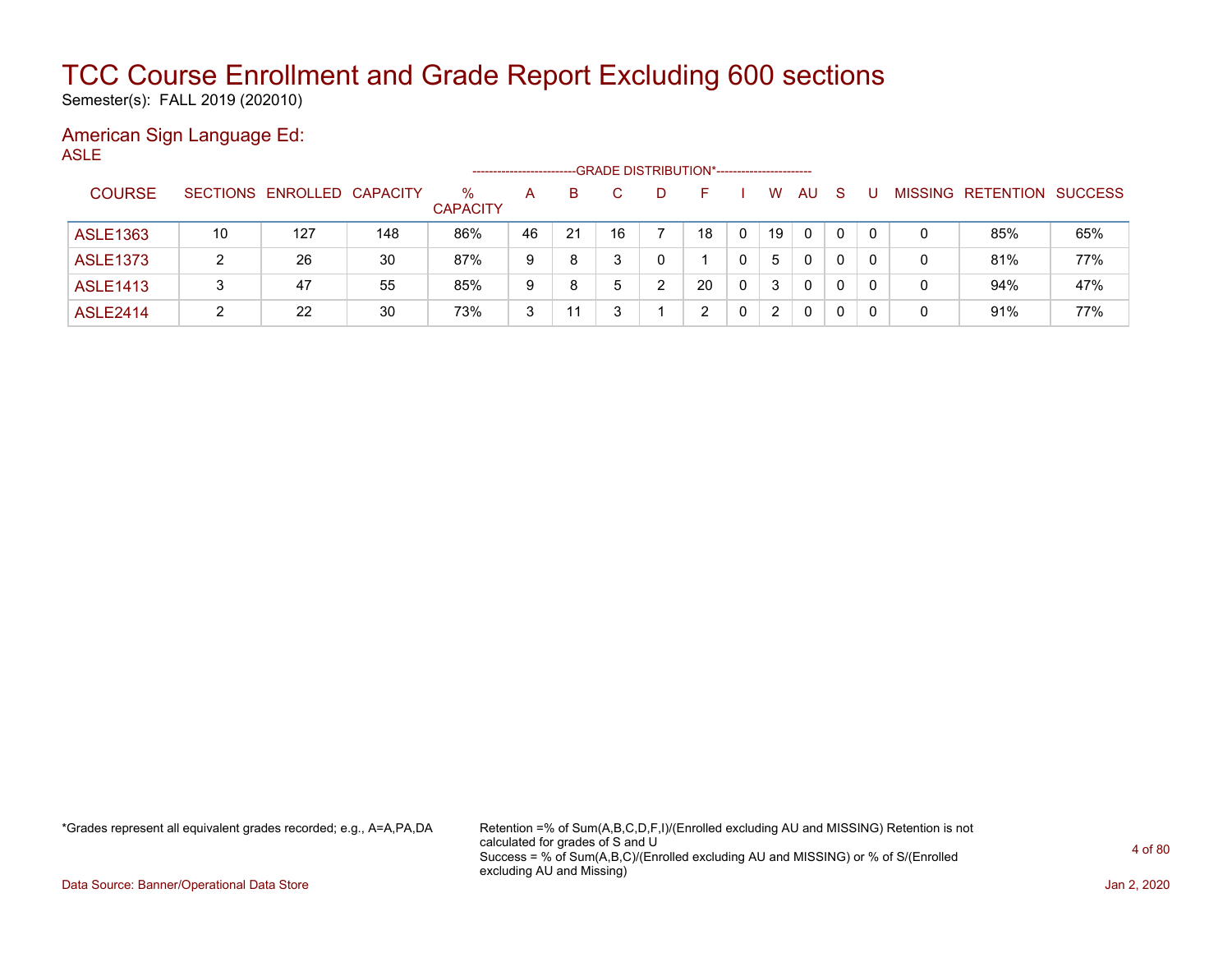Semester(s): FALL 2019 (202010)

#### Astronomy: ASTR

| AU LIN          |                            |     |                      |    |       | ------------------------GRADE DISTRIBUTION*----------------------- |        |   |                |   |  |  |                                        |     |
|-----------------|----------------------------|-----|----------------------|----|-------|--------------------------------------------------------------------|--------|---|----------------|---|--|--|----------------------------------------|-----|
| <b>COURSE</b>   | SECTIONS ENROLLED CAPACITY |     | %<br><b>CAPACITY</b> |    | A B C |                                                                    | $\Box$ |   |                |   |  |  | F I W AU S U MISSING RETENTION SUCCESS |     |
| <b>ASTR1104</b> | 93                         | 104 | 89%                  | 37 | 23    | 15                                                                 |        | 6 | 0 <sup>1</sup> | 8 |  |  | 91%                                    | 81% |

\*Grades represent all equivalent grades recorded; e.g., A=A,PA,DA Retention =% of Sum(A,B,C,D,F,I)/(Enrolled excluding AU and MISSING) Retention is not calculated for grades of S and U Success = % of Sum(A,B,C)/(Enrolled excluding AU and MISSING) or % of S/(Enrolled excluding AU and Missing)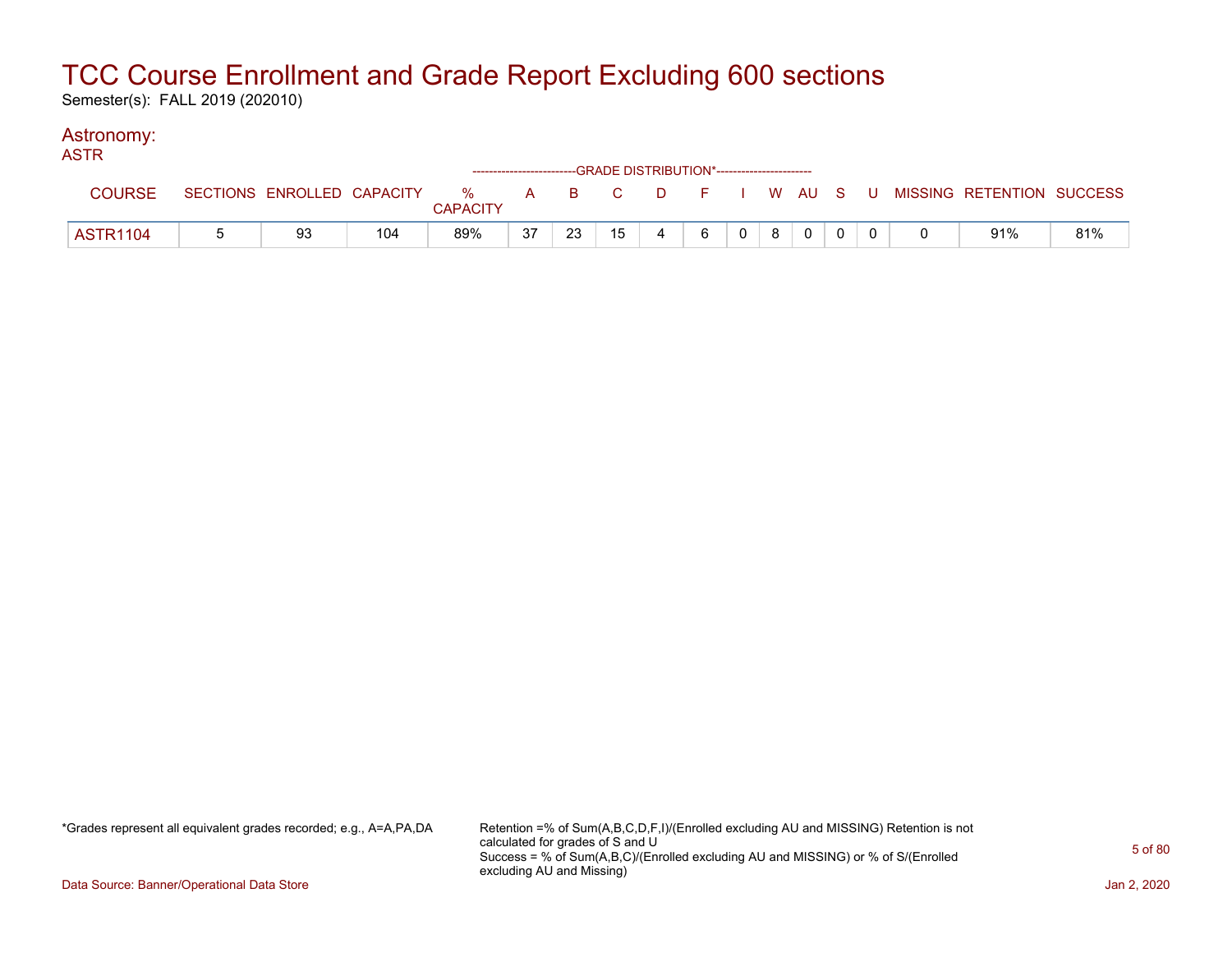Semester(s): FALL 2019 (202010)

### Aviation Sciences Technology: AVST

|                 |                |                            |    |                         |                |                |          | -------------------------GRADE DISTRIBUTION*---------------------- |                |              |              |              |              |              |                |                          |      |
|-----------------|----------------|----------------------------|----|-------------------------|----------------|----------------|----------|--------------------------------------------------------------------|----------------|--------------|--------------|--------------|--------------|--------------|----------------|--------------------------|------|
| <b>COURSE</b>   |                | SECTIONS ENROLLED CAPACITY |    | $\%$<br><b>CAPACITY</b> | A              | в              | C        | D                                                                  | F              |              | w            | AU           | S            | U            | <b>MISSING</b> | <b>RETENTION SUCCESS</b> |      |
| <b>AVST1113</b> | $\overline{2}$ | 48                         | 48 | 100%                    | 41             | 5              | 0        | 0                                                                  | $\overline{2}$ | $\mathbf{0}$ | $\mathbf{0}$ | 0            | $\mathbf{0}$ | $\Omega$     | 0              | 100%                     | 96%  |
| <b>AVST1222</b> | 1              | 21                         | 30 | 70%                     | -1             | 0              | 0        | 0                                                                  | 0              | 20           | 0            | 0            | 0            | 0            | 0              | 100%                     | 5%   |
| <b>AVST1232</b> | 1              | 5                          | 30 | 17%                     | 1              | 0              | 0        | 0                                                                  | 0              | 4            | 0            | 0            | 0            | 0            | 0              | 100%                     | 20%  |
| <b>AVST1343</b> | $\overline{2}$ | 28                         | 44 | 64%                     | 25             | $\overline{2}$ | 0        | 0                                                                  | 1              | 0            | 0            | 0            | 0            | <sup>0</sup> | $\mathbf{0}$   | 100%                     | 96%  |
| <b>AVST1364</b> | 1              | $\overline{7}$             | 20 | 35%                     | $\overline{7}$ | $\Omega$       | $\Omega$ | 0                                                                  | 0              | 0            | 0            | $\mathbf{0}$ | $\Omega$     | <sup>0</sup> | $\mathbf{0}$   | 100%                     | 100% |
| <b>AVST2113</b> | 2              | 50                         | 50 | 100%                    | 39             | 4              | $\Omega$ |                                                                    | $\overline{2}$ | $\Omega$     | 4            | $\mathbf{0}$ | 0            | <sup>0</sup> | 0              | 92%                      | 86%  |
| <b>AVST2132</b> |                | 3                          | 30 | 10%                     | $\mathbf{0}$   | $\Omega$       | 0        | 0                                                                  | 0              | 3            | 0            | $\mathbf{0}$ | $\Omega$     | 0            | 0              | 100%                     | 0%   |
| <b>AVST2152</b> |                |                            | 30 | 3%                      | $\mathbf 1$    | 0              | $\Omega$ | 0                                                                  | 0              | $\Omega$     | $\Omega$     | $\Omega$     | $\Omega$     | 0            | 0              | 100%                     | 100% |
| <b>AVST2162</b> | 1              | 5                          | 30 | 17%                     | 3              | 0              | 0        | 0                                                                  | 0              |              |              | $\mathbf{0}$ | $\Omega$     | <sup>0</sup> | 0              | 80%                      | 60%  |
| <b>AVST2182</b> | 1              | 5                          | 30 | 17%                     | 2              | $\mathbf{0}$   | 0        | 0                                                                  | 0              | 3            | 0            | 0            | $\mathbf{0}$ | 0            | 0              | 100%                     | 40%  |
| <b>AVST2213</b> | $\mathbf 1$    | 10                         | 24 | 42%                     | 3              | $\overline{2}$ | 4        | 0                                                                  | 0              | $\mathbf{0}$ |              | $\mathbf{0}$ | $\mathbf{0}$ | 0            | 0              | 90%                      | 90%  |
| <b>AVST2226</b> | $\mathbf{1}$   | $\overline{7}$             | 20 | 35%                     | $\overline{7}$ | 0              | $\Omega$ | 0                                                                  | 0              | $\Omega$     | $\mathbf{0}$ | $\Omega$     | $\Omega$     | $\Omega$     | 0              | 100%                     | 100% |
| <b>AVST2253</b> | $\overline{2}$ | 46                         | 46 | 100%                    | 40             | 5              | 0        | 0                                                                  | 0              | $\mathbf{0}$ |              | $\mathbf{0}$ | $\Omega$     | 0            | 0              | 98%                      | 98%  |
| <b>AVST2273</b> | 1              | 7                          | 20 | 35%                     | $\overline{7}$ | $\Omega$       | 0        | 0                                                                  | 0              | $\Omega$     | 0            | $\mathbf{0}$ | $\Omega$     | <sup>0</sup> | $\mathbf{0}$   | 100%                     | 100% |
| <b>AVST2413</b> | 1              | 20                         | 20 | 100%                    | 8              | 7              | 5        | 0                                                                  | 0              | $\mathbf{0}$ | 0            | $\mathbf{0}$ | $\mathbf 0$  | 0            | 0              | 100%                     | 100% |
| <b>AVST2442</b> |                | 1                          | 20 | 5%                      | $\mathbf{0}$   | 0              | 0        | 0                                                                  | 0              |              | 0            | $\mathbf{0}$ | 0            | 0            | 0              | 100%                     | 0%   |
|                 |                |                            |    |                         |                |                |          |                                                                    |                |              |              |              |              |              |                |                          |      |

\*Grades represent all equivalent grades recorded; e.g., A=A,PA,DA Retention =% of Sum(A,B,C,D,F,I)/(Enrolled excluding AU and MISSING) Retention is not calculated for grades of S and U Success = % of Sum(A,B,C)/(Enrolled excluding AU and MISSING) or % of S/(Enrolled excluding AU and Missing)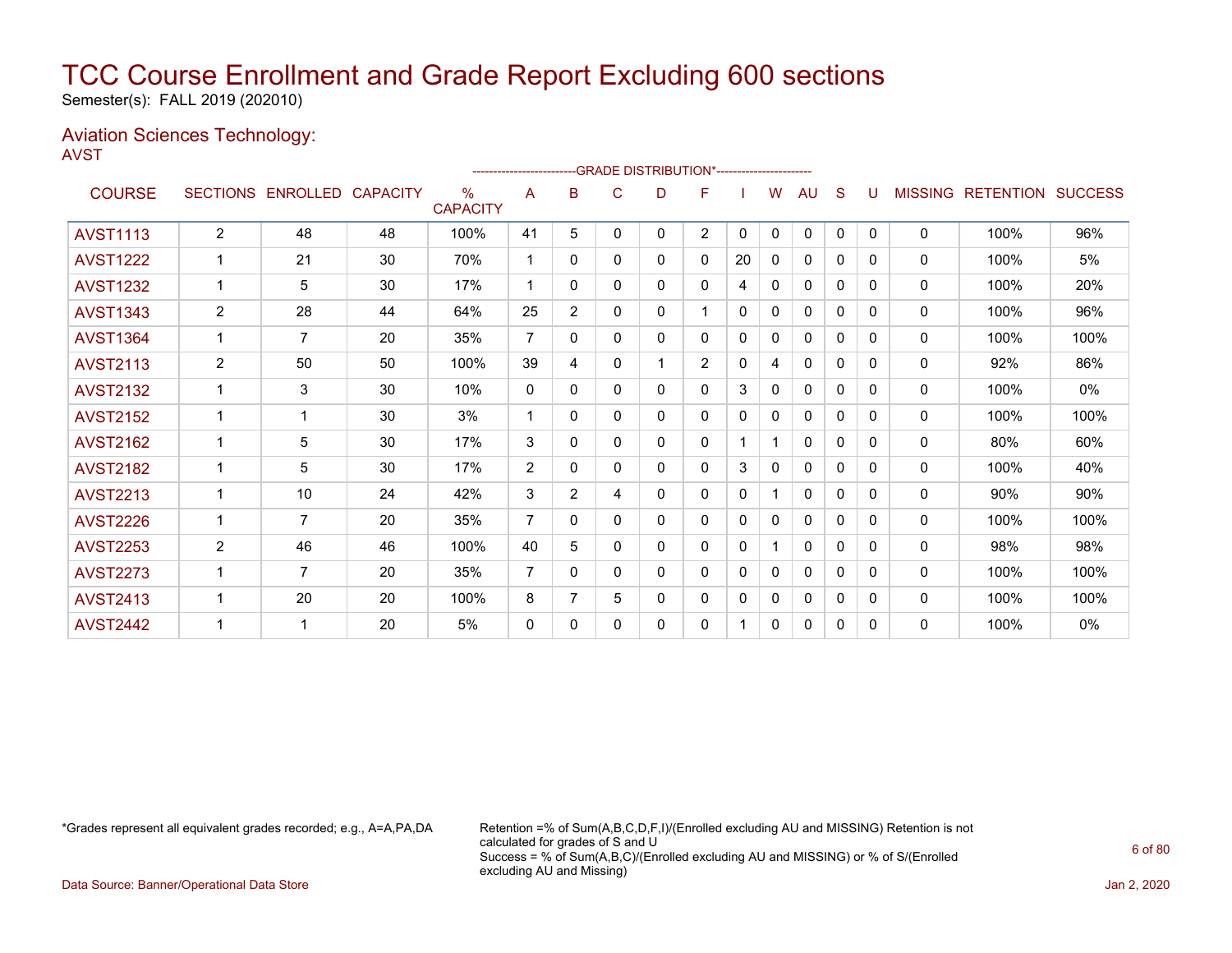Semester(s): FALL 2019 (202010)

### Biology:

| . .<br>۰.<br>× | ۰, |
|----------------|----|
|                |    |
| M.<br>۰.       |    |

|                 |                |                            |       |                      |     |     | -GRADE DISTRIBUTION*---------------------- |    |          |              |     |              |              |          |                |                          |      |
|-----------------|----------------|----------------------------|-------|----------------------|-----|-----|--------------------------------------------|----|----------|--------------|-----|--------------|--------------|----------|----------------|--------------------------|------|
| <b>COURSE</b>   |                | SECTIONS ENROLLED CAPACITY |       | ℅<br><b>CAPACITY</b> | A   | B   | C                                          | D  | F        |              | w   | AU           | S            |          | <b>MISSING</b> | <b>RETENTION SUCCESS</b> |      |
| <b>BIOL1113</b> | 4              | 76                         | 92    | 83%                  | 18  | 13  | 15                                         | 3  | 14       | $\mathbf{0}$ | 13  | $\mathbf{0}$ | $\mathbf{0}$ | $\Omega$ | 0              | 83%                      | 61%  |
| <b>BIOL1114</b> | 29             | 553                        | 652   | 85%                  | 165 | 180 | 83                                         | 18 | 33       | 0            | 74  | $\mathbf{0}$ | 0            | $\Omega$ | 0              | 87%                      | 77%  |
| <b>BIOL1224</b> | 33             | 748                        | 792   | 94%                  | 213 | 234 | 144                                        | 52 | 35       |              | 69  | $\mathbf{0}$ | $\mathbf{0}$ | 0        | 0              | 91%                      | 79%  |
| <b>BIOL1314</b> | 15             | 338                        | 360   | 94%                  | 141 | 78  | 51                                         | 10 | 16       | $\mathbf{0}$ | 41  |              | $\mathbf{0}$ | 0        | 0              | 88%                      | 80%  |
| <b>BIOL1324</b> | 1              | 19                         | 24    | 79%                  | 2   | 6   | 4                                          | 2  | $\Omega$ | 0            | 5   | $\mathbf{0}$ | $\Omega$     | $\Omega$ | 0              | 74%                      | 63%  |
| <b>BIOL1383</b> | 43             | 978                        | 1,054 | 93%                  | 393 | 258 | 121                                        | 42 | 71       | 3            | 90  | $\mathbf{0}$ | $\mathbf{0}$ | 0        | 0              | 91%                      | 79%  |
| <b>BIOL1404</b> | $\mathbf{1}$   | 23                         | 24    | 96%                  | 13  | 4   | $\overline{2}$                             | 0  |          | $\Omega$     | 3   | $\mathbf 0$  | $\mathbf{0}$ | 0        | 0              | 87%                      | 83%  |
| <b>BIOL1604</b> | 3              | 68                         | 72    | 94%                  | 11  | 13  | 16                                         | 8  | 6        | $\Omega$     | 14  | $\mathbf{0}$ | $\Omega$     | 0        | $\mathbf 0$    | 79%                      | 59%  |
| <b>BIOL2134</b> | 21             | 472                        | 504   | 94%                  | 140 | 118 | 73                                         | 13 | 26       |              | 100 |              | $\mathbf{0}$ | $\Omega$ | 0              | 79%                      | 70%  |
| <b>BIOL2154</b> | 14             | 288                        | 336   | 86%                  | 111 | 90  | 43                                         | 10 | 5        |              | 28  | 0            | $\mathbf{0}$ | 0        | 0              | 90%                      | 85%  |
| <b>BIOL2164</b> | 17             | 335                        | 404   | 83%                  | 111 | 99  | 67                                         | 8  | 10       | $\mathbf{0}$ | 40  | $\mathbf{0}$ | $\Omega$     | 0        | 0              | 88%                      | 83%  |
| <b>BIOL2213</b> | 1              | 11                         | 18    | 61%                  | 3   |     | 3                                          |    | $\Omega$ | 0            | 3   | $\mathbf{0}$ | 0            | 0        | $\mathbf{0}$   | 73%                      | 64%  |
| <b>BIOL2313</b> | $\overline{2}$ | 33                         | 40    | 82%                  | 18  | 6   | 5                                          |    | 0        | 0            | 3   | 0            | 0            | 0        | 0              | 91%                      | 88%  |
| <b>BIOL2992</b> | 1              |                            | 1     | 100%                 | 1   | 0   | $\Omega$                                   | 0  | 0        | 0            | 0   | 0            | 0            | 0        | 0              | 100%                     | 100% |

\*Grades represent all equivalent grades recorded; e.g., A=A,PA,DA Retention =% of Sum(A,B,C,D,F,I)/(Enrolled excluding AU and MISSING) Retention is not calculated for grades of S and U Success = % of Sum(A,B,C)/(Enrolled excluding AU and MISSING) or % of S/(Enrolled excluding AU and Missing)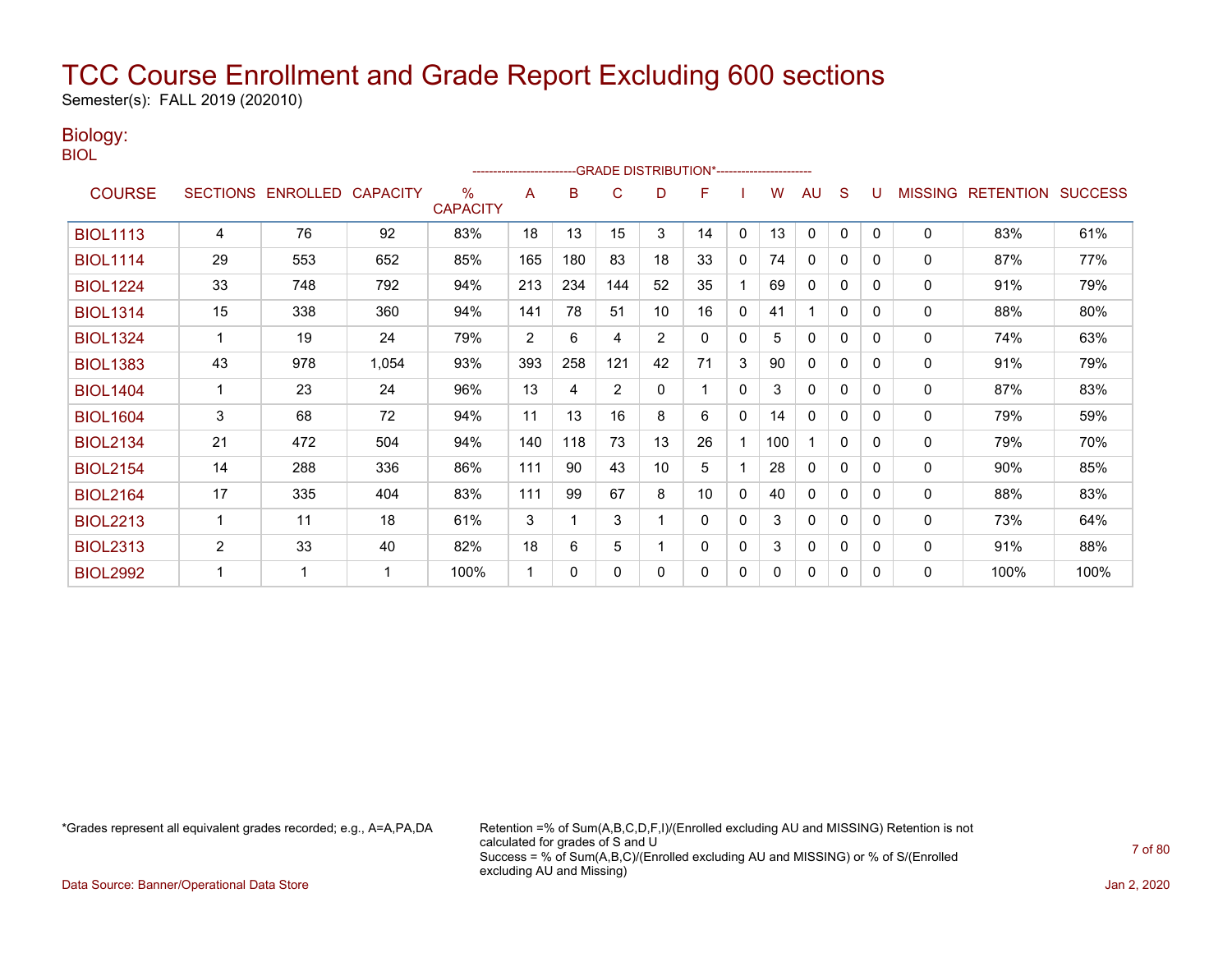Semester(s): FALL 2019 (202010)

#### Biotechnology: BIOT

|                 |                            |         |                         |              |   | -GRADE DISTRIBUTION*---------------------- |          |   |    |              |   |                           |      |
|-----------------|----------------------------|---------|-------------------------|--------------|---|--------------------------------------------|----------|---|----|--------------|---|---------------------------|------|
| <b>COURSE</b>   | SECTIONS ENROLLED CAPACITY |         | $\%$<br><b>CAPACITY</b> | A            | B | D                                          | <b>F</b> | W | AU | <sub>S</sub> |   | MISSING RETENTION SUCCESS |      |
| <b>BIOT1113</b> | 8                          | $12 \,$ | 67%                     |              |   |                                            |          |   | 0  | 0            |   | 62%                       | 62%  |
| <b>BIOT1533</b> | 12                         | 12      | 100%                    | 5            |   |                                            |          |   | 0  |              |   | 92%                       | 92%  |
| <b>BIOT2245</b> | 14                         | 12      | 117%                    | <sub>5</sub> |   |                                            |          |   | 0  |              | 0 | 100%                      | 100% |

\*Grades represent all equivalent grades recorded; e.g., A=A,PA,DA Retention =% of Sum(A,B,C,D,F,I)/(Enrolled excluding AU and MISSING) Retention is not calculated for grades of S and U Success = % of Sum(A,B,C)/(Enrolled excluding AU and MISSING) or % of S/(Enrolled excluding AU and Missing)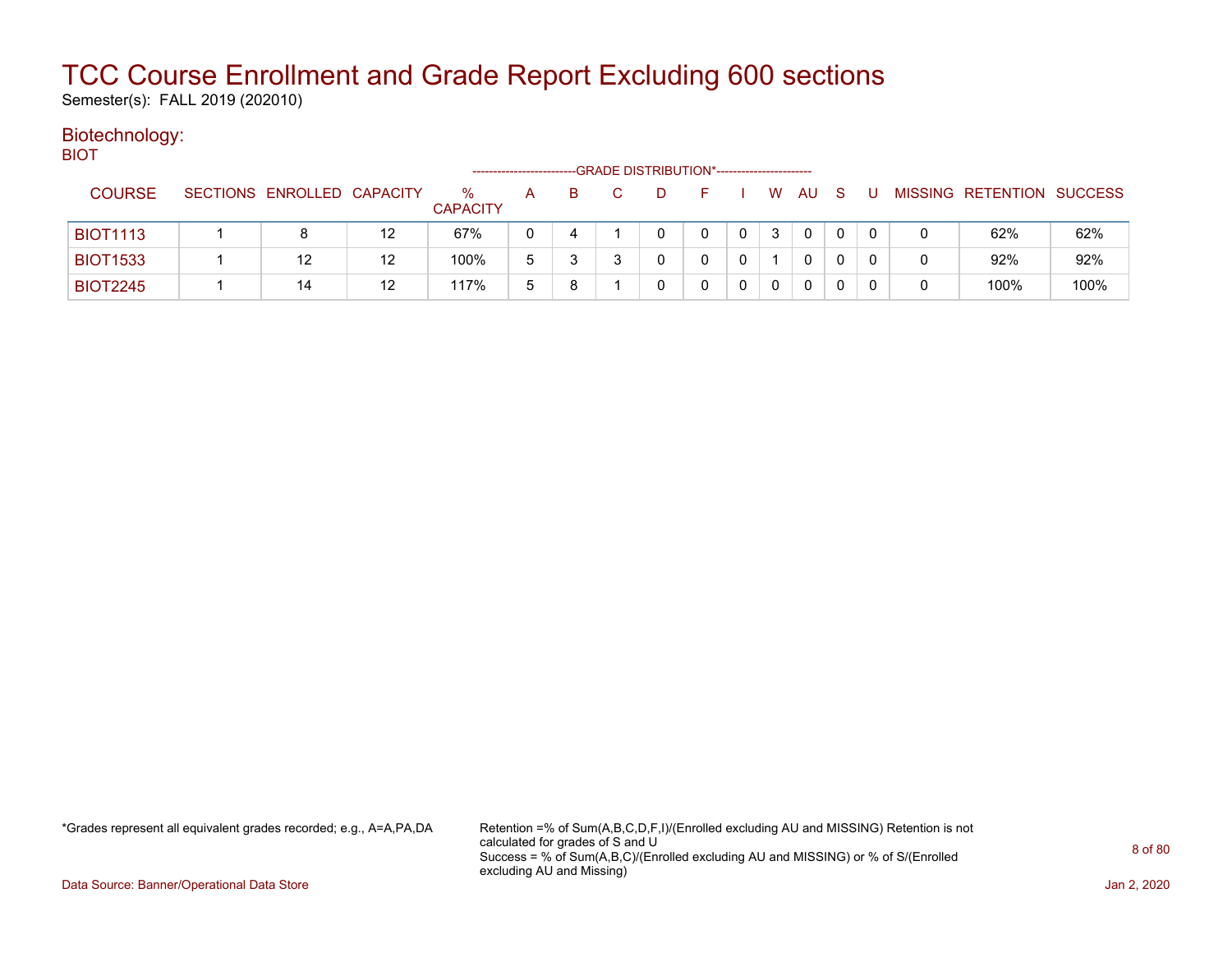Semester(s): FALL 2019 (202010)

### Business: **BUSN**

|                 |    |                            |     |                      | ---------------------- |    | -GRADE DISTRIBUTION*----------------------- |    |    |    |    |   |   |         |                  |                |
|-----------------|----|----------------------------|-----|----------------------|------------------------|----|---------------------------------------------|----|----|----|----|---|---|---------|------------------|----------------|
| <b>COURSE</b>   |    | SECTIONS ENROLLED CAPACITY |     | %<br><b>CAPACITY</b> | A                      | B  |                                             |    | н. | w  | AU | S |   | MISSING | <b>RETENTION</b> | <b>SUCCESS</b> |
| <b>BUSN1053</b> | 17 | 369                        | 396 | 93%                  | 204                    | 57 | 34                                          | 10 | 23 | 41 | 0  | 0 | 0 | 0       | 89%              | 80%            |
| <b>BUSN1353</b> | 3  | 59                         | 65  | 91%                  | 10                     | 16 |                                             |    |    |    | 0  | 0 | 0 | 0       | 81%              | 56%            |
| <b>BUSN2053</b> | 2  | 12                         | 40  | 30%                  | 5                      | ົ  |                                             |    | ົ  | 2  | 0  | 0 | 0 | 0       | 83%              | 67%            |
| <b>BUSN2433</b> | 8  | 143                        | 154 | 93%                  | 61                     | 32 | 12                                          |    | 6  | 29 |    | 0 | 0 | 0       | 80%              | 74%            |
| <b>BUSN2503</b> |    | 16                         | 20  | 80%                  | 9                      | 4  |                                             |    |    |    | 0  | 0 | 0 | 0       | 94%              | 94%            |

\*Grades represent all equivalent grades recorded; e.g., A=A,PA,DA Retention =% of Sum(A,B,C,D,F,I)/(Enrolled excluding AU and MISSING) Retention is not calculated for grades of S and U Success = % of Sum(A,B,C)/(Enrolled excluding AU and MISSING) or % of S/(Enrolled excluding AU and Missing)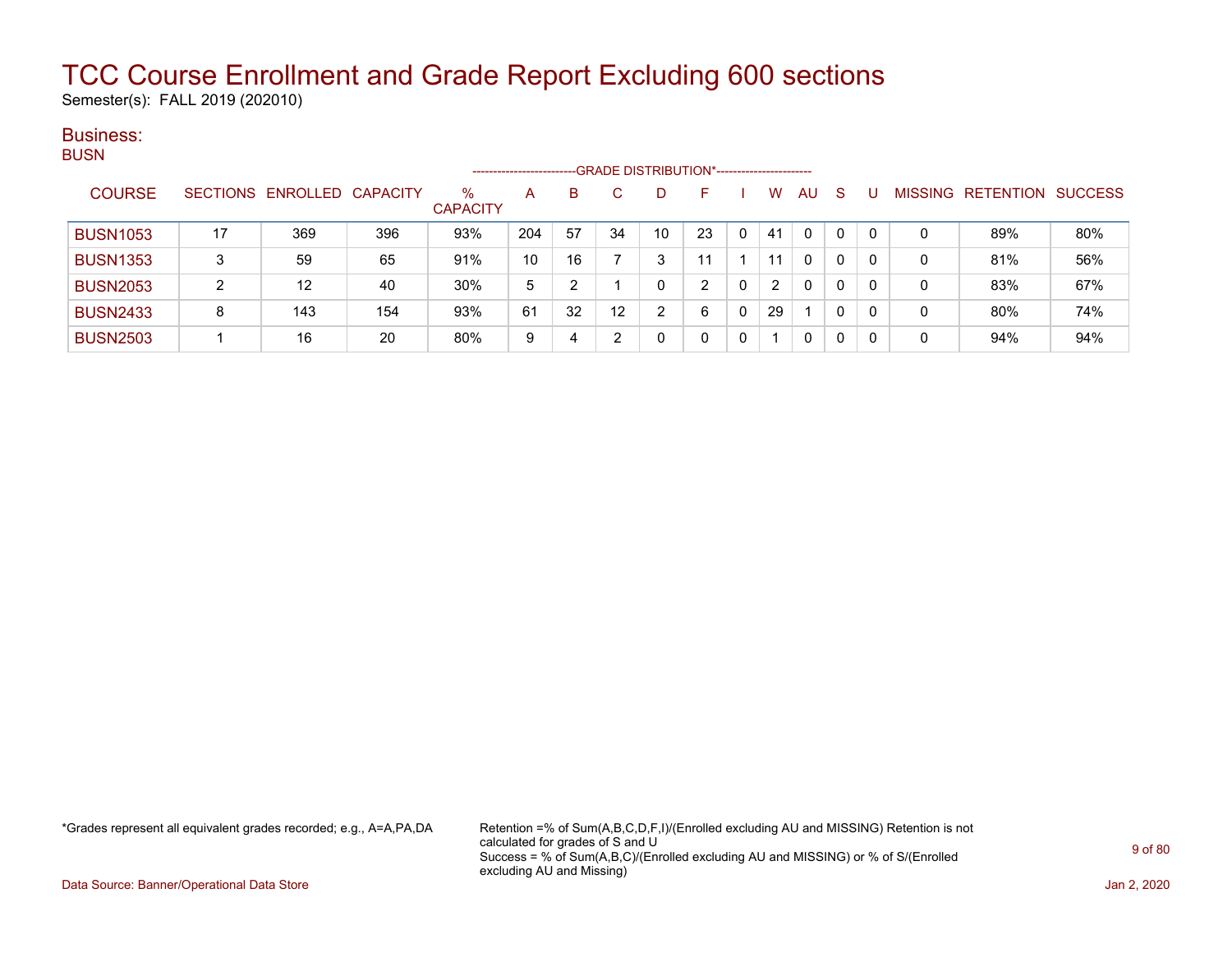Semester(s): FALL 2019 (202010)

### Chemistry: CHEM

|                 |                 |                   |     |                      | ----------------------- |     |    | --GRADE DISTRIBUTION*----------------------- |                |              |    |              |   |          |                |                  |                |
|-----------------|-----------------|-------------------|-----|----------------------|-------------------------|-----|----|----------------------------------------------|----------------|--------------|----|--------------|---|----------|----------------|------------------|----------------|
| <b>COURSE</b>   | <b>SECTIONS</b> | ENROLLED CAPACITY |     | %<br><b>CAPACITY</b> | А                       | B   | C  | D.                                           | F.             |              | w  | AU           | S |          | <b>MISSING</b> | <b>RETENTION</b> | <b>SUCCESS</b> |
| <b>CHEM1114</b> |                 | 150               | 160 | 94%                  | 30                      | 41  | 32 | 9                                            | 15             | $\mathbf{0}$ | 23 | $\mathbf{0}$ | 0 | $\Omega$ | 0              | 85%              | 69%            |
| <b>CHEM1134</b> | 3               | 68                | 72  | 94%                  | 23                      | 12  | 16 | 2                                            | $\overline{2}$ | 0            | 13 | 0            | 0 | 0        | 0              | 81%              | 75%            |
| <b>CHEM1315</b> | 19              | 428               | 452 | 95%                  | 131                     | 118 | 72 | 20                                           | 36             | 0            | 51 | 0            | 0 | $\Omega$ | 0              | 88%              | 75%            |
| <b>CHEM1365</b> |                 | 23                | 24  | 96%                  | 8                       | 8   | 4  | $\Omega$                                     | 0              | 0            | 3  | 0            | 0 | $\Omega$ | 0              | 87%              | 87%            |
| <b>CHEM1415</b> | 8               | 156               | 188 | 83%                  | 43                      | 44  | 36 | 4                                            | 13             | 0            | 16 | $\mathbf{0}$ | 0 | 0        | 0              | 90%              | 79%            |
| <b>CHEM2145</b> | 3               | 35                | 36  | 97%                  | 11                      | 11  | 4  |                                              |                |              | 6  | 0            | 0 | 0        | 0              | 83%              | 74%            |
| <b>CHEM2245</b> |                 | 11                | 12  | 92%                  | 3                       | 2   | 3  | $\Omega$                                     | 0              | 0            | 3  | 0            | 0 | $\Omega$ | 0              | 73%              | 73%            |

\*Grades represent all equivalent grades recorded; e.g., A=A,PA,DA Retention =% of Sum(A,B,C,D,F,I)/(Enrolled excluding AU and MISSING) Retention is not calculated for grades of S and U Success = % of Sum(A,B,C)/(Enrolled excluding AU and MISSING) or % of S/(Enrolled excluding AU and Missing)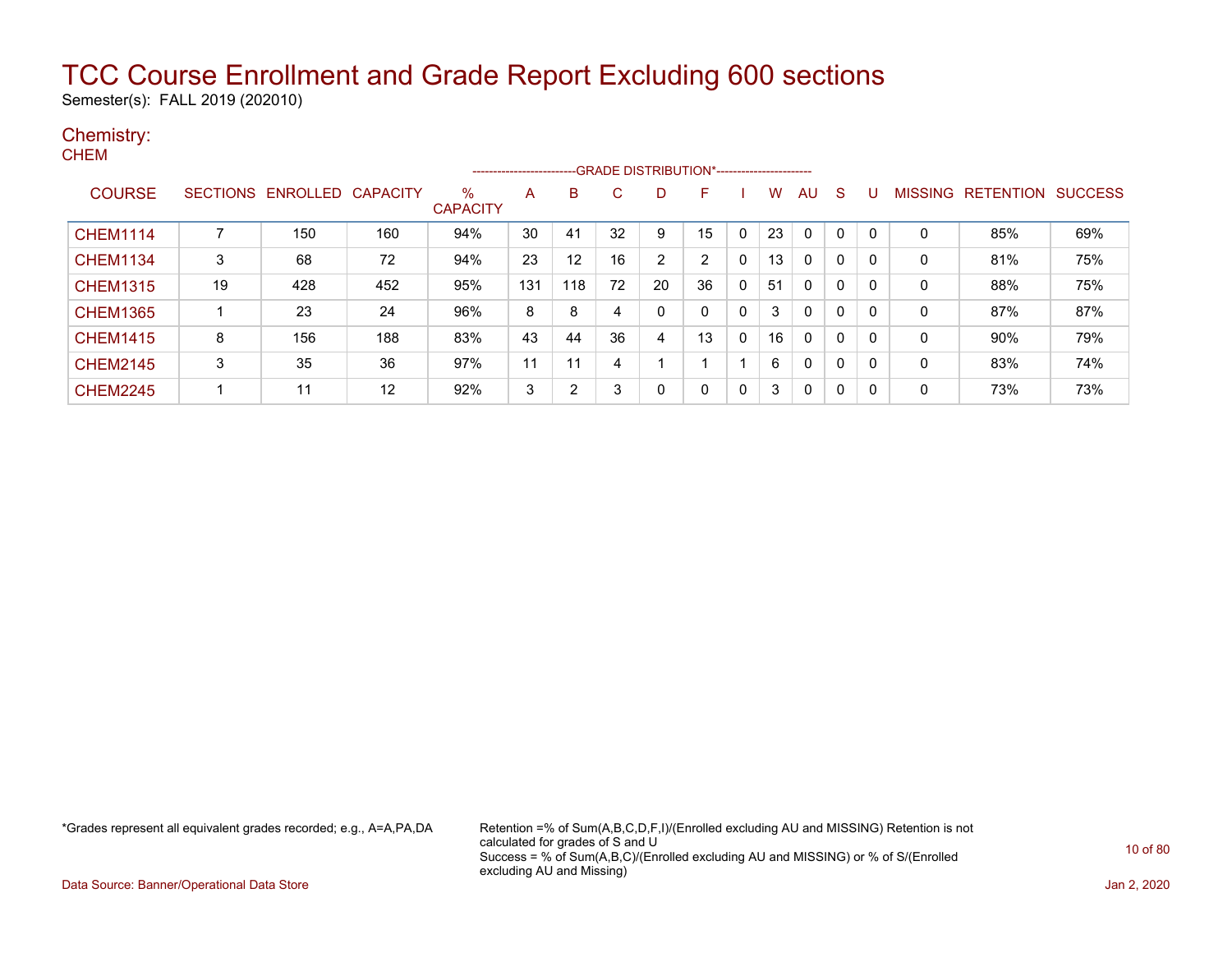Semester(s): FALL 2019 (202010)

### Child Development:

**CHLD** 

|                 |                 |                   |     |                         | ---------------------- |                |                |                | -GRADE DISTRIBUTION*---------------------- |                |                |              |              |              |                |                  |                |
|-----------------|-----------------|-------------------|-----|-------------------------|------------------------|----------------|----------------|----------------|--------------------------------------------|----------------|----------------|--------------|--------------|--------------|----------------|------------------|----------------|
| <b>COURSE</b>   | <b>SECTIONS</b> | ENROLLED CAPACITY |     | $\%$<br><b>CAPACITY</b> | A                      | B              | C              | D              | F                                          |                | W              | AU           | S            | U            | <b>MISSING</b> | <b>RETENTION</b> | <b>SUCCESS</b> |
| <b>CHLD2003</b> | 5               | 73                | 100 | 73%                     | 33                     | 16             | 6              | 5              | 9                                          | $\mathbf{0}$   | 4              | $\mathbf{0}$ | $\mathbf{0}$ | $\Omega$     | $\mathbf{0}$   | 95%              | 75%            |
| <b>CHLD2023</b> | 2               | 34                | 40  | 85%                     | 13                     | 8              | $\overline{2}$ | 3              | 4                                          | 0              | 4              | $\Omega$     | $\mathbf{0}$ | $\Omega$     | $\mathbf{0}$   | 88%              | 68%            |
| <b>CHLD2032</b> | 1               | 17                | 20  | 85%                     | 14                     | $\overline{2}$ | 0              | 0              |                                            | 0              | 0              | 0            | 0            | 0            | 0              | 100%             | 94%            |
| <b>CHLD2042</b> | 1               | 19                | 20  | 95%                     | 13                     |                | $\overline{2}$ | 1              |                                            | 0              |                | 0            | 0            | 0            | $\mathbf{0}$   | 95%              | 84%            |
| <b>CHLD2103</b> | 8               | 140               | 160 | 88%                     | 58                     | 19             | 21             | 5              | 18                                         |                | 18             | $\Omega$     | 0            | 0            | $\mathbf{0}$   | 87%              | 70%            |
| <b>CHLD2113</b> | 1               | 10                | 20  | 50%                     | 1                      | 3              | $\overline{2}$ | 1              | 1                                          | 0              | 2              | 0            | 0            | $\mathbf{0}$ | 0              | 80%              | 60%            |
| <b>CHLD2203</b> | $\overline{2}$  | 35                | 40  | 88%                     | 19                     | 5              | $\overline{7}$ | 0              | $\mathbf{0}$                               | 0              | 4              | $\mathbf{0}$ | 0            | $\Omega$     | $\mathbf{0}$   | 89%              | 89%            |
| <b>CHLD2213</b> | 3               | 39                | 60  | 65%                     | 14                     | 10             | 3              | $\overline{2}$ | 5                                          | 0              | 5              | $\mathbf 0$  | 0            | 0            | $\mathbf{0}$   | 87%              | 69%            |
| <b>CHLD2233</b> | 3               | 55                | 60  | 92%                     | 27                     | 17             | 6              | 0              | $\overline{2}$                             |                | $\overline{2}$ | 0            | 0            | $\Omega$     | $\mathbf{0}$   | 96%              | 91%            |
| <b>CHLD2243</b> |                 | 6                 | 20  | 30%                     | 1                      |                | 3              | 0              | 1                                          | 0              | 0              | $\mathbf{0}$ | 0            | $\Omega$     | $\mathbf{0}$   | 100%             | 83%            |
| <b>CHLD2253</b> |                 | 9                 | 12  | 75%                     | 5                      |                |                | 0              | $\mathbf{0}$                               | 0              | $\overline{2}$ | $\mathbf{0}$ | 0            | 0            | $\mathbf{0}$   | 78%              | 78%            |
| <b>CHLD2263</b> | $\overline{2}$  | 27                | 40  | 68%                     | 18                     | 6              | $\overline{2}$ | 0              | 0                                          | 0              | 1              | 0            | 0            | 0            | 0              | 96%              | 96%            |
| <b>CHLD2413</b> | 2               | 27                | 40  | 68%                     | 14                     | 9              |                | 0              | $\overline{2}$                             | 0              | 1              | $\mathbf{0}$ | $\Omega$     | 0            | $\mathbf{0}$   | 96%              | 89%            |
| <b>CHLD2513</b> | 4               | 36                | 48  | 75%                     | 16                     | 10             | $\overline{2}$ | 0              |                                            | $\overline{2}$ | 5              | $\Omega$     | 0            | $\Omega$     | $\mathbf{0}$   | 86%              | 78%            |
| <b>CHLD2613</b> |                 | 18                | 20  | 90%                     | 9                      | 4              |                | 0              |                                            | 0              | 3              | 0            | 0            | 0            | $\mathbf{0}$   | 83%              | 78%            |

\*Grades represent all equivalent grades recorded; e.g., A=A,PA,DA Retention =% of Sum(A,B,C,D,F,I)/(Enrolled excluding AU and MISSING) Retention is not calculated for grades of S and U Success = % of Sum(A,B,C)/(Enrolled excluding AU and MISSING) or % of S/(Enrolled excluding AU and Missing)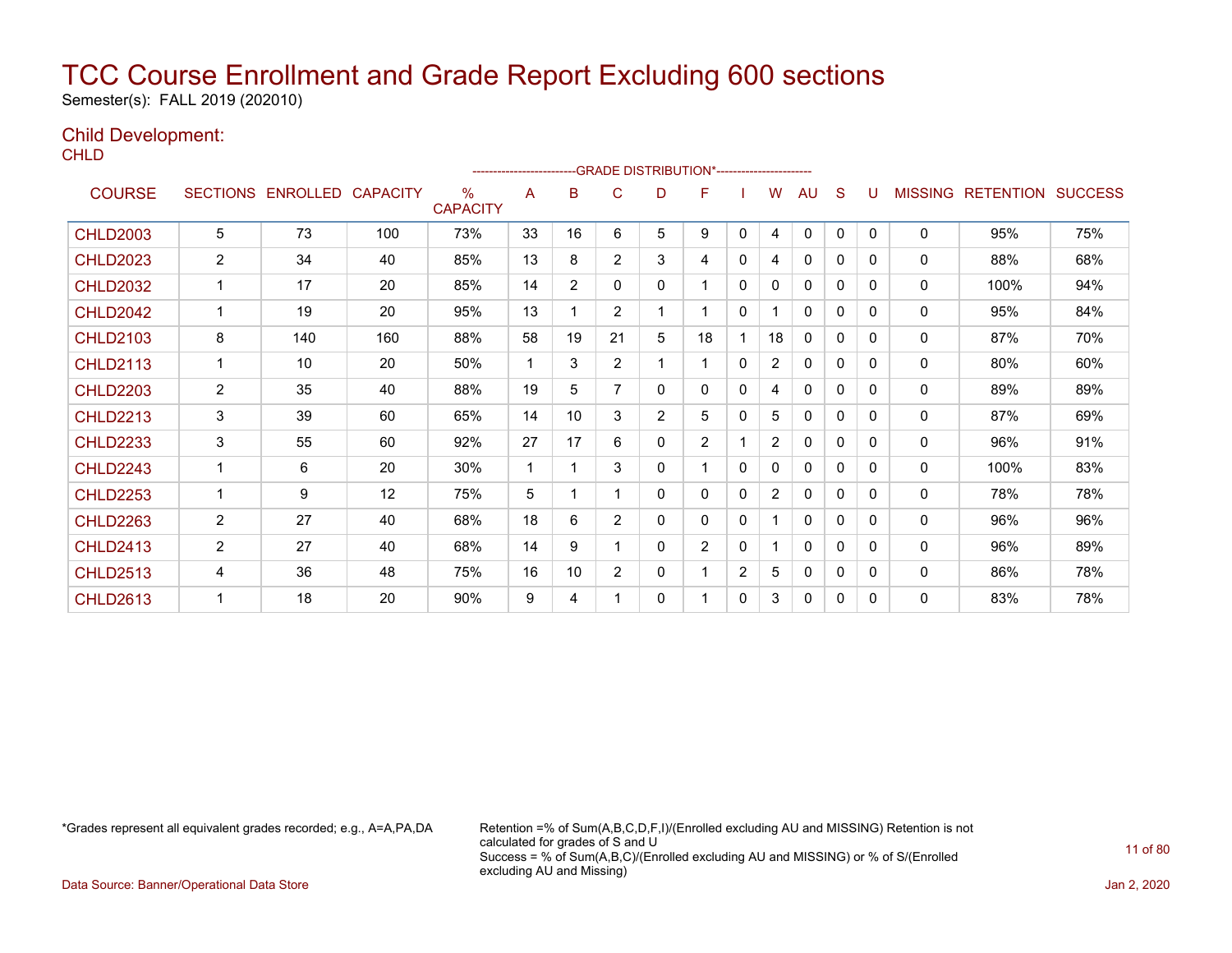Semester(s): FALL 2019 (202010)

#### Chinese: **CHNIC**

| סיוו וט         |                            |    |                      |   | ------------------------GRADE DISTRIBUTION*----------------------- |          |          |              |           |  |                           |     |
|-----------------|----------------------------|----|----------------------|---|--------------------------------------------------------------------|----------|----------|--------------|-----------|--|---------------------------|-----|
| <b>COURSE</b>   | SECTIONS ENROLLED CAPACITY |    | %<br><b>CAPACITY</b> |   | A B C                                                              | <b>D</b> |          |              | F I WAUSU |  | MISSING RETENTION SUCCESS |     |
| <b>CHNS1103</b> |                            | 20 | 40%                  | 4 |                                                                    | $\Omega$ | $\Omega$ | $\mathbf{0}$ |           |  | 100%                      | 88% |

\*Grades represent all equivalent grades recorded; e.g., A=A,PA,DA Retention =% of Sum(A,B,C,D,F,I)/(Enrolled excluding AU and MISSING) Retention is not calculated for grades of S and U Success = % of Sum(A,B,C)/(Enrolled excluding AU and MISSING) or % of S/(Enrolled excluding AU and Missing)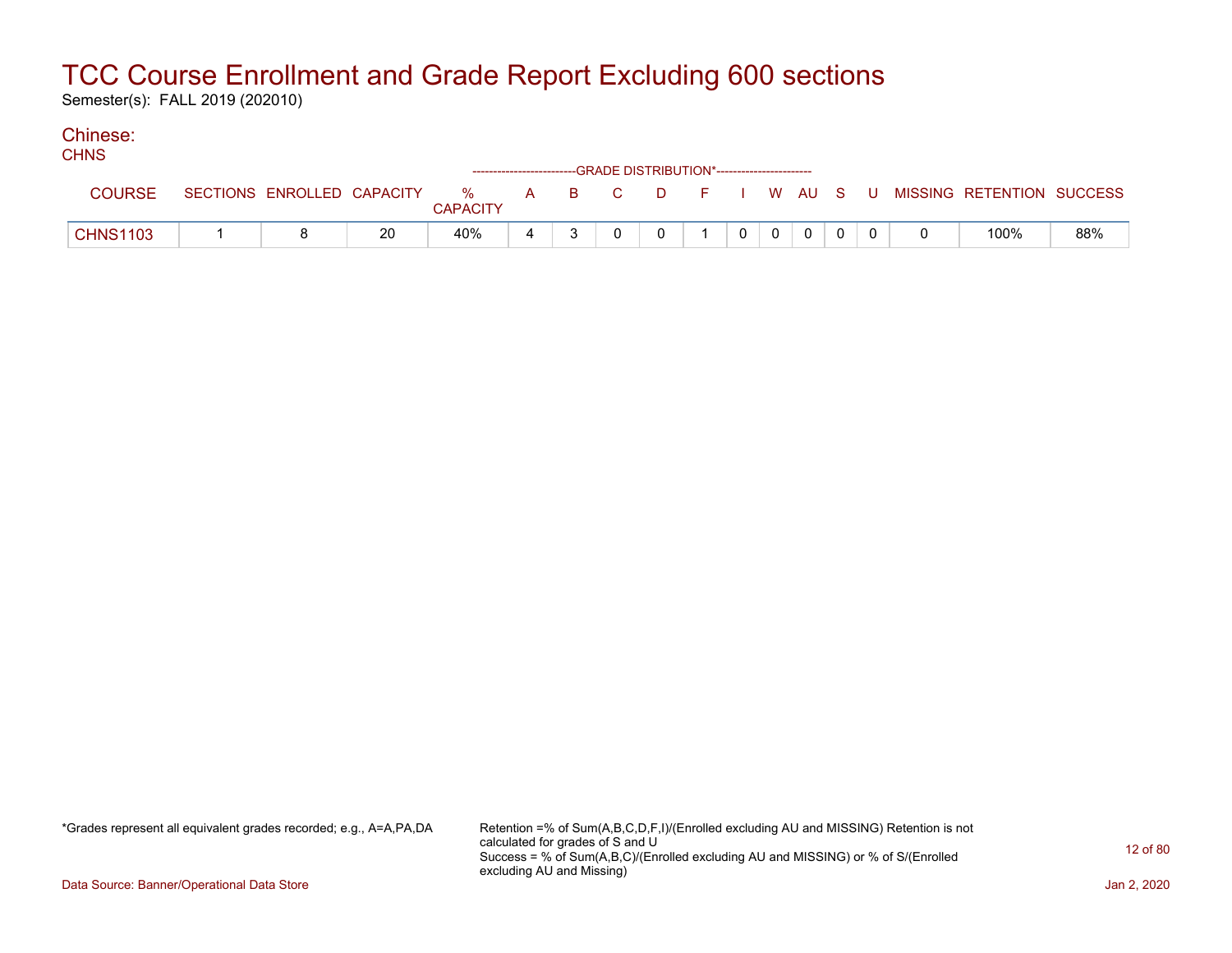Semester(s): FALL 2019 (202010)

### College Experience:

COLL<sup>'</sup>

|                 |     |                            |       |                      |     |     |     | -GRADE DISTRIBUTION*---------------------- |     |     |              |     |   |                           |      |
|-----------------|-----|----------------------------|-------|----------------------|-----|-----|-----|--------------------------------------------|-----|-----|--------------|-----|---|---------------------------|------|
| <b>COURSE</b>   |     | SECTIONS ENROLLED CAPACITY |       | %<br><b>CAPACITY</b> | A   | B.  |     | D                                          |     | W   | - AU         | - S | U | MISSING RETENTION SUCCESS |      |
| <b>COLL1003</b> | 112 | 2,080                      | 2,222 | 94%                  | 783 | 360 | 271 | 128                                        | 319 | 216 | $\Omega$     |     |   | 90%                       | 68%  |
| <b>COLL1101</b> |     | 13                         | 50    | 26%                  | 11  |     | _   |                                            |     |     | $\mathbf{0}$ |     |   | 100%                      | 100% |

\*Grades represent all equivalent grades recorded; e.g., A=A,PA,DA Retention =% of Sum(A,B,C,D,F,I)/(Enrolled excluding AU and MISSING) Retention is not calculated for grades of S and U Success = % of Sum(A,B,C)/(Enrolled excluding AU and MISSING) or % of S/(Enrolled excluding AU and Missing)

Data Source: Banner/Operational Data Store Jan 2, 2020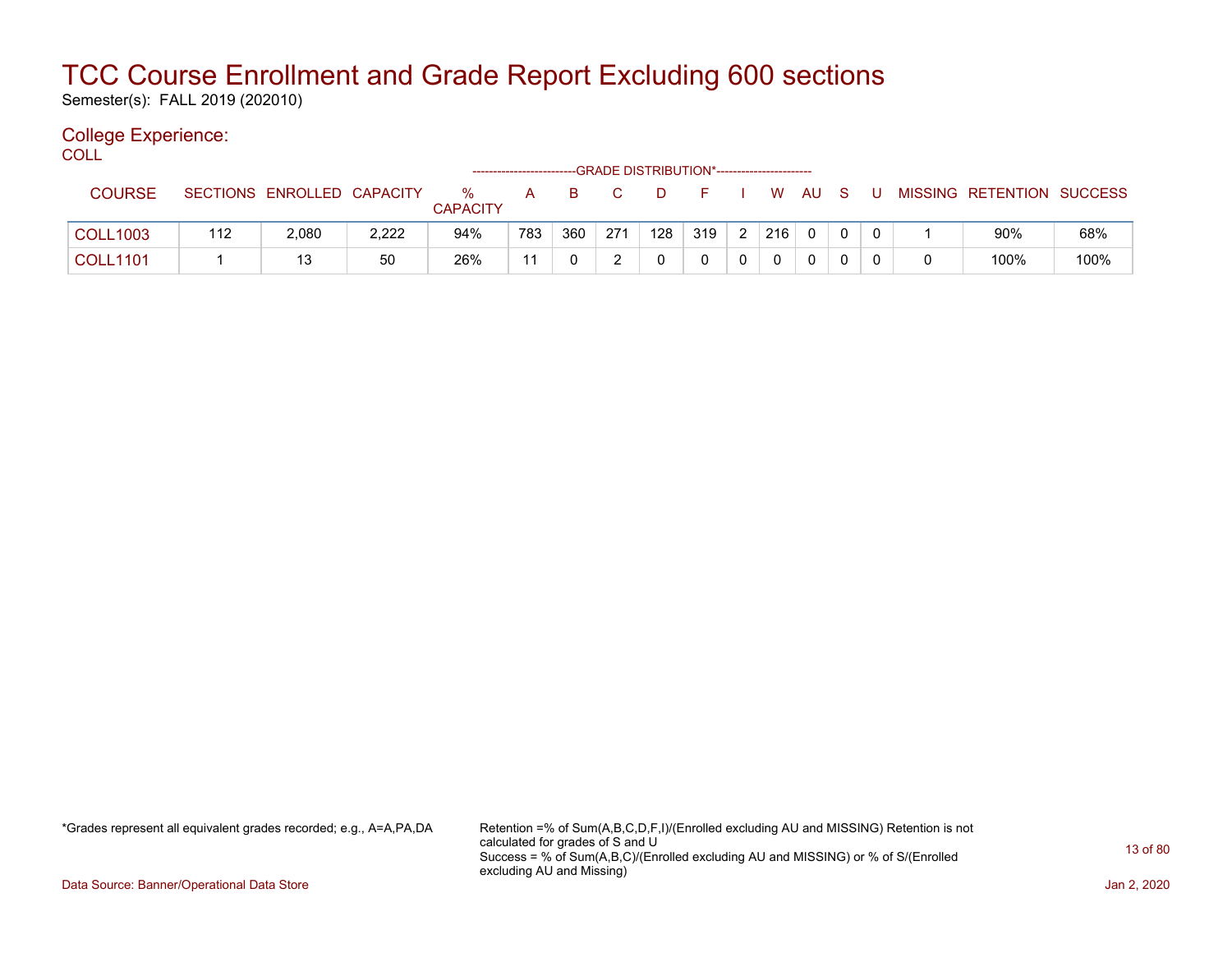Semester(s): FALL 2019 (202010)

#### Communication: **COMM**

| -----           |    |                            |       |                         | ------------------- |     |     | -GRADE DISTRIBUTION*----------------------- |    |              |     |              |          |   |                           |     |
|-----------------|----|----------------------------|-------|-------------------------|---------------------|-----|-----|---------------------------------------------|----|--------------|-----|--------------|----------|---|---------------------------|-----|
| <b>COURSE</b>   |    | SECTIONS ENROLLED CAPACITY |       | $\%$<br><b>CAPACITY</b> | А                   | B   |     |                                             |    |              | W.  | AU           | - S      |   | MISSING RETENTION SUCCESS |     |
| <b>COMM1113</b> | 65 | 1.228                      | 1,284 | 96%                     | 477                 | 340 | 134 | 35                                          | 80 | 14           | 148 | $\mathbf{0}$ | $\Omega$ |   | 88%                       | 77% |
| <b>COMM2053</b> |    | 27                         | 40    | 68%                     | 14                  | 6   |     |                                             |    | $\mathbf{0}$ | 2   | $\Omega$     | 0        | 0 | 93%                       | 85% |
| <b>COMM2103</b> |    | 38                         | 40    | 95%                     | 14                  | 9   |     |                                             | 4  | $\Omega$     | 6   | 0            | 0        | 0 | 84%                       | 74% |

\*Grades represent all equivalent grades recorded; e.g., A=A,PA,DA Retention =% of Sum(A,B,C,D,F,I)/(Enrolled excluding AU and MISSING) Retention is not calculated for grades of S and U Success = % of Sum(A,B,C)/(Enrolled excluding AU and MISSING) or % of S/(Enrolled excluding AU and Missing)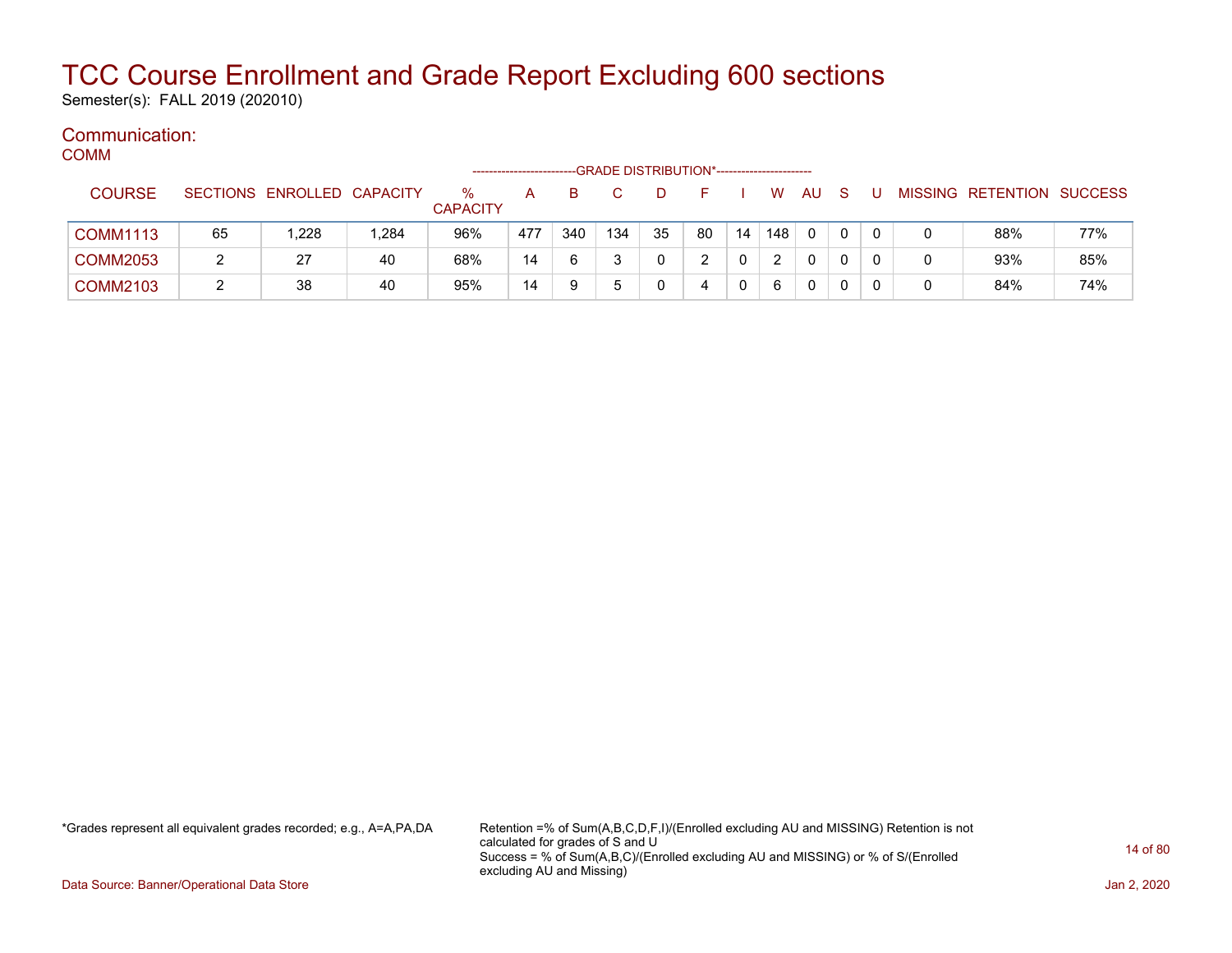Semester(s): FALL 2019 (202010)

#### Criminal Justice: CRIM

|                 |                 |          |                 |                         | --------------------- |    |   |   | -GRADE DISTRIBUTION*----------------------- |   |    |              |              |   |                |                  |                |
|-----------------|-----------------|----------|-----------------|-------------------------|-----------------------|----|---|---|---------------------------------------------|---|----|--------------|--------------|---|----------------|------------------|----------------|
| <b>COURSE</b>   | <b>SECTIONS</b> | ENROLLED | <b>CAPACITY</b> | $\%$<br><b>CAPACITY</b> | A                     | B  |   | D | F                                           |   | w  | AU           | <sub>S</sub> |   | <b>MISSING</b> | <b>RETENTION</b> | <b>SUCCESS</b> |
| <b>CRIM1013</b> | 6               | 130      | 138             | 94%                     | 71                    | 31 |   |   | ົ                                           | 2 | 16 | $\mathbf{0}$ | 0            |   | 0              | 88%              | 84%            |
| <b>CRIM2103</b> | $\overline{2}$  | 37       | 40              | 92%                     | 23                    | 9  |   |   | 0                                           | 0 | 4  | $\mathbf{0}$ | 0            | 0 | 0              | 89%              | 89%            |
| <b>CRIM2123</b> | 3               | 55       | 60              | 92%                     | 22                    | 22 | 4 |   | 0                                           | 0 |    | $\mathbf{0}$ | 0            | 0 | 0              | 87%              | 87%            |
| <b>CRIM2133</b> |                 | 14       | 20              | 70%                     | 9                     | 3  |   |   |                                             |   |    | $\mathbf{0}$ | 0            | 0 | 0              | 93%              | 86%            |
| <b>CRIM2143</b> | 2               | 27       | 40              | 68%                     | 12                    | 6  | 4 | ົ |                                             | 0 | 2  | $\mathbf{0}$ | 0            | 0 | 0              | 93%              | 81%            |
| <b>CRIM2223</b> |                 | 19       | 20              | 95%                     | 6                     | 10 |   |   | 0                                           |   | 0  | 0            | 0            | 0 | 0              | 100%             | 89%            |

\*Grades represent all equivalent grades recorded; e.g., A=A,PA,DA Retention =% of Sum(A,B,C,D,F,I)/(Enrolled excluding AU and MISSING) Retention is not calculated for grades of S and U Success = % of Sum(A,B,C)/(Enrolled excluding AU and MISSING) or % of S/(Enrolled excluding AU and Missing)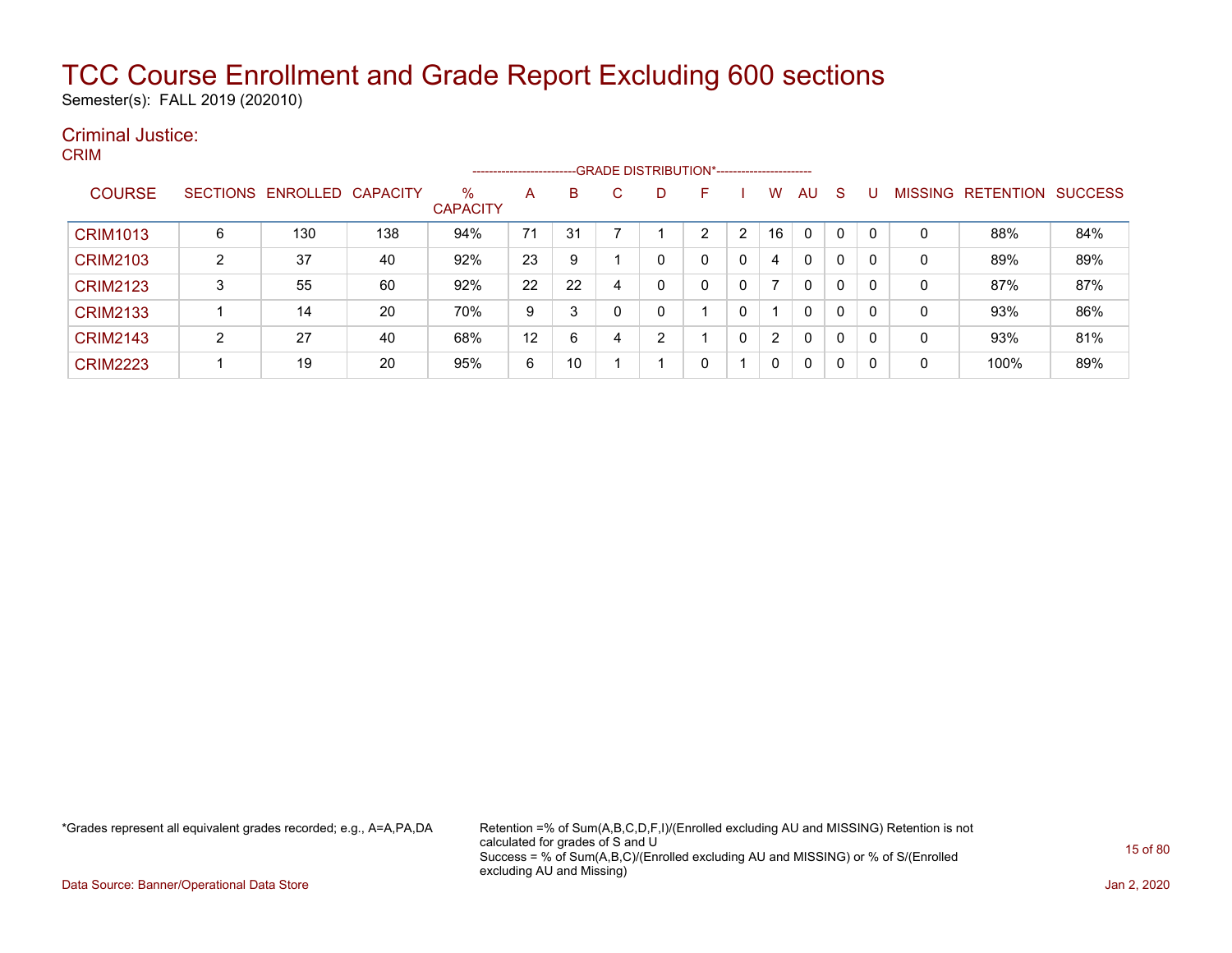Semester(s): FALL 2019 (202010)

### CSCI Computer Info Systems: **CSCI**

|                 |                |                            |       |                      | --------------------- |                |                |             | -GRADE DISTRIBUTION*---------------------- |                |                 |              |              |          |                |                          |      |
|-----------------|----------------|----------------------------|-------|----------------------|-----------------------|----------------|----------------|-------------|--------------------------------------------|----------------|-----------------|--------------|--------------|----------|----------------|--------------------------|------|
| <b>COURSE</b>   |                | SECTIONS ENROLLED CAPACITY |       | ℅<br><b>CAPACITY</b> | A                     | в              | C              | D           | F                                          |                | W               | AU           | S            | U        | <b>MISSING</b> | <b>RETENTION SUCCESS</b> |      |
| <b>CSCI1203</b> | 59             | 1,068                      | 1,140 | 94%                  | 440                   | 166            | 124            | 57          | 131                                        | $\overline{2}$ | 146             |              | $\mathbf 0$  | $\Omega$ | 1              | 86%                      | 68%  |
| <b>CSCI1263</b> | 3              | 51                         | 55    | 93%                  | 26                    | 5              | 2              |             | 13                                         | 0              | 4               | $\mathbf{0}$ | 0            | 0        | $\mathbf{0}$   | 92%                      | 65%  |
| <b>CSCI1483</b> | 3              | 51                         | 55    | 93%                  | 23                    | 9              | 6              | 3           | 4                                          | $\Omega$       | 6               | $\Omega$     | $\Omega$     | 0        | $\mathbf 0$    | 88%                      | 75%  |
| <b>CSCI1901</b> | $\mathbf{1}$   | 10                         | 20    | 50%                  | 5                     |                | 2              | $\Omega$    |                                            | 0              |                 | 0            | $\mathbf{0}$ | 0        | 0              | 90%                      | 80%  |
| <b>CSCI2013</b> | 1              | 18                         | 20    | 90%                  | 9                     |                | 2              | 3           | 2                                          | $\Omega$       |                 | $\Omega$     | $\Omega$     | 0        | 0              | 94%                      | 67%  |
| <b>CSCI2033</b> | 3              | 55                         | 60    | 92%                  | 17                    | 8              | 7              | 2           | 10                                         | $\Omega$       | 10 <sup>°</sup> |              | $\mathbf{0}$ | 0        | $\mathbf{0}$   | 81%                      | 59%  |
| <b>CSCI2133</b> | $\overline{2}$ | 31                         | 35    | 89%                  | 10                    | 9              | 3              | 3           | 3                                          | $\Omega$       | 3               | $\mathbf{0}$ | $\mathbf{0}$ | 0        | 0              | 90%                      | 71%  |
| <b>CSCI2143</b> | 1              | 8                          | 15    | 53%                  | 8                     | 0              | $\Omega$       | $\Omega$    | 0                                          | 0              | 0               | $\mathbf{0}$ | $\mathbf{0}$ | $\Omega$ | $\mathbf 0$    | 100%                     | 100% |
| <b>CSCI2163</b> | 1              | 9                          | 20    | 45%                  | 2                     |                | $\Omega$       |             | 4                                          | 0              |                 | 0            | $\Omega$     | 0        | 0              | 89%                      | 33%  |
| <b>CSCI2473</b> | 6              | 80                         | 100   | 80%                  | 36                    | 15             | 11             |             | 10                                         |                | 6               | $\mathbf{0}$ | 0            | 0        | $\mathbf{0}$   | 92%                      | 78%  |
| <b>CSCI2483</b> | 1              | 19                         | 20    | 95%                  | 13                    | $\overline{2}$ | $\Omega$       | $\mathbf 0$ | 3                                          | $\Omega$       |                 | $\mathbf{0}$ | 0            | 0        | 0              | 95%                      | 79%  |
| <b>CSCI2683</b> | $\overline{2}$ | 43                         | 45    | 96%                  | 22                    | 8              | $\overline{2}$ | $\Omega$    | 4                                          | 0              |                 | 0            | $\mathbf{0}$ | $\Omega$ | 0              | 84%                      | 74%  |
| <b>CSCI2783</b> | 1              | 7                          | 20    | 35%                  | 1                     | 2              |                | $\Omega$    |                                            | $\Omega$       | $\overline{2}$  | $\Omega$     | 0            | 0        | $\mathbf{0}$   | 71%                      | 57%  |
| <b>CSCI2843</b> | 3              | 52                         | 50    | 104%                 | 25                    | 4              | 5              | 4           | 5                                          | 0              | 9               | $\mathbf{0}$ | 0            | $\Omega$ | $\mathbf 0$    | 83%                      | 65%  |

\*Grades represent all equivalent grades recorded; e.g., A=A,PA,DA Retention =% of Sum(A,B,C,D,F,I)/(Enrolled excluding AU and MISSING) Retention is not calculated for grades of S and U Success = % of Sum(A,B,C)/(Enrolled excluding AU and MISSING) or % of S/(Enrolled excluding AU and Missing)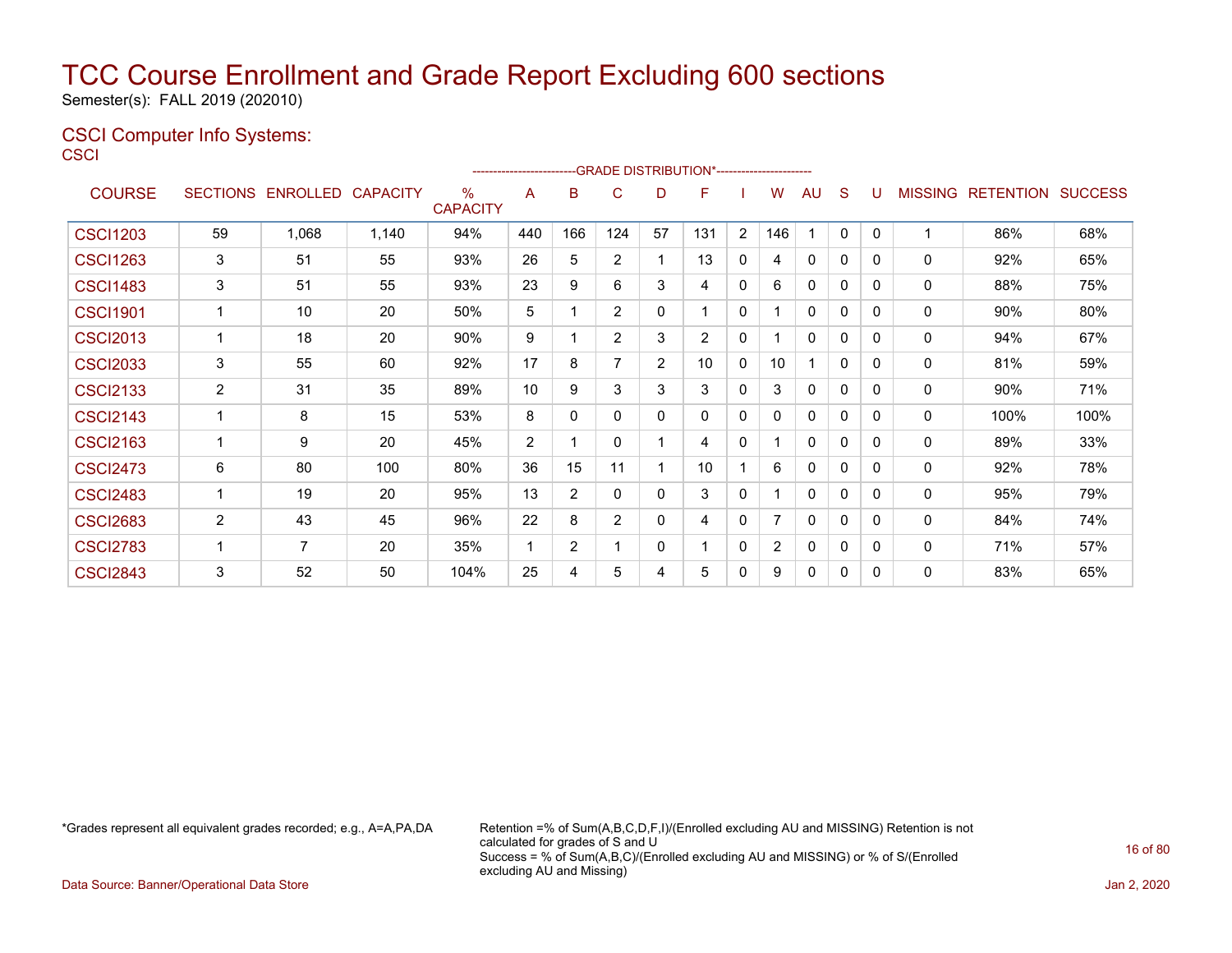Semester(s): FALL 2019 (202010)

### CSYS Computer Info Systems:

**CSYS** 

|                 |                 |                 |                 |                         | ----------------------- |                | --GRADE DISTRIBUTION*------------------------ |   |                |              |                |              |              |              |                |                  |                |
|-----------------|-----------------|-----------------|-----------------|-------------------------|-------------------------|----------------|-----------------------------------------------|---|----------------|--------------|----------------|--------------|--------------|--------------|----------------|------------------|----------------|
| <b>COURSE</b>   | <b>SECTIONS</b> | <b>ENROLLED</b> | <b>CAPACITY</b> | $\%$<br><b>CAPACITY</b> | A                       | B              | C                                             | D | F              |              | w              | AU           | S            |              | <b>MISSING</b> | <b>RETENTION</b> | <b>SUCCESS</b> |
| <b>CSYS1013</b> | 5               | 69              | 80              | 86%                     | 22                      | 17             | 9                                             | 5 | 5              | $\mathbf{0}$ | 10             | ٠            | $\mathbf{0}$ | $\mathbf{0}$ | 0              | 85%              | 71%            |
| <b>CSYS1203</b> | 11              | 158             | 181             | 87%                     | 66                      | 18             | 20                                            | 6 | 13             | 0            | 35             | 0            | 0            | 0            | $\mathbf 0$    | 78%              | 66%            |
| <b>CSYS2023</b> |                 | 9               | 15              | 60%                     | 8                       | 0              | 0                                             | 0 | 0              | 0            |                | $\mathbf{0}$ | 0            | 0            | 0              | 89%              | 89%            |
| <b>CSYS2033</b> |                 | 9               | 14              | 64%                     | 5                       | $\overline{2}$ |                                               | 0 | 0              | 0            |                | $\Omega$     | 0            | $\mathbf{0}$ | 0              | 89%              | 89%            |
| <b>CSYS2063</b> |                 | 20              | 20              | 100%                    | 9                       | 3              |                                               | 0 | 6              | 0            |                | 0            | 0            | 0            | 0              | 95%              | 65%            |
| <b>CSYS2073</b> | 8               | 117             | 144             | 81%                     | 55                      | 18             | 12                                            | 6 | 5              |              | 20             | 0            | 0            | $\mathbf{0}$ | $\mathbf 0$    | 83%              | 73%            |
| <b>CSYS2493</b> |                 | 11              | 20              | 55%                     | 3                       | 3              |                                               |   | $\overline{2}$ | 0            |                | $\mathbf{0}$ | 0            | $\Omega$     | 0              | 91%              | 64%            |
| <b>CSYS2563</b> |                 | 10              | 20              | 50%                     | $\overline{2}$          | 6              | $\overline{2}$                                | 0 | 0              | 0            | 0              | 0            | 0            | 0            | 0              | 100%             | 100%           |
| <b>CSYS2613</b> | $\overline{2}$  | 28              | 35              | 80%                     | 14                      | 6              | 2                                             | 0 | 0              |              | 5              | $\mathbf{0}$ | 0            | $\mathbf{0}$ | 0              | 82%              | 79%            |
| <b>CSYS2643</b> |                 | 15              | 15              | 100%                    | 13                      | 0              | ი                                             | 0 | 0              | 0            | $\overline{2}$ | $\Omega$     | 0            | $\mathbf{0}$ | 0              | 87%              | 87%            |
| <b>CSYS2743</b> |                 | 11              | 15              | 73%                     | 3                       |                | $\overline{2}$                                | 0 | 0              | 0            | 4              | 1            | 0            | 0            | 0              | 60%              | 60%            |
| <b>CSYS2793</b> |                 | 11              | 20              | 55%                     | 5                       | 0              |                                               | 0 | 0              | 0            | 5              | $\mathbf 0$  | 0            | 0            | 0              | 55%              | 55%            |

\*Grades represent all equivalent grades recorded; e.g., A=A,PA,DA Retention =% of Sum(A,B,C,D,F,I)/(Enrolled excluding AU and MISSING) Retention is not calculated for grades of S and U Success = % of Sum(A,B,C)/(Enrolled excluding AU and MISSING) or % of S/(Enrolled excluding AU and Missing)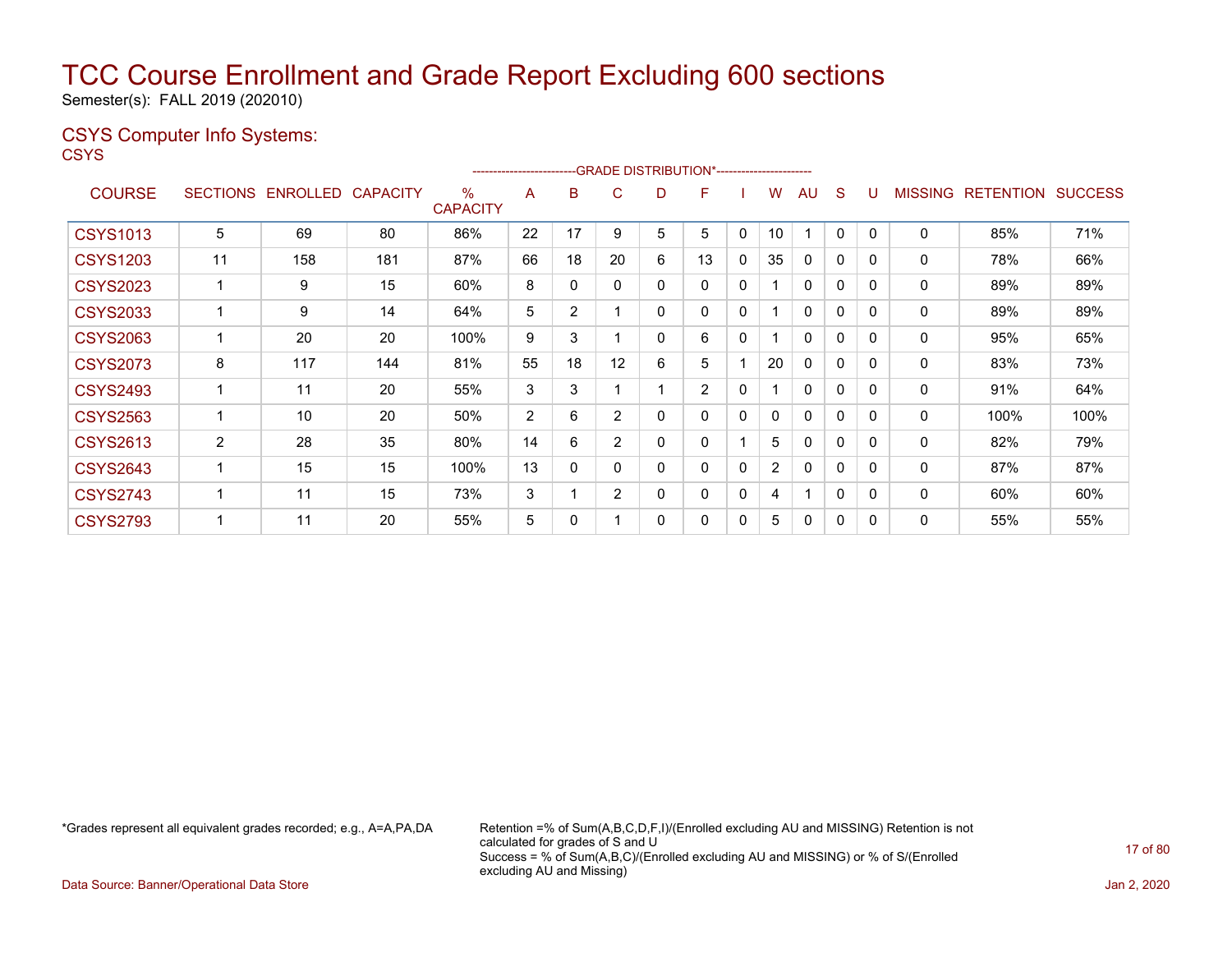Semester(s): FALL 2019 (202010)

### Cardiovascular Technology:

**CVTC** 

|                 |                            |    |                         | ---------------------- |    |  | -- GRADE DISTRIBUTION*------------------------ |   |             |              |              |   |                           |      |
|-----------------|----------------------------|----|-------------------------|------------------------|----|--|------------------------------------------------|---|-------------|--------------|--------------|---|---------------------------|------|
| <b>COURSE</b>   | SECTIONS ENROLLED CAPACITY |    | $\%$<br><b>CAPACITY</b> | A                      | B. |  |                                                |   | W           | AU           | -S           |   | MISSING RETENTION SUCCESS |      |
| <b>CVTC1003</b> | 12                         | 16 | 75%                     | 11                     |    |  | 0                                              |   |             | $\mathbf{0}$ | 0            |   | 92%                       | 92%  |
| <b>CVTC1013</b> | $12 \overline{ }$          | 16 | 75%                     | 3                      | 8  |  | 0                                              |   |             | $\mathbf{0}$ | $\mathbf{0}$ |   | 92%                       | 92%  |
| <b>CVTC2103</b> | 11                         | 12 | 92%                     | 9                      |    |  |                                                | 0 | $\mathbf 0$ | $\mathbf{0}$ | 0            | 0 | 100%                      | 100% |
| <b>CVTC2125</b> | 11                         | 12 | 92%                     | 11                     |    |  |                                                |   | $\mathbf 0$ | $\mathbf{0}$ | 0            |   | 100%                      | 100% |

\*Grades represent all equivalent grades recorded; e.g., A=A,PA,DA Retention =% of Sum(A,B,C,D,F,I)/(Enrolled excluding AU and MISSING) Retention is not calculated for grades of S and U Success = % of Sum(A,B,C)/(Enrolled excluding AU and MISSING) or % of S/(Enrolled excluding AU and Missing)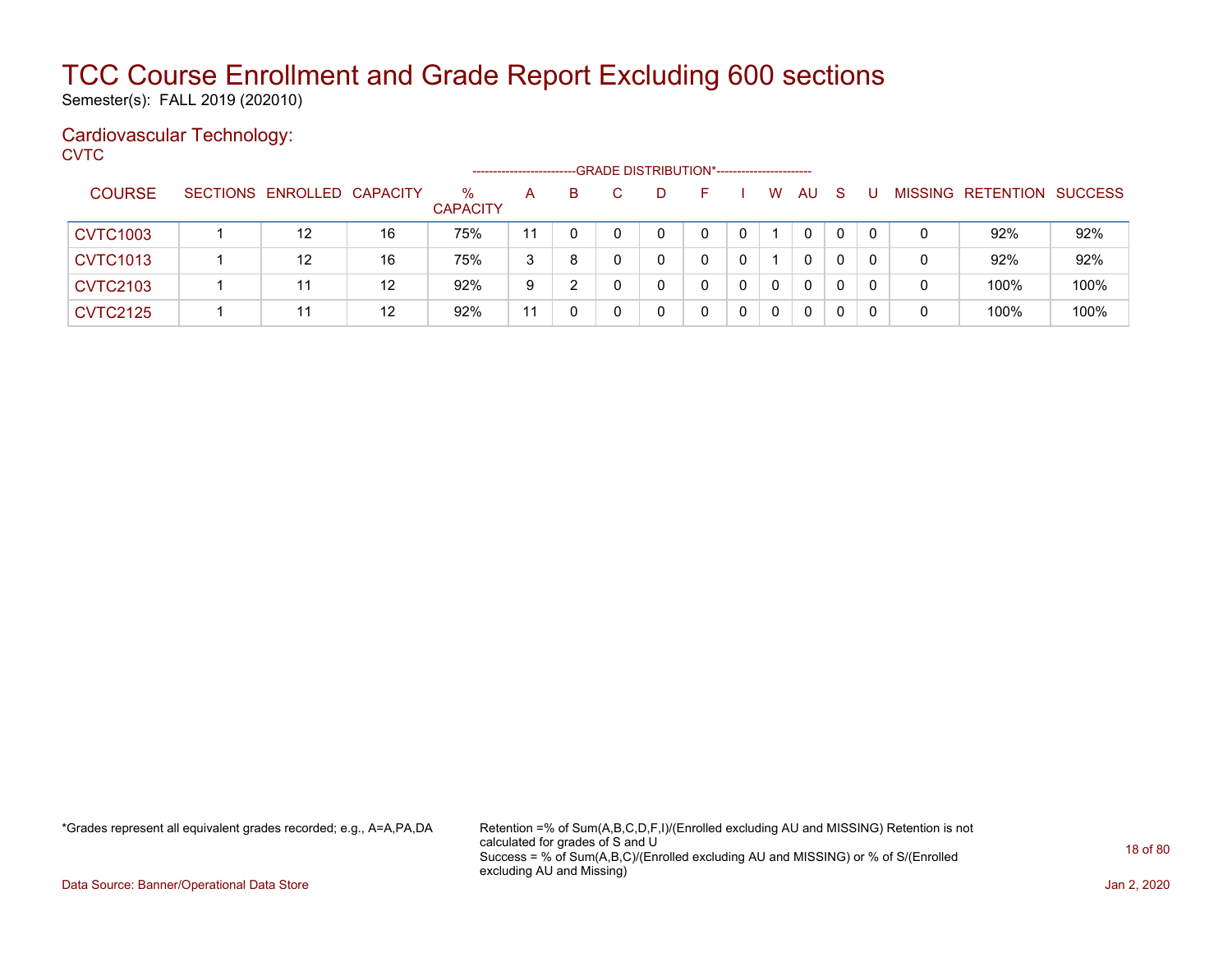Semester(s): FALL 2019 (202010)

### Digital Media:

DGMD

|                 |                 |                 |                 |                         | ------------------------ |                |                | -- GRADE DISTRIBUTION*----------------------- |                          |              |                |              |              |          |                |                  |                |
|-----------------|-----------------|-----------------|-----------------|-------------------------|--------------------------|----------------|----------------|-----------------------------------------------|--------------------------|--------------|----------------|--------------|--------------|----------|----------------|------------------|----------------|
| <b>COURSE</b>   | <b>SECTIONS</b> | <b>ENROLLED</b> | <b>CAPACITY</b> | $\%$<br><b>CAPACITY</b> | A                        | в              | C              | D                                             | F                        |              | w              | AU           | S            |          | <b>MISSING</b> | <b>RETENTION</b> | <b>SUCCESS</b> |
| <b>DGMD1103</b> | $\overline{2}$  | 35              | 40              | 88%                     | 15                       | 7              | 6              | 0                                             | 0                        | 0            | $\overline{7}$ | 0            | 0            | $\Omega$ | 0              | 80%              | 80%            |
| <b>DGMD1113</b> | 5               | 82              | 88              | 93%                     | 18                       | 21             | 15             | 7                                             | 8                        | 0            | 13             | 0            | 0            | 0        | 0              | 84%              | 66%            |
| <b>DGMD1203</b> | $\overline{2}$  | 27              | 28              | 96%                     | 11                       | 9              | 4              | 0                                             |                          | 0            | $\overline{2}$ | 0            | $\mathbf 0$  | $\Omega$ | 0              | 93%              | 89%            |
| <b>DGMD1213</b> | 1               | 9               | 14              | 64%                     | $\overline{7}$           | $\overline{2}$ | 0              | 0                                             | 0                        | 0            | $\mathbf{0}$   | $\mathbf{0}$ | $\mathbf{0}$ | 0        | 0              | 100%             | 100%           |
| <b>DGMD1223</b> |                 | 15              | 14              | 107%                    | 3                        | 10             |                | 0                                             | 0                        | 0            |                | $\Omega$     | $\mathbf{0}$ | $\Omega$ | 0              | 93%              | 93%            |
| <b>DGMD2303</b> |                 | 13              | 14              | 93%                     | 5                        | 4              |                |                                               |                          | $\mathbf{0}$ |                | 0            | $\mathbf{0}$ | 0        | 0              | 92%              | 77%            |
| <b>DGMD2313</b> | 1               | 12              | 14              | 86%                     | 7                        | 0              |                | 0                                             | 0                        | 0            | 4              | $\Omega$     | $\mathbf{0}$ | $\Omega$ | 0              | 67%              | 67%            |
| <b>DGMD2323</b> | 1               | 13              | 14              | 93%                     | 10                       | $\overline{2}$ | 0              | 0                                             | 0                        | $\Omega$     |                | $\Omega$     | $\mathbf{0}$ | $\Omega$ | 0              | 92%              | 92%            |
| <b>DGMD2343</b> | $\mathbf 1$     | 10              | 15              | 67%                     | 3                        | 3              | $\overline{2}$ | 0                                             |                          | $\mathbf{0}$ |                | 0            | $\mathbf{0}$ | $\Omega$ | 0              | 90%              | 80%            |
| <b>DGMD2353</b> | 1               | 12              | 14              | 86%                     | 5                        | 3              | 0              | 0                                             | 0                        | $\mathbf{0}$ | 3              | 1            | $\mathbf{0}$ | $\Omega$ | 0              | 73%              | 73%            |
| <b>DGMD2393</b> | 1               | 6               | 10              | 60%                     |                          | 3              |                | 0                                             | $\overline{\phantom{a}}$ | $\mathbf{0}$ | $\mathbf{0}$   | $\mathbf{0}$ | $\mathbf 0$  | $\Omega$ | $\Omega$       | 100%             | 83%            |
| <b>DGMD2423</b> |                 | 14              | 14              | 100%                    | 7                        | 4              | 3              | 0                                             | 0                        | $\mathbf{0}$ | $\mathbf{0}$   | $\mathbf{0}$ | $\mathbf 0$  | $\Omega$ | 0              | 100%             | 100%           |
| <b>DGMD2493</b> |                 | 6               | 14              | 43%                     | 5                        | 0              | 0              | 0                                             | 0                        | $\mathbf{0}$ |                | 0            | 0            | $\Omega$ | $\Omega$       | 83%              | 83%            |

\*Grades represent all equivalent grades recorded; e.g., A=A,PA,DA Retention =% of Sum(A,B,C,D,F,I)/(Enrolled excluding AU and MISSING) Retention is not calculated for grades of S and U Success = % of Sum(A,B,C)/(Enrolled excluding AU and MISSING) or % of S/(Enrolled excluding AU and Missing)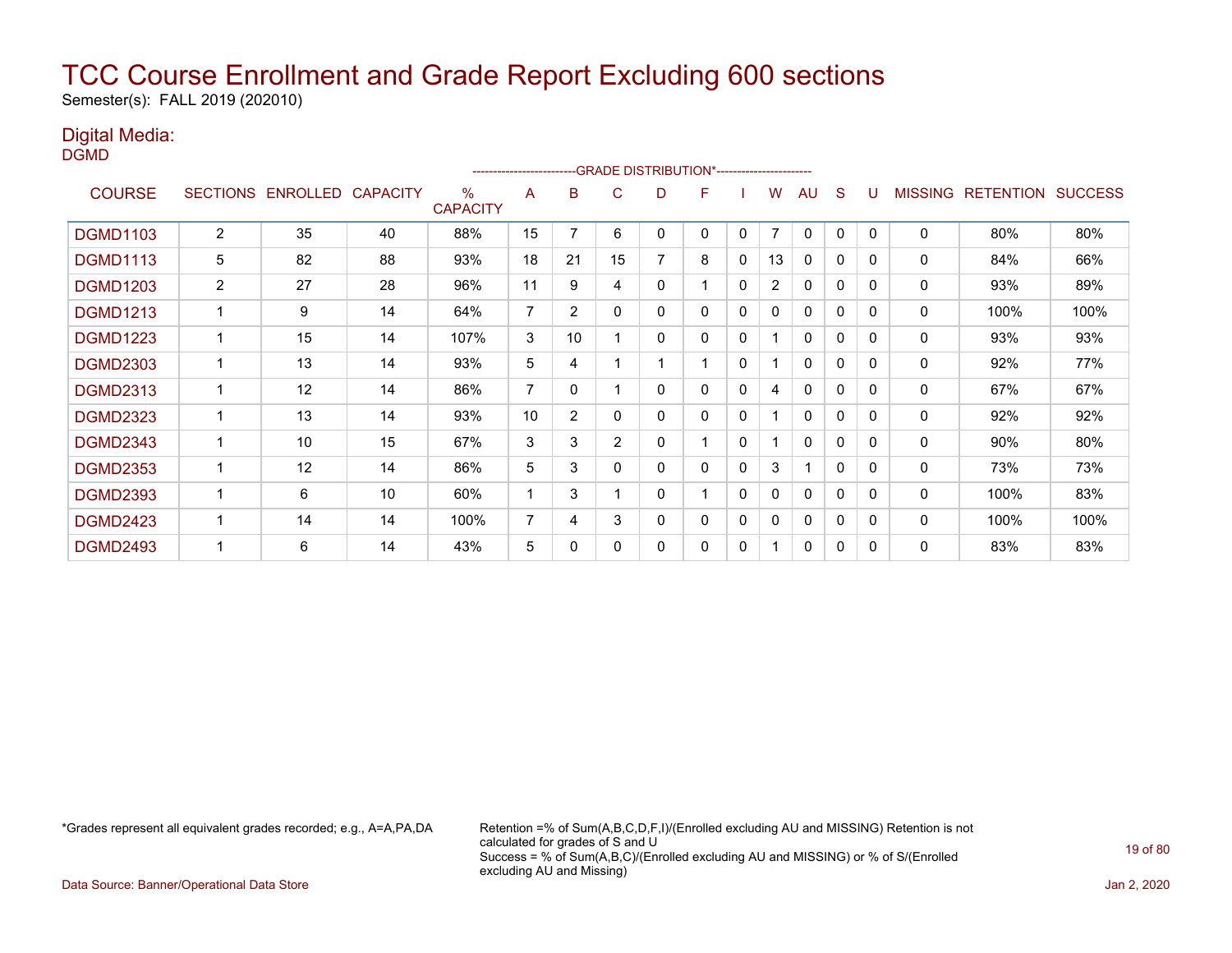Semester(s): FALL 2019 (202010)

### Dental Hygiene:

DHYG

|                 |                 |                 |                 |                         | ----------------------- |          |                | --GRADE DISTRIBUTION*----------------------- |   |              |              |              |              |          |                |                  |                |
|-----------------|-----------------|-----------------|-----------------|-------------------------|-------------------------|----------|----------------|----------------------------------------------|---|--------------|--------------|--------------|--------------|----------|----------------|------------------|----------------|
| <b>COURSE</b>   | <b>SECTIONS</b> | <b>ENROLLED</b> | <b>CAPACITY</b> | $\%$<br><b>CAPACITY</b> | A                       | B        | C              | D                                            | F |              | W            | AU           | <sub>S</sub> |          | <b>MISSING</b> | <b>RETENTION</b> | <b>SUCCESS</b> |
| <b>DHYG1013</b> |                 | 14              | 14              | 100%                    | $\overline{ }$          |          |                |                                              | 0 | 0            | $\mathbf{0}$ | $\mathbf{0}$ | 0            |          | 0              | 100%             | 100%           |
| <b>DHYG1022</b> |                 | 14              | 14              | 100%                    | 9                       | 5        |                | 0                                            | 0 | $\mathbf{0}$ | $\mathbf{0}$ | $\mathbf{0}$ | $\mathbf{0}$ | $\Omega$ | 0              | 100%             | 100%           |
| <b>DHYG1363</b> |                 | 14              | 14              | 100%                    |                         | 11       | $\overline{2}$ | 0                                            | 0 | 0            | 0            | $\mathbf{0}$ | 0            | $\Omega$ | 0              | 100%             | 100%           |
| <b>DHYG1384</b> |                 | 14              | 14              | 100%                    | 13                      |          |                | 0                                            | 0 | $\mathbf{0}$ | 0            | $\mathbf{0}$ | $\Omega$     | $\Omega$ | 0              | 100%             | 100%           |
| <b>DHYG1412</b> |                 | 14              | 14              | 100%                    | 8                       | 6        |                | 0                                            | 0 | 0            | 0            | $\mathbf{0}$ | $\mathbf{0}$ | $\Omega$ | 0              | 100%             | 100%           |
| <b>DHYG1421</b> | 2               | 14              | 14              | 100%                    | 14                      | $\Omega$ |                | 0                                            | 0 | $\mathbf{0}$ | $\mathbf{0}$ | $\mathbf{0}$ | $\Omega$     | $\Omega$ | 0              | 100%             | 100%           |
| <b>DHYG2312</b> |                 | 14              | 14              | 100%                    | 11                      | 3        |                | 0                                            | 0 | $\mathbf{0}$ | $\mathbf{0}$ | $\mathbf{0}$ | $\mathbf{0}$ |          | 0              | 100%             | 100%           |
| <b>DHYG2343</b> |                 | 14              | 14              | 100%                    | 11                      | 3        |                | 0                                            | 0 | $\mathbf{0}$ | $\mathbf{0}$ | $\mathbf{0}$ | $\mathbf{0}$ | $\Omega$ | 0              | 100%             | 100%           |
| <b>DHYG2362</b> |                 | 14              | 14              | 100%                    | 5                       | 8        |                | 0                                            | 0 | 0            | 0            | $\mathbf{0}$ | 0            | $\Omega$ | 0              | 100%             | 100%           |
| <b>DHYG2385</b> |                 | 14              | 14              | 100%                    | 10                      | 4        |                | 0                                            | 0 | 0            | 0            | $\mathbf{0}$ | 0            |          | 0              | 100%             | 100%           |

\*Grades represent all equivalent grades recorded; e.g., A=A,PA,DA Retention =% of Sum(A,B,C,D,F,I)/(Enrolled excluding AU and MISSING) Retention is not calculated for grades of S and U Success = % of Sum(A,B,C)/(Enrolled excluding AU and MISSING) or % of S/(Enrolled excluding AU and Missing)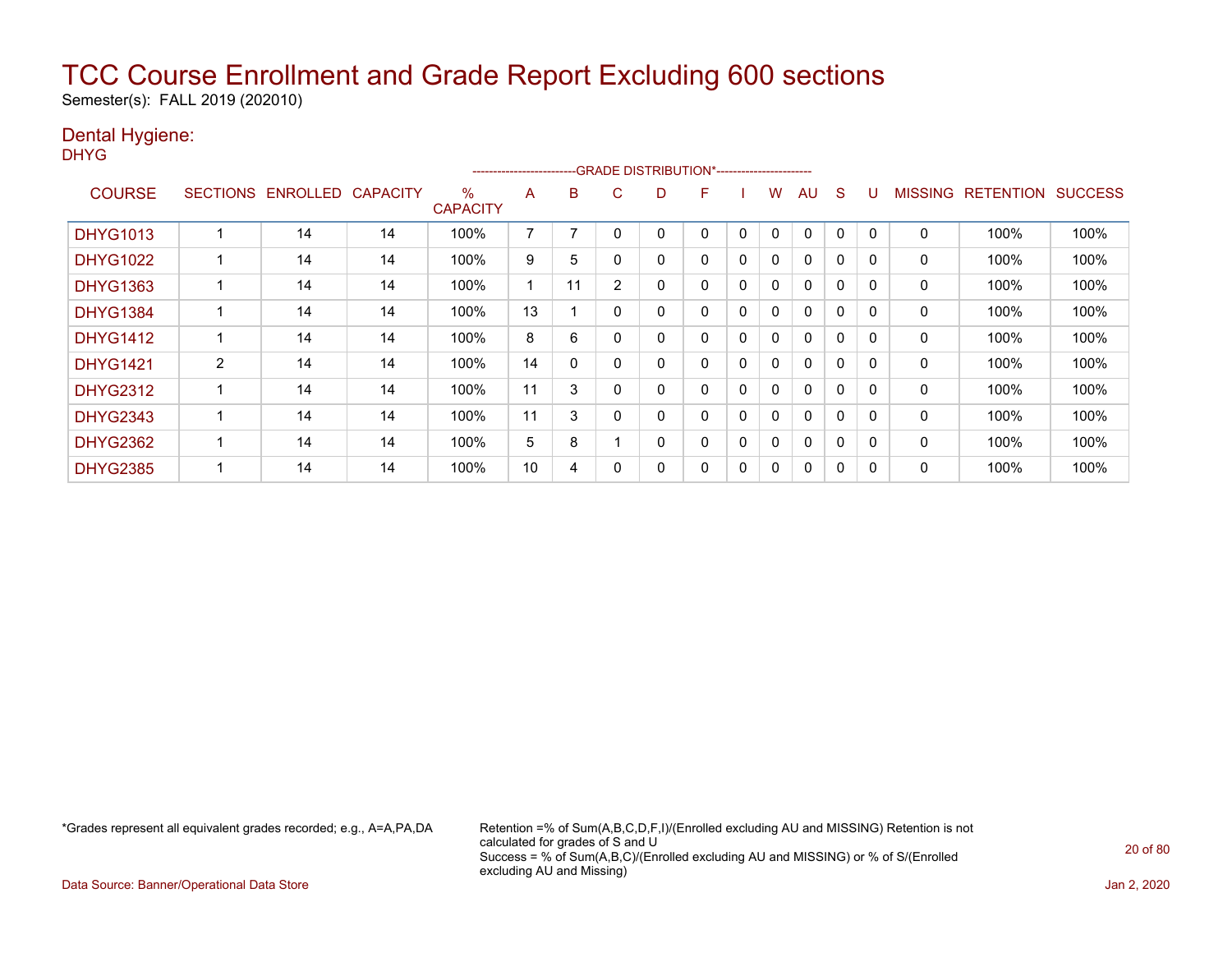Semester(s): FALL 2019 (202010)

### Diagnostic Medical Sonography: DMS

|                |   |                            |    |                         | ------------------------ |   | --GRADE DISTRIBUTION*------------------------ |   |   |   |              |              |    |          |                |                  |                |
|----------------|---|----------------------------|----|-------------------------|--------------------------|---|-----------------------------------------------|---|---|---|--------------|--------------|----|----------|----------------|------------------|----------------|
| <b>COURSE</b>  |   | SECTIONS ENROLLED CAPACITY |    | $\%$<br><b>CAPACITY</b> | A                        | B |                                               | D |   |   | W            | AU           | -S |          | <b>MISSING</b> | <b>RETENTION</b> | <b>SUCCESS</b> |
| <b>DMS1002</b> | ົ | 14                         | 28 | 50%                     | 13                       |   |                                               |   | 0 |   | $\mathbf{0}$ | 0            | 0  |          | 0              | 100%             | 100%           |
| <b>DMS1103</b> |   | 14                         | 16 | 88%                     | 12                       | າ |                                               |   |   |   | $\mathbf{0}$ | $\mathbf{0}$ | 0  |          | 0              | 100%             | 100%           |
| <b>DMS2034</b> |   | 9                          | 18 | 50%                     | 8                        |   |                                               |   |   |   | 0            | 0            | 0  |          | 0              | 100%             | 89%            |
| <b>DMS2123</b> | ົ | 9                          | 28 | 32%                     | 8                        |   |                                               |   | 0 | 0 | $\Omega$     | 0            | 0  | $\Omega$ | 0              | 100%             | 100%           |
| <b>DMS2133</b> | ◠ | 9                          | 28 | 32%                     | 8                        |   |                                               |   |   |   | 0            | 0            | 0  |          | 0              | 100%             | 100%           |

\*Grades represent all equivalent grades recorded; e.g., A=A,PA,DA Retention =% of Sum(A,B,C,D,F,I)/(Enrolled excluding AU and MISSING) Retention is not calculated for grades of S and U Success = % of Sum(A,B,C)/(Enrolled excluding AU and MISSING) or % of S/(Enrolled excluding AU and Missing)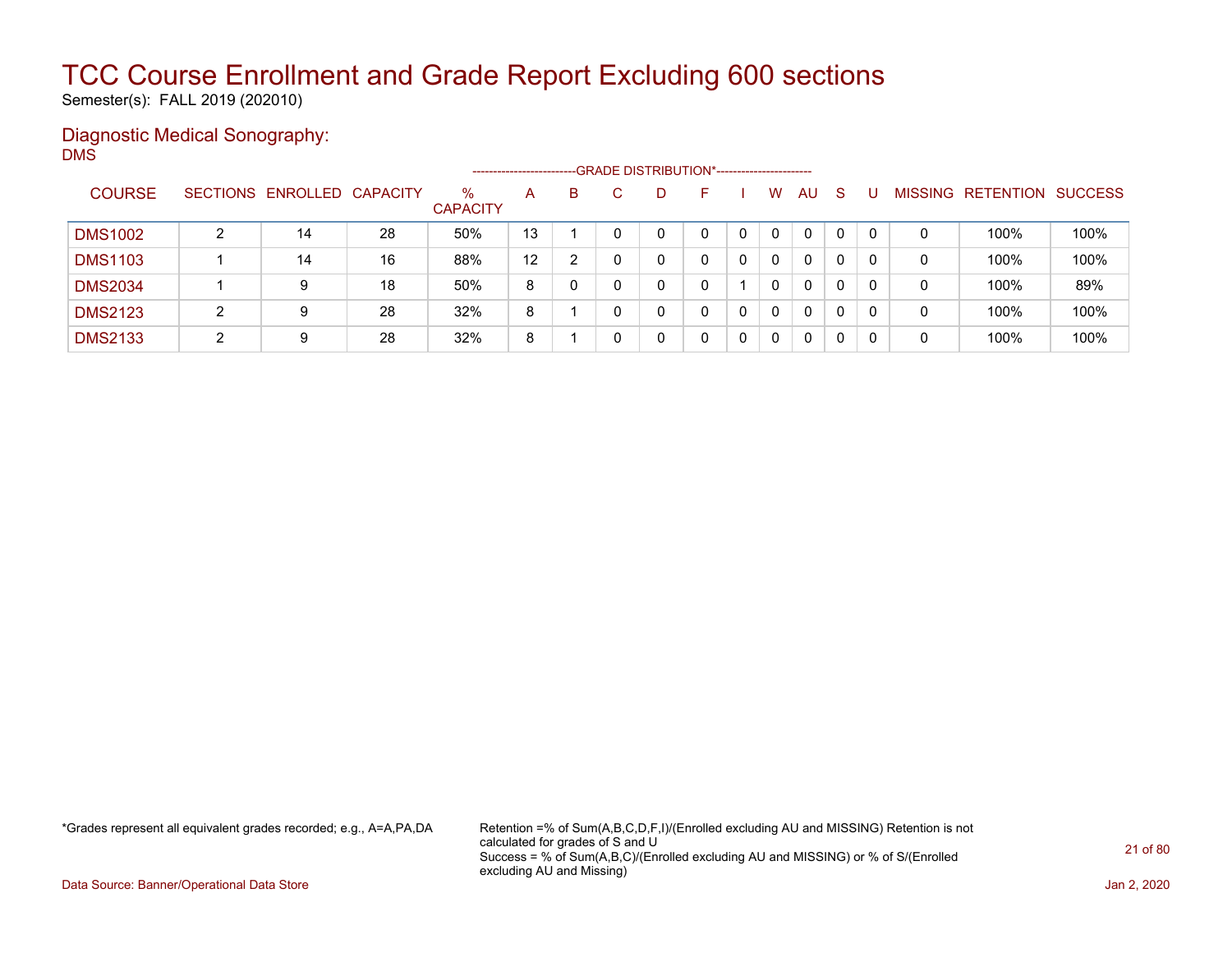Semester(s): FALL 2019 (202010)

### Drafting/Computer-Aided Design: DRFT

|                 |                            |    |                      |                   |    |   | -- GRADE DISTRIBUTION*------------------------ |   |              |              |  |                           |      |
|-----------------|----------------------------|----|----------------------|-------------------|----|---|------------------------------------------------|---|--------------|--------------|--|---------------------------|------|
| <b>COURSE</b>   | SECTIONS ENROLLED CAPACITY |    | %<br><b>CAPACITY</b> | A                 | B. |   | н.                                             | w | AU           | <sub>S</sub> |  | MISSING RETENTION SUCCESS |      |
| <b>DRFT1324</b> | 28                         | 32 | 88%                  | $12 \overline{ }$ |    | ົ |                                                |   | $\mathbf{0}$ | $\mathbf{0}$ |  | 96%                       | 86%  |
| <b>DRFT2204</b> | 15                         | 16 | 94%                  | 8                 | 4  |   |                                                | 0 | $\mathbf{0}$ | 0            |  | 100%                      | 100% |
| <b>DRFT2223</b> | 14                         | 18 | 78%                  | 8                 | 5  |   |                                                | 0 | $\mathbf{0}$ | 0            |  | 100%                      | 100% |
| <b>DRFT2393</b> | 19                         | 19 | 100%                 | 18                |    |   |                                                | 0 | 0            |              |  | 100%                      | 100% |

\*Grades represent all equivalent grades recorded; e.g., A=A,PA,DA Retention =% of Sum(A,B,C,D,F,I)/(Enrolled excluding AU and MISSING) Retention is not calculated for grades of S and U Success = % of Sum(A,B,C)/(Enrolled excluding AU and MISSING) or % of S/(Enrolled excluding AU and Missing)

Data Source: Banner/Operational Data Store Jan 2, 2020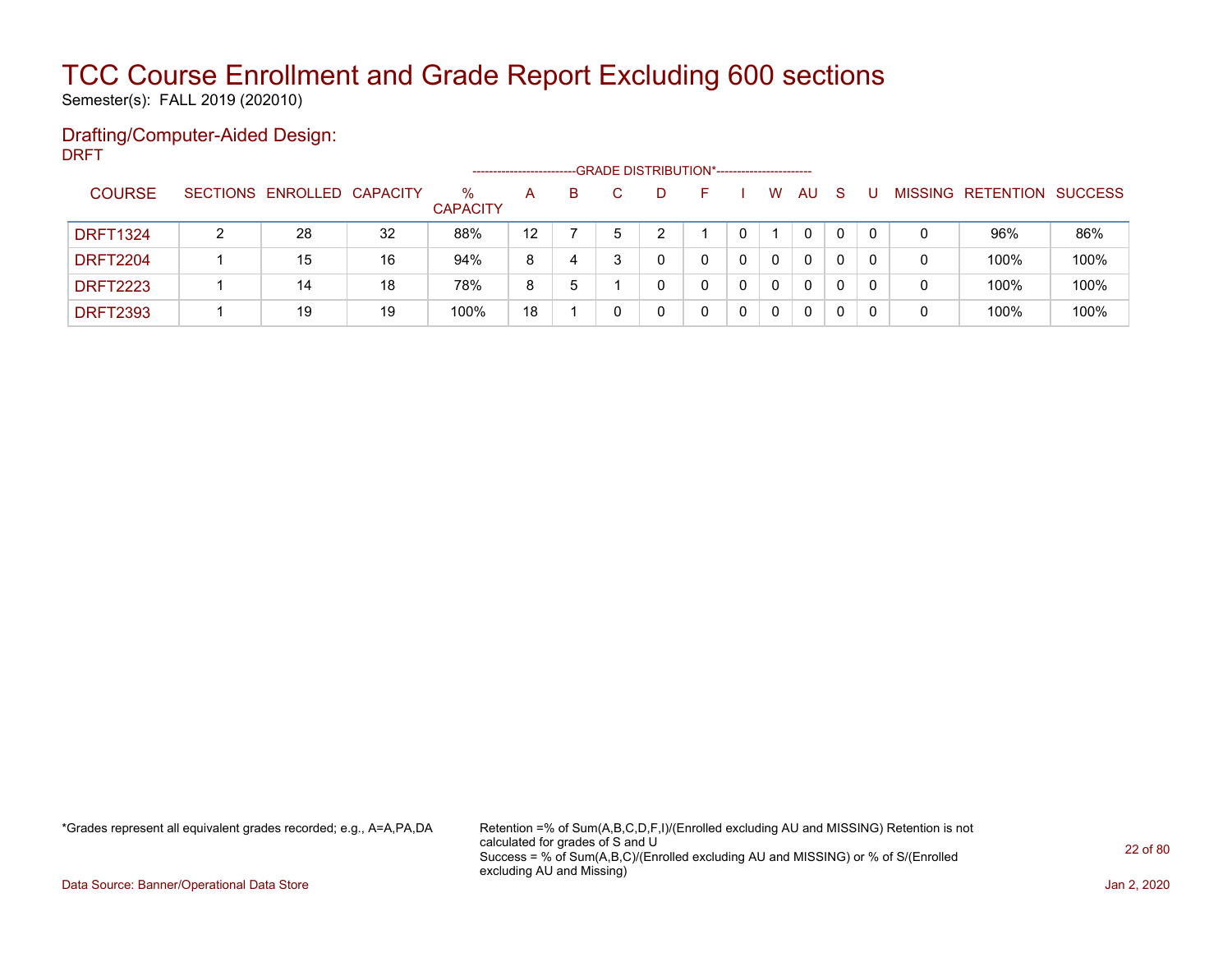Semester(s): FALL 2019 (202010)

#### Economics: **ECON**

| ----            |    |                            |     | ------------------      |     |     |    | -GRADE DISTRIBUTION*---------------------- |    |    |              |              |  |                           |     |
|-----------------|----|----------------------------|-----|-------------------------|-----|-----|----|--------------------------------------------|----|----|--------------|--------------|--|---------------------------|-----|
| <b>COURSE</b>   |    | SECTIONS ENROLLED CAPACITY |     | $\%$<br><b>CAPACITY</b> | A   | B.  |    | D                                          |    | W. | AU           | <sub>S</sub> |  | MISSING RETENTION SUCCESS |     |
| <b>ECON1353</b> |    | 53                         | 80  | 66%                     | 19  | 12  |    |                                            | 9  | 4  | $\mathbf{0}$ |              |  | 92%                       | 68% |
| <b>ECON2013</b> | 20 | 422                        | 476 | 89%                     | 136 | 117 | 73 | 21                                         | 31 | 42 |              |              |  | 90%                       | 77% |
| <b>ECON2023</b> | 16 | 323                        | 366 | 88%                     | 123 | 73  | 42 | 18                                         | 32 | 34 | 0            |              |  | 89%                       | 74% |

\*Grades represent all equivalent grades recorded; e.g., A=A,PA,DA Retention =% of Sum(A,B,C,D,F,I)/(Enrolled excluding AU and MISSING) Retention is not calculated for grades of S and U Success = % of Sum(A,B,C)/(Enrolled excluding AU and MISSING) or % of S/(Enrolled excluding AU and Missing)

Data Source: Banner/Operational Data Store Jan 2, 2020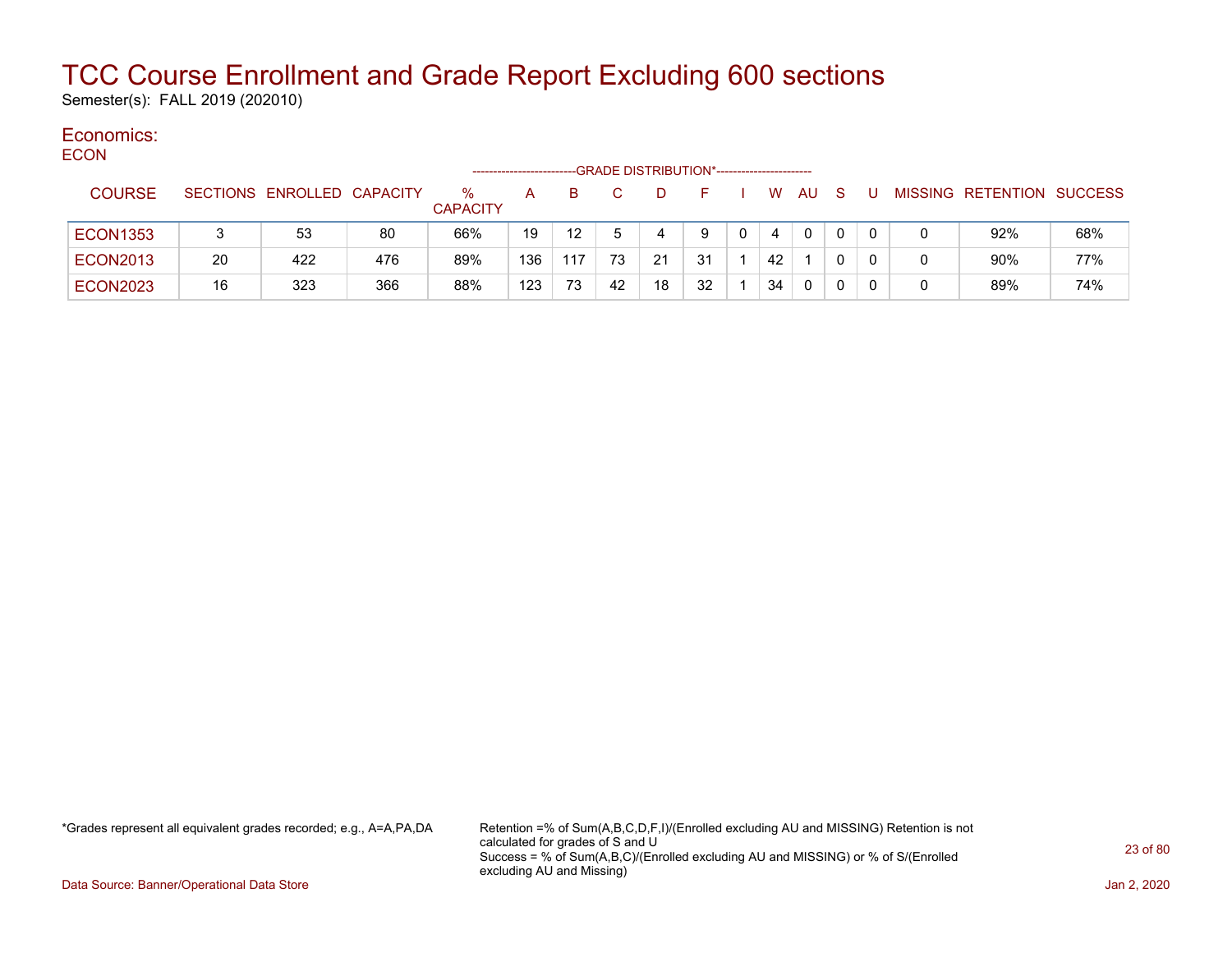Semester(s): FALL 2019 (202010)

### Electronics Technology:

ELET

|                 |   |                            |                   |                         | ----------------------- |                |   |          | --GRADE DISTRIBUTION*---------------------- |              |                |              |              |          |                |           |                |
|-----------------|---|----------------------------|-------------------|-------------------------|-------------------------|----------------|---|----------|---------------------------------------------|--------------|----------------|--------------|--------------|----------|----------------|-----------|----------------|
| <b>COURSE</b>   |   | SECTIONS ENROLLED CAPACITY |                   | $\%$<br><b>CAPACITY</b> | A                       | В              | C | D        | F                                           |              | W              | AU.          | -S           |          | <b>MISSING</b> | RETENTION | <b>SUCCESS</b> |
| <b>ELET1212</b> | ົ | 25                         | 36                | 69%                     | 11                      | 10             | ◠ | 0        | 0                                           | 0            | $\overline{2}$ | $\mathbf{0}$ | 0            | -0       | 0              | 92%       | 92%            |
| <b>ELET1232</b> |   |                            | $12 \overline{ }$ | 58%                     |                         | 5              |   | 0        | 0                                           | 0            |                | $\mathbf{0}$ | 0            | $\Omega$ | 0              | 86%       | 86%            |
| <b>ELET1303</b> |   | 13                         | 18                | 72%                     | ⇁                       | 4              |   | 0        | 0                                           | 0            |                | $\mathbf{0}$ | $\mathbf{0}$ | -0       | 0              | 92%       | 92%            |
| <b>ELET1313</b> |   | 9                          | 18                | 50%                     | 4                       | $\overline{2}$ | 3 | $\Omega$ | 0                                           | $\mathbf{0}$ | $\mathbf{0}$   | $\mathbf{0}$ | $\mathbf{0}$ | 0        | 0              | 100%      | 100%           |
| <b>ELET2244</b> |   | 18                         | 19                | 95%                     | 5                       | 6              |   |          | 0                                           | 0            | $\overline{2}$ | $\mathbf{0}$ | 0            | -0       | 0              | 89%       | 83%            |
| <b>ELET2533</b> |   | 9                          | 12                | 75%                     | 4                       | 5              |   | 0        | 0                                           | 0            | $\Omega$       | 0            | 0            | -0       | 0              | 100%      | 100%           |

\*Grades represent all equivalent grades recorded; e.g., A=A,PA,DA Retention =% of Sum(A,B,C,D,F,I)/(Enrolled excluding AU and MISSING) Retention is not calculated for grades of S and U Success = % of Sum(A,B,C)/(Enrolled excluding AU and MISSING) or % of S/(Enrolled excluding AU and Missing)

Data Source: Banner/Operational Data Store Jan 2, 2020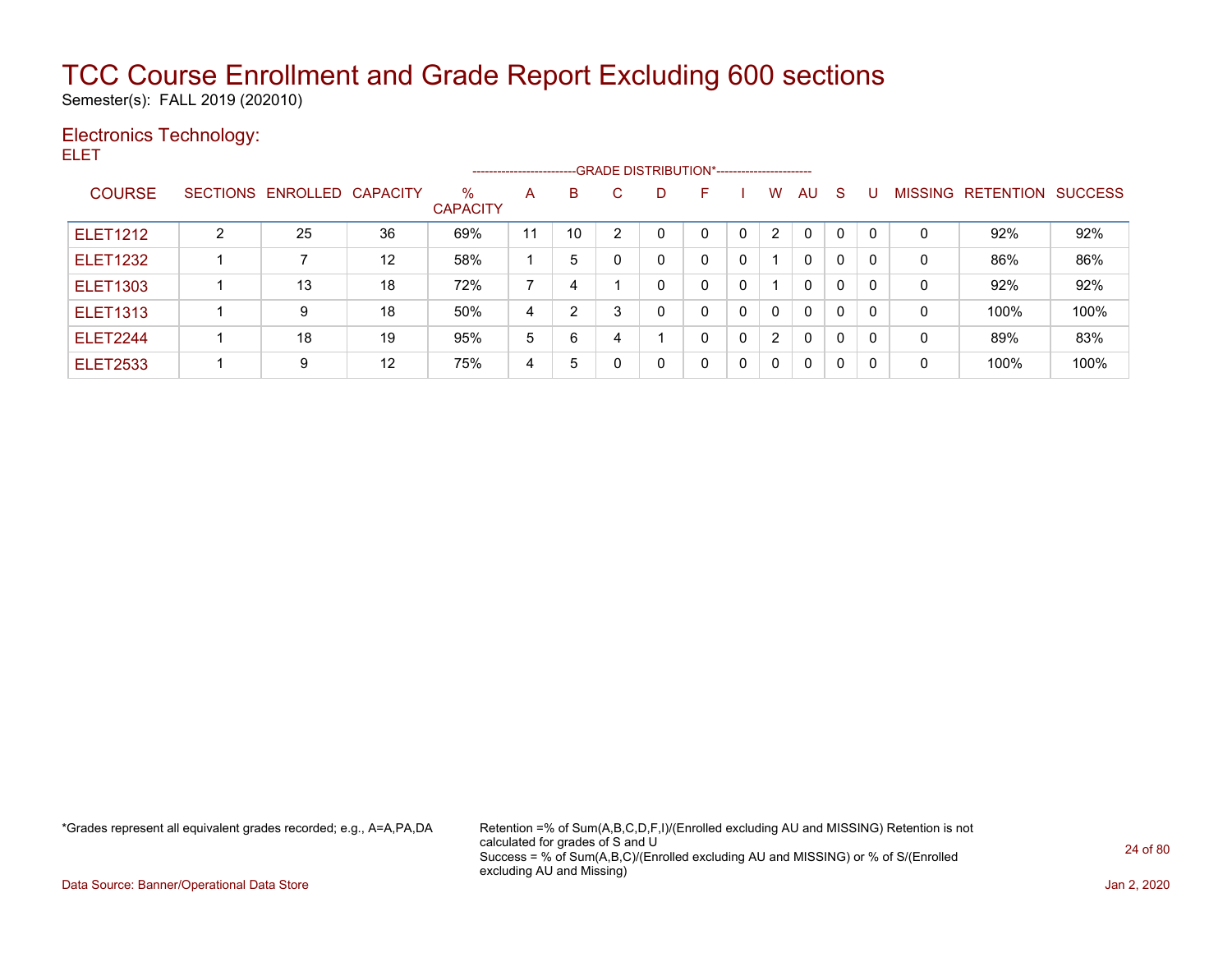Semester(s): FALL 2019 (202010)

### Emergency Medical Services Pro: EMSP

|                 |   |                            |    |                         | ---------------------- |    | -- GRADE DISTRIBUTION*------------------------ |   |    |              |              |  |                           |     |
|-----------------|---|----------------------------|----|-------------------------|------------------------|----|------------------------------------------------|---|----|--------------|--------------|--|---------------------------|-----|
| <b>COURSE</b>   |   | SECTIONS ENROLLED CAPACITY |    | $\%$<br><b>CAPACITY</b> | А                      |    |                                                |   | W  | AU           | <sub>S</sub> |  | MISSING RETENTION SUCCESS |     |
| <b>EMSP1119</b> | 6 | 71                         | 90 | 79%                     | 4                      | 21 | 4                                              | 6 | 36 | 0            | 0            |  | 49%                       | 41% |
| <b>EMSP2115</b> |   | 13                         | 17 | 76%                     | 8                      |    |                                                |   |    | 0            |              |  | 85%                       | 77% |
| <b>EMSP2129</b> |   | 13                         | 17 | 76%                     |                        |    |                                                |   |    | $\mathbf{0}$ |              |  | 85%                       | 77% |

\*Grades represent all equivalent grades recorded; e.g., A=A,PA,DA Retention =% of Sum(A,B,C,D,F,I)/(Enrolled excluding AU and MISSING) Retention is not calculated for grades of S and U Success = % of Sum(A,B,C)/(Enrolled excluding AU and MISSING) or % of S/(Enrolled excluding AU and Missing)

Data Source: Banner/Operational Data Store Jan 2, 2020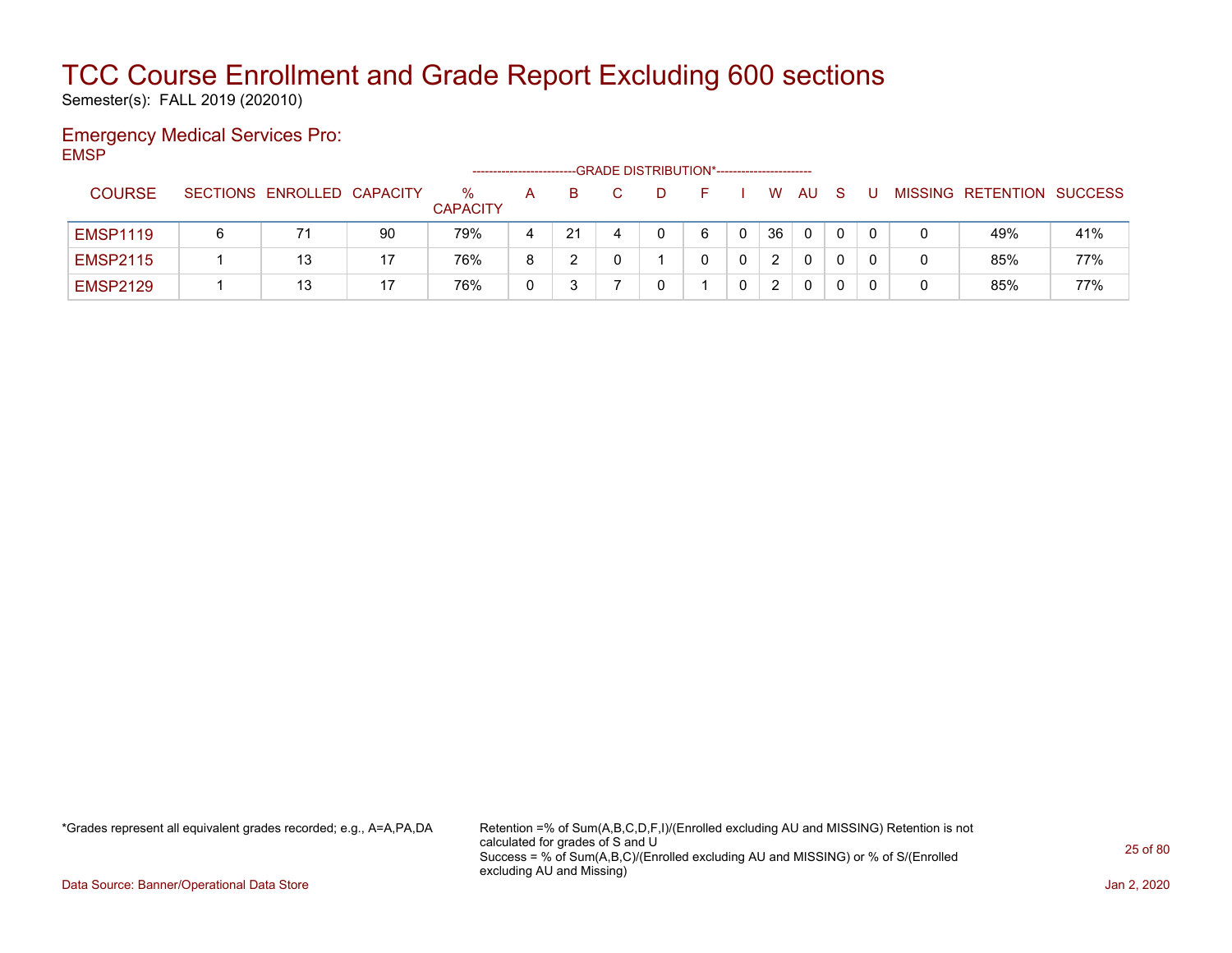Semester(s): FALL 2019 (202010)

### English: **ENGL**

|                 |                |                            |       |                         |                | -----------------------GRADE                    DISTRIBUTION*--------------------- |              |              |                |                |                |                |              |              |          |                                  |      |
|-----------------|----------------|----------------------------|-------|-------------------------|----------------|------------------------------------------------------------------------------------|--------------|--------------|----------------|----------------|----------------|----------------|--------------|--------------|----------|----------------------------------|------|
| <b>COURSE</b>   |                | SECTIONS ENROLLED CAPACITY |       | $\%$<br><b>CAPACITY</b> | A              | B                                                                                  | $\mathsf{C}$ | D            | F              |                | W              | AU             | S            | U            |          | <b>MISSING RETENTION SUCCESS</b> |      |
| <b>ENGL0611</b> | $\overline{2}$ | 8                          | 20    | 40%                     | 0              | $\mathbf{1}$                                                                       | 2            | $\mathbf{0}$ | $\mathbf{0}$   | 0              | 5              | 0              | 0            | $\mathbf{0}$ | 0        | 38%                              | 38%  |
| <b>ENGL0621</b> | $\overline{2}$ | 4                          | 20    | 20%                     | 0              | 0                                                                                  | 1            | 0            | 0              | 0              | 3              | $\mathbf{0}$   | 0            | 0            | 0        | 25%                              | 25%  |
| <b>ENGL0641</b> | $\overline{2}$ | 5                          | 20    | 25%                     | $\mathbf{1}$   | 2                                                                                  | $\Omega$     | $\mathbf{0}$ | $\mathbf{0}$   | 0              | $\overline{2}$ | 0              | $\mathbf{0}$ | $\Omega$     | 0        | 60%                              | 60%  |
| <b>ENGL0903</b> | 12             | 203                        | 240   | 85%                     | 25             | 31                                                                                 | 44           | 17           | 54             | $\mathbf{0}$   | 32             | $\mathbf{0}$   | $\mathbf{0}$ | 0            | 0        | 84%                              | 49%  |
| <b>ENGL0913</b> | 37             | 734                        | 768   | 96%                     | 203            | 144                                                                                | 120          | 29           | 134            | $\overline{2}$ | 102            | $\mathbf{0}$   | $\Omega$     | 0            | 0        | 86%                              | 64%  |
| <b>ENGL0923</b> | 11             | 152                        | 220   | 69%                     | 38             | 24                                                                                 | 26           | 10           | 25             | $\mathbf{0}$   | 29             | 0              | $\mathbf{0}$ | 0            | 0        | 81%                              | 58%  |
| <b>ENGL0933</b> | 22             | 349                        | 440   | 79%                     | 57             | 70                                                                                 | 52           | 29           | 67             | 2              | 72             | 0              | $\mathbf{0}$ | $\mathbf{0}$ | 0        | 79%                              | 51%  |
| <b>ENGL0943</b> | 34             | 342                        | 368   | 93%                     | 143            | 82                                                                                 | 39           | 8            | 14             | 3              | 53             | 0              | $\mathbf{0}$ | $\Omega$     | 0        | 85%                              | 77%  |
| <b>ENGL1071</b> | $\overline{2}$ | 6                          | 10    | 60%                     | 3              | $\mathbf 1$                                                                        | $\mathbf{0}$ | $\mathbf{0}$ | $\mathbf{0}$   | $\Omega$       | $\overline{2}$ | $\mathbf{0}$   | $\Omega$     | $\Omega$     | 0        | 67%                              | 67%  |
| <b>ENGL1113</b> | 176            | 2,632                      | 2,824 | 93%                     | 807            | 715                                                                                | 412          | 101          | 209            | 10             | 377            | $\mathbf{1}$   | $\Omega$     | $\Omega$     | 0        | 86%                              | 74%  |
| <b>ENGL1213</b> | 66             | 1,202                      | 1,295 | 93%                     | 365            | 335                                                                                | 178          | 47           | 87             | 5              | 185            | 0              | $\Omega$     | $\Omega$     | 0        | 85%                              | 73%  |
| <b>ENGL2333</b> | 3              | 56                         | 60    | 93%                     | 23             | 18                                                                                 | 4            | 0            | $\overline{7}$ | 0              | 4              | 0              | $\mathbf{0}$ | 0            | 0        | 93%                              | 80%  |
| <b>ENGL2343</b> | 2              | 35                         | 40    | 88%                     | 5              | 6                                                                                  | 4            | 3            | 7              | 0              | 10             | 0              | 0            | 0            | 0        | 71%                              | 43%  |
| <b>ENGL2383</b> | $\mathbf 1$    | 20                         | 20    | 100%                    | 12             | 3                                                                                  | $\mathbf 1$  | $\mathbf{0}$ | $\mathbf{0}$   | $\mathbf{0}$   | 4              | 0              | $\mathbf{0}$ | $\mathbf{0}$ | 0        | 80%                              | 80%  |
| <b>ENGL2413</b> | 3              | 44                         | 60    | 73%                     | 12             | 17                                                                                 | 3            | $\Omega$     | $\Omega$       | $\mathbf 1$    | 11             | $\Omega$       | $\Omega$     | $\Omega$     | 0        | 75%                              | 73%  |
| <b>ENGL2433</b> | $\overline{1}$ | 21                         | 20    | 105%                    | $\overline{7}$ | 3                                                                                  | 1            | $\mathbf{0}$ | $\mathbf{0}$   | 0              | 8              | $\overline{2}$ | $\mathbf{0}$ | $\mathbf{0}$ | 0        | 58%                              | 58%  |
| <b>ENGL2443</b> | $\mathbf 1$    | 16                         | 20    | 80%                     | 11             | 1                                                                                  | $\Omega$     | $\mathbf{0}$ | $\mathbf{0}$   | $\mathbf{0}$   | 4              | $\Omega$       | $\mathbf{0}$ | $\Omega$     | 0        | 75%                              | 75%  |
| <b>ENGL2453</b> | -1             | 1                          | 10    | 10%                     | $\mathbf{1}$   | 0                                                                                  | 0            | 0            | $\mathbf{0}$   | 0              | 0              | $\mathbf{0}$   | $\mathbf{0}$ | 0            | 0        | 100%                             | 100% |
| <b>ENGL2473</b> | $\mathbf{1}$   | 19                         | 20    | 95%                     | 9              | $\mathbf 1$                                                                        | 2            | 1            | 3              | $\mathbf{0}$   | 3              | $\Omega$       | $\Omega$     | $\Omega$     | 0        | 84%                              | 63%  |
| <b>ENGL2493</b> | $\mathbf 1$    | 9                          | 20    | 45%                     | 8              | 1                                                                                  | $\Omega$     | $\Omega$     | $\mathbf{0}$   | $\mathbf{0}$   | $\Omega$       | 0              | $\Omega$     | $\Omega$     | 0        | 100%                             | 100% |
| <b>ENGL2543</b> | 1              | 13                         | 20    | 65%                     | 8              | 4                                                                                  | $\mathbf 1$  | 0            | 0              | 0              | 0              | 0              | 0            | 0            | 0        | 100%                             | 100% |
| <b>ENGL2553</b> | -1             | 1                          | 3     | 33%                     | $\Omega$       | 0                                                                                  | $\mathbf{0}$ | $\Omega$     | $\Omega$       | 0              |                | 0              | 0            | 0            | $\Omega$ | 0%                               | 0%   |

\*Grades represent all equivalent grades recorded; e.g., A=A,PA,DA Retention =% of Sum(A,B,C,D,F,I)/(Enrolled excluding AU and MISSING) Retention is not calculated for grades of S and U Success = % of Sum(A,B,C)/(Enrolled excluding AU and MISSING) or % of S/(Enrolled excluding AU and Missing)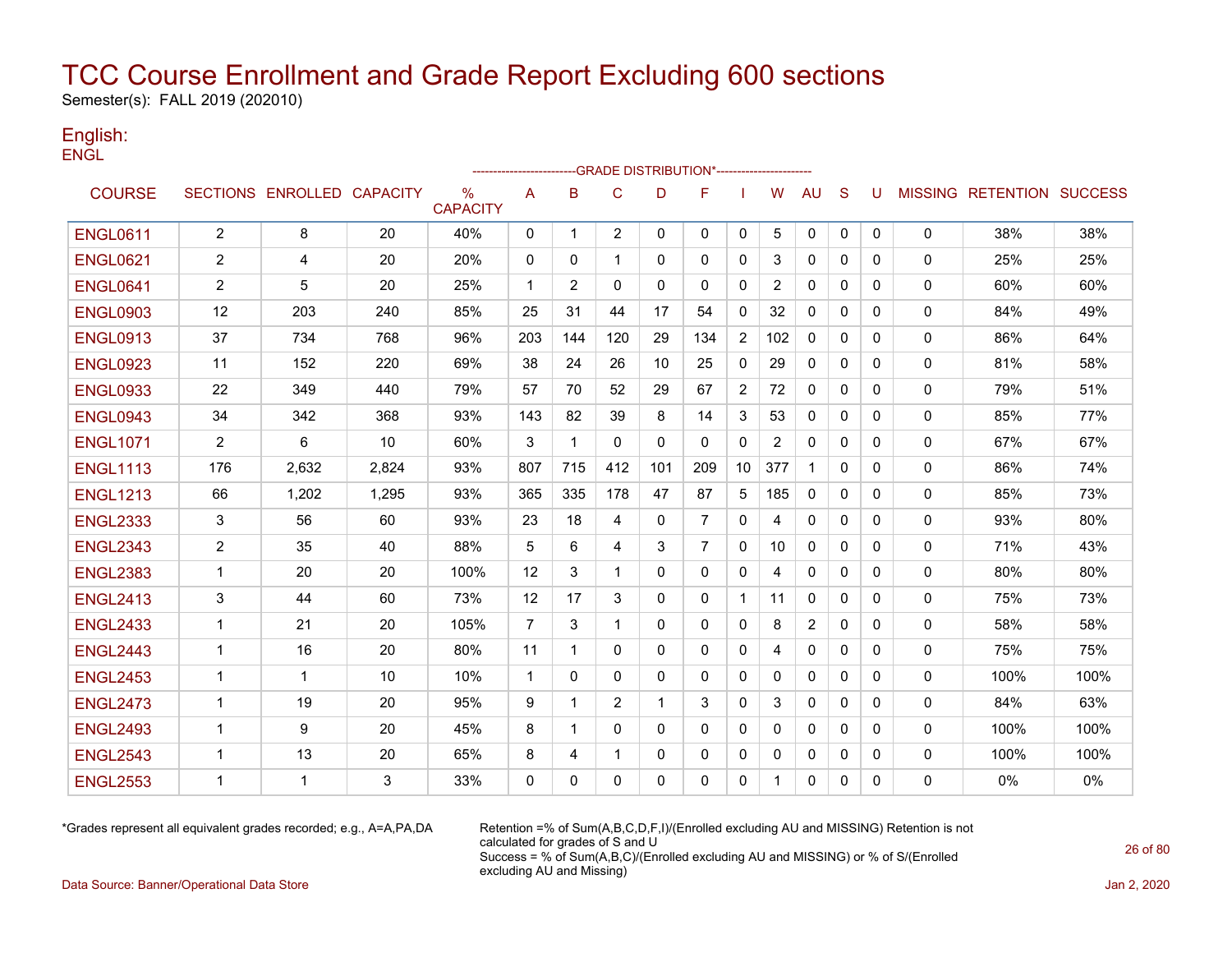Semester(s): FALL 2019 (202010)

#### English: **ENGL**

|                 |                            |    |                      |    |    |    | -GRADE DISTRIBUTION*----------------------- |   |              |     |  |                           |      |
|-----------------|----------------------------|----|----------------------|----|----|----|---------------------------------------------|---|--------------|-----|--|---------------------------|------|
| <b>COURSE</b>   | SECTIONS ENROLLED CAPACITY |    | ℅<br><b>CAPACITY</b> | A  | B. | D. | F.                                          | W | AU           | - S |  | MISSING RETENTION SUCCESS |      |
| <b>ENGL2653</b> | 15                         | 20 | 75%                  | 11 |    |    | 0                                           |   | $\mathbf{0}$ |     |  | 100%                      | 100% |
| <b>ENGL2773</b> | 9                          | 20 | 45%                  | 4  |    |    |                                             |   | 0            |     |  | 100%                      | 100% |
| <b>ENGL2883</b> | 19                         | 20 | 95%                  | 9  |    |    |                                             | 4 | $\Omega$     |     |  | 79%                       | 63%  |

\*Grades represent all equivalent grades recorded; e.g., A=A,PA,DA Retention =% of Sum(A,B,C,D,F,I)/(Enrolled excluding AU and MISSING) Retention is not calculated for grades of S and U Success = % of Sum(A,B,C)/(Enrolled excluding AU and MISSING) or % of S/(Enrolled excluding AU and Missing)

Data Source: Banner/Operational Data Store Jan 2, 2020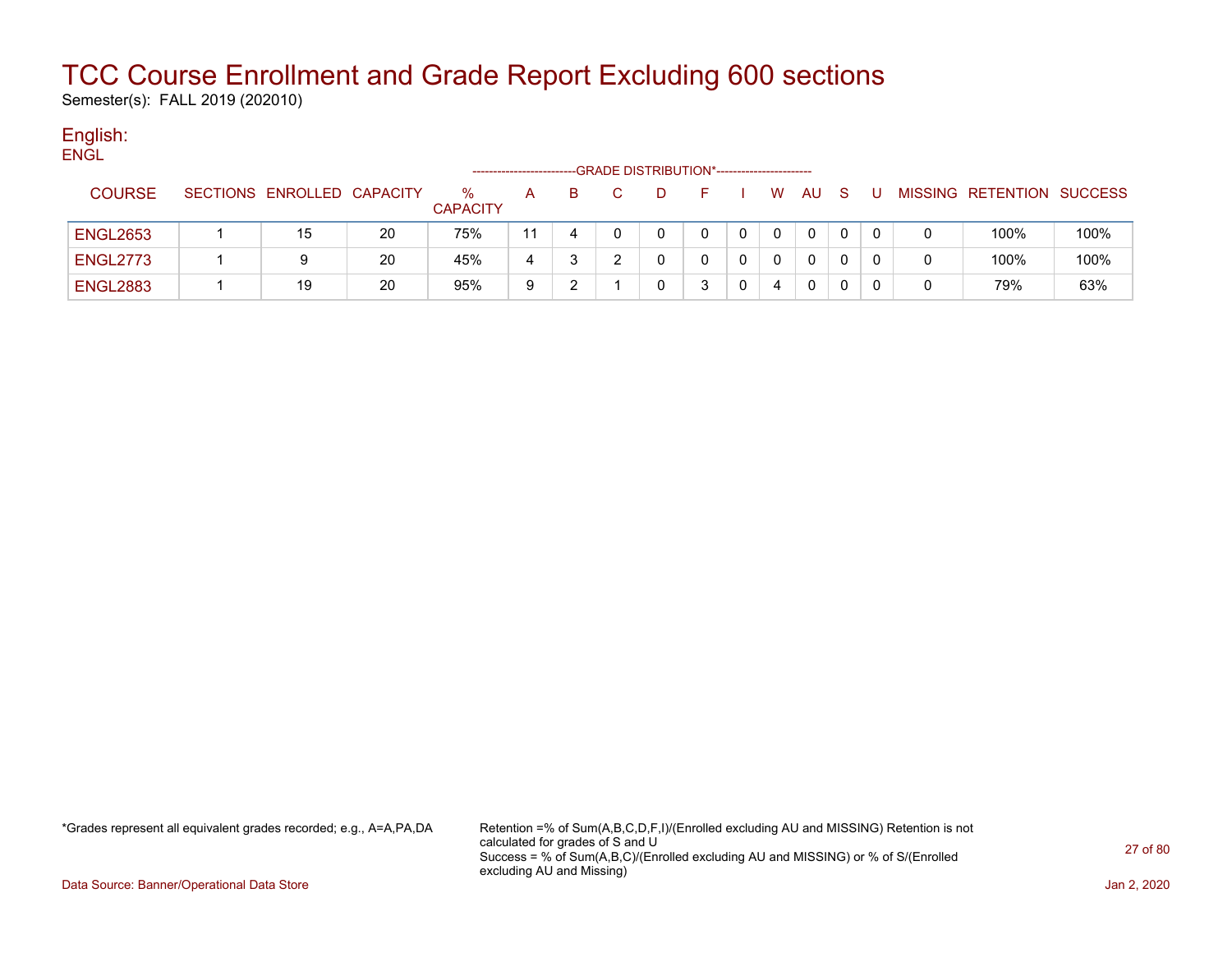Semester(s): FALL 2019 (202010)

### Engineering:

| <b>ENGR</b>     |                 |          |                 |                         |    | ------------------------GRADE                DISTRIBUTION*---------------------- |    |                |              |              |    |              |              |              |              |                   |                |
|-----------------|-----------------|----------|-----------------|-------------------------|----|----------------------------------------------------------------------------------|----|----------------|--------------|--------------|----|--------------|--------------|--------------|--------------|-------------------|----------------|
| <b>COURSE</b>   | <b>SECTIONS</b> | ENROLLED | <b>CAPACITY</b> | $\%$<br><b>CAPACITY</b> | A  | в                                                                                | С  | D              | F            |              | w  | AU           | <sub>S</sub> | U            |              | MISSING RETENTION | <b>SUCCESS</b> |
| <b>ENGR1111</b> | 5               | 120      | 126             | 95%                     | 98 | 10                                                                               | 0  |                | 0            | 0            | 11 | $\mathbf{0}$ | $\mathbf{0}$ | $\Omega$     | 0            | 91%               | 90%            |
| <b>ENGR1132</b> | 3               | 64       | 66              | 97%                     | 28 | 25                                                                               | 9  | 0              | $\mathbf{0}$ | $\mathbf{0}$ | 2  | $\mathbf{0}$ | 0            | $\Omega$     | $\mathbf{0}$ | 97%               | 97%            |
| <b>ENGR1242</b> | 3               | 59       | 60              | 98%                     | 23 | 21                                                                               | 7  |                | 0            | 0            | 6  |              | $\Omega$     | $\mathbf{0}$ | 0            | 90%               | 88%            |
| <b>ENGR2103</b> | $\overline{2}$  | 55       | 58              | 95%                     | 19 | 9                                                                                | 9  | 8              | 5            | 0            | 5  | 0            | 0            | $\mathbf{0}$ | 0            | 91%               | 67%            |
| <b>ENGR2143</b> | $\overline{2}$  | 47       | 53              | 89%                     | 5  | 18                                                                               | 11 | 5              | 3            | 0            | 5  | 0            | 0            | $\Omega$     | $\Omega$     | 89%               | 72%            |
| <b>ENGR2213</b> | $\overline{2}$  | 41       | 58              | 71%                     | 11 | 16                                                                               | 9  | $\overline{2}$ |              | 0            | 2  | $\mathbf{0}$ | 0            | $\mathbf{0}$ | 0            | 95%               | 88%            |
| <b>ENGR2523</b> | $\overline{2}$  | 42       | 60              | 70%                     | 21 | 11                                                                               | 8  |                | $\mathbf{0}$ | 0            |    | $\mathbf{0}$ | 0            | $\Omega$     | 0            | 98%               | 95%            |
| <b>ENGR2613</b> | 3               | 35       | 50              | 70%                     | 9  | 17                                                                               | 5  | 0              |              | 0            | 3  | 0            | 0            | $\mathbf{0}$ | 0            | 91%               | 89%            |

\*Grades represent all equivalent grades recorded; e.g., A=A,PA,DA Retention =% of Sum(A,B,C,D,F,I)/(Enrolled excluding AU and MISSING) Retention is not calculated for grades of S and U Success = % of Sum(A,B,C)/(Enrolled excluding AU and MISSING) or % of S/(Enrolled excluding AU and Missing)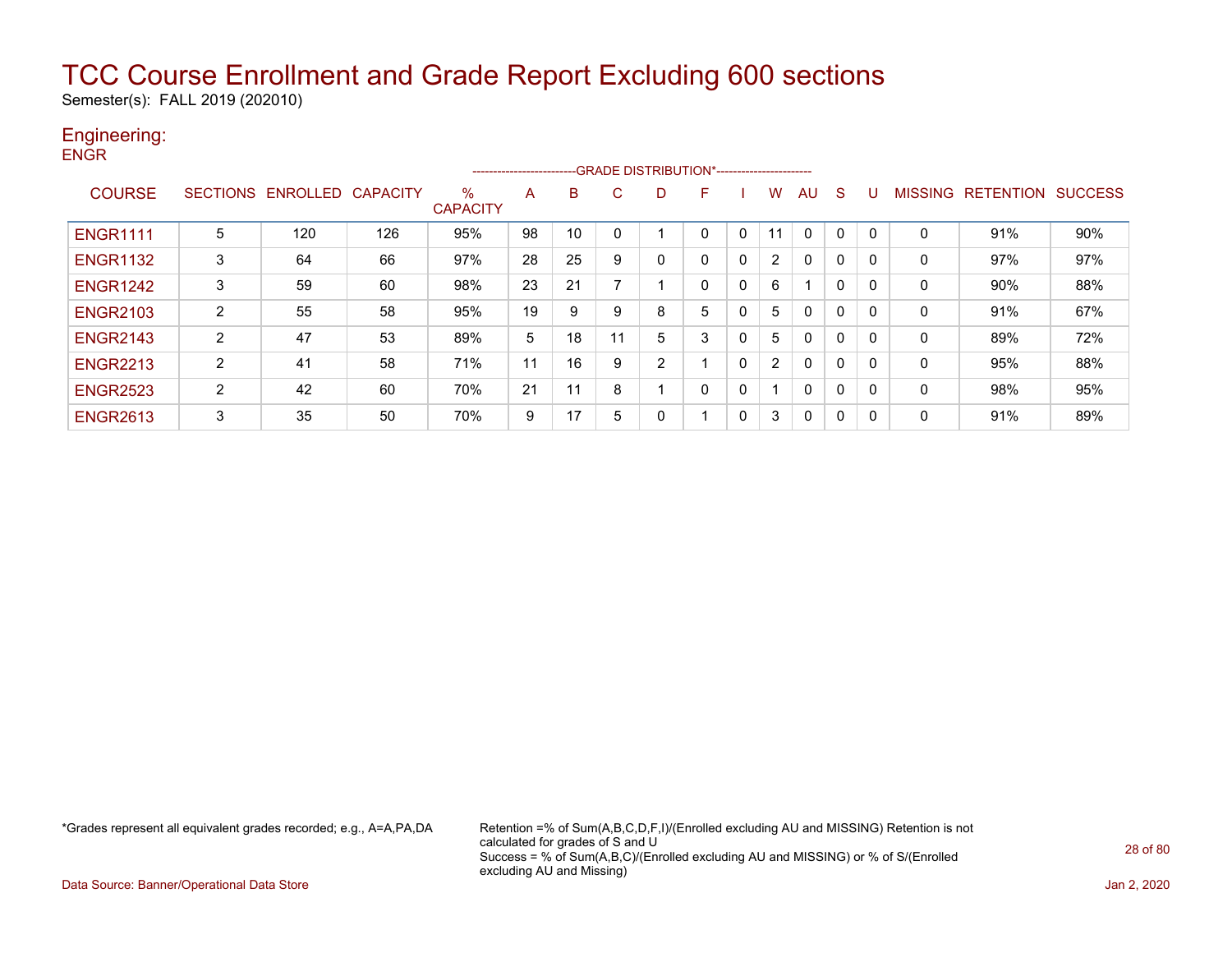Semester(s): FALL 2019 (202010)

### Engineering Technology: **ENGT**

|                 |   |                            |    |                         | ----------------------- |   |          |    | --GRADE DISTRIBUTION*----------------------- |   |          |              |              |                |           |                |
|-----------------|---|----------------------------|----|-------------------------|-------------------------|---|----------|----|----------------------------------------------|---|----------|--------------|--------------|----------------|-----------|----------------|
| <b>COURSE</b>   |   | SECTIONS ENROLLED CAPACITY |    | $\%$<br><b>CAPACITY</b> | A                       | B | C.       | D. | F                                            |   | w        | AU           | -S           | <b>MISSING</b> | RETENTION | <b>SUCCESS</b> |
| <b>ENGT1212</b> | 2 | 12                         | 22 | 55%                     | 11                      | 0 | $\Omega$ |    | 0                                            | 0 |          | 0            | 0            | 0              | 92%       | 92%            |
| <b>ENGT1223</b> |   | 14                         | 15 | 93%                     | 9                       | 3 |          |    | 0                                            | 0 |          | $\mathbf{0}$ | $\mathbf{0}$ | 0              | 93%       | 86%            |
| <b>ENGT1313</b> |   | 13                         | 15 | 87%                     | 12                      |   | $\Omega$ |    | 0                                            | 0 | $\Omega$ | $\mathbf{0}$ | $\mathbf{0}$ | 0              | 100%      | 100%           |
| <b>ENGT1443</b> |   | 11                         | 14 | 79%                     |                         | 4 |          |    | 0                                            | 0 | $\Omega$ | $\mathbf{0}$ | $\mathbf{0}$ | $\mathbf 0$    | 100%      | 100%           |
| <b>ENGT1513</b> |   | 12                         | 15 | 80%                     | 8                       | 2 |          | ∩  |                                              | 0 | $\Omega$ | $\mathbf{0}$ | $\mathbf{0}$ | 0              | 100%      | 92%            |
| <b>ENGT2463</b> |   | 16                         | 16 | 100%                    | 8                       | 5 |          | 2  | 0                                            | 0 |          | $\mathbf{0}$ | $\mathbf{0}$ | 0              | 94%       | 81%            |

\*Grades represent all equivalent grades recorded; e.g., A=A,PA,DA Retention =% of Sum(A,B,C,D,F,I)/(Enrolled excluding AU and MISSING) Retention is not calculated for grades of S and U Success = % of Sum(A,B,C)/(Enrolled excluding AU and MISSING) or % of S/(Enrolled excluding AU and Missing)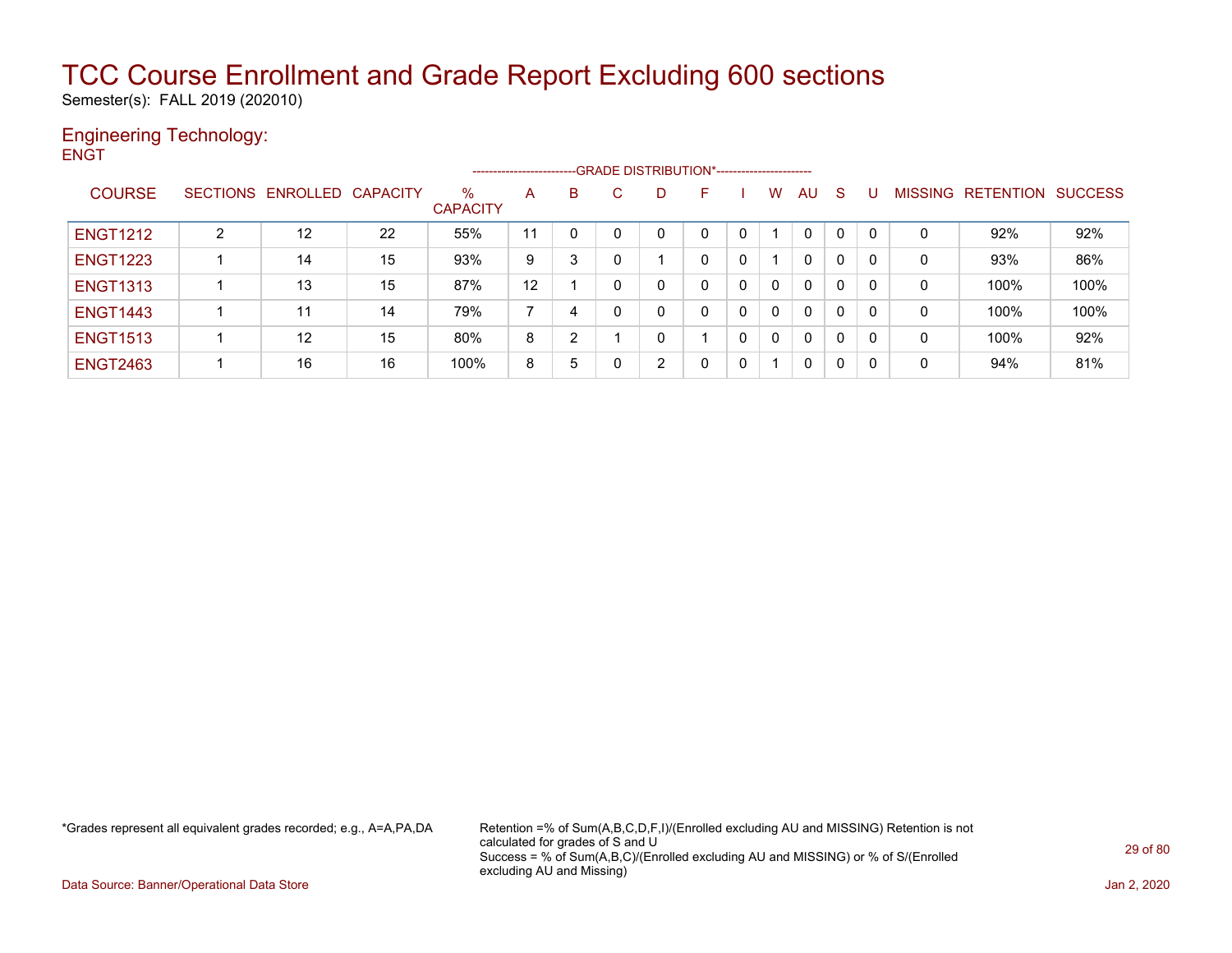Semester(s): FALL 2019 (202010)

### ESLA English as a Second Lang: ESLA

|                 |              |                            |    |                                  | ------------------------ |                |                |              | --GRADE DISTRIBUTION*---------------------- |              |              |              |              |          |              |                           |      |
|-----------------|--------------|----------------------------|----|----------------------------------|--------------------------|----------------|----------------|--------------|---------------------------------------------|--------------|--------------|--------------|--------------|----------|--------------|---------------------------|------|
| <b>COURSE</b>   |              | SECTIONS ENROLLED CAPACITY |    | $\frac{0}{0}$<br><b>CAPACITY</b> | A                        | B              | $\mathsf{C}$   | D            | F                                           |              | W            | <b>AU</b>    | S            | U        |              | MISSING RETENTION SUCCESS |      |
| <b>ESLA0213</b> | $\mathbf{1}$ | $\mathbf{1}$               | 10 | 10%                              | 0                        | $\overline{1}$ | 0              | $\mathbf{0}$ | 0                                           | 0            | 0            | 0            | $\mathbf{0}$ | 0        | $\mathbf 0$  | 100%                      | 100% |
| <b>ESLA0223</b> | $\mathbf 1$  | $\overline{2}$             | 10 | 20%                              | $\mathbf 1$              | 0              | 0              | 0            | 0                                           | $\mathbf{0}$ | 0            | $\mathbf{1}$ | $\mathbf{0}$ | 0        | 0            | 100%                      | 100% |
| <b>ESLA0233</b> | $\mathbf 1$  | 3                          | 10 | 30%                              | $\mathbf{1}$             | -1             | $\mathbf{0}$   | $\Omega$     | 0                                           | $\Omega$     | $\mathbf{0}$ | $\mathbf 1$  | $\Omega$     | 0        | 0            | 100%                      | 100% |
| <b>ESLA0243</b> | 1            | 1                          | 10 | 10%                              | 1                        | 0              | 0              | $\mathbf{0}$ | 0                                           | 0            | 0            | $\mathbf{0}$ | $\mathbf{0}$ | 0        | 0            | 100%                      | 100% |
| <b>ESLA0253</b> | 1            | 1                          | 10 | 10%                              | $\mathbf 1$              | 0              | 0              | $\mathbf{0}$ | 0                                           | 0            | 0            | $\mathbf{0}$ | $\mathbf{0}$ | 0        | 0            | 100%                      | 100% |
| <b>ESLA0333</b> | 1            | $\overline{2}$             | 10 | 20%                              | $\mathbf{0}$             | $\overline{2}$ | 0              | $\mathbf{0}$ | $\mathbf{0}$                                | 0            | 0            | $\Omega$     | $\Omega$     | 0        | 0            | 100%                      | 100% |
| <b>ESLA0343</b> | 1            | 4                          | 10 | 40%                              | 3                        | 1              | $\mathbf{0}$   | 0            | 0                                           | 0            | 0            | $\mathbf{0}$ | 0            | 0        | 0            | 100%                      | 100% |
| <b>ESLA0413</b> | $\mathbf 1$  | 5                          | 10 | 50%                              | 4                        | $\Omega$       | $\mathbf{0}$   | $\mathbf{0}$ | $\mathbf{0}$                                | $\mathbf{0}$ | $\mathbf{1}$ | $\mathbf{0}$ | $\Omega$     | 0        | 0            | 80%                       | 80%  |
| <b>ESLA0423</b> | $\mathbf 1$  | 5                          | 10 | 50%                              | $\mathbf 1$              | 1              | $\overline{2}$ | 1            | 0                                           | 0            | 0            | $\mathbf{0}$ | $\mathbf{0}$ | 0        | 0            | 100%                      | 80%  |
| <b>ESLA0433</b> | 1            | 6                          | 10 | 60%                              | 2                        | 2              | 1              | $\mathbf{0}$ | 0                                           | $\Omega$     | $\mathbf{1}$ | $\mathbf{0}$ | $\Omega$     | 0        | 0            | 83%                       | 83%  |
| <b>ESLA0443</b> | 1            | 5                          | 10 | 50%                              | $\mathbf{1}$             | 2              | $\mathbf 1$    | $\mathbf{0}$ | $\mathbf{0}$                                | $\mathbf{0}$ | $\mathbf{1}$ | $\mathbf{0}$ | $\Omega$     | $\Omega$ | 0            | 80%                       | 80%  |
| <b>ESLA0453</b> | $\mathbf 1$  | 4                          | 10 | 40%                              | 3                        | 1              | $\mathbf{0}$   | $\Omega$     | 0                                           | $\mathbf{0}$ | $\mathbf{0}$ | $\mathbf{0}$ | $\Omega$     | $\Omega$ | 0            | 100%                      | 100% |
| <b>ESLA0523</b> | $\mathbf 1$  | 3                          | 10 | 30%                              | $\mathbf{0}$             | 1              | $\mathbf{0}$   | $\Omega$     | 1                                           | $\Omega$     |              | $\mathbf{0}$ | $\Omega$     | $\Omega$ | $\mathbf 0$  | 67%                       | 33%  |
| <b>ESLA0533</b> | $\mathbf 1$  | 3                          | 10 | 30%                              | 3                        | $\Omega$       | 0              | $\mathbf{0}$ | 0                                           | $\Omega$     | 0            | $\mathbf{0}$ | 0            | 0        | 0            | 100%                      | 100% |
| <b>ESLA0543</b> | 1            | $\overline{7}$             | 10 | 70%                              | 3                        | $\overline{2}$ | $\Omega$       | $\mathbf{0}$ | 1                                           | $\Omega$     | 1            | $\mathbf{0}$ | $\Omega$     | $\Omega$ | 0            | 86%                       | 71%  |
| <b>ESLA0553</b> | $\mathbf 1$  | 5                          | 10 | 50%                              | 4                        | -1             | $\mathbf{0}$   | $\mathbf{0}$ | $\mathbf{0}$                                | 0            | $\mathbf 0$  | $\mathbf{0}$ | $\mathbf{0}$ | 0        | 0            | 100%                      | 100% |
| <b>ESLA0613</b> | $\mathbf 1$  | 5                          | 10 | 50%                              | 2                        | 2              | 1              | $\mathbf{0}$ | $\Omega$                                    | $\mathbf{0}$ | $\mathbf{0}$ | $\mathbf{0}$ | $\Omega$     | $\Omega$ | 0            | 100%                      | 100% |
| <b>ESLA0623</b> | $\mathbf 1$  | 5                          | 10 | 50%                              | 3                        | 1              | 1              | $\Omega$     | 0                                           | $\Omega$     | $\mathbf{0}$ | $\mathbf{0}$ | $\Omega$     | $\Omega$ | $\mathbf{0}$ | 100%                      | 100% |
| <b>ESLA0633</b> | $\mathbf 1$  | 1                          | 10 | 10%                              | $\mathbf{1}$             | $\Omega$       | $\mathbf{0}$   | $\Omega$     | 0                                           | $\Omega$     | $\mathbf{0}$ | $\Omega$     | $\Omega$     | $\Omega$ | 0            | 100%                      | 100% |
| <b>ESLA0643</b> | 1            | 4                          | 10 | 40%                              | $\mathbf{1}$             | 1              | 1              | $\mathbf{0}$ | 1                                           | $\Omega$     | $\Omega$     | $\Omega$     | $\Omega$     | $\Omega$ | 0            | 100%                      | 75%  |
| <b>ESLA0653</b> | $\mathbf 1$  | $\overline{2}$             | 10 | 20%                              | $\mathbf 0$              | 1              | $\mathbf 1$    | $\Omega$     | 0                                           | $\Omega$     | $\mathbf{0}$ | $\mathbf{0}$ | $\Omega$     | $\Omega$ | 0            | 100%                      | 100% |
| <b>ESLA0713</b> | 1            | 9                          | 10 | 90%                              | $\overline{7}$           | 2              | $\Omega$       | $\Omega$     | $\Omega$                                    | $\Omega$     | $\Omega$     | $\Omega$     | $\Omega$     | $\Omega$ | $\Omega$     | 100%                      | 100% |

\*Grades represent all equivalent grades recorded; e.g., A=A,PA,DA Retention =% of Sum(A,B,C,D,F,I)/(Enrolled excluding AU and MISSING) Retention is not calculated for grades of S and U Success = % of Sum(A,B,C)/(Enrolled excluding AU and MISSING) or % of S/(Enrolled excluding AU and Missing)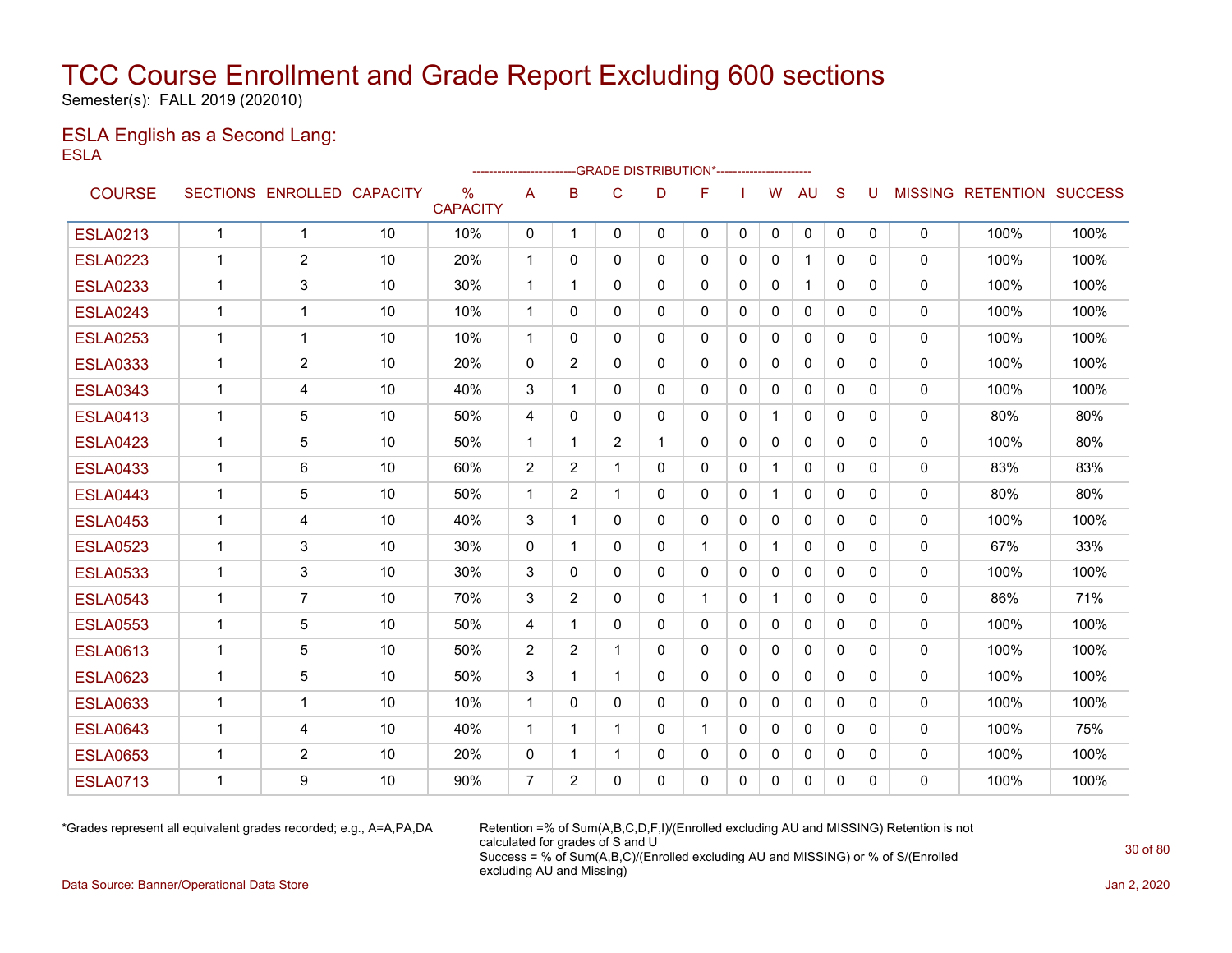Semester(s): FALL 2019 (202010)

### ESLA English as a Second Lang: ESLA

|                 |                 |          |                 |                      | ----------------------- |   |     |    | --GRADE DISTRIBUTION*----------------------- |   |              |              |              |          |                |                  |                |
|-----------------|-----------------|----------|-----------------|----------------------|-------------------------|---|-----|----|----------------------------------------------|---|--------------|--------------|--------------|----------|----------------|------------------|----------------|
| <b>COURSE</b>   | <b>SECTIONS</b> | ENROLLED | <b>CAPACITY</b> | %<br><b>CAPACITY</b> | A                       | B | C.  | D. | F                                            |   | w            | AU           | S            |          | <b>MISSING</b> | <b>RETENTION</b> | <b>SUCCESS</b> |
| <b>ESLA0723</b> |                 | 12       | 10              | 120%                 | 8                       |   | 3   |    | 0                                            | 0 | 0            | $\mathbf{0}$ | 0            |          | 0              | 100%             | 100%           |
| <b>ESLA0733</b> |                 | 9        | 10              | 90%                  | 6                       |   |     |    |                                              | 0 | $\mathbf{0}$ | $\mathbf{0}$ | 0            |          | 0              | 100%             | 89%            |
| <b>ESLA0743</b> |                 | 3        | 10              | 30%                  | 0                       | 3 |     | 0  | 0                                            | 0 | $\mathbf{0}$ | $\mathbf{0}$ | 0            | $\Omega$ | 0              | 100%             | 100%           |
| <b>ESLA0753</b> |                 | 5        | 10              | 50%                  | 3                       | 2 |     |    | 0                                            | 0 | 0            | 0            | 0            | $\Omega$ | 0              | 100%             | 100%           |
| <b>ESLA0813</b> |                 | 6        | 10              | 60%                  | $\overline{2}$          | 2 |     |    |                                              | 0 | $\mathbf{0}$ | $\Omega$     | 0            |          | 0              | 100%             | 67%            |
| <b>ESLA0843</b> |                 | 5        | 10              | 50%                  | $\overline{2}$          |   |     |    | 0                                            | 0 | 0            | $\mathbf{0}$ | 0            | $\Omega$ | 0              | 100%             | 80%            |
| <b>ESLA0923</b> |                 | 6        | 10              | 60%                  | 3                       | 2 |     |    |                                              | 0 | $\mathbf{0}$ | $\mathbf{0}$ | 0            | $\Omega$ | 0              | 100%             | 83%            |
| <b>ESLA0933</b> |                 | 10       | 10              | 100%                 | 4                       | 5 |     |    | 0                                            | 0 | 0            | 1            | $\mathbf{0}$ | $\Omega$ | 0              | 100%             | 100%           |
| <b>ESLA0953</b> |                 | 9        | 10              | 90%                  | 9                       | 0 | - 0 |    | 0                                            | 0 | 0            | $\mathbf{0}$ | 0            | 0        | 0              | 100%             | 100%           |

\*Grades represent all equivalent grades recorded; e.g., A=A,PA,DA Retention =% of Sum(A,B,C,D,F,I)/(Enrolled excluding AU and MISSING) Retention is not calculated for grades of S and U Success = % of Sum(A,B,C)/(Enrolled excluding AU and MISSING) or % of S/(Enrolled excluding AU and Missing)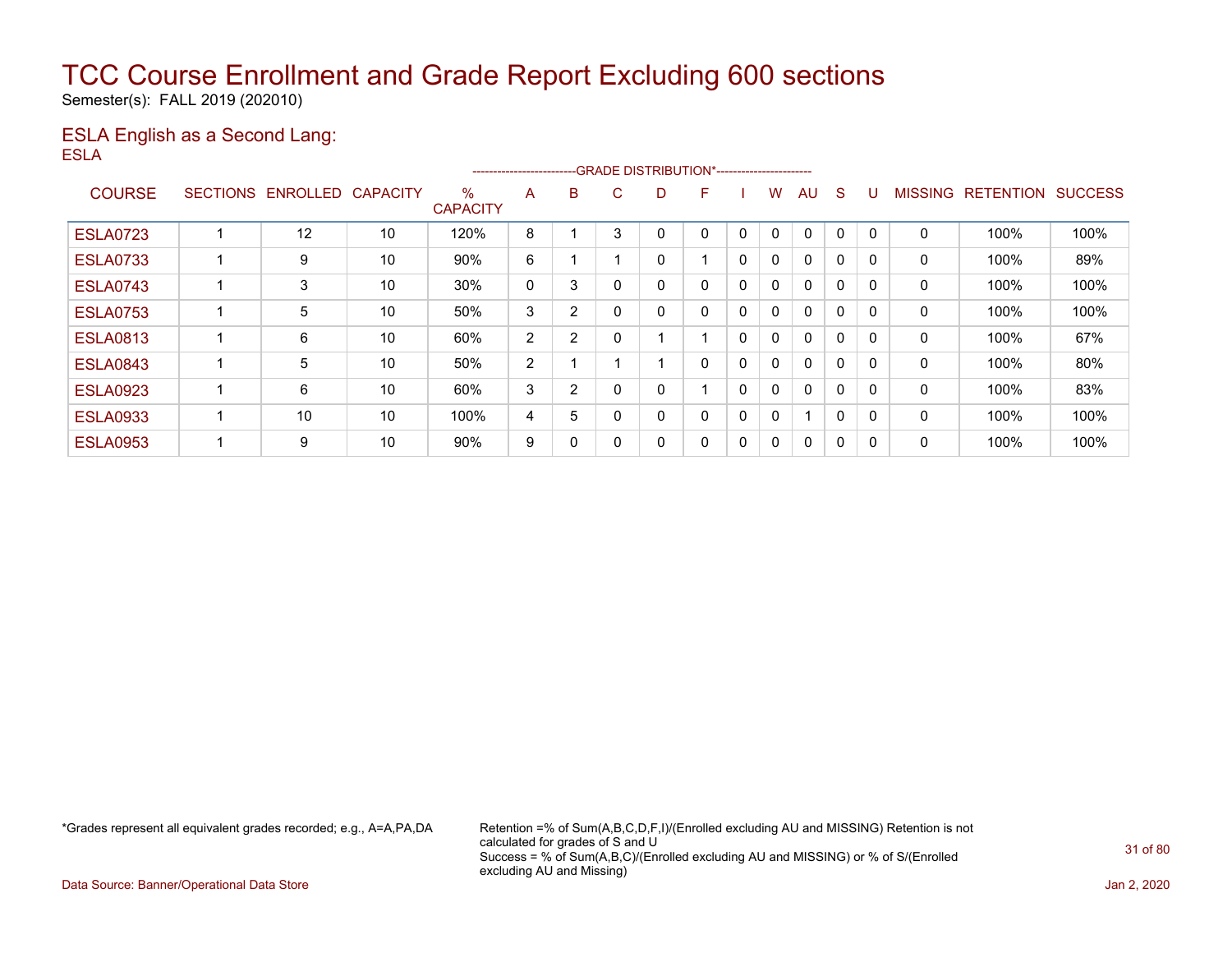Semester(s): FALL 2019 (202010)

### ESLN English as a Second Lang: ESLN

|                 |                 |                   |    |                                  | ----------------------- |   | --GRADE DISTRIBUTION*----------------------- |   |   |   |              |              |              |          |                |                  |                |
|-----------------|-----------------|-------------------|----|----------------------------------|-------------------------|---|----------------------------------------------|---|---|---|--------------|--------------|--------------|----------|----------------|------------------|----------------|
| <b>COURSE</b>   | <b>SECTIONS</b> | ENROLLED CAPACITY |    | $\frac{0}{0}$<br><b>CAPACITY</b> | A                       | B | C.                                           | D | F |   | w            | AU           | S            |          | <b>MISSING</b> | <b>RETENTION</b> | <b>SUCCESS</b> |
| <b>ESLN0113</b> | $\overline{2}$  | 2                 | 20 | 10%                              |                         |   |                                              |   |   | 0 |              | $\Omega$     | 0            |          | 0              | 100%             | 100%           |
| <b>ESLN0123</b> |                 | 4                 | 10 | 40%                              | 0                       | 2 | 2                                            |   | 0 | 0 | 0            | $\mathbf{0}$ | 0            | $\Omega$ | 0              | 100%             | 100%           |
| <b>ESLN0133</b> |                 |                   | 10 | 10%                              | 0                       |   |                                              |   | 0 | 0 | 0            | $\mathbf{0}$ | 0            | $\Omega$ | 0              | 100%             | 100%           |
| <b>ESLN0213</b> |                 | 5                 | 10 | 50%                              | 5                       | 0 |                                              | ۵ | 0 | 0 | $\mathbf{0}$ | $\Omega$     | $\mathbf{0}$ |          | 0              | 100%             | 100%           |
| <b>ESLN0223</b> |                 | 4                 | 10 | 40%                              | 3                       |   | - 0                                          |   | 0 | 0 | 0            | $\mathbf{0}$ | 0            | $\Omega$ | 0              | 100%             | 100%           |
| <b>ESLN0233</b> |                 | $\overline{2}$    | 10 | 20%                              | $\overline{2}$          | 0 |                                              |   | 0 | 0 | 0            | $\mathbf{0}$ | 0            |          | 0              | 100%             | 100%           |
| <b>ESLN0313</b> |                 | 3                 | 10 | 30%                              | 3                       | 0 |                                              | 0 | 0 | 0 | $\mathbf{0}$ | $\mathbf{0}$ | $\mathbf{0}$ | $\Omega$ | 0              | 100%             | 100%           |
| <b>ESLN0993</b> |                 | 5                 | 10 | 50%                              | 5                       | 0 | $\Omega$                                     | 0 | 0 | 0 | 0            | $\mathbf{0}$ | 0            | 0        | 0              | 100%             | 100%           |

\*Grades represent all equivalent grades recorded; e.g., A=A,PA,DA Retention =% of Sum(A,B,C,D,F,I)/(Enrolled excluding AU and MISSING) Retention is not calculated for grades of S and U Success = % of Sum(A,B,C)/(Enrolled excluding AU and MISSING) or % of S/(Enrolled excluding AU and Missing)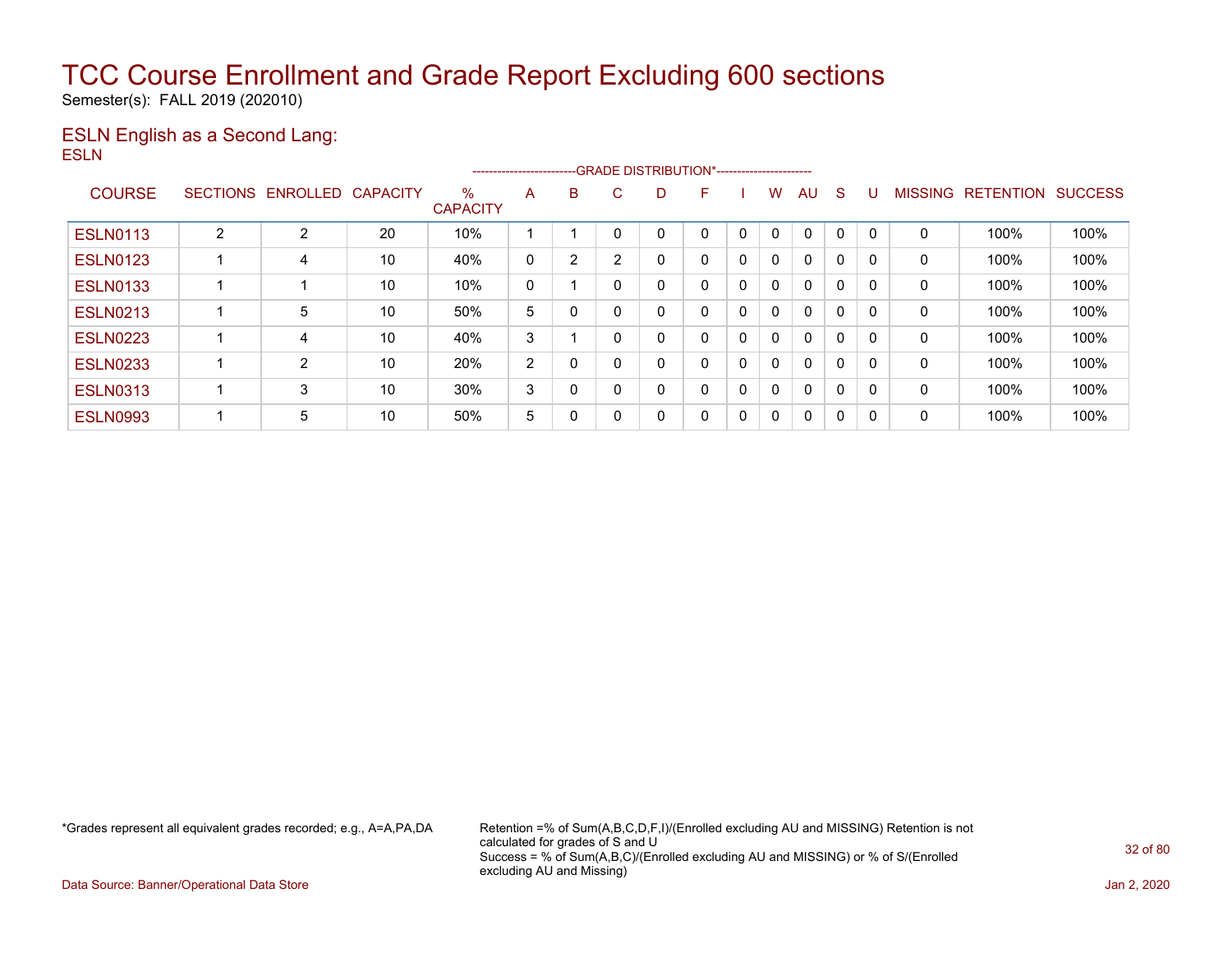Semester(s): FALL 2019 (202010)

### Fire & Emergency Medical Svcs: FEMS

|                 |                 |                 |                 |                      | ----------------------- |    |          |    | --GRADE DISTRIBUTION*----------------------- |   |   |              |              |          |                |                  |                |
|-----------------|-----------------|-----------------|-----------------|----------------------|-------------------------|----|----------|----|----------------------------------------------|---|---|--------------|--------------|----------|----------------|------------------|----------------|
| <b>COURSE</b>   | <b>SECTIONS</b> | <b>ENROLLED</b> | <b>CAPACITY</b> | %<br><b>CAPACITY</b> | A                       | B  | C.       | D. | F                                            |   | w | AU           | S            |          | <b>MISSING</b> | <b>RETENTION</b> | <b>SUCCESS</b> |
| <b>FEMS1214</b> | 2               | 29              | 42              | 69%                  | 17                      | 8  |          |    | 0                                            | 0 | 4 | $\mathbf{0}$ | 0            | 0        | 0              | 86%              | 86%            |
| <b>FEMS1224</b> | $\overline{2}$  | 26              | 42              | 62%                  | 9                       | 10 | 4        |    | 0                                            | 0 | 3 | $\mathbf{0}$ | 0            |          | 0              | 88%              | 88%            |
| <b>FEMS1233</b> |                 | 21              | 22              | 95%                  | 6                       | 8  | 3        | 0  | 0                                            | 0 | 4 | $\mathbf{0}$ | 0            | $\Omega$ | 0              | 81%              | 81%            |
| <b>FEMS1243</b> |                 | 7               | 15              | 47%                  | 4                       | 0  | 2        |    | 0                                            | 0 | 0 | 0            | 0            | $\Omega$ | 0              | 100%             | 86%            |
| <b>FEMS1253</b> |                 | 19              | 21              | 90%                  | 14                      |    | 3        |    | 0                                            | 0 |   | $\mathbf{0}$ | $\mathbf{0}$ |          | 0              | 95%              | 95%            |
| <b>FEMS1263</b> |                 | 15              | 20              | 75%                  | 12                      | 3  | $\Omega$ |    | 0                                            | 0 | 0 | $\mathbf{0}$ | 0            | $\Omega$ | 0              | 100%             | 100%           |
| <b>FEMS1314</b> |                 | 8               | 20              | 40%                  | 4                       | 4  |          |    | 0                                            | 0 | 0 | $\mathbf{0}$ | 0            | $\Omega$ | 0              | 100%             | 100%           |
| <b>FEMS1324</b> |                 | 8               | 20              | 40%                  | 0                       | 0  |          |    | 0                                            | 0 | 0 | $\mathbf{0}$ | 8            | $\Omega$ | 0              |                  | 100%           |
| <b>FEMS2263</b> |                 |                 |                 | 100%                 |                         | 0  | 0        |    | 0                                            | 0 | 0 | $\mathbf{0}$ | 0            | 0        | 0              | 100%             | 100%           |

\*Grades represent all equivalent grades recorded; e.g., A=A,PA,DA Retention =% of Sum(A,B,C,D,F,I)/(Enrolled excluding AU and MISSING) Retention is not calculated for grades of S and U Success = % of Sum(A,B,C)/(Enrolled excluding AU and MISSING) or % of S/(Enrolled excluding AU and Missing)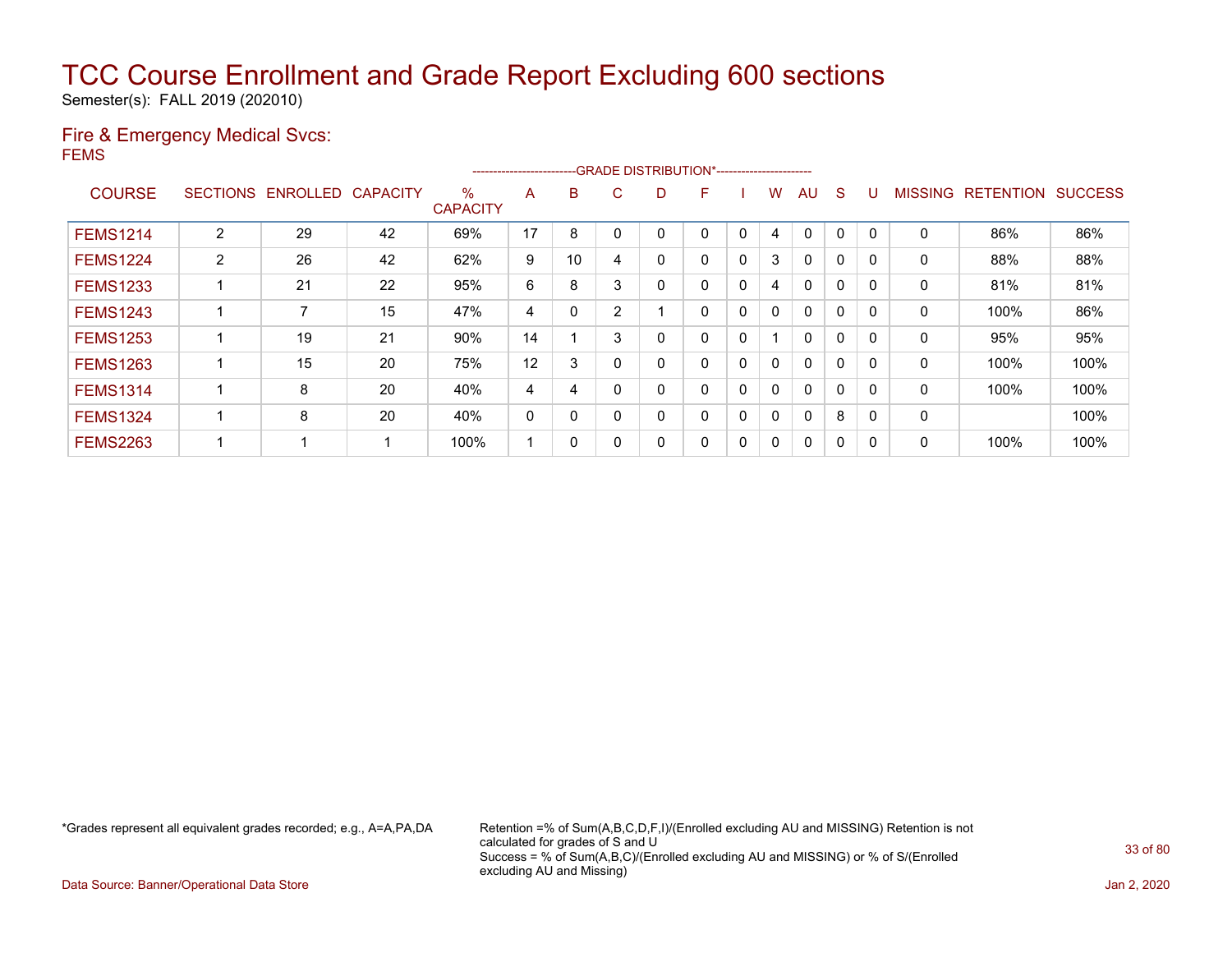Semester(s): FALL 2019 (202010)

### French: FREN

|                 |                 |                          |    |                         | ---------------------- |    |   | --GRADE DISTRIBUTION*----------------------- |   |   |          |    |          |    |                |                  |                |
|-----------------|-----------------|--------------------------|----|-------------------------|------------------------|----|---|----------------------------------------------|---|---|----------|----|----------|----|----------------|------------------|----------------|
| <b>COURSE</b>   | <b>SECTIONS</b> | <b>ENROLLED CAPACITY</b> |    | $\%$<br><b>CAPACITY</b> | A                      | B  | C | D                                            | F |   | W        | AU | <b>S</b> |    | <b>MISSING</b> | <b>RETENTION</b> | <b>SUCCESS</b> |
| <b>FREN1103</b> | 4               | 59                       | 74 | 80%                     | 11                     | 13 | 8 | 3                                            |   |   | 15       | 2  | 0        | -0 | 0              | 74%              | 56%            |
| <b>FREN1213</b> |                 | 11                       | 20 | 55%                     | 4                      | 2  |   | າ                                            | 0 |   | 2        | 0  | 0        | -0 | 0              | 82%              | 64%            |
| <b>FREN1313</b> |                 | 8                        | 20 | 40%                     |                        | າ  |   | 0                                            | 0 | 0 |          | 3  | 0        |    | 0              | 80%              | 80%            |
| <b>FREN2113</b> |                 | 5                        | 15 | 33%                     |                        |    |   | 0                                            | 0 |   | $\Omega$ | 2  | 0        | -0 | 0              | 100%             | 100%           |
| <b>FREN2433</b> |                 | 9                        | 15 | 60%                     | 2                      |    |   | 0                                            | 0 |   | 0        | 5  | 0        | -0 | 0              | 100%             | 100%           |

\*Grades represent all equivalent grades recorded; e.g., A=A,PA,DA Retention =% of Sum(A,B,C,D,F,I)/(Enrolled excluding AU and MISSING) Retention is not calculated for grades of S and U Success = % of Sum(A,B,C)/(Enrolled excluding AU and MISSING) or % of S/(Enrolled excluding AU and Missing)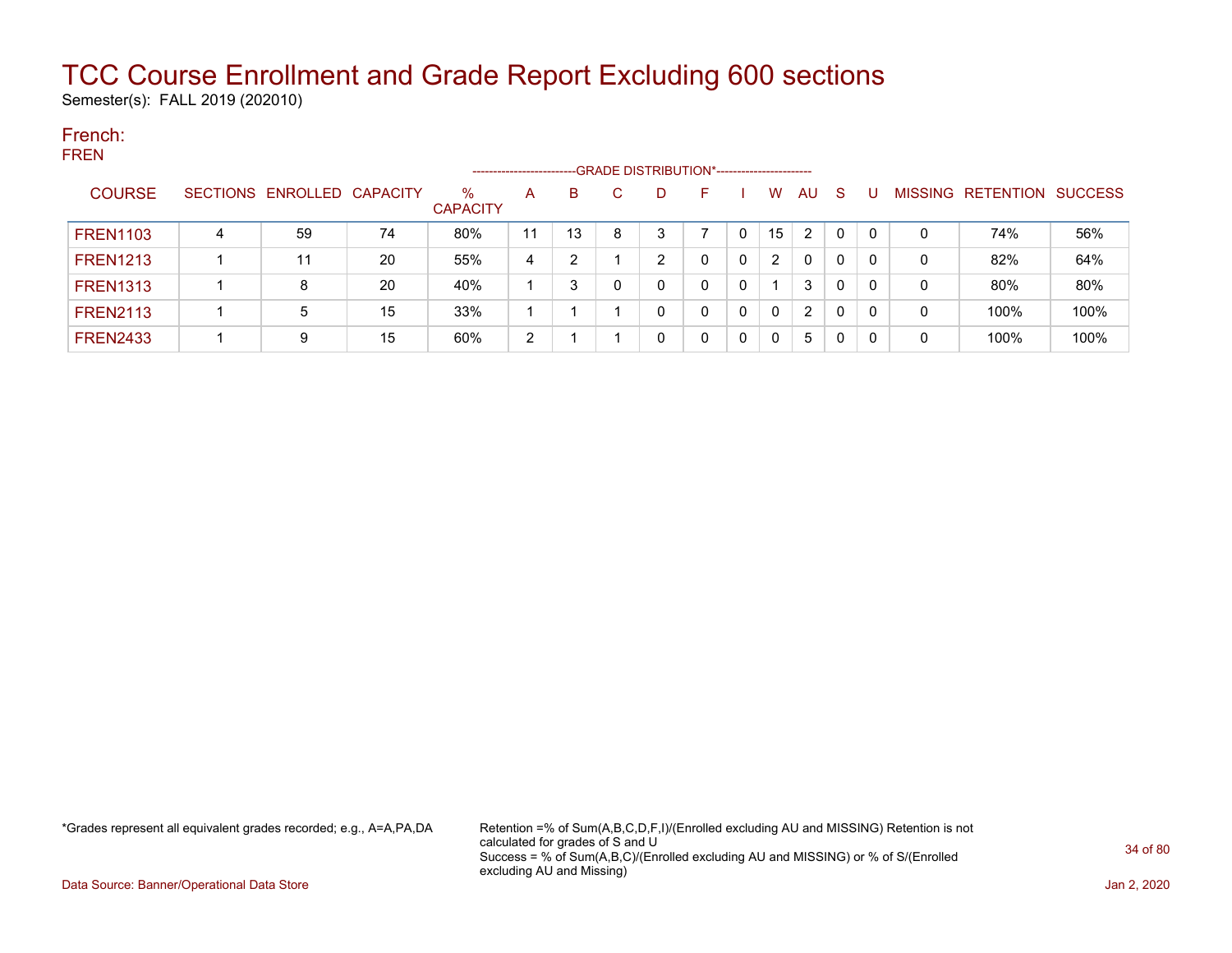Semester(s): FALL 2019 (202010)

### Geography: GEOG

|               |                 |                   |     |                         | --------------------- |              |    | --GRADE DISTRIBUTION*----------------------- |   |   |              |              |    |                |                  |                |
|---------------|-----------------|-------------------|-----|-------------------------|-----------------------|--------------|----|----------------------------------------------|---|---|--------------|--------------|----|----------------|------------------|----------------|
| <b>COURSE</b> | <b>SECTIONS</b> | ENROLLED CAPACITY |     | $\%$<br><b>CAPACITY</b> | A                     | <sub>B</sub> | C  | D                                            | F | W | AU           | <sub>S</sub> |    | <b>MISSING</b> | <b>RETENTION</b> | <b>SUCCESS</b> |
| GEOG1014      | 2               | 40                | 44  | 91%                     | 2                     | 15           | 9  | 2                                            | 6 | 6 | $\mathbf{0}$ | 0            | 0  | 0              | 85%              | 65%            |
| GEOG1043      |                 | 144               | 152 | 95%                     | 49                    | 50           | 29 | 3                                            |   | 6 | 0            | 0            | -0 | 0              | 96%              | 89%            |
| GEOG2013      |                 | 14                | 27  | 52%                     | 6                     | 6            |    | 0                                            |   |   | 0            | 0            | -0 | 0              | 93%              | 86%            |
| GEOG2033      | 2               | 42                | 42  | 100%                    | 17                    | 14           |    | 3                                            |   | 4 | 0            | 0            | -0 | 0              | 90%              | 81%            |
| GEOG2343      |                 | 2                 | 3   | 67%                     |                       |              |    | 0                                            |   | 0 | 0            | 0            | -0 | 0              | 100%             | 50%            |

\*Grades represent all equivalent grades recorded; e.g., A=A,PA,DA Retention =% of Sum(A,B,C,D,F,I)/(Enrolled excluding AU and MISSING) Retention is not calculated for grades of S and U Success = % of Sum(A,B,C)/(Enrolled excluding AU and MISSING) or % of S/(Enrolled excluding AU and Missing)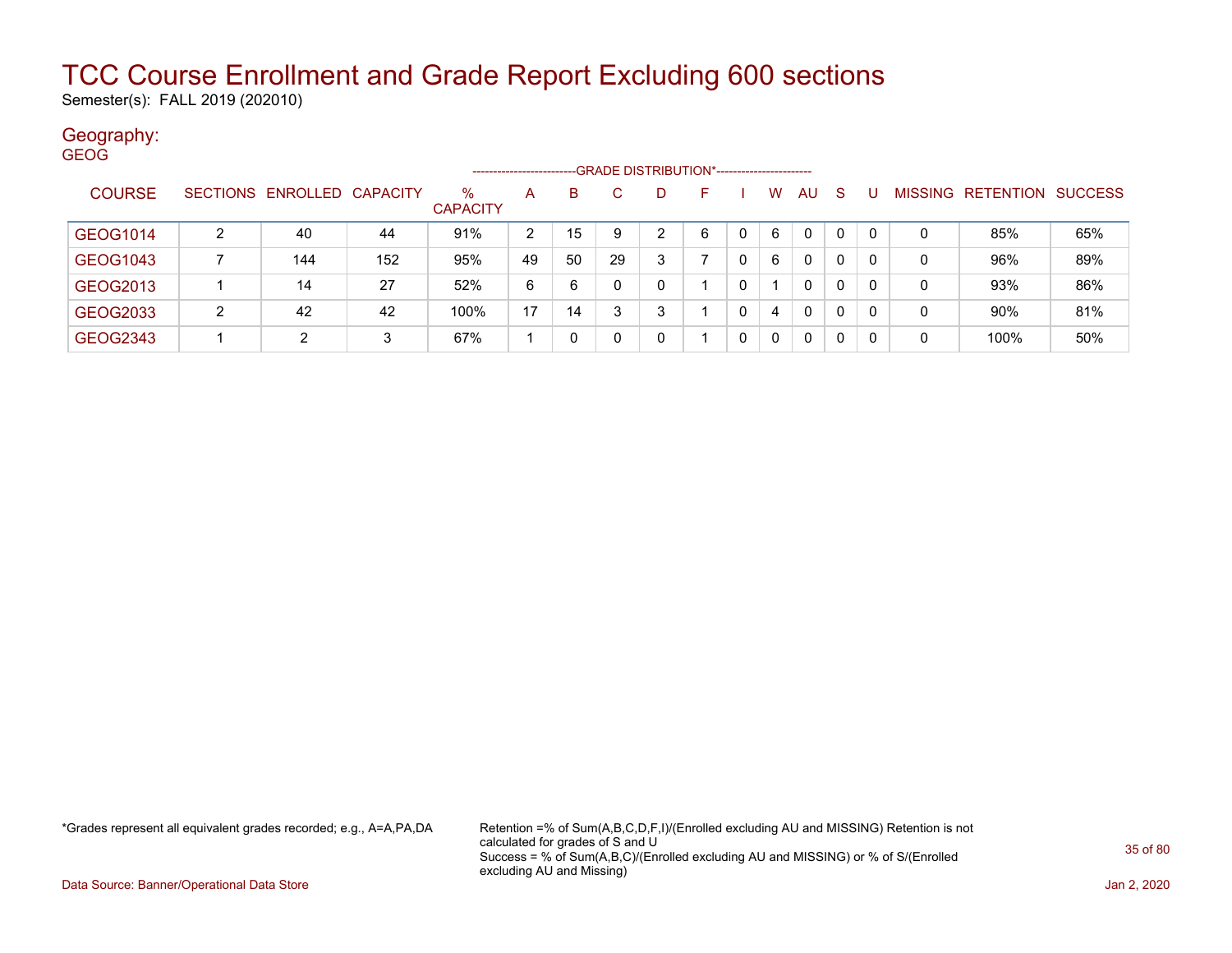Semester(s): FALL 2019 (202010)

### Geology:

| <b>GEOL</b>                                 |                 |  |                            |    |                      |     |    |             |          |            |  |  |              |   |                           |     |
|---------------------------------------------|-----------------|--|----------------------------|----|----------------------|-----|----|-------------|----------|------------|--|--|--------------|---|---------------------------|-----|
| -GRADE DISTRIBUTION*----------------------- |                 |  |                            |    |                      |     |    |             |          |            |  |  |              |   |                           |     |
|                                             | <b>COURSE</b>   |  | SECTIONS ENROLLED CAPACITY |    | %<br><b>CAPACITY</b> | A a |    | B C         | <b>D</b> | F I W AU S |  |  |              | U | MISSING RETENTION SUCCESS |     |
|                                             | <b>GEOL1014</b> |  | 68                         | 92 | 74%                  | 36  | 14 | $5^{\circ}$ |          |            |  |  | $\Omega$     |   | 90%                       | 81% |
|                                             | <b>GEOL1113</b> |  | 16                         | 24 | 67%                  | ົ   |    |             |          |            |  |  | $\mathbf{0}$ |   | 56%                       | 44% |

\*Grades represent all equivalent grades recorded; e.g., A=A,PA,DA Retention =% of Sum(A,B,C,D,F,I)/(Enrolled excluding AU and MISSING) Retention is not calculated for grades of S and U Success = % of Sum(A,B,C)/(Enrolled excluding AU and MISSING) or % of S/(Enrolled excluding AU and Missing)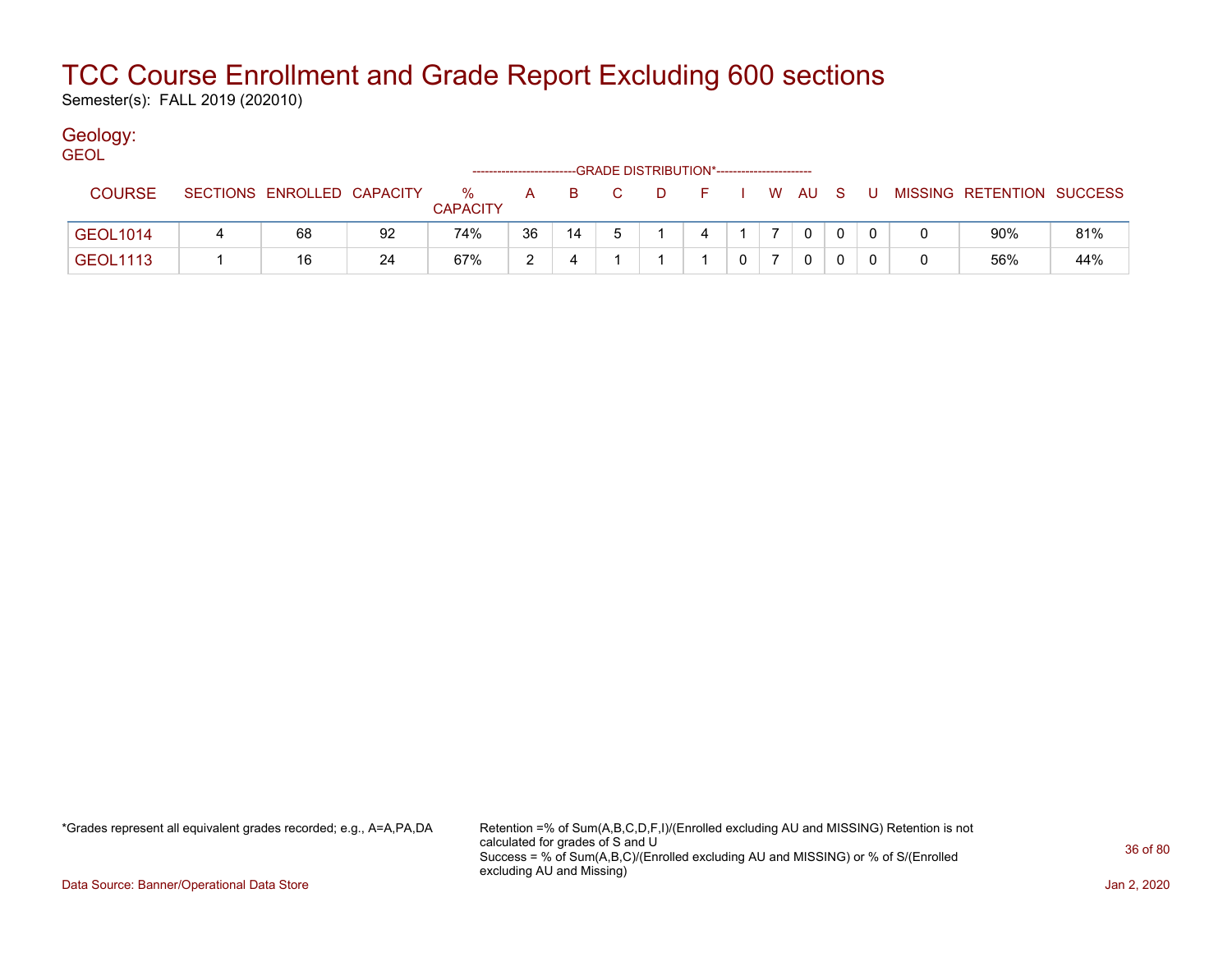Semester(s): FALL 2019 (202010)

### Geographic Information Systems:

**GIS** 

|               |                            |    |                      | ------------------------ |  | --GRADE DISTRIBUTION*---------------------- |   |     |  |                           |     |
|---------------|----------------------------|----|----------------------|--------------------------|--|---------------------------------------------|---|-----|--|---------------------------|-----|
| <b>COURSE</b> | SECTIONS ENROLLED CAPACITY |    | %<br><b>CAPACITY</b> | А                        |  |                                             | W | -AU |  | MISSING RETENTION SUCCESS |     |
| GIS2343       |                            | 12 | 75%                  |                          |  |                                             |   | 0   |  | 89%                       | 78% |
| GIS2354       | 10                         | 20 | 50%                  |                          |  | ົ                                           | 0 | 0   |  | 100%                      | 80% |

\*Grades represent all equivalent grades recorded; e.g., A=A,PA,DA Retention =% of Sum(A,B,C,D,F,I)/(Enrolled excluding AU and MISSING) Retention is not calculated for grades of S and U Success = % of Sum(A,B,C)/(Enrolled excluding AU and MISSING) or % of S/(Enrolled excluding AU and Missing)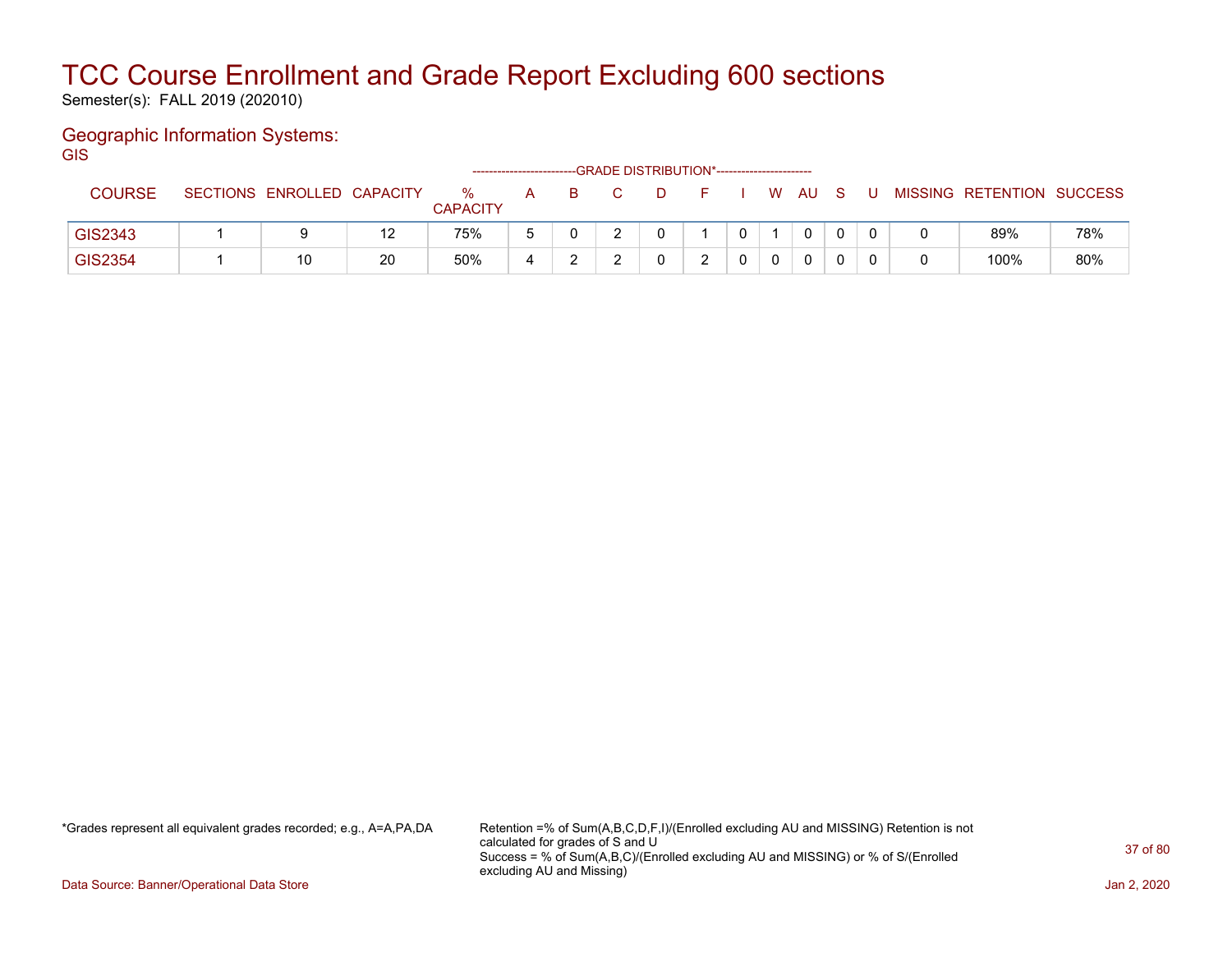Semester(s): FALL 2019 (202010)

#### German: **CDMM**

| UNIVIIV         |                            |    |                         | ------------------------GRADE DISTRIBUTION*----------------------- |          |    |    |  |          |  |                           |      |
|-----------------|----------------------------|----|-------------------------|--------------------------------------------------------------------|----------|----|----|--|----------|--|---------------------------|------|
| <b>COURSE</b>   | SECTIONS ENROLLED CAPACITY |    | $\%$<br><b>CAPACITY</b> | $\mathsf{A}$                                                       | <b>B</b> | C. | D. |  | I W AU S |  | MISSING RETENTION SUCCESS |      |
| <b>GRMN1103</b> |                            | 20 | 65%                     | 10                                                                 |          |    |    |  |          |  | 100%                      | 100% |

\*Grades represent all equivalent grades recorded; e.g., A=A,PA,DA Retention =% of Sum(A,B,C,D,F,I)/(Enrolled excluding AU and MISSING) Retention is not calculated for grades of S and U Success = % of Sum(A,B,C)/(Enrolled excluding AU and MISSING) or % of S/(Enrolled excluding AU and Missing)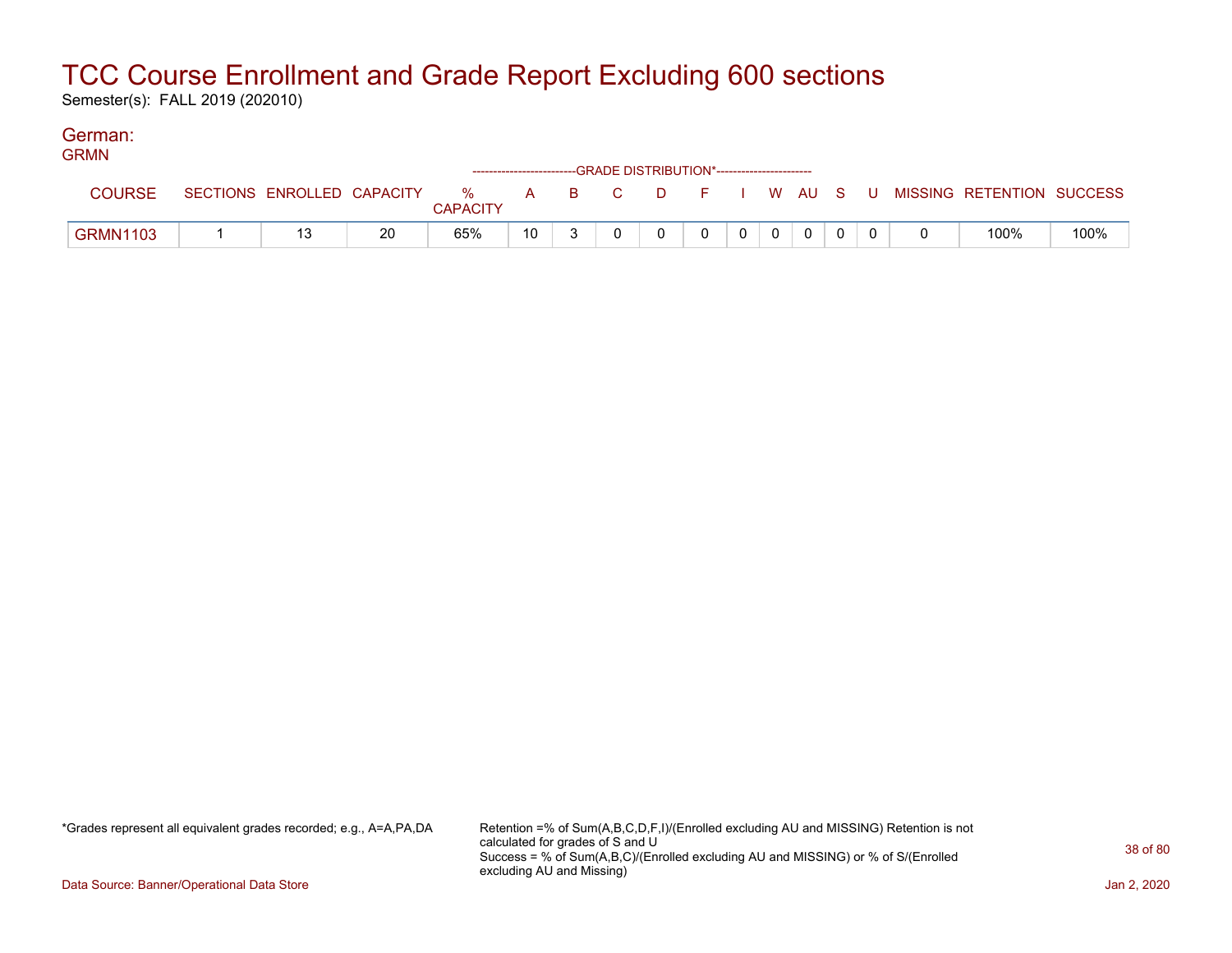Semester(s): FALL 2019 (202010)

#### Health, Human Perf & Phys Ed: HHPE

|                 |   |                   |                 |                         | ----------------------- |    |    |   | --GRADE DISTRIBUTION*----------------------- |   |              |              |                |                  |                |
|-----------------|---|-------------------|-----------------|-------------------------|-------------------------|----|----|---|----------------------------------------------|---|--------------|--------------|----------------|------------------|----------------|
| <b>COURSE</b>   |   | SECTIONS ENROLLED | <b>CAPACITY</b> | $\%$<br><b>CAPACITY</b> | A                       | B  | C. | D | н.                                           | W | AU           | <sub>S</sub> | <b>MISSING</b> | <b>RETENTION</b> | <b>SUCCESS</b> |
| <b>HHPE1143</b> |   | 18                | 20              | 90%                     | 8                       |    | 4  |   |                                              | 3 | 0            | 0            | 0              | 83%              | 72%            |
| <b>HHPE2111</b> |   | 10                | 20              | 50%                     | 4                       | 3  |    |   | ົ                                            |   | $\mathbf{0}$ | 0            | 0              | 90%              | 70%            |
| <b>HHPE2212</b> | 4 | 73                | 75              | 97%                     | 53                      | 3  |    | ົ | 4                                            | 8 | $\mathbf{0}$ | 0            | 0              | 89%              | 81%            |
| <b>HHPE2263</b> | ົ | 30                | 40              | 75%                     | 15                      | 4  |    |   | ົ                                            | 4 | $\mathbf{0}$ | 0            | 0              | 87%              | 80%            |
| <b>HHPE2603</b> | 4 | 77                | 80              | 96%                     | 23                      | 27 | 11 | 3 | 5                                            | 8 | $\mathbf{0}$ | 0            | 0              | 90%              | 79%            |
| <b>HHPE2653</b> |   | 15                | 20              | 75%                     | 8                       | 3  |    |   | 0                                            | 4 | $\mathbf{0}$ | 0            | 0              | 73%              | 73%            |

\*Grades represent all equivalent grades recorded; e.g., A=A,PA,DA Retention =% of Sum(A,B,C,D,F,I)/(Enrolled excluding AU and MISSING) Retention is not calculated for grades of S and U Success = % of Sum(A,B,C)/(Enrolled excluding AU and MISSING) or % of S/(Enrolled excluding AU and Missing)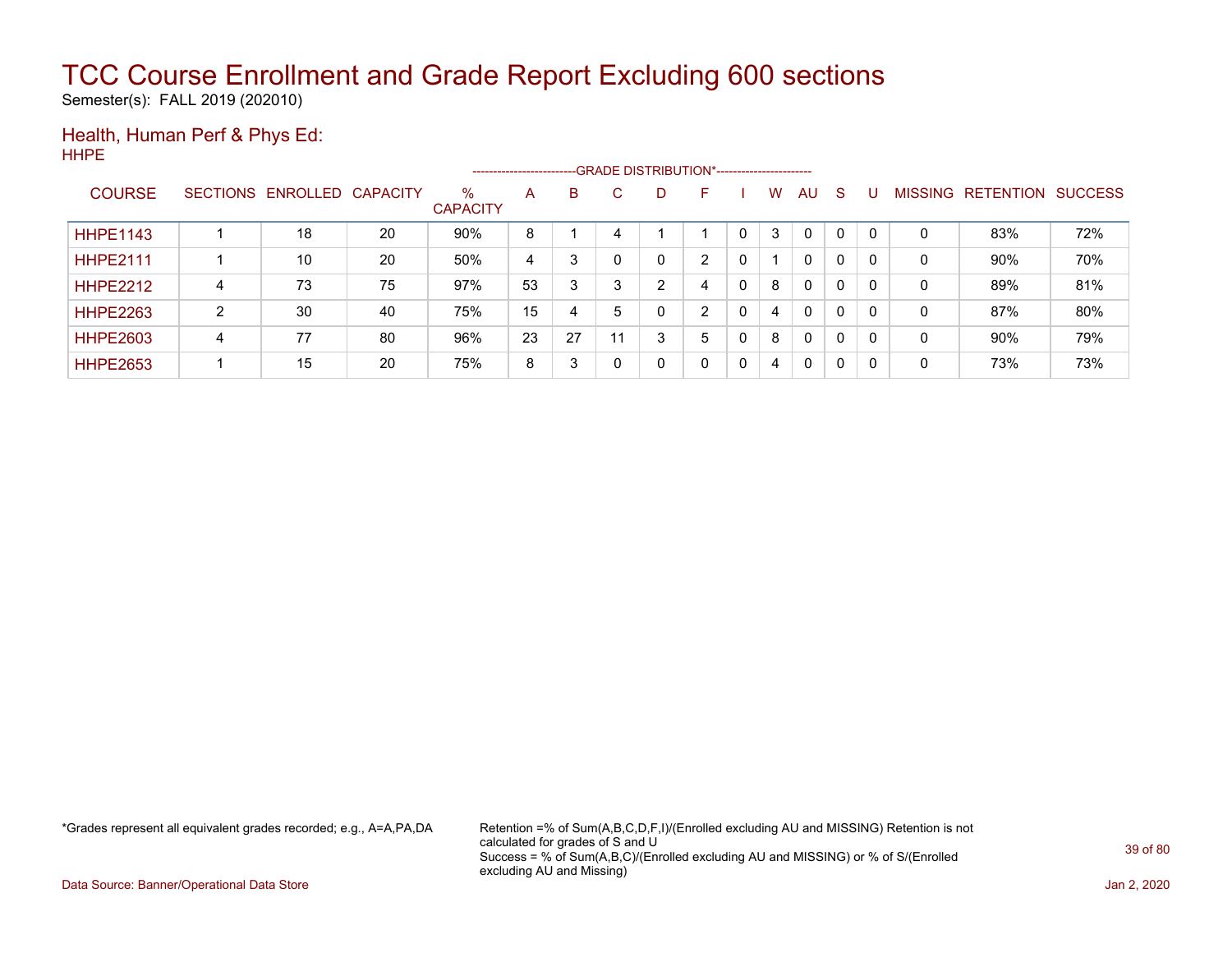Semester(s): FALL 2019 (202010)

#### History: **HIST**

|                 |                |                            |       |                      |     |                   | --------------------------GRADE DISTRIBUTION*---------------------- |    |     |              |     |    |             |   |                |                  |                |
|-----------------|----------------|----------------------------|-------|----------------------|-----|-------------------|---------------------------------------------------------------------|----|-----|--------------|-----|----|-------------|---|----------------|------------------|----------------|
| <b>COURSE</b>   |                | SECTIONS ENROLLED CAPACITY |       | %<br><b>CAPACITY</b> | Α   | B                 | C.                                                                  | D  | F   |              | W   | AU | S           |   | <b>MISSING</b> | <b>RETENTION</b> | <b>SUCCESS</b> |
| <b>HIST1053</b> | 5              | 119                        | 130   | 92%                  | 53  | 26                | 12                                                                  | 3  | 10  | $\Omega$     | 14  |    | 0           | 0 | 0              | 88%              | 77%            |
| <b>HIST1063</b> | 4              | 85                         | 100   | 85%                  | 39  | 21                | 6                                                                   | 4  |     | $\Omega$     |     |    | $\mathbf 0$ | 0 | 0              | 92%              | 79%            |
| <b>HIST1483</b> | 36             | 861                        | 935   | 92%                  | 249 | 201               | 109                                                                 | 55 | 86  | 3            | 158 | 0  | 0           | 0 | 0              | 82%              | 65%            |
| <b>HIST1493</b> | 66             | 1,521                      | 1,610 | 94%                  | 452 | 364               | 215                                                                 | 91 | 165 | 2            | 231 |    | 0           | 0 | 0              | 85%              | 68%            |
| <b>HIST2043</b> |                | 8                          | 25    | 32%                  | 8   | 0                 | 0                                                                   | 0  | 0   | $\mathbf 0$  | 0   | 0  | 0           | 0 | 0              | 100%             | 100%           |
| <b>HIST2333</b> |                | 18                         | 20    | 90%                  | 12  | 4                 | 0                                                                   | 0  |     | $\mathbf 0$  |     | 0  | 0           | 0 | 0              | 94%              | 89%            |
| <b>HIST2523</b> | $\overline{2}$ | 42                         | 50    | 84%                  | 13  | $12 \overline{ }$ |                                                                     |    | 4   | $\mathbf{0}$ | 5   | 0  | 0           | 0 | 0              | 88%              | 76%            |

\*Grades represent all equivalent grades recorded; e.g., A=A,PA,DA Retention =% of Sum(A,B,C,D,F,I)/(Enrolled excluding AU and MISSING) Retention is not calculated for grades of S and U Success = % of Sum(A,B,C)/(Enrolled excluding AU and MISSING) or % of S/(Enrolled excluding AU and Missing)

Data Source: Banner/Operational Data Store Jan 2, 2020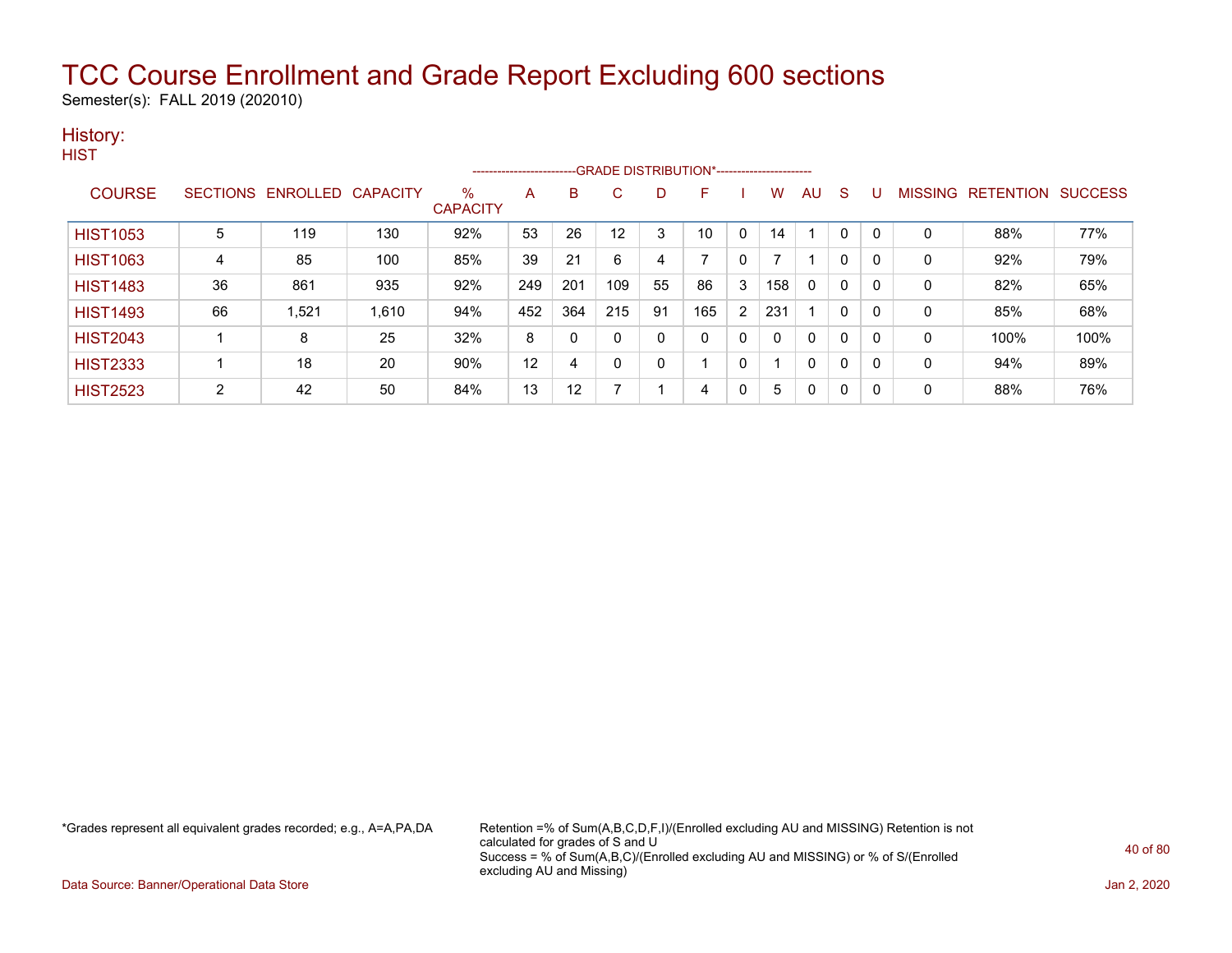Semester(s): FALL 2019 (202010)

#### Health Information Technology: **HITC**

|                 |   |                            |    |                         |    |   |        |   | -------------------------GRADE DISTRIBUTION*---------------------- |   |                |              |              |   |                |                  |                |
|-----------------|---|----------------------------|----|-------------------------|----|---|--------|---|--------------------------------------------------------------------|---|----------------|--------------|--------------|---|----------------|------------------|----------------|
| <b>COURSE</b>   |   | SECTIONS ENROLLED CAPACITY |    | $\%$<br><b>CAPACITY</b> | A  | B | C.     | D | F                                                                  |   | w              | AU           | <sub>S</sub> |   | <b>MISSING</b> | <b>RETENTION</b> | <b>SUCCESS</b> |
| <b>HITC1113</b> | 2 | 23                         | 36 | 64%                     | 9  |   |        |   |                                                                    |   | 4              | $\Omega$     | $\Omega$     |   | 0              | 83%              | 78%            |
| <b>HITC1131</b> | 2 | 22                         | 36 | 61%                     | 11 | 4 |        | 0 |                                                                    |   | $\overline{2}$ | $\mathbf{0}$ | 0            | 0 | 0              | 91%              | 86%            |
| <b>HITC1223</b> | 2 | 22                         | 36 | 61%                     | 11 | 6 | $\sim$ |   | 0                                                                  | 0 | 3              | $\mathbf{0}$ | 0            |   | 0              | 86%              | 86%            |
| <b>HITC1242</b> | 2 | 20                         | 36 | 56%                     | 14 | 3 | 3      |   | 0                                                                  | 0 | $\mathbf{0}$   | $\mathbf{0}$ | 0            |   | 0              | 100%             | 100%           |
| <b>HITC1363</b> | 2 | 20                         | 36 | 56%                     | 5  | 5 |        |   | 0                                                                  |   |                |              | 0            |   | 0              | 95%              | 89%            |
| <b>HITC2153</b> | ົ | 20                         | 38 | 53%                     | 9  | 5 |        | 0 | 0                                                                  |   |                | $\mathbf{0}$ | 0            |   | 0              | 95%              | 90%            |
| <b>HITC2213</b> |   | 12                         | 18 | 67%                     | 5  | 5 | ◠      | 0 | 0                                                                  | 0 | $\mathbf{0}$   | $\mathbf{0}$ | 0            | 0 | 0              | 100%             | 100%           |

\*Grades represent all equivalent grades recorded; e.g., A=A,PA,DA Retention =% of Sum(A,B,C,D,F,I)/(Enrolled excluding AU and MISSING) Retention is not calculated for grades of S and U Success = % of Sum(A,B,C)/(Enrolled excluding AU and MISSING) or % of S/(Enrolled excluding AU and Missing)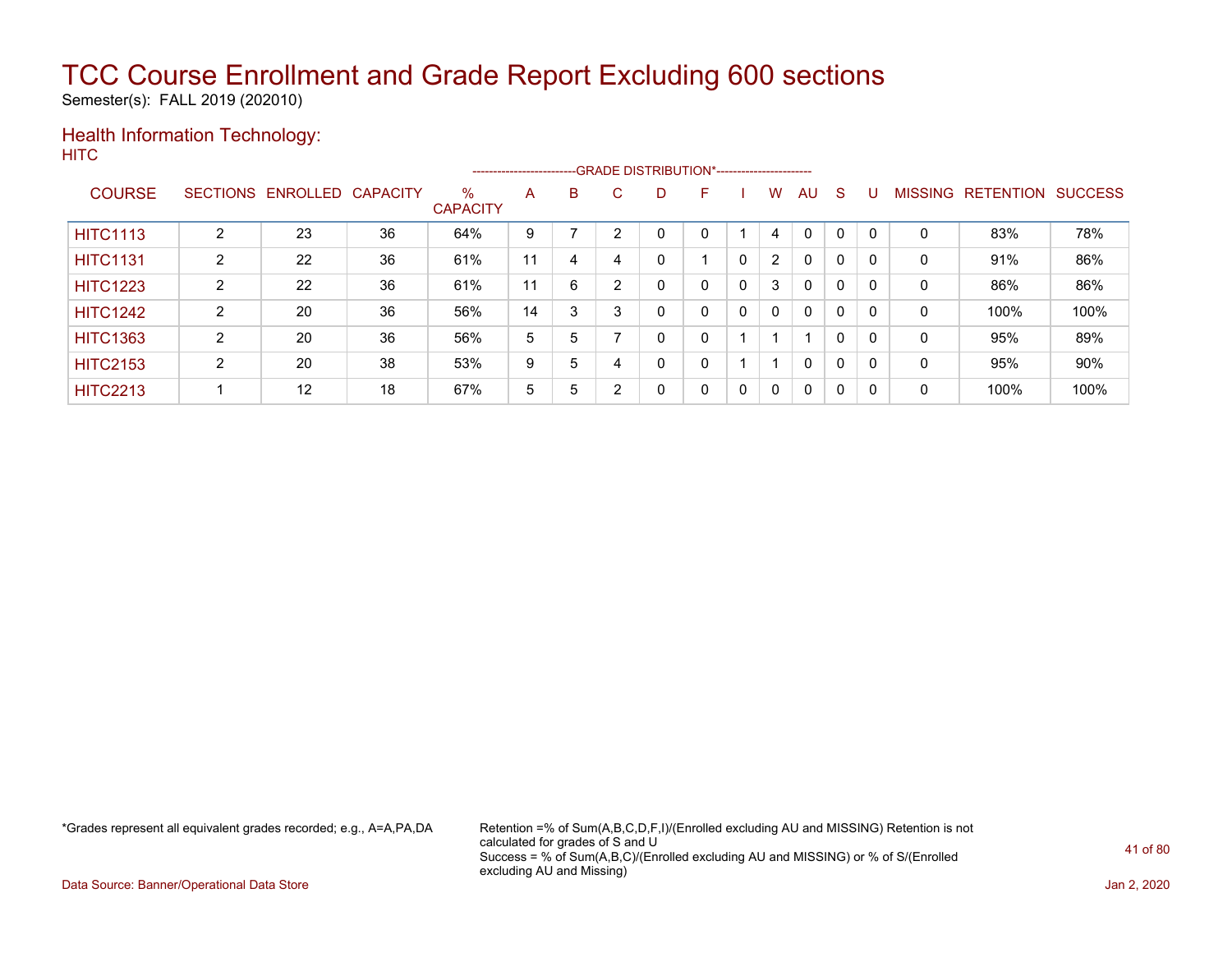Semester(s): FALL 2019 (202010)

#### Horticulture Technology: HORT

| .               |                            |    |                 |  | ------------------------GRADE DISTRIBUTION*----------------------- |   |               |                |          |  |                                                  |     |
|-----------------|----------------------------|----|-----------------|--|--------------------------------------------------------------------|---|---------------|----------------|----------|--|--------------------------------------------------|-----|
| COURSE          | SECTIONS ENROLLED CAPACITY |    | <b>CAPACITY</b> |  |                                                                    |   |               |                |          |  | % A B C D F I W AU S U MISSING RETENTION SUCCESS |     |
| <b>HORT1303</b> |                            | 40 | 45%             |  |                                                                    | 2 | $\mathcal{D}$ | 0 <sup>1</sup> | $\Omega$ |  | 100%                                             | 72% |

\*Grades represent all equivalent grades recorded; e.g., A=A,PA,DA Retention =% of Sum(A,B,C,D,F,I)/(Enrolled excluding AU and MISSING) Retention is not calculated for grades of S and U Success = % of Sum(A,B,C)/(Enrolled excluding AU and MISSING) or % of S/(Enrolled excluding AU and Missing)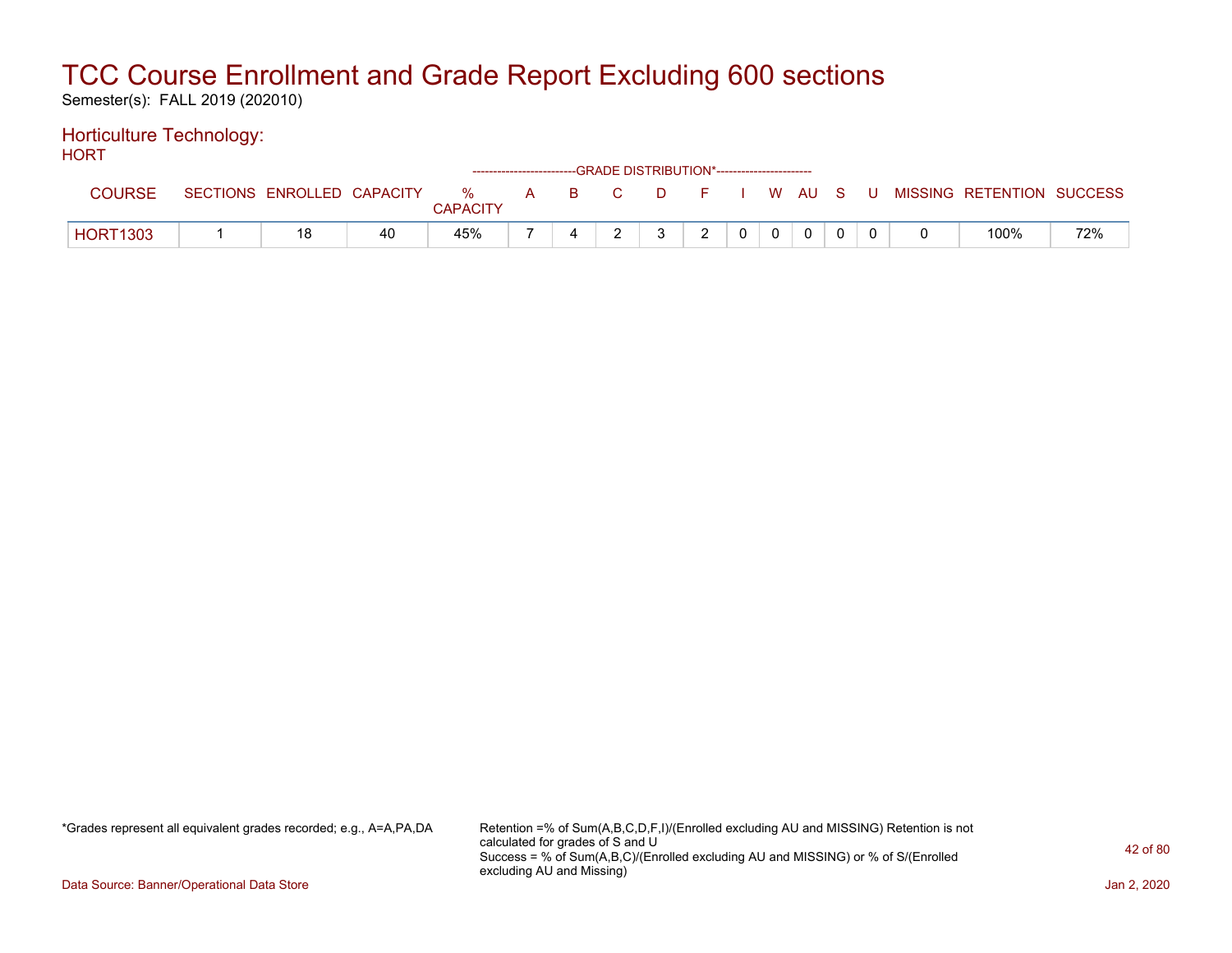Semester(s): FALL 2019 (202010)

#### Human Resources: **HRES**

|                 |   |                            |    |                      | ---------------------- |    | --GRADE DISTRIBUTION*----------------------- |   |    |   |          |              |              |   |                   |                |
|-----------------|---|----------------------------|----|----------------------|------------------------|----|----------------------------------------------|---|----|---|----------|--------------|--------------|---|-------------------|----------------|
| <b>COURSE</b>   |   | SECTIONS ENROLLED CAPACITY |    | %<br><b>CAPACITY</b> | A                      | B  |                                              | D | н. |   | w        | AU           | S            |   | MISSING RETENTION | <b>SUCCESS</b> |
| <b>HRES2113</b> | 3 | 55                         | 60 | 92%                  | 16                     | 13 | 9                                            | 5 | 6  |   | 6        | $\mathbf{0}$ | 0            |   | 89%               | 69%            |
| <b>HRES2123</b> |   | 18                         | 20 | 90%                  | 3                      | 6  |                                              | ົ | ົ  |   | 2        | 0            | 0            | 0 | 89%               | 61%            |
| <b>HRES2233</b> | ົ | 32                         | 40 | 80%                  | 16                     | 9  |                                              |   |    |   | 2        | $\mathbf{0}$ | $\mathbf{0}$ | 0 | 94%               | 88%            |
| <b>HRES2413</b> |   | 19                         | 20 | 95%                  | 8                      |    |                                              |   | 0  | 0 | $\Omega$ | $\mathbf{0}$ | 0            | 0 | 100%              | 95%            |
| <b>HRES2493</b> |   | 11                         | 20 | 55%                  | 9                      |    |                                              |   | 0  | 0 |          | $\mathbf{0}$ | 0            | 0 | 91%               | 91%            |

\*Grades represent all equivalent grades recorded; e.g., A=A,PA,DA Retention =% of Sum(A,B,C,D,F,I)/(Enrolled excluding AU and MISSING) Retention is not calculated for grades of S and U Success = % of Sum(A,B,C)/(Enrolled excluding AU and MISSING) or % of S/(Enrolled excluding AU and Missing)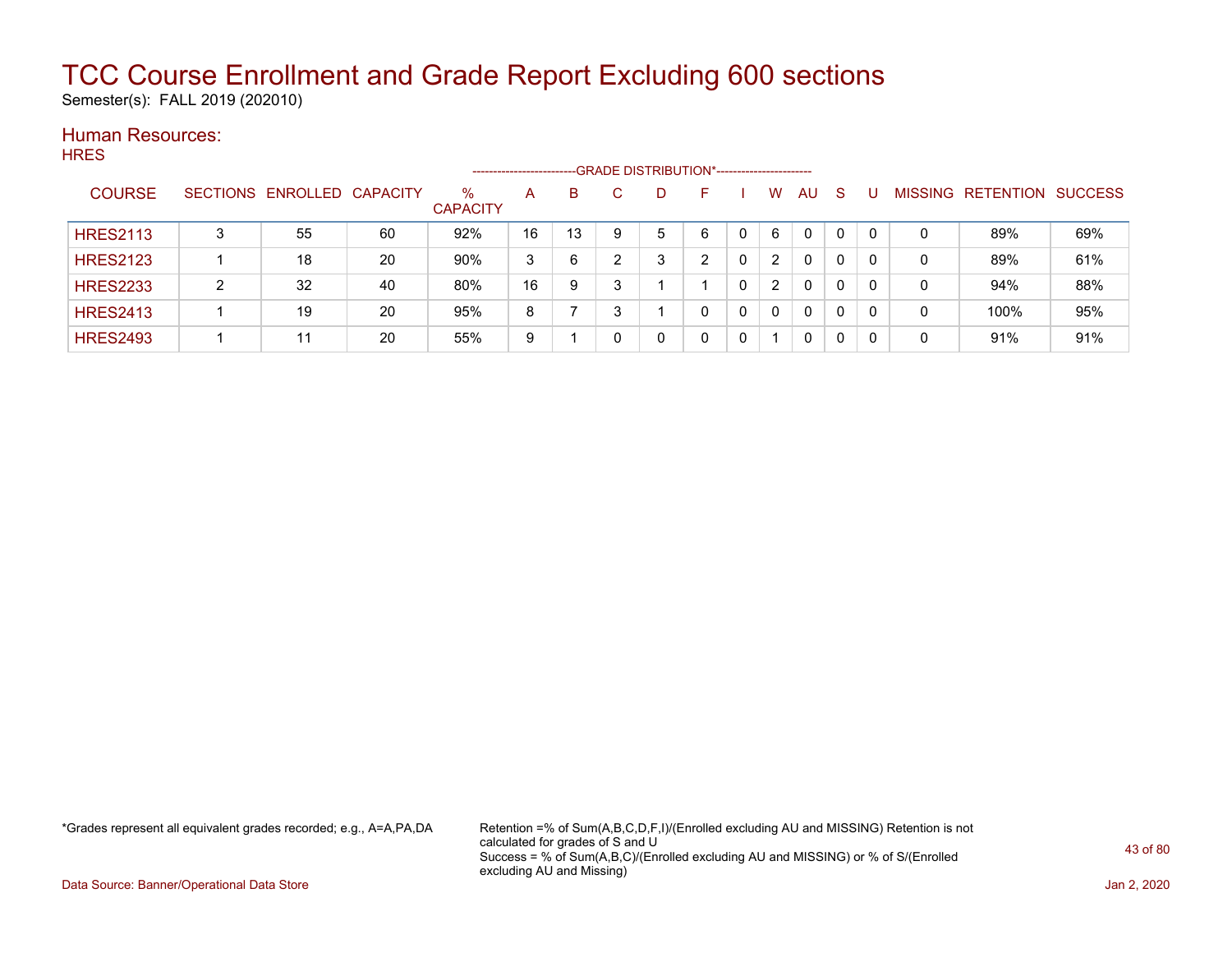Semester(s): FALL 2019 (202010)

### Human Services:

**HSVC** 

|                 |                 |                 |                 |                      | ----------------------- |                |                | --GRADE DISTRIBUTION*----------------------- |                          |              |                          |              |              |              |                |                  |                |
|-----------------|-----------------|-----------------|-----------------|----------------------|-------------------------|----------------|----------------|----------------------------------------------|--------------------------|--------------|--------------------------|--------------|--------------|--------------|----------------|------------------|----------------|
| <b>COURSE</b>   | <b>SECTIONS</b> | <b>ENROLLED</b> | <b>CAPACITY</b> | %<br><b>CAPACITY</b> | A                       | B              | С              | D                                            | F                        |              | w                        | AU           | S            |              | <b>MISSING</b> | <b>RETENTION</b> | <b>SUCCESS</b> |
| <b>HSVC1113</b> | 4               | 55              | 120             | 46%                  | 20                      | 8              | 3              | 3                                            | 2                        |              | 18                       | 0            | 0            |              | 0              | 67%              | 56%            |
| <b>HSVC1213</b> | $\overline{2}$  | 41              | 60              | 68%                  | 27                      | 4              |                | 0                                            | $\overline{\phantom{a}}$ | 0            | $\overline{2}$           | 0            | $\mathbf 0$  | $\Omega$     | 0              | 95%              | 78%            |
| <b>HSVC1313</b> | 2               | 20              | 60              | 33%                  | 14                      | $\overline{2}$ | 0              |                                              | $\overline{2}$           | 0            |                          | $\mathbf{0}$ | $\mathbf 0$  | $\Omega$     | 0              | 95%              | 80%            |
| <b>HSVC1413</b> |                 | 17              | 20              | 85%                  | 4                       | 6              | 0              | 0                                            | 0                        | $\mathbf{0}$ | $\overline{\phantom{a}}$ | $\mathbf{0}$ | $\mathbf{0}$ | $\Omega$     | 0              | 59%              | 59%            |
| <b>HSVC1423</b> |                 | 17              | 20              | 85%                  | 3                       | 0              |                | 0                                            | $\overline{2}$           | 0            | 11                       | $\mathbf{0}$ | $\mathbf{0}$ | $\Omega$     | 0              | 35%              | 24%            |
| <b>HSVC2003</b> |                 | 9               | 20              | 45%                  | 5                       |                | $\overline{2}$ | 0                                            | 0                        | 0            |                          | 0            | 0            | $\mathsf{C}$ | 0              | 89%              | 89%            |
| <b>HSVC2023</b> | 2               | 22              | 60              | 37%                  | 13                      | 4              | 2              | 0                                            | 0                        | 0            | 3                        | $\mathbf{0}$ | 0            | <sup>0</sup> | 0              | 86%              | 86%            |
| <b>HSVC2053</b> | $\overline{2}$  | 15              | 60              | 25%                  | 13                      | 0              |                | 0                                            |                          | $\Omega$     | 0                        | $\mathbf{0}$ | $\mathbf 0$  | 0            | 0              | 100%             | 93%            |
| <b>HSVC2113</b> |                 | 8               | 10              | 80%                  | 6                       | 0              |                | 0                                            | 0                        |              |                          | $\mathbf{0}$ | $\mathbf 0$  | $\Omega$     | 0              | 88%              | 75%            |
| <b>HSVC2153</b> |                 | 7               | 7               | 100%                 | 7                       | 0              | 0              | 0                                            | 0                        | 0            | 0                        | $\mathbf{0}$ | $\mathbf 0$  | $\Omega$     | $\mathbf{0}$   | 100%             | 100%           |
| <b>HSVC2163</b> |                 | 3               | 3               | 100%                 | 2                       |                | 0              | 0                                            | 0                        | $\mathbf{0}$ | 0                        | 0            | 0            |              | 0              | 100%             | 100%           |

\*Grades represent all equivalent grades recorded; e.g., A=A,PA,DA Retention =% of Sum(A,B,C,D,F,I)/(Enrolled excluding AU and MISSING) Retention is not calculated for grades of S and U Success = % of Sum(A,B,C)/(Enrolled excluding AU and MISSING) or % of S/(Enrolled excluding AU and Missing)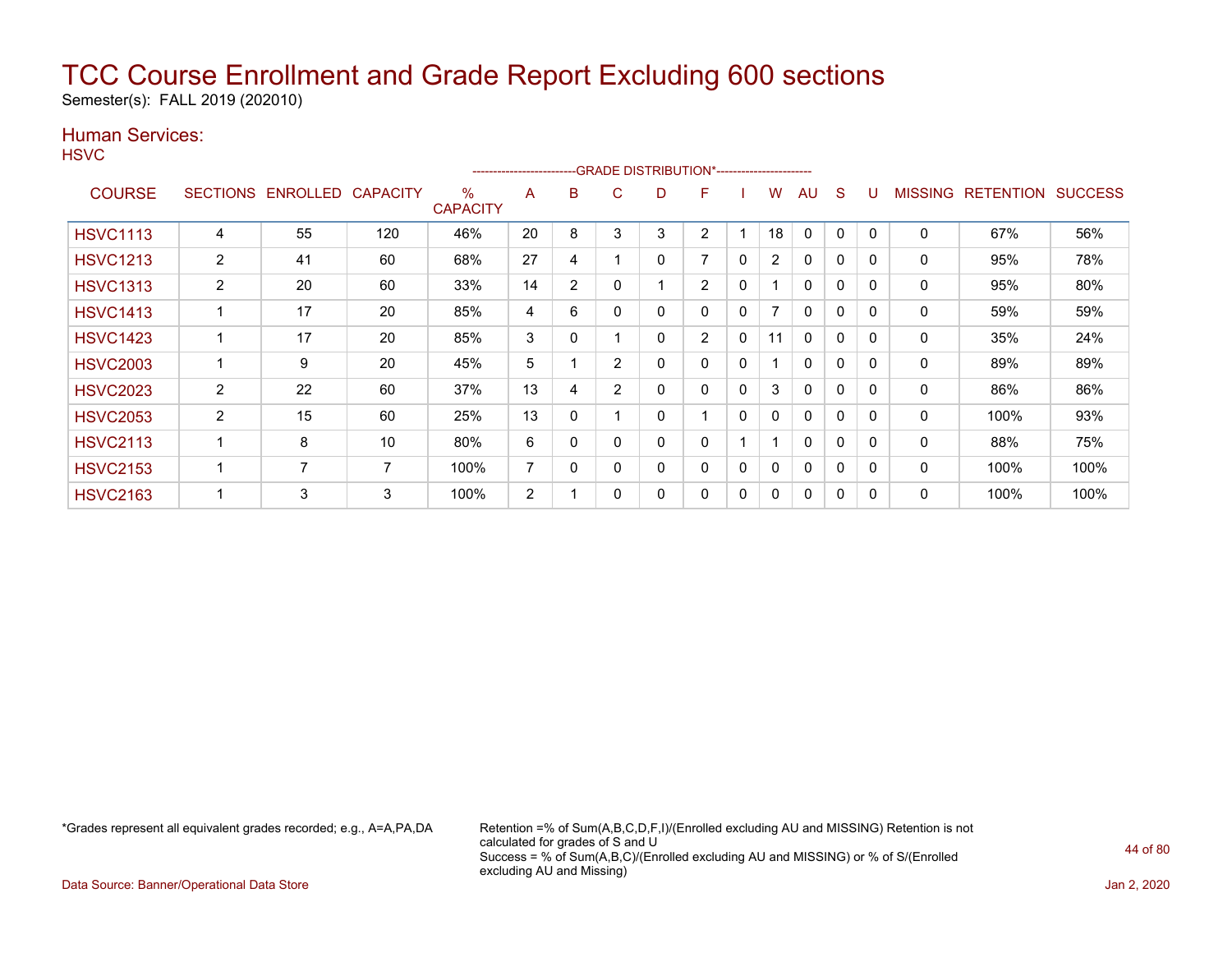Semester(s): FALL 2019 (202010)

#### Humanities: **HUMN**

|                 |                 |                 |                 |                                  | ----------------------- |     |    |    | --GRADE DISTRIBUTION*---------------------- |                |                |              |              |              |                |                  |                |
|-----------------|-----------------|-----------------|-----------------|----------------------------------|-------------------------|-----|----|----|---------------------------------------------|----------------|----------------|--------------|--------------|--------------|----------------|------------------|----------------|
| <b>COURSE</b>   | <b>SECTIONS</b> | <b>ENROLLED</b> | <b>CAPACITY</b> | $\frac{0}{0}$<br><b>CAPACITY</b> | A                       | B   | C. | D  | F                                           |                | W              | AU           | <sub>S</sub> | U            | <b>MISSING</b> | <b>RETENTION</b> | <b>SUCCESS</b> |
| <b>HUMN2113</b> | 38              | 787             | 872             | 90%                              | 339                     | 182 | 80 | 24 | 57                                          | $\overline{2}$ | 103            | 0            | $\Omega$     | $\Omega$     | 0              | 87%              | 76%            |
| <b>HUMN2223</b> | 18              | 356             | 422             | 84%                              | 181                     | 64  | 39 | 14 | 16                                          | 0              | 42             | $\mathbf{0}$ | 0            | $\mathbf{0}$ | $\mathbf{0}$   | 88%              | 80%            |
| <b>HUMN2323</b> | $\overline{2}$  | 49              | 48              | 102%                             | 21                      | 18  | 5  |    | 0                                           | 0              | 3              |              |              | $\mathbf{0}$ | 0              | 94%              | 92%            |
| <b>HUMN2443</b> | 3               | 59              | 60              | 98%                              | 33                      |     |    | 2  | 3                                           | 0              | $\overline{ }$ | $\mathbf{0}$ | 0            | $\Omega$     | 0              | 88%              | 80%            |
| <b>HUMN2553</b> |                 | 11              | 25              | 44%                              | 3                       | 4   |    |    |                                             | 0              | 2              | $\mathbf{0}$ | 0            | $\mathbf{0}$ | $\mathbf{0}$   | 82%              | 73%            |
| <b>HUMN2613</b> |                 | 16              | 20              | 80%                              | 9                       | 2   | 2  |    | 2                                           | 0              |                | 0            |              | $\mathbf{0}$ | 0              | 94%              | 81%            |
| <b>HUMN2663</b> | 3               | 65              | 65              | 100%                             | 26                      | 16  | 8  |    | 5                                           | 0              | 10             | 0            | 0            | $\Omega$     | 0              | 85%              | 77%            |
| <b>HUMN2773</b> |                 | 24              | 25              | 96%                              | 9                       | 9   | 6  |    | 0                                           | 0              | $\mathbf{0}$   | $\mathbf{0}$ | 0            | $\mathbf{0}$ | $\Omega$       | 100%             | 100%           |
| <b>HUMN2883</b> |                 | 21              | 25              | 84%                              | 20                      | 0   |    |    | 0                                           | 0              |                | 0            |              | 0            | 0              | 95%              | 95%            |

\*Grades represent all equivalent grades recorded; e.g., A=A,PA,DA Retention =% of Sum(A,B,C,D,F,I)/(Enrolled excluding AU and MISSING) Retention is not calculated for grades of S and U Success = % of Sum(A,B,C)/(Enrolled excluding AU and MISSING) or % of S/(Enrolled excluding AU and Missing)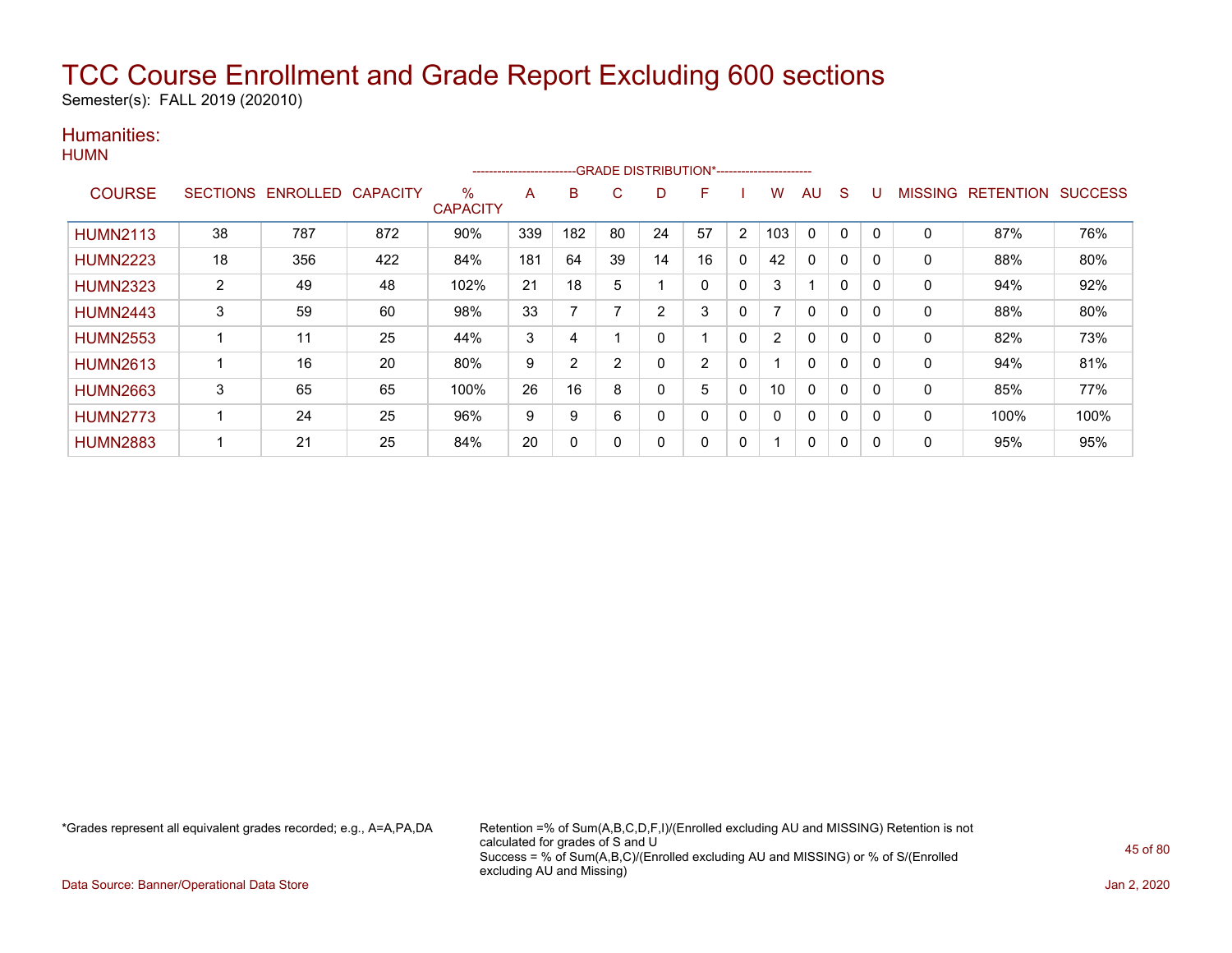Semester(s): FALL 2019 (202010)

### Interpreter Education:

INED

|                 |                 |                   |    |                         | ----------------------- |                |   | --GRADE DISTRIBUTION*---------------------- |   |   |                |              |          |     |                |                  |                |
|-----------------|-----------------|-------------------|----|-------------------------|-------------------------|----------------|---|---------------------------------------------|---|---|----------------|--------------|----------|-----|----------------|------------------|----------------|
| <b>COURSE</b>   | <b>SECTIONS</b> | ENROLLED CAPACITY |    | $\%$<br><b>CAPACITY</b> | A                       | В              | C | D                                           | F |   | W              | AU.          | -S       |     | <b>MISSING</b> | <b>RETENTION</b> | <b>SUCCESS</b> |
| <b>INED1423</b> |                 | 18                | 20 | 90%                     | 9                       | $\mathcal{P}$  | 3 | 0                                           | ົ | 0 | $\overline{2}$ | 0            | $\Omega$ | -0  | 0              | 89%              | 78%            |
| <b>INED2213</b> |                 | 5                 | 15 | 33%                     | 2                       |                |   |                                             | 0 | 0 |                | $\mathbf{0}$ | 0        | 0   | 0              | 80%              | 60%            |
| <b>INED2393</b> |                 | 6                 | 15 | 40%                     | 3                       | $\overline{2}$ |   | 0                                           | 0 | 0 |                | $\mathbf{0}$ | 0        | 0   | 0              | 83%              | 83%            |
| <b>INED2443</b> |                 | 8                 | 15 | 53%                     | 5                       | 2              |   | 0                                           | 0 | 0 | $\mathbf{0}$   | $\mathbf{0}$ | 0        | - 0 | 0              | 100%             | 100%           |
| <b>INED2613</b> |                 | 10                | 15 | 67%                     | 5                       | 3              |   | 0                                           | 0 | 0 |                | 0            | 0        | -0  | 0              | 90%              | 90%            |
| <b>INED2643</b> |                 | 4                 | 15 | 27%                     | 3                       |                |   | 0                                           | 0 | 0 | $\Omega$       | 0            | 0        | -0  | 0              | 100%             | 100%           |

\*Grades represent all equivalent grades recorded; e.g., A=A,PA,DA Retention =% of Sum(A,B,C,D,F,I)/(Enrolled excluding AU and MISSING) Retention is not calculated for grades of S and U Success = % of Sum(A,B,C)/(Enrolled excluding AU and MISSING) or % of S/(Enrolled excluding AU and Missing)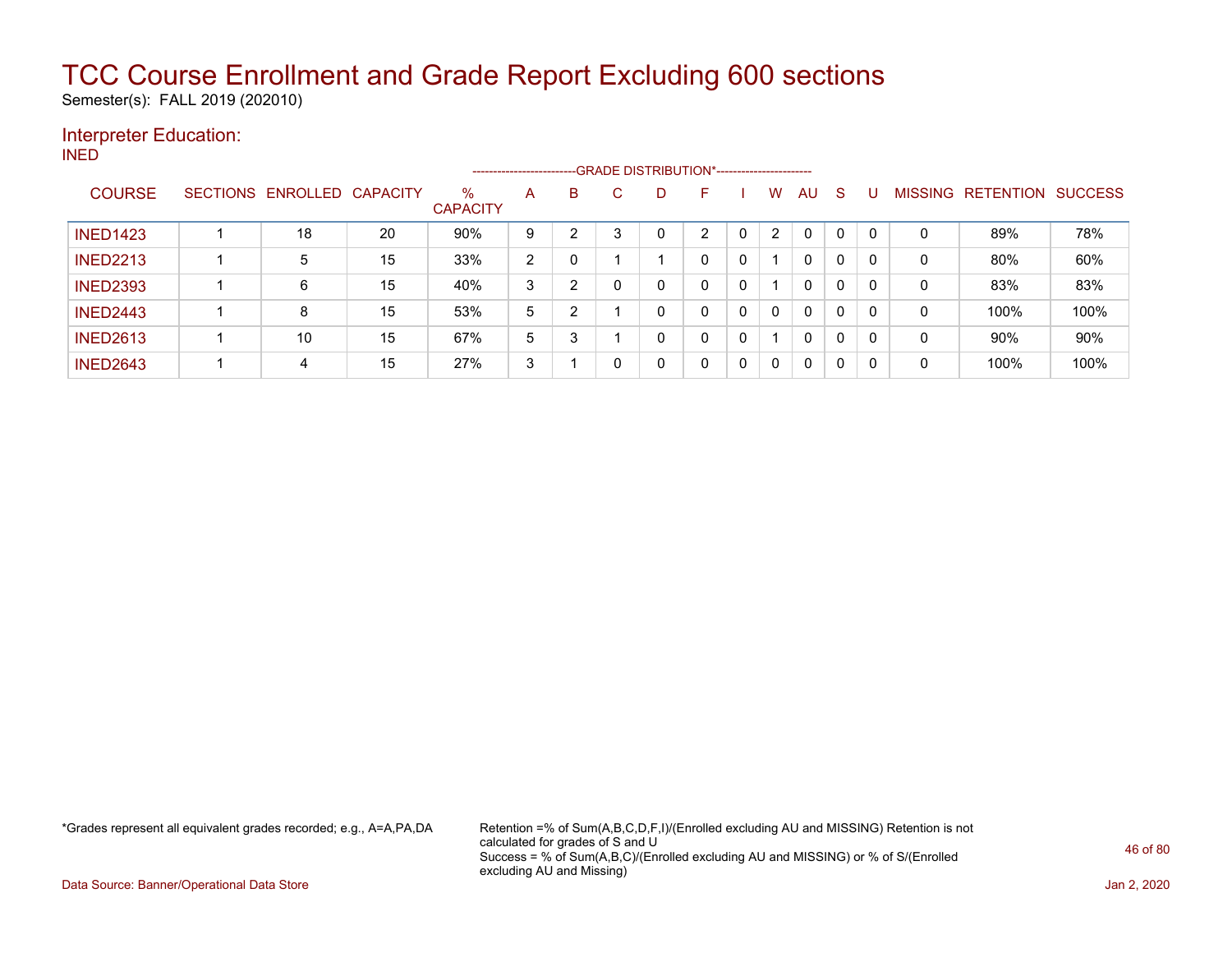Semester(s): FALL 2019 (202010)

### Interior Design:

INTD

|                 |                 |          |                 |                         | ----------------------- |   |          |   | -GRADE DISTRIBUTION*----------------------- |              |   |              |          |              |                |                  |                |
|-----------------|-----------------|----------|-----------------|-------------------------|-------------------------|---|----------|---|---------------------------------------------|--------------|---|--------------|----------|--------------|----------------|------------------|----------------|
| <b>COURSE</b>   | <b>SECTIONS</b> | ENROLLED | <b>CAPACITY</b> | $\%$<br><b>CAPACITY</b> | A                       | B | C        | D | F.                                          |              | W | AU           | S        | U            | <b>MISSING</b> | <b>RETENTION</b> | <b>SUCCESS</b> |
| <b>INTD1303</b> | 2               |          | 40              | 18%                     | 0                       | 2 | 2        |   |                                             | 0            | 2 | $\mathbf{0}$ | $\Omega$ | $\mathbf{0}$ | $\Omega$       | 71%              | 57%            |
| <b>INTD1313</b> | $\overline{2}$  | 19       | 19              | 100%                    | 10                      | 6 |          | 0 | 0                                           |              |   | 0            | 0        | 0            | $\mathbf{0}$   | 95%              | 89%            |
| <b>INTD1433</b> | 2               | 35       | 40              | 88%                     | 10                      | 6 | 6        |   |                                             | 0            | 6 | $\mathbf{0}$ | 0        | $\Omega$     | 0              | 83%              | 63%            |
| <b>INTD1473</b> | $\overline{2}$  | 19       | 19              | 100%                    | 13                      | 5 | 0        | 0 | 0                                           |              | 0 | 0            | $\Omega$ | $\Omega$     | 0              | 100%             | 95%            |
| <b>INTD1513</b> |                 | 14       | 15              | 93%                     | 4                       | 4 | 4        |   | 0                                           | $\mathbf{0}$ |   | 0            | $\Omega$ | $\Omega$     | 0              | 93%              | 86%            |
| <b>INTD1523</b> |                 | 14       | 15              | 93%                     | 11                      |   | $\Omega$ |   | 0                                           | 0            |   | 0            | $\Omega$ | $\Omega$     | 0              | 93%              | 86%            |
| <b>INTD1543</b> |                 | 15       | 15              | 100%                    | 8                       | 3 | 3        | 0 | 0                                           | 0            |   | $\mathbf{0}$ | 0        | 0            | $\mathbf{0}$   | 93%              | 93%            |
| <b>INTD2343</b> |                 | 2        | 10              | 20%                     | $\overline{2}$          | 0 | 0        | 0 | 0                                           | 0            | 0 | $\mathbf{0}$ | 0        | 0            | $\mathbf{0}$   | 100%             | 100%           |
| <b>INTD2503</b> |                 | 12       | 14              | 86%                     | 12                      | 0 | 0        | 0 | 0                                           | 0            | 0 | 0            | 0        | 0            | 0              | 100%             | 100%           |
| <b>INTD2523</b> |                 | 12       | 14              | 86%                     | 10                      |   |          | 0 | 0                                           | 0            | 0 | 0            | 0        | 0            | 0              | 100%             | 100%           |

\*Grades represent all equivalent grades recorded; e.g., A=A,PA,DA Retention =% of Sum(A,B,C,D,F,I)/(Enrolled excluding AU and MISSING) Retention is not calculated for grades of S and U Success = % of Sum(A,B,C)/(Enrolled excluding AU and MISSING) or % of S/(Enrolled excluding AU and Missing)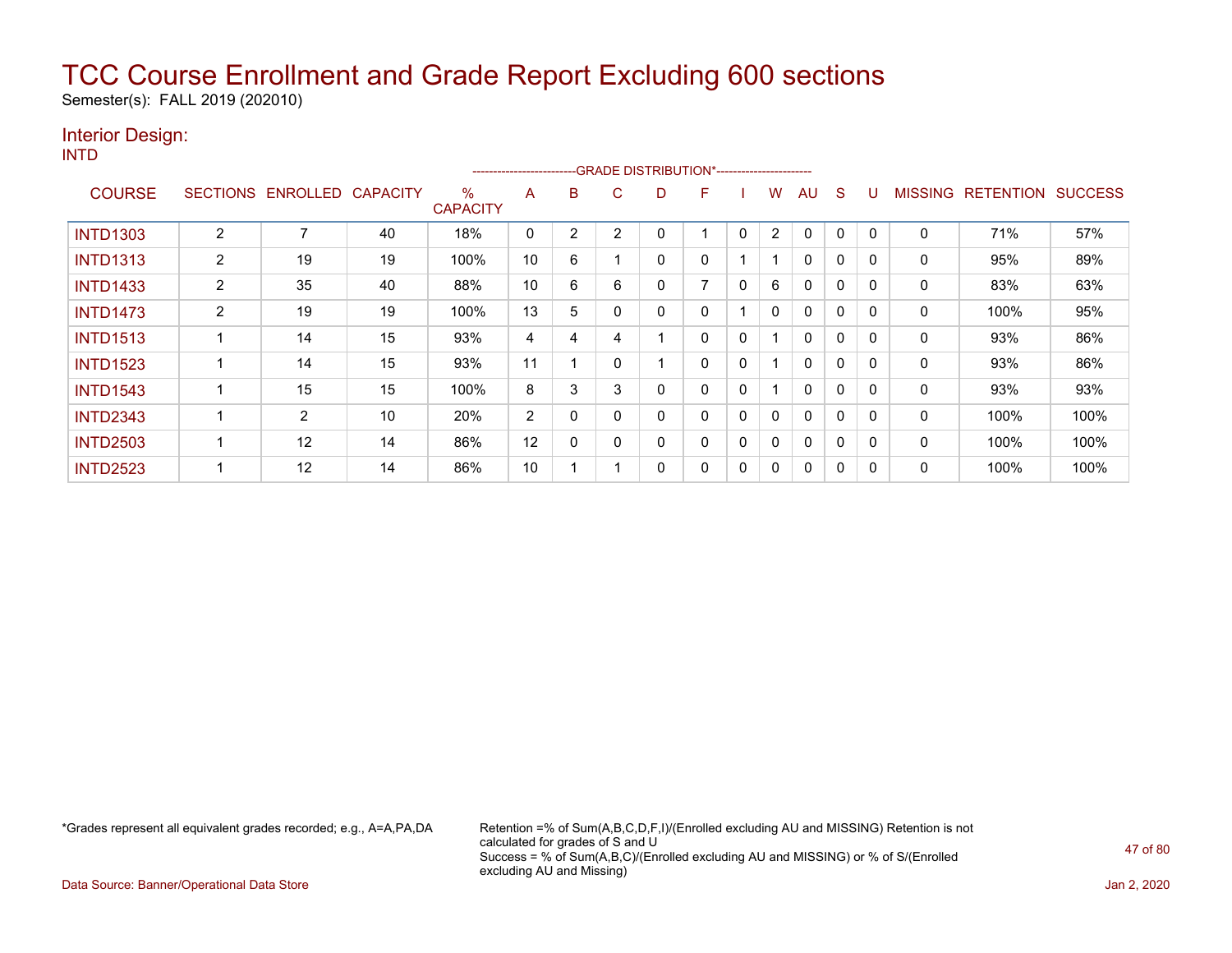Semester(s): FALL 2019 (202010)

#### Italian: ITAL

| 11 A L          |                            |    |                      | ------------------------GRADE DISTRIBUTION*----------------------- |          |                             |                |    |  |                                      |      |
|-----------------|----------------------------|----|----------------------|--------------------------------------------------------------------|----------|-----------------------------|----------------|----|--|--------------------------------------|------|
| <b>COURSE</b>   | SECTIONS ENROLLED CAPACITY |    | %<br><b>CAPACITY</b> | A B C                                                              | $\Box$ D | and the second state of the |                |    |  | I W AU S U MISSING RETENTION SUCCESS |      |
| <b>ITAL1413</b> | 16                         | 20 | 80%                  |                                                                    |          |                             | $\overline{0}$ | 11 |  | 100%                                 | 100% |

\*Grades represent all equivalent grades recorded; e.g., A=A,PA,DA Retention =% of Sum(A,B,C,D,F,I)/(Enrolled excluding AU and MISSING) Retention is not calculated for grades of S and U Success = % of Sum(A,B,C)/(Enrolled excluding AU and MISSING) or % of S/(Enrolled excluding AU and Missing)

Data Source: Banner/Operational Data Store Jan 2, 2020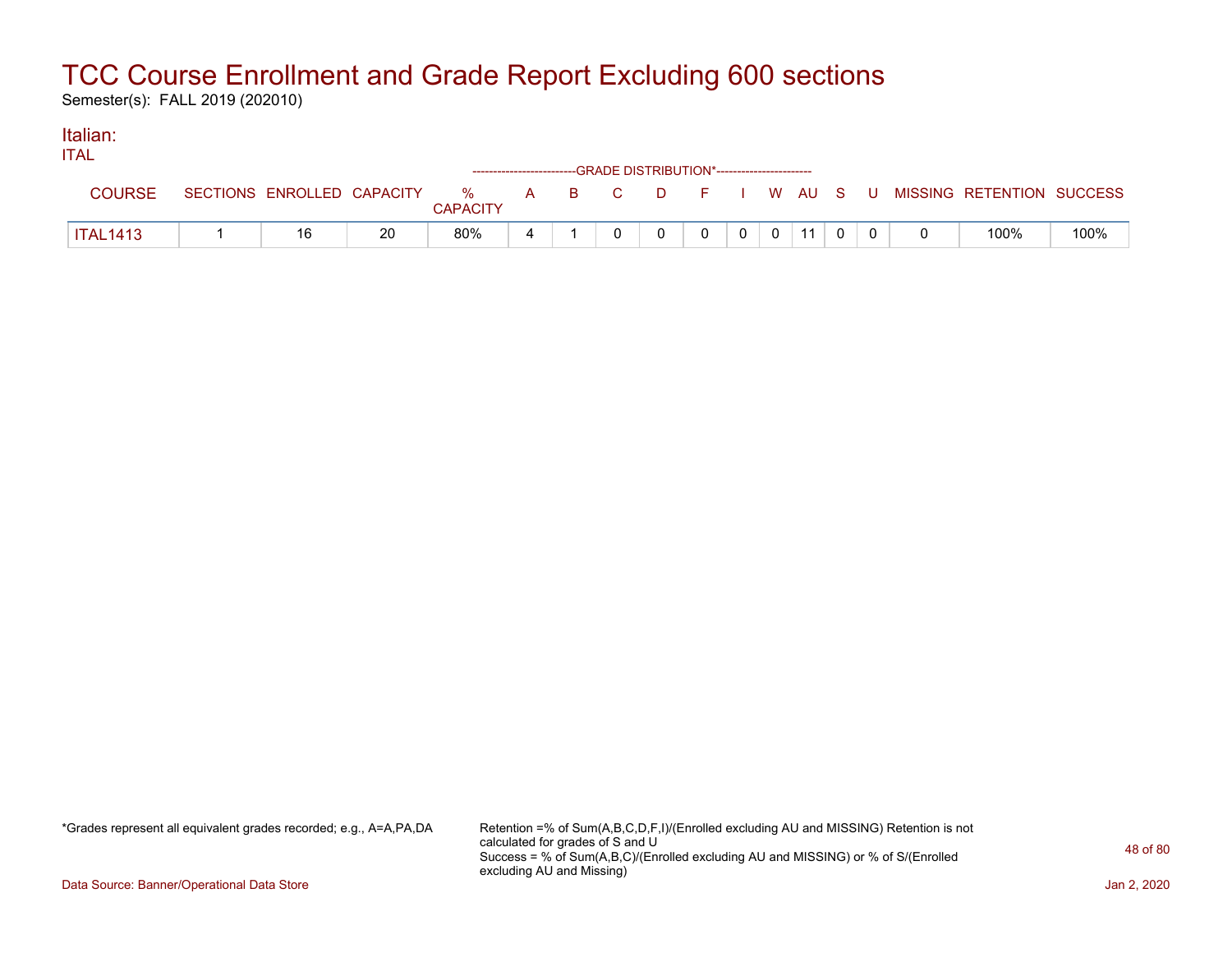Semester(s): FALL 2019 (202010)

#### Information Tech Convergence: **ITCV**

|                 |                            |    |                      | --------------------- |    | --GRADE DISTRIBUTION*----------------------- |      |  |                |     |                           |      |
|-----------------|----------------------------|----|----------------------|-----------------------|----|----------------------------------------------|------|--|----------------|-----|---------------------------|------|
| <b>COURSE</b>   | SECTIONS ENROLLED CAPACITY |    | %<br><b>CAPACITY</b> | A.                    | B. | D.                                           | $ -$ |  | I WAUS         | - U | MISSING RETENTION SUCCESS |      |
| <b>ITCV2023</b> |                            | 16 | 44%                  |                       |    |                                              |      |  | 0              |     | 100%                      | 100% |
| <b>ITCV2293</b> | 10                         | 16 | 62%                  |                       |    |                                              |      |  | $\overline{0}$ |     | 100%                      | 100% |

\*Grades represent all equivalent grades recorded; e.g., A=A,PA,DA Retention =% of Sum(A,B,C,D,F,I)/(Enrolled excluding AU and MISSING) Retention is not calculated for grades of S and U Success = % of Sum(A,B,C)/(Enrolled excluding AU and MISSING) or % of S/(Enrolled excluding AU and Missing)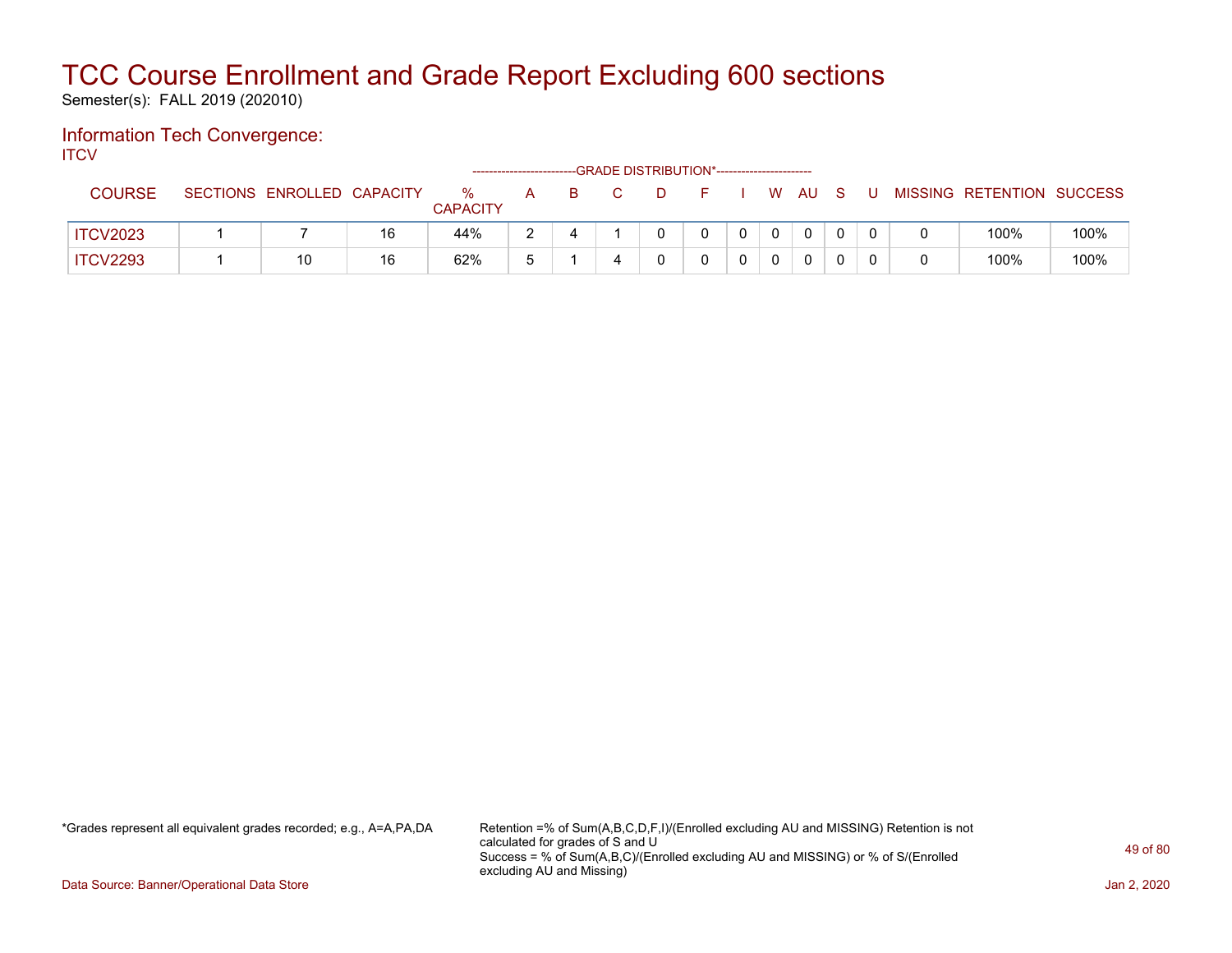Semester(s): FALL 2019 (202010)

#### Japanese: **JAPN**

|                 |   |                            |    |                      | --------------------- |    |   | -GRADE DISTRIBUTION*----------------------- |            |                 |    |    |          |   |                   |                |
|-----------------|---|----------------------------|----|----------------------|-----------------------|----|---|---------------------------------------------|------------|-----------------|----|----|----------|---|-------------------|----------------|
| <b>COURSE</b>   |   | SECTIONS ENROLLED CAPACITY |    | %<br><b>CAPACITY</b> | A                     | B  |   |                                             | <b>120</b> | W               | AU | -S |          |   | MISSING RETENTION | <b>SUCCESS</b> |
| <b>JAPN1103</b> | 4 | 72                         | 80 | 90%                  | 33                    | 13 | 4 |                                             |            | 12 <sup>°</sup> | 3  | 0  | $\Omega$ | 0 | 83%               | 72%            |
| <b>JAPN1111</b> |   | 13                         | 15 | 87%                  | 8                     | 4  |   |                                             |            | 0               | 0  | 0  | 0        | 0 | 100%              | 100%           |
| <b>JAPN1121</b> |   | 13                         | 15 | 87%                  | 11                    | ົ  |   |                                             | 0          | 0               | 0  | 0  | 0        | 0 | 100%              | 100%           |
| <b>JAPN1313</b> |   | 20                         | 40 | 50%                  | 11                    | 6  | 0 |                                             |            | 2               | 0  | 0  | 0        | 0 | 90%               | 85%            |
| <b>JAPN2113</b> |   | 10                         | 20 | 50%                  | 2                     | 6  |   |                                             | 0          | 2               | 0  | 0  | 0        | 0 | 80%               | 80%            |

\*Grades represent all equivalent grades recorded; e.g., A=A,PA,DA Retention =% of Sum(A,B,C,D,F,I)/(Enrolled excluding AU and MISSING) Retention is not calculated for grades of S and U Success = % of Sum(A,B,C)/(Enrolled excluding AU and MISSING) or % of S/(Enrolled excluding AU and Missing)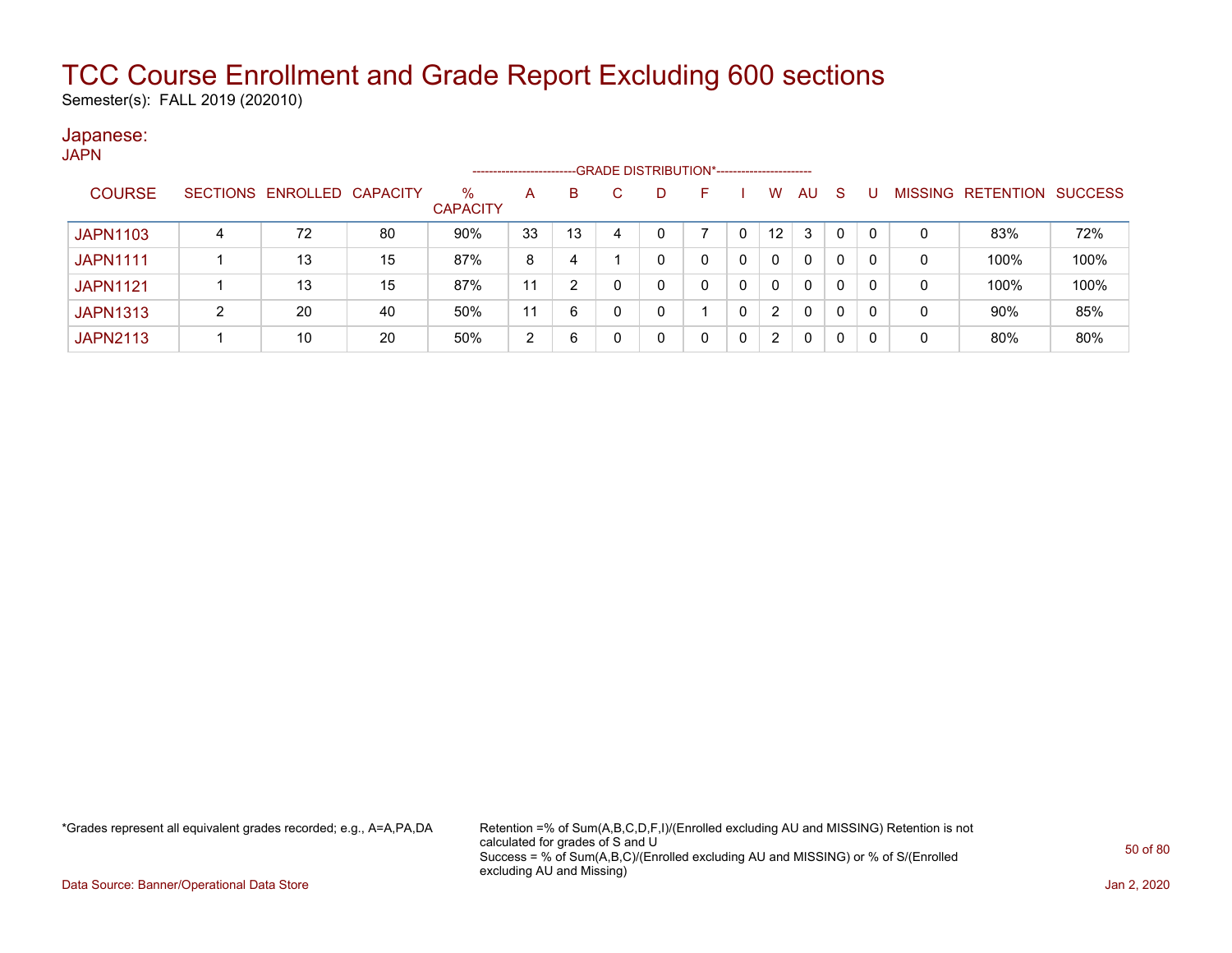Semester(s): FALL 2019 (202010)

### Mathematics:

| ------------------------GRADE                DISTRIBUTION*---------------------- |                |                            |       |                         |             |     |     |                |     |                |                |                |              |          |              |                                  |     |
|----------------------------------------------------------------------------------|----------------|----------------------------|-------|-------------------------|-------------|-----|-----|----------------|-----|----------------|----------------|----------------|--------------|----------|--------------|----------------------------------|-----|
| <b>COURSE</b>                                                                    |                | SECTIONS ENROLLED CAPACITY |       | $\%$<br><b>CAPACITY</b> | A           | B   | C   | D              | F   |                | W              | AU             | S            |          |              | <b>MISSING RETENTION SUCCESS</b> |     |
| <b>MATH0003</b>                                                                  | 26             | 308                        | 515   | 60%                     | 42          | 45  | 57  | 27             | 72  | $\overline{2}$ | 62             | 1              | $\Omega$     | $\Omega$ | $\mathbf{0}$ | 80%                              | 47% |
| <b>MATH0013</b>                                                                  | 43             | 746                        | 864   | 86%                     | 90          | 139 | 157 | 55             | 152 | $\mathbf 1$    | 151            | $\mathbf 1$    | $\Omega$     | $\Omega$ | $\mathbf{0}$ | 80%                              | 52% |
| <b>MATH0123</b>                                                                  | 41             | 617                        | 701   | 88%                     | 169         | 130 | 88  | 26             | 96  | $\overline{2}$ | 104            | 2              | $\mathbf{0}$ | 0        | $\mathbf 0$  | 83%                              | 63% |
| <b>MATH0403</b>                                                                  | 19             | 225                        | 279   | 81%                     | 58          | 75  | 37  | 8              | 22  | $\mathbf{0}$   | 25             | $\mathbf{0}$   | $\mathbf{0}$ | $\Omega$ | 0            | 89%                              | 76% |
| <b>MATH1454</b>                                                                  | 1              | 18                         | 20    | 90%                     | $\mathbf 1$ | 3   | 2   | 3              | 4   | $\mathbf{0}$   | 5              | $\mathbf{0}$   | $\Omega$     | 0        | 0            | 72%                              | 33% |
| <b>MATH1473</b>                                                                  | 44             | 539                        | 690   | 78%                     | 133         | 120 | 106 | 50             | 61  | $\overline{2}$ | 67             | $\mathbf{0}$   | $\Omega$     | 0        | 0            | 88%                              | 67% |
| <b>MATH1483</b>                                                                  | $\mathbf 1$    | 18                         | 20    | 90%                     | 6           | 4   | 2   | $\Omega$       | 4   | $\Omega$       | $\overline{2}$ | $\mathbf{0}$   | $\Omega$     | 0        | 0            | 89%                              | 67% |
| <b>MATH1513</b>                                                                  | 102            | 1,532                      | 1,694 | 90%                     | 427         | 305 | 255 | 92             | 190 | $\overline{2}$ | 258            | 3              | $\Omega$     | 0        | 0            | 83%                              | 65% |
| <b>MATH1613</b>                                                                  | $\overline{7}$ | 181                        | 192   | 94%                     | 51          | 35  | 34  | 12             | 23  |                | 25             | $\mathbf{0}$   | $\mathbf{0}$ | 0        | 0            | 86%                              | 66% |
| <b>MATH1715</b>                                                                  | 4              | 92                         | 100   | 92%                     | 29          | 19  | 12  | 9              | 10  | $\mathbf{0}$   | 13             | $\mathbf{0}$   | $\Omega$     | 0        | $\mathbf{0}$ | 86%                              | 65% |
| <b>MATH2114</b>                                                                  | 12             | 229                        | 284   | 81%                     | 58          | 44  | 24  | 16             | 31  | $\mathbf{0}$   | 54             | $\overline{2}$ | $\Omega$     | $\Omega$ | 0            | 76%                              | 56% |
| <b>MATH2124</b>                                                                  | $\overline{7}$ | 123                        | 164   | 75%                     | 26          | 30  | 21  | 7              | 12  | $\mathbf{0}$   | 26             | 1              | $\Omega$     | $\Omega$ | $\mathbf{0}$ | 79%                              | 63% |
| <b>MATH2134</b>                                                                  | 5              | 72                         | 116   | 62%                     | 19          | 17  | 15  |                | 8   | $\mathbf 1$    | 11             | $\mathbf{0}$   | $\Omega$     | 0        | $\mathbf{0}$ | 85%                              | 71% |
| <b>MATH2193</b>                                                                  | 18             | 365                        | 438   | 83%                     | 129         | 89  | 51  | 20             | 26  |                | 48             | 1              | $\Omega$     | 0        | $\mathbf 0$  | 87%                              | 74% |
| <b>MATH2423</b>                                                                  | -1             | 29                         | 30    | 97%                     | 12          | 5   | 5   | $\overline{2}$ | 4   | $\mathbf{0}$   |                | $\mathbf{0}$   | $\Omega$     | 0        | 0            | 97%                              | 76% |
| <b>MATH2523</b>                                                                  | $\overline{7}$ | 127                        | 184   | 69%                     | 33          | 27  | 16  | 8              |     | 1              | 35             | 0              | $\mathbf{0}$ | 0        | 0            | 72%                              | 60% |
| <b>MATH2613</b>                                                                  | 3              | 63                         | 72    | 88%                     | 12          | 14  | 17  | 3              | 4   | $\mathbf{0}$   | 11             | $\overline{2}$ | 0            | 0        | $\mathbf{0}$ | 82%                              | 70% |

\*Grades represent all equivalent grades recorded; e.g., A=A,PA,DA Retention =% of Sum(A,B,C,D,F,I)/(Enrolled excluding AU and MISSING) Retention is not calculated for grades of S and U Success = % of Sum(A,B,C)/(Enrolled excluding AU and MISSING) or % of S/(Enrolled excluding AU and Missing)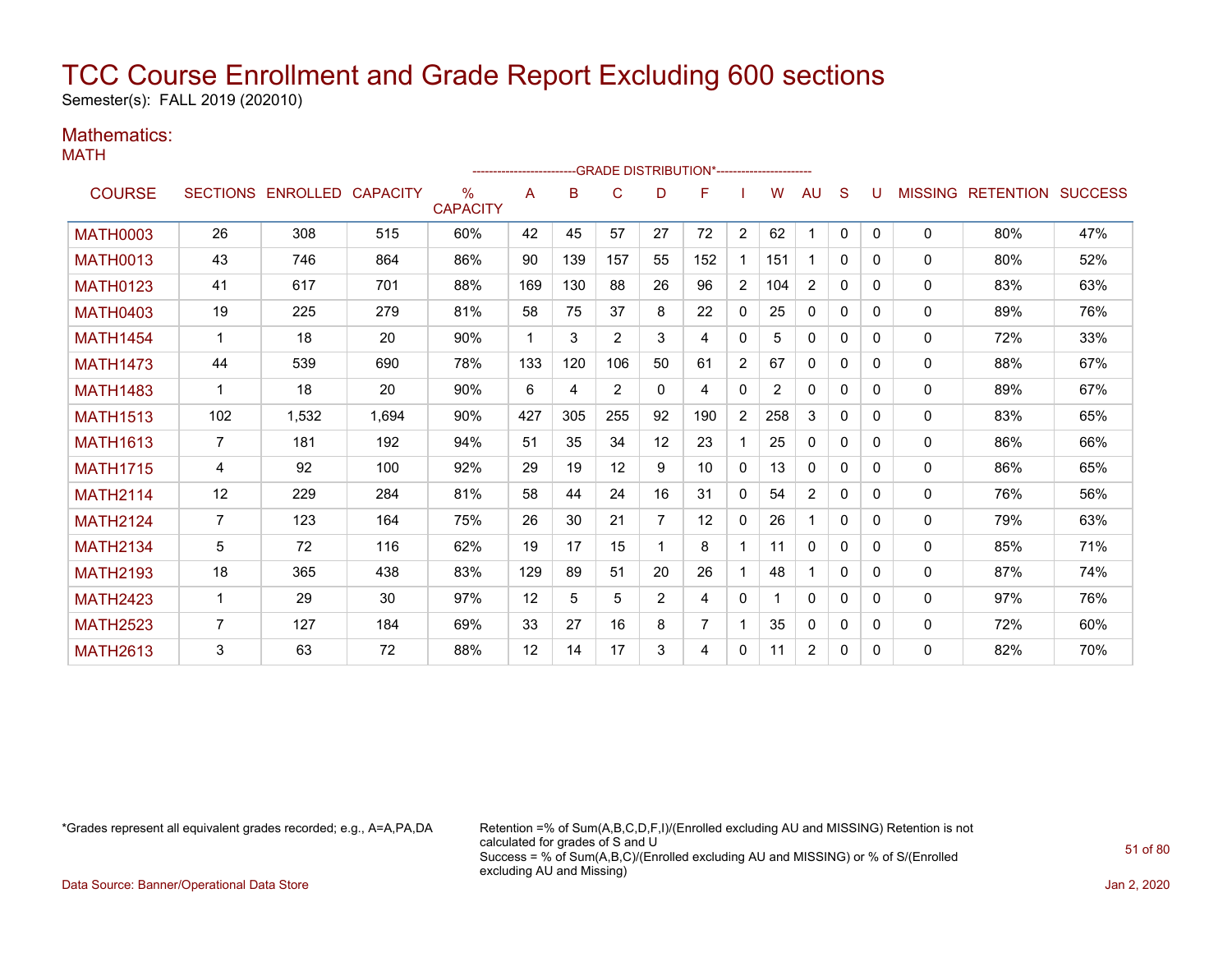Semester(s): FALL 2019 (202010)

### Mass Communication:

MCOM

|                 |   |                            |    |                         |    |   |    | -------------------------GRADE DISTRIBUTION*---------------------- |    |   |          |              |              |          |                |                  |                |
|-----------------|---|----------------------------|----|-------------------------|----|---|----|--------------------------------------------------------------------|----|---|----------|--------------|--------------|----------|----------------|------------------|----------------|
| <b>COURSE</b>   |   | SECTIONS ENROLLED CAPACITY |    | $\%$<br><b>CAPACITY</b> | A  | B | C. | D.                                                                 | F  |   | w        | AU           | <sub>S</sub> |          | <b>MISSING</b> | <b>RETENTION</b> | <b>SUCCESS</b> |
| <b>MCOM1013</b> | 2 | 34                         | 35 | 97%                     | 22 | 6 |    |                                                                    | C. |   | 3        | $\mathbf{0}$ | $\Omega$     |          | 0              | 91%              | 82%            |
| <b>MCOM1103</b> |   | 13                         | 15 | 87%                     | 10 |   |    | 0                                                                  | 0  |   |          | $\mathbf{0}$ | $\mathbf{0}$ |          | 0              | 92%              | 85%            |
| <b>MCOM1113</b> |   | 14                         | 15 | 93%                     | 12 |   |    | 0                                                                  | 0  | 0 |          | $\mathbf{0}$ | 0            |          | 0              | 93%              | 93%            |
| <b>MCOM2013</b> |   | 6                          | 20 | 30%                     | 5  |   |    | 0                                                                  | 0  | 0 | $\Omega$ | $\mathbf{0}$ | 0            |          | 0              | 100%             | 100%           |
| <b>MCOM2123</b> |   |                            | 15 | 47%                     |    | 0 |    |                                                                    | 0  | 0 | $\Omega$ | $\mathbf{0}$ | 0            | $\Omega$ | 0              | 100%             | 100%           |
| <b>MCOM2513</b> |   | 9                          | 15 | 60%                     | 9  | 0 |    |                                                                    | 0  | 0 | $\Omega$ | $\mathbf{0}$ | 0            | $\Omega$ | 0              | 100%             | 100%           |
| <b>MCOM2573</b> |   | 13                         | 15 | 87%                     | 12 | 0 |    | 0                                                                  | 0  | 0 | $\Omega$ | $\mathbf{0}$ | 0            | $\Omega$ | 0              | 100%             | 100%           |

\*Grades represent all equivalent grades recorded; e.g., A=A,PA,DA Retention =% of Sum(A,B,C,D,F,I)/(Enrolled excluding AU and MISSING) Retention is not calculated for grades of S and U Success = % of Sum(A,B,C)/(Enrolled excluding AU and MISSING) or % of S/(Enrolled excluding AU and Missing)

Data Source: Banner/Operational Data Store Jan 2, 2020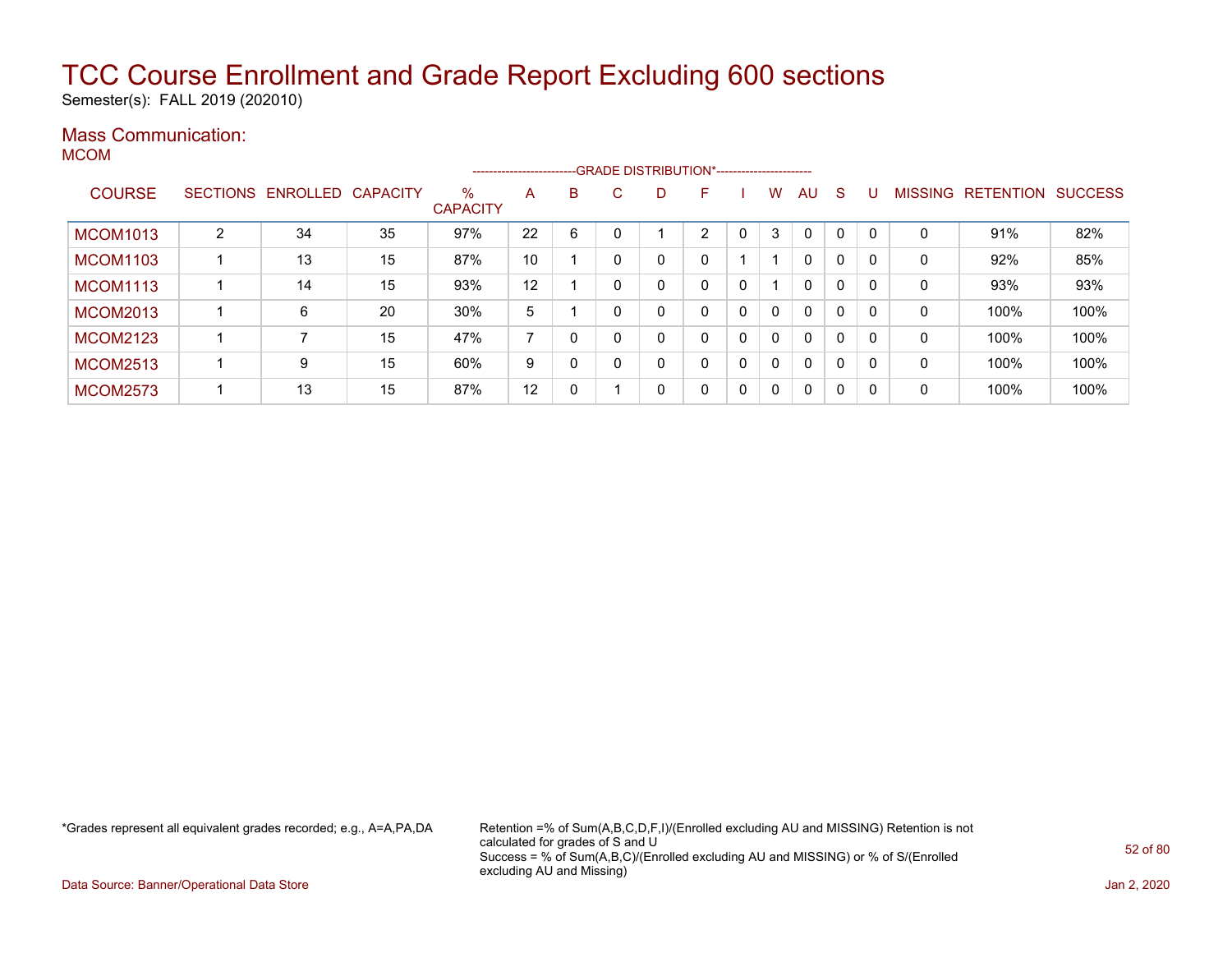Semester(s): FALL 2019 (202010)

#### Medical Laboratory Technology: MDLT

|                 |                 |          |                 |                      | ----------------------- |    |          | --GRADE DISTRIBUTION*----------------------- |   |   |              |              |              |             |                |                  |                |
|-----------------|-----------------|----------|-----------------|----------------------|-------------------------|----|----------|----------------------------------------------|---|---|--------------|--------------|--------------|-------------|----------------|------------------|----------------|
| <b>COURSE</b>   | <b>SECTIONS</b> | ENROLLED | <b>CAPACITY</b> | %<br><b>CAPACITY</b> | A                       | B  | C.       | D                                            | F |   | w            | AU           | S            |             | <b>MISSING</b> | <b>RETENTION</b> | <b>SUCCESS</b> |
| <b>MDLT1203</b> | 2               | 15       | 20              | 75%                  | 2                       |    | 6        |                                              | 0 | 0 | 0            | $\mathbf{0}$ | 0            | $\mathbf 0$ | 0              | 100%             | 100%           |
| <b>MDLT1222</b> | $\overline{2}$  | 12       | 20              | 60%                  | 9                       | 2  |          |                                              | 0 | 0 | 0            | $\mathbf{0}$ | $\mathbf{0}$ |             | 0              | 100%             | 100%           |
| <b>MDLT2002</b> | $\overline{2}$  | 22       | 24              | 92%                  | 21                      |    | $\Omega$ | 0                                            | 0 | 0 | $\mathbf{0}$ | $\mathbf{0}$ | 0            | $\Omega$    | $\mathbf 0$    | 100%             | 100%           |
| <b>MDLT2212</b> | $\overline{2}$  | 22       | 24              | 92%                  | 3                       | 16 | 3        |                                              | 0 | 0 | 0            | $\mathbf{0}$ | 0            | 0           | 0              | 100%             | 100%           |
| <b>MDLT2222</b> | $\overline{2}$  | 22       | 24              | 92%                  | 8                       | 9  | 3        |                                              | 0 |   |              | $\mathbf{0}$ | $\mathbf{0}$ | $\Omega$    | 0              | 95%              | 91%            |
| <b>MDLT2323</b> |                 | 23       | 24              | 96%                  | 9                       | 10 | C        |                                              | 0 |   |              | $\mathbf{0}$ | 0            |             | 0              | 96%              | 91%            |
| <b>MDLT2331</b> | $\overline{2}$  | 22       | 24              | 92%                  | 18                      | 3  | $\Omega$ | Ω                                            | 0 | 0 |              | $\mathbf{0}$ | 0            | $\Omega$    | 0              | 95%              | 95%            |
| <b>MDLT2392</b> | $\overline{2}$  | 22       | 24              | 92%                  | 10                      | 10 |          |                                              | 0 | 0 |              | $\mathbf{0}$ | 0            | $\Omega$    | $\mathbf 0$    | 95%              | 95%            |
| <b>MDLT2393</b> |                 | 22       | 24              | 92%                  | 6                       | 11 | 4        |                                              | 0 | 0 |              | 0            | 0            |             | 0              | 95%              | 95%            |

\*Grades represent all equivalent grades recorded; e.g., A=A,PA,DA Retention =% of Sum(A,B,C,D,F,I)/(Enrolled excluding AU and MISSING) Retention is not calculated for grades of S and U Success = % of Sum(A,B,C)/(Enrolled excluding AU and MISSING) or % of S/(Enrolled excluding AU and Missing)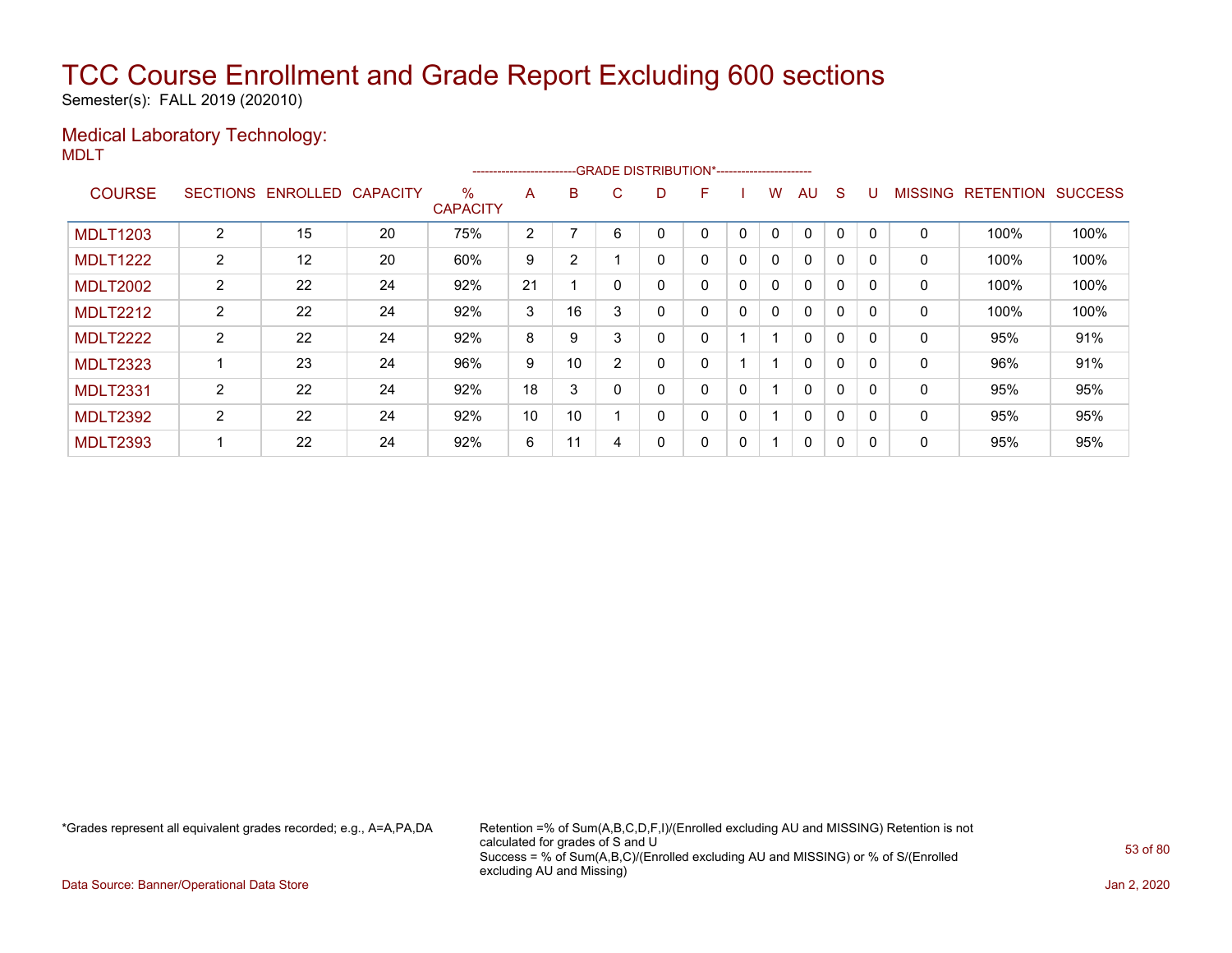Semester(s): FALL 2019 (202010)

#### Management: MGMT

|                 |   |                            |     | -------------------     |    |                   |   |   | -GRADE DISTRIBUTION*----------------------- |   |   |              |    |   |                           |     |
|-----------------|---|----------------------------|-----|-------------------------|----|-------------------|---|---|---------------------------------------------|---|---|--------------|----|---|---------------------------|-----|
| <b>COURSE</b>   |   | SECTIONS ENROLLED CAPACITY |     | $\%$<br><b>CAPACITY</b> | A  | B.                |   |   |                                             |   | W | AU           | -S |   | MISSING RETENTION SUCCESS |     |
| <b>MGMT1353</b> |   | 19                         | 20  | 95%                     | 2  | 8                 |   |   | 0                                           |   |   | 0            | 0  |   | 63%                       | 63% |
| <b>MGMT2123</b> |   | 38                         | 40  | 95%                     | 17 | $12 \overline{ }$ |   | 3 | ົ                                           | 0 | 3 | $\mathbf{0}$ | 0  | 0 | 92%                       | 79% |
| <b>MGMT2323</b> |   | 15                         | 20  | 75%                     | 6  | 4                 |   |   | 3                                           |   |   | 0            | 0  | 0 | 93%                       | 67% |
| <b>MGMT2363</b> | 5 | 95                         | 100 | 95%                     | 54 | 16                | 5 | 6 | 8                                           |   | 6 | $\mathbf{0}$ | 0  |   | 94%                       | 79% |

\*Grades represent all equivalent grades recorded; e.g., A=A,PA,DA Retention =% of Sum(A,B,C,D,F,I)/(Enrolled excluding AU and MISSING) Retention is not calculated for grades of S and U Success = % of Sum(A,B,C)/(Enrolled excluding AU and MISSING) or % of S/(Enrolled excluding AU and Missing)

Data Source: Banner/Operational Data Store Jan 2, 2020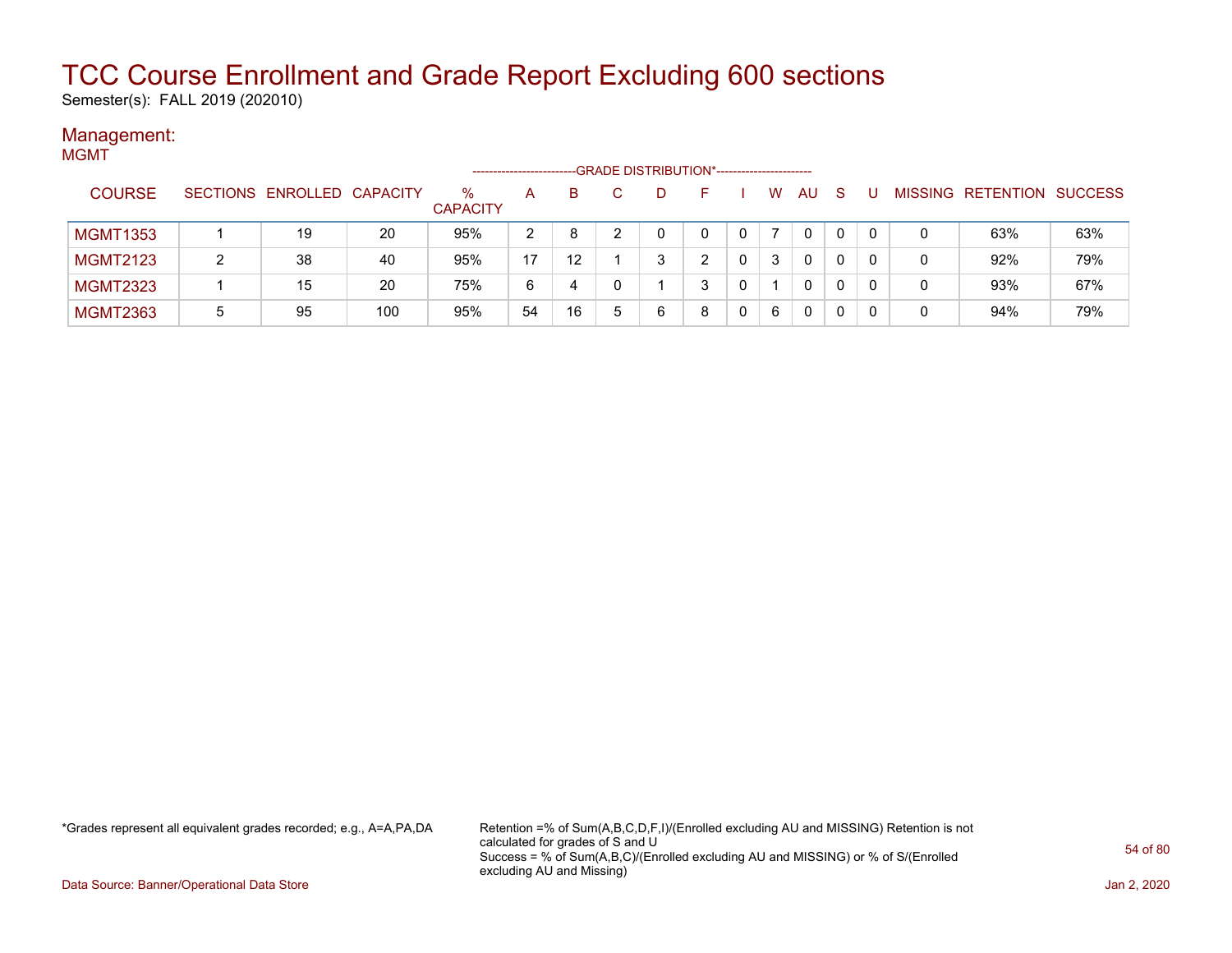Semester(s): FALL 2019 (202010)

#### Marketing: **MKTG**

| .               |   |                            |     |                      | -------------------- |                   |    |    |    |   |          |              |    |   |                           |     |
|-----------------|---|----------------------------|-----|----------------------|----------------------|-------------------|----|----|----|---|----------|--------------|----|---|---------------------------|-----|
| <b>COURSE</b>   |   | SECTIONS ENROLLED CAPACITY |     | %<br><b>CAPACITY</b> | $\mathsf{A}$         | B                 |    | D. | н. |   | w        | <b>AU</b>    | -S |   | MISSING RETENTION SUCCESS |     |
| <b>MKTG1313</b> | ົ | 26                         | 40  | 65%                  | 6                    | 9                 |    |    | 4  |   | 4        | $\mathbf{0}$ |    | 0 | 85%                       | 69% |
| <b>MKTG2343</b> | 4 | 71                         | 80  | 89%                  | 38                   | $12 \overline{ }$ |    |    | 4  |   | 9        | $\mathbf{0}$ | 0  | 0 | 87%                       | 80% |
| <b>MKTG2363</b> |   | 14                         | 20  | 70%                  | 9                    | 4                 |    |    |    |   | 0        | $\mathbf{0}$ | 0  | 0 | 100%                      | 93% |
| <b>MKTG2393</b> |   | 19                         | 20  | 95%                  | 3                    |                   | 6  | ົ  |    |   | $\Omega$ | $\mathbf{0}$ | 0  | 0 | 100%                      | 84% |
| <b>MKTG2423</b> | 5 | 94                         | 100 | 94%                  | 29                   | 34                | 13 | 12 | 3  | 0 | 3        | $\mathbf{0}$ | 0  | 0 | 97%                       | 81% |

\*Grades represent all equivalent grades recorded; e.g., A=A,PA,DA Retention =% of Sum(A,B,C,D,F,I)/(Enrolled excluding AU and MISSING) Retention is not calculated for grades of S and U Success = % of Sum(A,B,C)/(Enrolled excluding AU and MISSING) or % of S/(Enrolled excluding AU and Missing)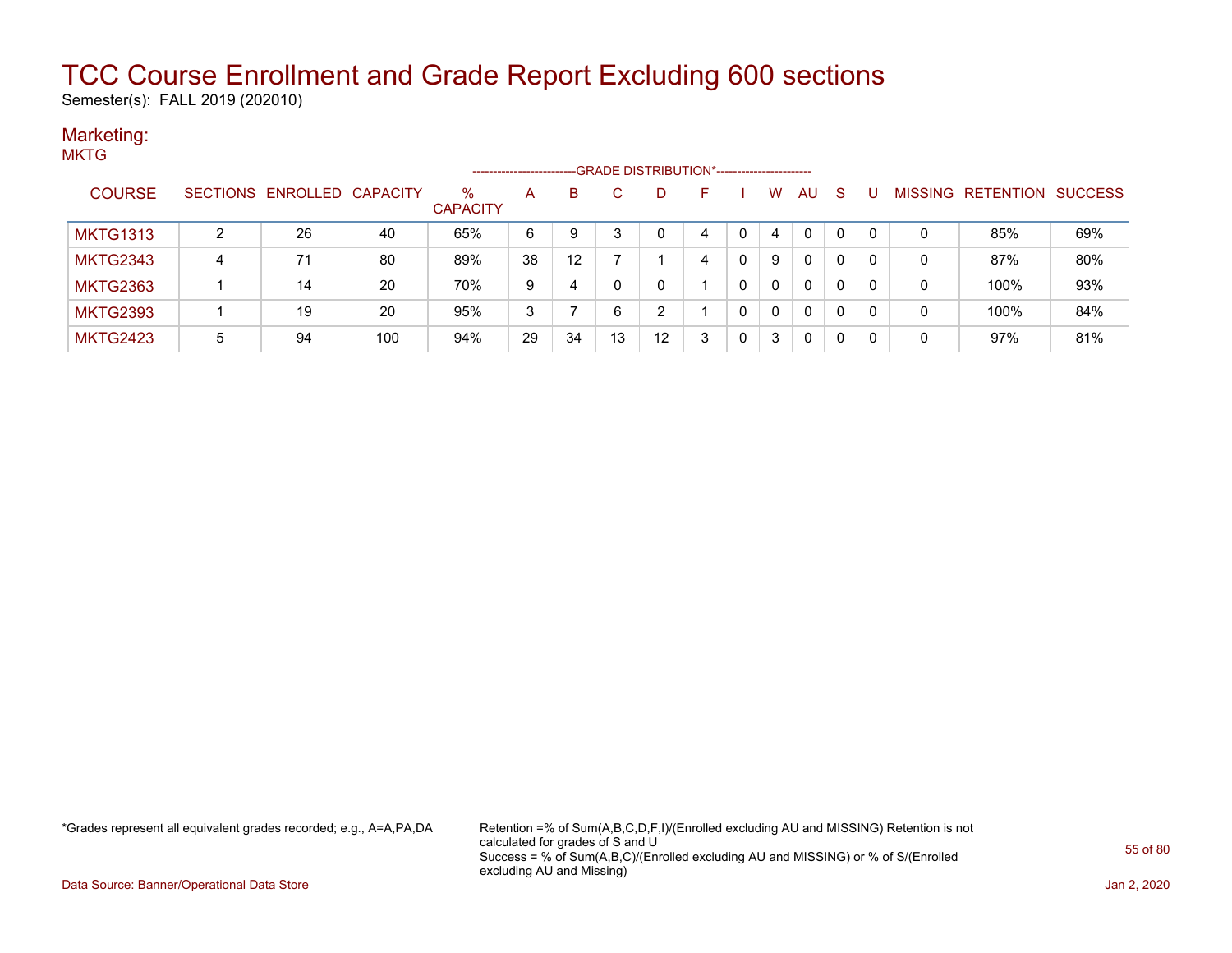Semester(s): FALL 2019 (202010)

#### Music: **MUSC**

|                 |                         |                            |     |                         |                |                |              | -----------------------GRADE                    DISTRIBUTION*--------------------- |              |              |              |                |              |              |              |                           |      |
|-----------------|-------------------------|----------------------------|-----|-------------------------|----------------|----------------|--------------|------------------------------------------------------------------------------------|--------------|--------------|--------------|----------------|--------------|--------------|--------------|---------------------------|------|
| <b>COURSE</b>   |                         | SECTIONS ENROLLED CAPACITY |     | $\%$<br><b>CAPACITY</b> | Α              | B              | C            | D                                                                                  | F            |              | W            | <b>AU</b>      | S            | U            |              | MISSING RETENTION SUCCESS |      |
| <b>MUSC1013</b> | $\mathbf{1}$            | 34                         | 30  | 113%                    | 23             | $\overline{7}$ | $\mathbf{0}$ | $\mathbf{0}$                                                                       | 2            | $\mathbf{0}$ | $\mathbf{2}$ | 0              | 0            | $\mathbf{0}$ | 0            | 94%                       | 88%  |
| <b>MUSC1030</b> | $\mathbf{1}$            | 56                         | 60  | 93%                     | 0              | 0              | $\Omega$     | 0                                                                                  | 0            | 0            | 4            | $\mathbf{0}$   | 27           | 25           | 0            |                           | 48%  |
| <b>MUSC1053</b> | $\overline{\mathbf{c}}$ | 28                         | 32  | 88%                     | 17             | 7              | 1            | 0                                                                                  | 1            | 0            | 2            | 0              | 0            | 0            | 0            | 93%                       | 89%  |
| <b>MUSC1062</b> | 2                       | 30                         | 30  | 100%                    | 15             | 9              | 4            | $\mathbf{0}$                                                                       | 1            | 0            |              | 0              | $\mathbf{0}$ | 0            | 0            | 97%                       | 93%  |
| <b>MUSC1113</b> | 4                       | 86                         | 92  | 93%                     | 38             | 22             | 9            | 1                                                                                  | 5            | 0            | 11           | 0              | $\mathbf{0}$ | 0            | 0            | 87%                       | 80%  |
| <b>MUSC1153</b> | 1                       | 24                         | 24  | 100%                    | 2              | 6              | 9            | 2                                                                                  | $\mathbf 0$  | 0            | 5            | 0              | $\mathbf{0}$ | 0            | 0            | 79%                       | 71%  |
| <b>MUSC1171</b> | $\mathbf{1}$            | 8                          | 16  | 50%                     | 6              | 0              | $\mathbf{1}$ | $\mathbf{0}$                                                                       | $\mathbf{1}$ | 0            | $\mathbf{0}$ | $\mathbf{0}$   | $\mathbf{0}$ | 0            | 0            | 100%                      | 88%  |
| <b>MUSC1191</b> | 11                      | 21                         | 105 | 20%                     | 18             | 1              | $\Omega$     | $\Omega$                                                                           | $\mathbf 1$  | $\Omega$     | 1            | $\Omega$       | $\mathbf{0}$ | $\Omega$     | $\mathbf{0}$ | 95%                       | 90%  |
| <b>MUSC1192</b> | 13                      | 33                         | 125 | 26%                     | 25             | 0              | 2            | $\mathbf{0}$                                                                       | $\mathbf 1$  | 0            | 3            | $\overline{c}$ | $\mathbf 0$  | 0            | 0            | 90%                       | 87%  |
| <b>MUSC1202</b> | 5                       | 8                          | 50  | 16%                     | 5              | 2              | $\mathbf{0}$ | $\mathbf{0}$                                                                       | $\mathbf{0}$ | 0            |              | $\mathbf{0}$   | $\mathbf{0}$ | $\mathbf{0}$ | $\mathbf{0}$ | 88%                       | 88%  |
| <b>MUSC1241</b> | 1                       | 3                          | 10  | 30%                     | 3              | 0              | $\Omega$     | $\mathbf{0}$                                                                       | $\mathbf{0}$ | 0            | $\mathbf{0}$ | 0              | $\Omega$     | $\Omega$     | 0            | 100%                      | 100% |
| <b>MUSC1242</b> | 4                       | 10                         | 40  | 25%                     | 8              | 2              | $\mathbf{0}$ | 0                                                                                  | 0            | 0            | 0            | 0              | 0            | 0            | 0            | 100%                      | 100% |
| <b>MUSC1251</b> | $\mathbf{1}$            | 1                          | 10  | 10%                     | $\mathbf{1}$   | 0              | $\mathbf{0}$ | $\mathbf{0}$                                                                       | $\mathbf{0}$ | 0            | 0            | 0              | $\mathbf{0}$ | 0            | 0            | 100%                      | 100% |
| <b>MUSC1252</b> | $\mathbf{1}$            | 8                          | 10  | 80%                     | $\overline{7}$ | 0              | $\mathbf{0}$ | $\mathbf{0}$                                                                       | 0            | 0            | 1            | $\mathbf{0}$   | $\mathbf{0}$ | 0            | 0            | 88%                       | 88%  |
| <b>MUSC1332</b> | $\mathbf 1$             | $\mathbf{1}$               | 10  | 10%                     | $\mathbf{1}$   | 0              | 0            | $\mathbf{0}$                                                                       | $\mathbf 0$  | 0            | 0            | 0              | $\mathbf{0}$ | 0            | 0            | 100%                      | 100% |
| <b>MUSC1352</b> | $\mathbf{1}$            | $\overline{2}$             | 10  | 20%                     | 2              | 0              | $\mathbf{0}$ | 0                                                                                  | $\mathbf{0}$ | 0            | $\mathbf{0}$ | $\mathbf{0}$   | $\mathbf{0}$ | 0            | 0            | 100%                      | 100% |
| <b>MUSC1372</b> | $\mathbf{1}$            | $\overline{c}$             | 10  | 20%                     | $\mathbf{1}$   | 1              | $\Omega$     | $\Omega$                                                                           | $\mathbf{0}$ | 0            | $\mathbf{0}$ | $\Omega$       | $\Omega$     | $\Omega$     | 0            | 100%                      | 100% |
| <b>MUSC1382</b> | 1                       | 2                          | 10  | 20%                     | $\overline{c}$ | 0              | 0            | $\mathbf{0}$                                                                       | 0            | 0            | 0            | $\mathbf{0}$   | $\mathbf{0}$ | $\mathbf{0}$ | 0            | 100%                      | 100% |
| <b>MUSC1391</b> | $\mathbf{1}$            | $\mathbf 1$                | 10  | 10%                     | $\mathbf{1}$   | $\mathbf{0}$   | 0            | $\mathbf{0}$                                                                       | 0            | 0            | 0            | $\mathbf{0}$   | $\mathbf{0}$ | 0            | 0            | 100%                      | 100% |
| <b>MUSC1392</b> | $\mathbf{1}$            | 1                          | 5   | 20%                     | $\Omega$       | 0              | 1            | $\mathbf{0}$                                                                       | 0            | 0            | 0            | $\mathbf{0}$   | $\mathbf{0}$ | 0            | 0            | 100%                      | 100% |
| <b>MUSC1412</b> | $\mathbf 1$             | 2                          | 10  | 20%                     | $\mathbf 1$    | 0              | 1            | 0                                                                                  | 0            | 0            | 0            | 0              | 0            | 0            | 0            | 100%                      | 100% |
| <b>MUSC1442</b> | $\mathbf 1$             | $\overline{2}$             | 5   | 40%                     | 2              | 0              | $\Omega$     | $\mathbf{0}$                                                                       | 0            | 0            | $\mathbf{0}$ | $\Omega$       | 0            | $\Omega$     | 0            | 100%                      | 100% |

\*Grades represent all equivalent grades recorded; e.g., A=A,PA,DA Retention =% of Sum(A,B,C,D,F,I)/(Enrolled excluding AU and MISSING) Retention is not calculated for grades of S and U Success = % of Sum(A,B,C)/(Enrolled excluding AU and MISSING) or % of S/(Enrolled excluding AU and Missing)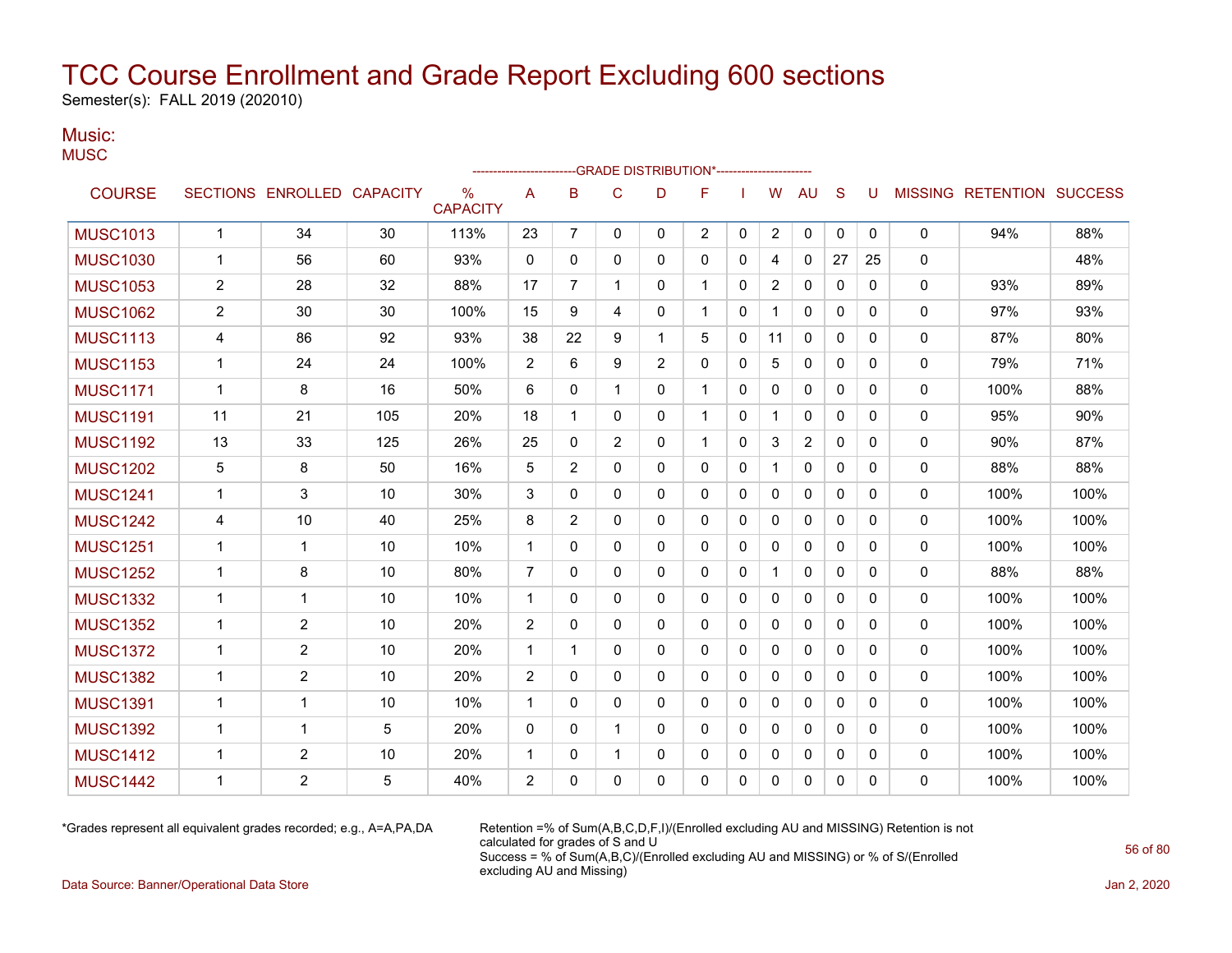Semester(s): FALL 2019 (202010)

### Music:

| M<br>٠<br>۰.<br>۰, |  |
|--------------------|--|

|                 |                |                            |                |                                  | ------------------------ |                |              | -- GRADE DISTRIBUTION*---------------------- |              |              |                |                |              |              |              |                           |      |
|-----------------|----------------|----------------------------|----------------|----------------------------------|--------------------------|----------------|--------------|----------------------------------------------|--------------|--------------|----------------|----------------|--------------|--------------|--------------|---------------------------|------|
| <b>COURSE</b>   |                | SECTIONS ENROLLED CAPACITY |                | $\frac{0}{0}$<br><b>CAPACITY</b> | A                        | B              | C            | D                                            | F            |              | W              | <b>AU</b>      | S            | U            |              | MISSING RETENTION SUCCESS |      |
| <b>MUSC1472</b> | $\mathbf{1}$   | $\mathbf{1}$               | 5              | 20%                              | $\mathbf{0}$             | $\Omega$       | $\mathbf{0}$ | $\mathbf{0}$                                 | $\mathbf{0}$ | $\mathbf{0}$ | 1              | 0              | $\mathbf{0}$ | $\mathbf{0}$ | 0            | 0%                        | 0%   |
| <b>MUSC1491</b> | 1              | 3                          | 10             | 30%                              | 1                        | 2              | $\Omega$     | 0                                            | $\mathbf{0}$ | $\Omega$     | $\mathbf{0}$   | $\mathbf{0}$   | $\Omega$     | $\Omega$     | 0            | 100%                      | 100% |
| <b>MUSC1492</b> | 1              | 3                          | 10             | 30%                              | 3                        | $\Omega$       | $\Omega$     | $\Omega$                                     | $\Omega$     | $\Omega$     | $\Omega$       | $\mathbf{0}$   | $\Omega$     | $\Omega$     | 0            | 100%                      | 100% |
| <b>MUSC1512</b> | 1              | 5                          | 10             | 50%                              | 3                        | $\Omega$       | 0            | 0                                            |              | $\mathbf{0}$ |                | $\mathbf{0}$   | $\mathbf{0}$ | $\Omega$     | 0            | 80%                       | 60%  |
| <b>MUSC1541</b> | 1              | 11                         | 40             | 28%                              | 11                       | $\mathbf{0}$   | $\Omega$     | 0                                            | 0            | $\mathbf{0}$ | $\mathbf{0}$   | $\mathbf{0}$   | $\mathbf{0}$ | $\Omega$     | 0            | 100%                      | 100% |
| <b>MUSC1551</b> | 1              | 43                         | 50             | 86%                              | 34                       | $\overline{2}$ | 1            | 1                                            | $\mathbf 1$  | $\mathbf{0}$ | $\overline{2}$ | $\overline{2}$ | $\mathbf{0}$ | 0            | 0            | 95%                       | 90%  |
| <b>MUSC1563</b> | $\mathbf 1$    | 5                          | 5              | 100%                             | 1                        | 1              | 1            | $\mathbf{1}$                                 | 1            | $\mathbf{0}$ | 0              | 0              | $\mathbf{0}$ | 0            | 0            | 100%                      | 60%  |
| <b>MUSC1612</b> | 4              | 18                         | 19             | 95%                              | 13                       | 3              | $\Omega$     | $\Omega$                                     | $\mathbf{0}$ | $\Omega$     | $\overline{2}$ | $\mathbf{0}$   | $\Omega$     | $\Omega$     | 0            | 89%                       | 89%  |
| <b>MUSC1622</b> | 4              | 11                         | 14             | 79%                              | $\overline{7}$           | 2              | 0            | 0                                            | $\mathbf{0}$ | $\mathbf{0}$ | $\mathbf 1$    | $\mathbf{1}$   | $\mathbf{0}$ | 0            | 0            | 90%                       | 90%  |
| <b>MUSC1632</b> | 4              | 6                          | 7              | 86%                              | 4                        | $\overline{2}$ | $\Omega$     | 0                                            | $\Omega$     | $\mathbf{0}$ | $\Omega$       | $\mathbf{0}$   | $\Omega$     | $\Omega$     | 0            | 100%                      | 100% |
| <b>MUSC1642</b> | 2              | 6                          | 6              | 100%                             | 4                        | -1             | 0            | 0                                            | 0            | 0            | 1              | 0              | $\mathbf{0}$ | $\Omega$     | 0            | 83%                       | 83%  |
| <b>MUSC1651</b> | $\mathbf 1$    | 34                         | 60             | 57%                              | 32                       | $\mathbf{0}$   | $\Omega$     | 1                                            | 0            | $\mathbf{0}$ |                | $\mathbf{0}$   | $\mathbf{0}$ | $\Omega$     | 0            | 97%                       | 94%  |
| <b>MUSC1661</b> | 1              | 15                         | 25             | 60%                              | 14                       | 0              | 1            | 0                                            | $\mathbf{0}$ | 0            | 0              | 0              | $\mathbf{0}$ | 0            | 0            | 100%                      | 100% |
| <b>MUSC1731</b> | 1              | 3                          | 5              | 60%                              | $\overline{2}$           | 0              | 0            | 0                                            | 0            | 0            | 0              | 1              | $\mathbf{0}$ | 0            | 0            | 100%                      | 100% |
| <b>MUSC1781</b> | 1              | $\overline{2}$             | $\overline{4}$ | 50%                              | 1                        | $\mathbf{0}$   | $\mathbf{0}$ | 0                                            | 0            | 0            |                | 0              | $\mathbf{0}$ | 0            | 0            | 50%                       | 50%  |
| <b>MUSC1791</b> | $\overline{2}$ | 9                          | 20             | 45%                              | 8                        | $\mathbf{0}$   | $\Omega$     | $\mathbf{1}$                                 | $\mathbf{0}$ | $\mathbf{0}$ | $\mathbf{0}$   | $\mathbf{0}$   | $\mathbf{0}$ | 0            | $\mathbf{0}$ | 100%                      | 89%  |
| <b>MUSC2013</b> | $\mathbf{1}$   | 18                         | 26             | 69%                              | 9                        | 3              | 4            | $\Omega$                                     | $\mathbf{0}$ | $\Omega$     | $\overline{2}$ | $\mathbf{0}$   | $\mathbf{0}$ | $\Omega$     | $\Omega$     | 89%                       | 89%  |
| <b>MUSC2062</b> | $\mathbf 1$    | 15                         | 17             | 88%                              | 6                        | 4              | 4            | 0                                            | $\mathbf{0}$ | $\mathbf{0}$ | 1              | $\mathbf{0}$   | $\Omega$     | $\Omega$     | 0            | 93%                       | 93%  |
| <b>MUSC2181</b> | $\mathbf 1$    | 14                         | 14             | 100%                             | 14                       | $\Omega$       | $\Omega$     | $\Omega$                                     | $\Omega$     | $\Omega$     | $\Omega$       | $\mathbf{0}$   | $\Omega$     | $\Omega$     | $\Omega$     | 100%                      | 100% |
| <b>MUSC2202</b> | 1              | 4                          | 10             | 40%                              | 3                        | $\Omega$       | $\Omega$     | $\Omega$                                     | $\mathbf{0}$ | $\mathbf{0}$ |                | $\mathbf{0}$   | $\Omega$     | $\Omega$     | 0            | 75%                       | 75%  |
| <b>MUSC2231</b> | 1              | $\mathbf 1$                | 3              | 33%                              | $\mathbf{0}$             | 1              | $\Omega$     | 0                                            | 0            | $\Omega$     | $\Omega$       | $\mathbf{0}$   | $\mathbf{0}$ | $\Omega$     | 0            | 100%                      | 100% |
| <b>MUSC2241</b> | 1              | 1                          | 10             | 10%                              | 0                        | $\overline{1}$ | $\Omega$     | $\Omega$                                     | $\Omega$     | 0            | 0              | $\mathbf{0}$   | $\Omega$     | $\Omega$     | 0            | 100%                      | 100% |

\*Grades represent all equivalent grades recorded; e.g., A=A,PA,DA Retention =% of Sum(A,B,C,D,F,I)/(Enrolled excluding AU and MISSING) Retention is not calculated for grades of S and U Success = % of Sum(A,B,C)/(Enrolled excluding AU and MISSING) or % of S/(Enrolled excluding AU and Missing)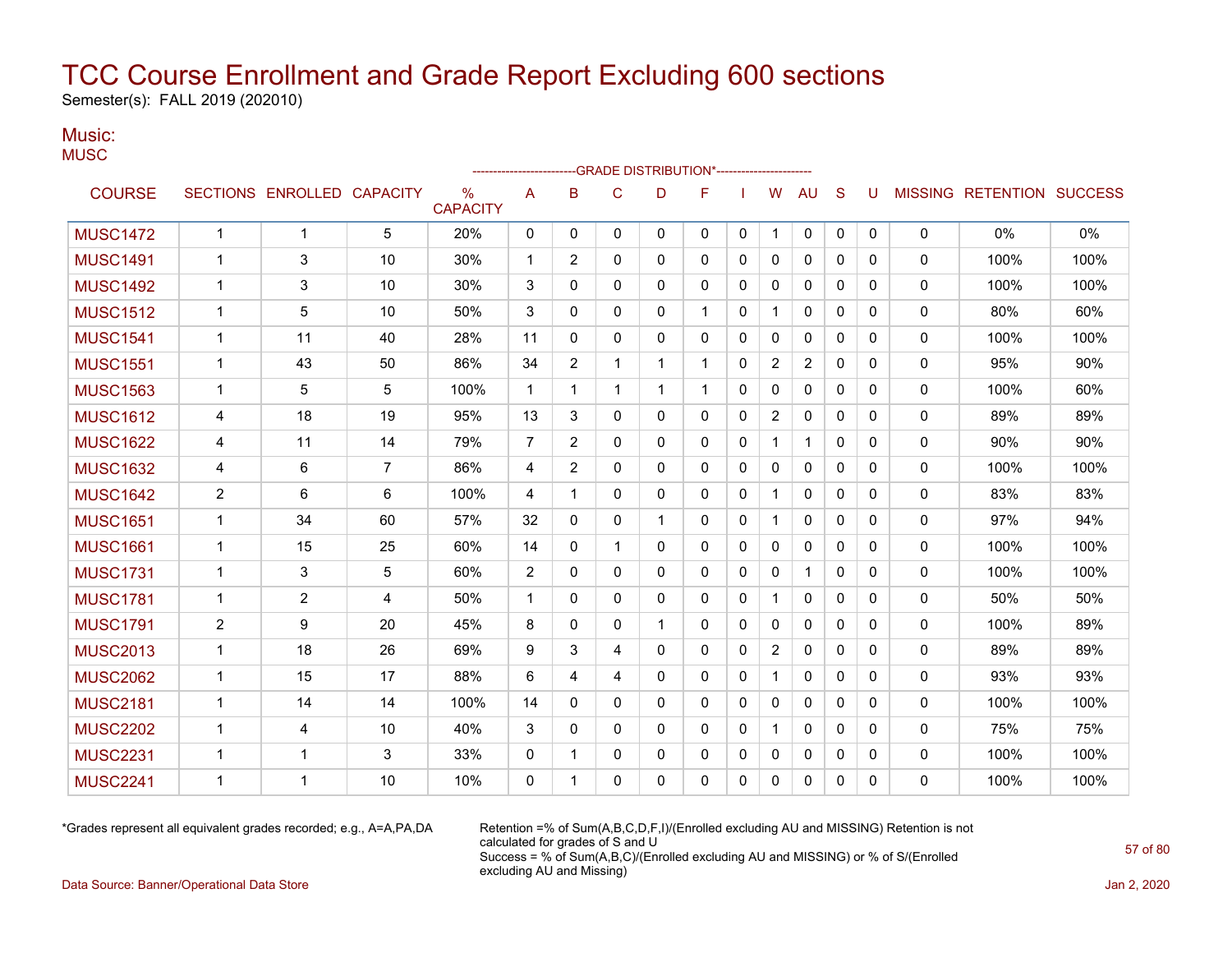Semester(s): FALL 2019 (202010)

#### Music: MUSC.

| טשטויו          |                            |    |                         |   |    | --GRADE DISTRIBUTION*----------------------- |   |          |              |              |    |     |                           |      |
|-----------------|----------------------------|----|-------------------------|---|----|----------------------------------------------|---|----------|--------------|--------------|----|-----|---------------------------|------|
| <b>COURSE</b>   | SECTIONS ENROLLED CAPACITY |    | $\%$<br><b>CAPACITY</b> | A | B. |                                              | D |          |              | . W AU       | S. | - U | MISSING RETENTION SUCCESS |      |
| <b>MUSC2242</b> |                            | 30 | 23%                     | 6 |    |                                              |   | $\Omega$ | $\mathbf{0}$ | $\mathbf{0}$ |    |     | 100%                      | 100% |
| <b>MUSC2992</b> |                            |    | 100%                    | 6 |    |                                              |   |          |              | 0            |    |     | 100%                      | 100% |

\*Grades represent all equivalent grades recorded; e.g., A=A,PA,DA Retention =% of Sum(A,B,C,D,F,I)/(Enrolled excluding AU and MISSING) Retention is not calculated for grades of S and U Success = % of Sum(A,B,C)/(Enrolled excluding AU and MISSING) or % of S/(Enrolled excluding AU and Missing)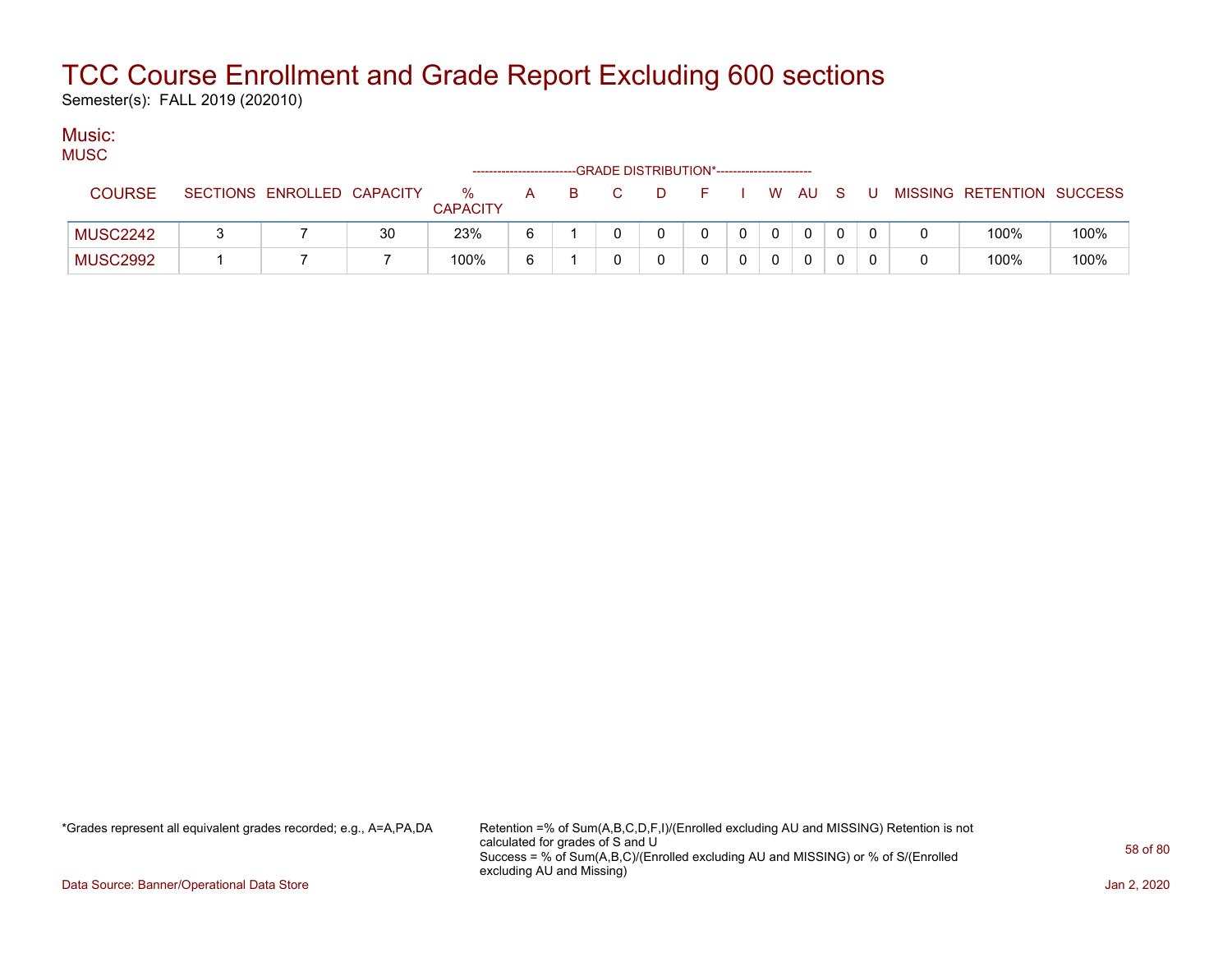Semester(s): FALL 2019 (202010)

### Native American Studies:

NAMS

|                 |                            |    |                      | ------------------------- |   |    | -GRADE DISTRIBUTION*----------------------- |              |       |                |              |   |                           |      |
|-----------------|----------------------------|----|----------------------|---------------------------|---|----|---------------------------------------------|--------------|-------|----------------|--------------|---|---------------------------|------|
| <b>COURSE</b>   | SECTIONS ENROLLED CAPACITY |    | %<br><b>CAPACITY</b> | A                         | B | D. |                                             |              |       | W AU           | S.           | U | MISSING RETENTION SUCCESS |      |
| <b>NAMS2113</b> | 23                         | 25 | 92%                  | 13                        |   |    |                                             | $\mathbf{0}$ | $5-1$ | $\overline{0}$ | $\mathbf{0}$ |   | 78%                       | 78%  |
| <b>NAMS2213</b> | 14                         | 25 | 56%                  | 13                        |   |    |                                             |              |       |                | 0            |   | 100%                      | 100% |

\*Grades represent all equivalent grades recorded; e.g., A=A,PA,DA Retention =% of Sum(A,B,C,D,F,I)/(Enrolled excluding AU and MISSING) Retention is not calculated for grades of S and U Success = % of Sum(A,B,C)/(Enrolled excluding AU and MISSING) or % of S/(Enrolled excluding AU and Missing)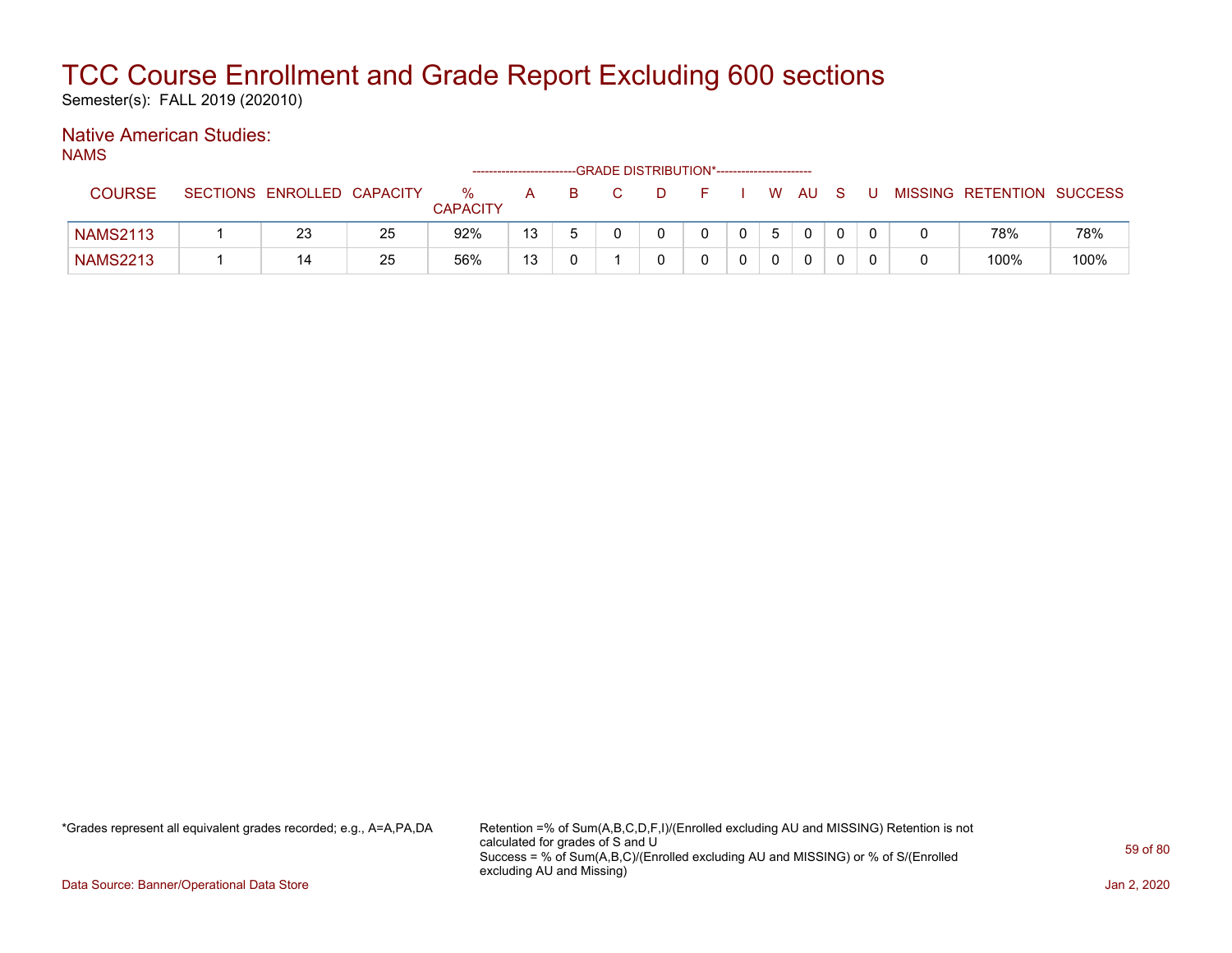Semester(s): FALL 2019 (202010)

### Nursing:

| M<br>۰. | . .<br>۰. |
|---------|-----------|
|         |           |

|                 |                |                            |     |                                  | ----------------------- |                | -GRADE DISTRIBUTION*----------------------- |                |              |              |                |              |              |   |                |                          |      |
|-----------------|----------------|----------------------------|-----|----------------------------------|-------------------------|----------------|---------------------------------------------|----------------|--------------|--------------|----------------|--------------|--------------|---|----------------|--------------------------|------|
| <b>COURSE</b>   |                | SECTIONS ENROLLED CAPACITY |     | $\frac{0}{0}$<br><b>CAPACITY</b> | A                       | B              | C                                           | D              | F            |              | w              | <b>AU</b>    | S            | U | <b>MISSING</b> | <b>RETENTION SUCCESS</b> |      |
| <b>NURS1211</b> | 1              | 40                         | 40  | 100%                             | $\mathbf{0}$            | $\Omega$       | $\Omega$                                    | $\mathbf{0}$   | $\mathbf{0}$ | 0            |                | $\mathbf 0$  | 39           | 0 | 0              |                          | 98%  |
| <b>NURS1212</b> | 1              | 42                         | 42  | 100%                             | $\mathbf{0}$            | 25             | 15                                          | $\Omega$       | 1            | 0            |                | $\mathbf{0}$ | 0            | 0 | 0              | 98%                      | 95%  |
| <b>NURS1363</b> | 1              | 30                         | 30  | 100%                             | 22                      | $\overline{7}$ | $\overline{1}$                              | $\Omega$       | $\mathbf{0}$ | $\Omega$     | $\Omega$       | $\mathbf{0}$ | 0            | 0 | $\mathbf{0}$   | 100%                     | 100% |
| <b>NURS1471</b> | $\mathbf{1}$   | 5                          | 5   | 100%                             | $\mathbf{0}$            | $\Omega$       | $\mathbf{0}$                                | $\Omega$       | $\Omega$     | $\Omega$     | $\Omega$       | $\mathbf{0}$ | 5            | 0 | 0              |                          | 100% |
| <b>NURS2212</b> | 1              | 73                         | 73  | 100%                             | $\mathbf{0}$            | $\Omega$       | $\Omega$                                    | $\Omega$       | $\mathbf{0}$ | $\Omega$     |                | $\mathbf{0}$ | 66           | 6 | 0              |                          | 90%  |
| <b>NURS2213</b> | 1              | 75                         | 75  | 100%                             | 3                       | 45             | 19                                          | 6              | 1            | $\mathbf{0}$ |                | 0            | $\mathbf{0}$ | 0 | $\Omega$       | 99%                      | 89%  |
| <b>NURS2221</b> | $\overline{c}$ | 111                        | 111 | 100%                             | $\mathbf{0}$            | 0              | $\mathbf{0}$                                | 0              | 0            | $\mathbf{0}$ | $\overline{2}$ | $\Omega$     | 109          | 0 | 0              |                          | 98%  |
| <b>NURS2222</b> | 3              | 112                        | 111 | 101%                             | 10                      | 81             | 15                                          | 3              |              | $\mathbf{0}$ | $\overline{2}$ | 0            | 0            | 0 | 0              | 98%                      | 95%  |
| <b>NURS2231</b> | $\overline{2}$ | 115                        | 117 | 98%                              | $\mathbf{0}$            | $\Omega$       | $\mathbf{0}$                                | $\Omega$       | $\mathbf{0}$ | $\mathbf{0}$ | 2              | $\mathbf{0}$ | 113          | 0 | 0              |                          | 98%  |
| <b>NURS2232</b> | $\overline{2}$ | 116                        | 118 | 98%                              | 22                      | 81             | 9                                           | $\Omega$       |              | $\mathbf{0}$ | 3              | 0            | $\Omega$     | 0 | $\mathbf{0}$   | 97%                      | 97%  |
| <b>NURS2242</b> | 1              | 70                         | 70  | 100%                             | $\mathbf{0}$            | $\Omega$       | $\Omega$                                    | $\Omega$       | $\mathbf{0}$ | $\Omega$     |                | $\Omega$     | 69           | 0 | 0              |                          | 99%  |
| <b>NURS2243</b> | 1              | 70                         | 70  | 100%                             | 3                       | 52             | 12                                          | $\overline{2}$ | 0            | $\mathbf{0}$ |                | $\mathbf{0}$ | $\mathbf{0}$ | 0 | 0              | 99%                      | 96%  |
| <b>NURS2303</b> | $\mathbf{1}$   | 17                         | 20  | 85%                              | 5                       | 4              | 1                                           | $\overline{2}$ | 0            | $\mathbf{0}$ | 5              | $\mathbf{0}$ | $\mathbf{0}$ | 0 | $\Omega$       | 71%                      | 59%  |
| <b>NURS2351</b> | 1              | 41                         | 41  | 100%                             | $\mathbf{0}$            | $\Omega$       | $\Omega$                                    | $\Omega$       | $\Omega$     | $\mathbf{0}$ | 0              | $\Omega$     | 40           |   | 0              |                          | 98%  |
| <b>NURS2352</b> | 1              | 45                         | 45  | 100%                             | $\mathbf{0}$            | 17             | 20                                          | 5              |              | $\mathbf{0}$ | 2              | $\mathbf{0}$ | $\mathbf{0}$ | 0 | $\mathbf{0}$   | 96%                      | 82%  |
| <b>NURS2431</b> | $\overline{2}$ | 132                        | 132 | 100%                             | $\mathbf{0}$            | $\Omega$       | $\mathbf{0}$                                | $\Omega$       | $\mathbf{0}$ | $\mathbf{0}$ |                | $\Omega$     | 130          | 1 | 0              |                          | 98%  |
| <b>NURS2432</b> | 3              | 132                        | 132 | 100%                             | 21                      | 100            | 8                                           | -1             | 2            | $\Omega$     | 0              | 0            | 0            | 0 | $\mathbf{0}$   | 100%                     | 98%  |
| <b>NURS2442</b> | $\overline{2}$ | 139                        | 139 | 100%                             | $\mathbf{0}$            | 0              | $\mathbf{0}$                                | 0              | $\mathbf{0}$ | 0            |                | $\Omega$     | 138          | 0 | 0              |                          | 99%  |
| <b>NURS2444</b> | 3              | 143                        | 143 | 100%                             | 5                       | 97             | 35                                          | 6              | 0            | $\Omega$     | $\Omega$       | $\mathbf{0}$ | 0            | 0 | 0              | 100%                     | 96%  |

\*Grades represent all equivalent grades recorded; e.g., A=A,PA,DA Retention =% of Sum(A,B,C,D,F,I)/(Enrolled excluding AU and MISSING) Retention is not calculated for grades of S and U Success = % of Sum(A,B,C)/(Enrolled excluding AU and MISSING) or % of S/(Enrolled excluding AU and Missing)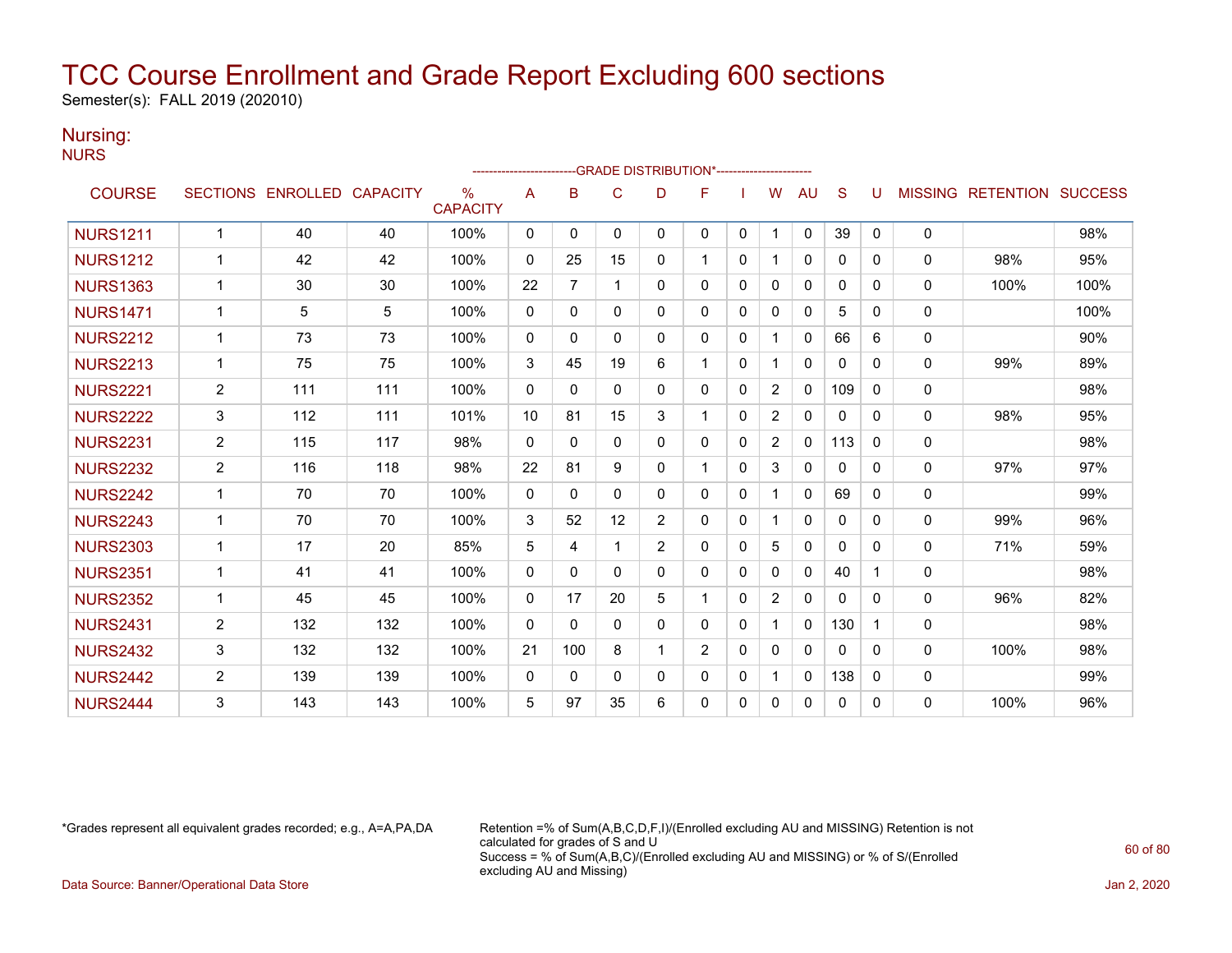Semester(s): FALL 2019 (202010)

#### Occupational Therapy Assistant: OCTA<sup>'</sup>

|                 |                 |                   |    |                         |    |    |          |    | --------------------------GRADE DISTRIBUTION*---------------------- |   |              |              |              |          |                |                  |                |
|-----------------|-----------------|-------------------|----|-------------------------|----|----|----------|----|---------------------------------------------------------------------|---|--------------|--------------|--------------|----------|----------------|------------------|----------------|
| <b>COURSE</b>   | <b>SECTIONS</b> | ENROLLED CAPACITY |    | $\%$<br><b>CAPACITY</b> | A  | B  | C.       | D. | F                                                                   |   | W            | AU           | S            |          | <b>MISSING</b> | <b>RETENTION</b> | <b>SUCCESS</b> |
| OCTA1202        | 3               | 59                | 67 | 88%                     | 31 |    | c        |    | 4                                                                   | 0 | 10           | $\mathbf{0}$ | 0            | $\Omega$ | 0              | 83%              | 75%            |
| <b>OCTA1301</b> |                 | 20                | 24 | 83%                     | 14 | 6  |          |    | 0                                                                   | 0 | $\mathbf{0}$ | $\mathbf{0}$ | 0            | 0        | 0              | 100%             | 100%           |
| OCTA1352        |                 | 20                | 24 | 83%                     | 8  | 12 |          |    | 0                                                                   | 0 | $\mathbf{0}$ | $\mathbf{0}$ | 0            | $\Omega$ | 0              | 100%             | 100%           |
| OCTA1363        | $\overline{2}$  | 20                | 27 | 74%                     | 15 | 4  | $\Omega$ |    | 0                                                                   | 0 |              | $\mathbf{0}$ | 0            |          | 0              | 95%              | 95%            |
| OCTA2203        | $\overline{2}$  | 21                | 32 | 66%                     | 13 |    |          |    | 0                                                                   | 0 | 0            | $\mathbf{0}$ | 0            |          | 0              | 100%             | 100%           |
| OCTA2233        | $\overline{2}$  | 21                | 35 | 60%                     | 15 | 6  |          |    | 0                                                                   | 0 | 0            | $\mathbf{0}$ | 0            | 0        | 0              | 100%             | 100%           |
| OCTA2263        | $\overline{2}$  | 21                | 24 | 88%                     | 20 |    | -0       |    | 0                                                                   | 0 | $\mathbf{0}$ | $\mathbf{0}$ | $\mathbf{0}$ | 0        | 0              | 100%             | 100%           |

\*Grades represent all equivalent grades recorded; e.g., A=A,PA,DA Retention =% of Sum(A,B,C,D,F,I)/(Enrolled excluding AU and MISSING) Retention is not calculated for grades of S and U Success = % of Sum(A,B,C)/(Enrolled excluding AU and MISSING) or % of S/(Enrolled excluding AU and Missing)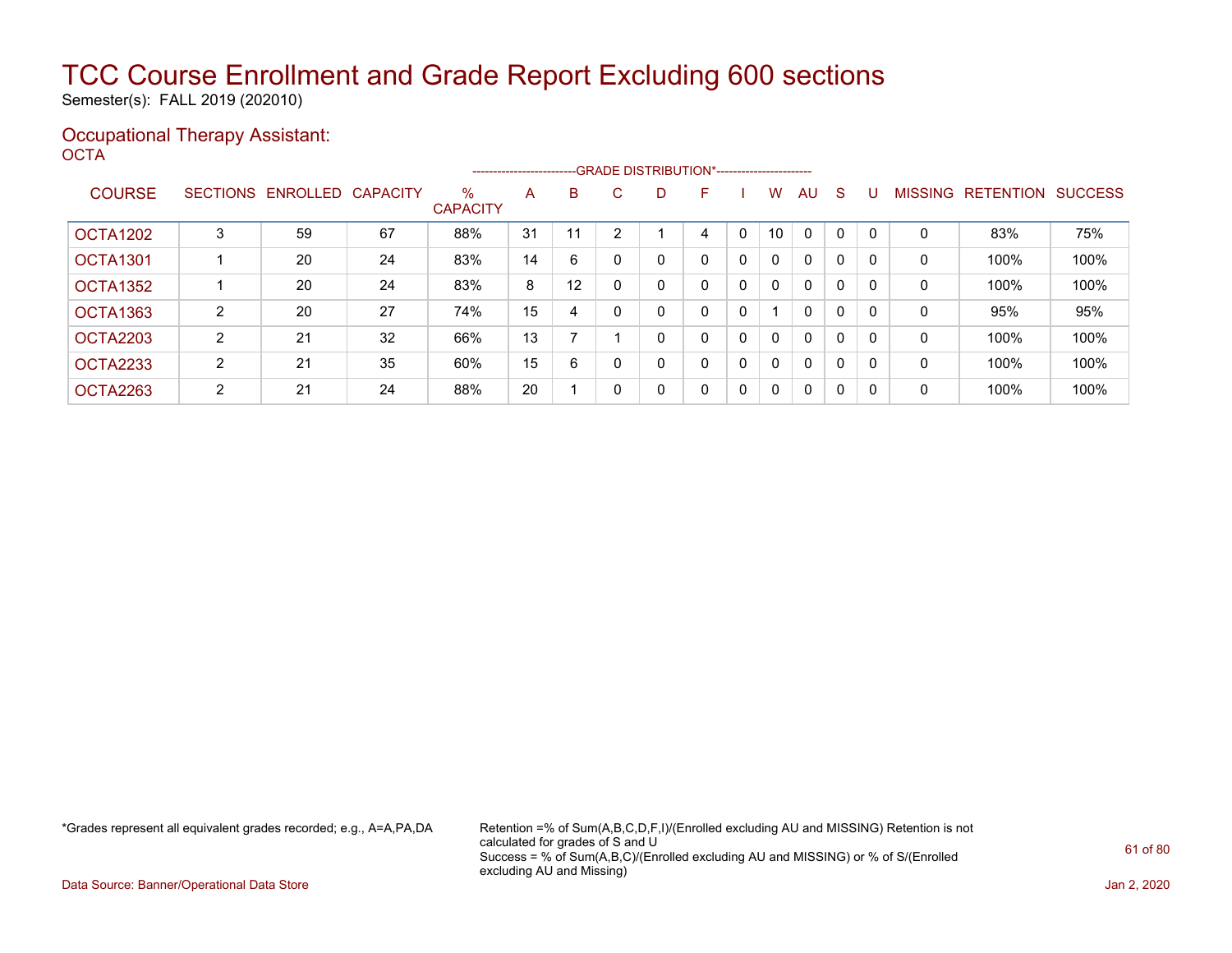Semester(s): FALL 2019 (202010)

#### Physical Education:  $P$

| ாடப             |                            |    |                      |     |       | ------------------------GRADE DISTRIBUTION*----------------------- |                |              |         |  |                           |     |
|-----------------|----------------------------|----|----------------------|-----|-------|--------------------------------------------------------------------|----------------|--------------|---------|--|---------------------------|-----|
| <b>COURSE</b>   | SECTIONS ENROLLED CAPACITY |    | %<br><b>CAPACITY</b> |     | A B C | D F                                                                |                |              | I WAUSU |  | MISSING RETENTION SUCCESS |     |
| <b>PHED2321</b> | ממ<br>∠∠                   | 24 | 92%                  | -17 |       |                                                                    | 0 <sup>1</sup> | $\mathbf{0}$ | 4       |  | 100%                      | 94% |

\*Grades represent all equivalent grades recorded; e.g., A=A,PA,DA Retention =% of Sum(A,B,C,D,F,I)/(Enrolled excluding AU and MISSING) Retention is not calculated for grades of S and U Success = % of Sum(A,B,C)/(Enrolled excluding AU and MISSING) or % of S/(Enrolled excluding AU and Missing)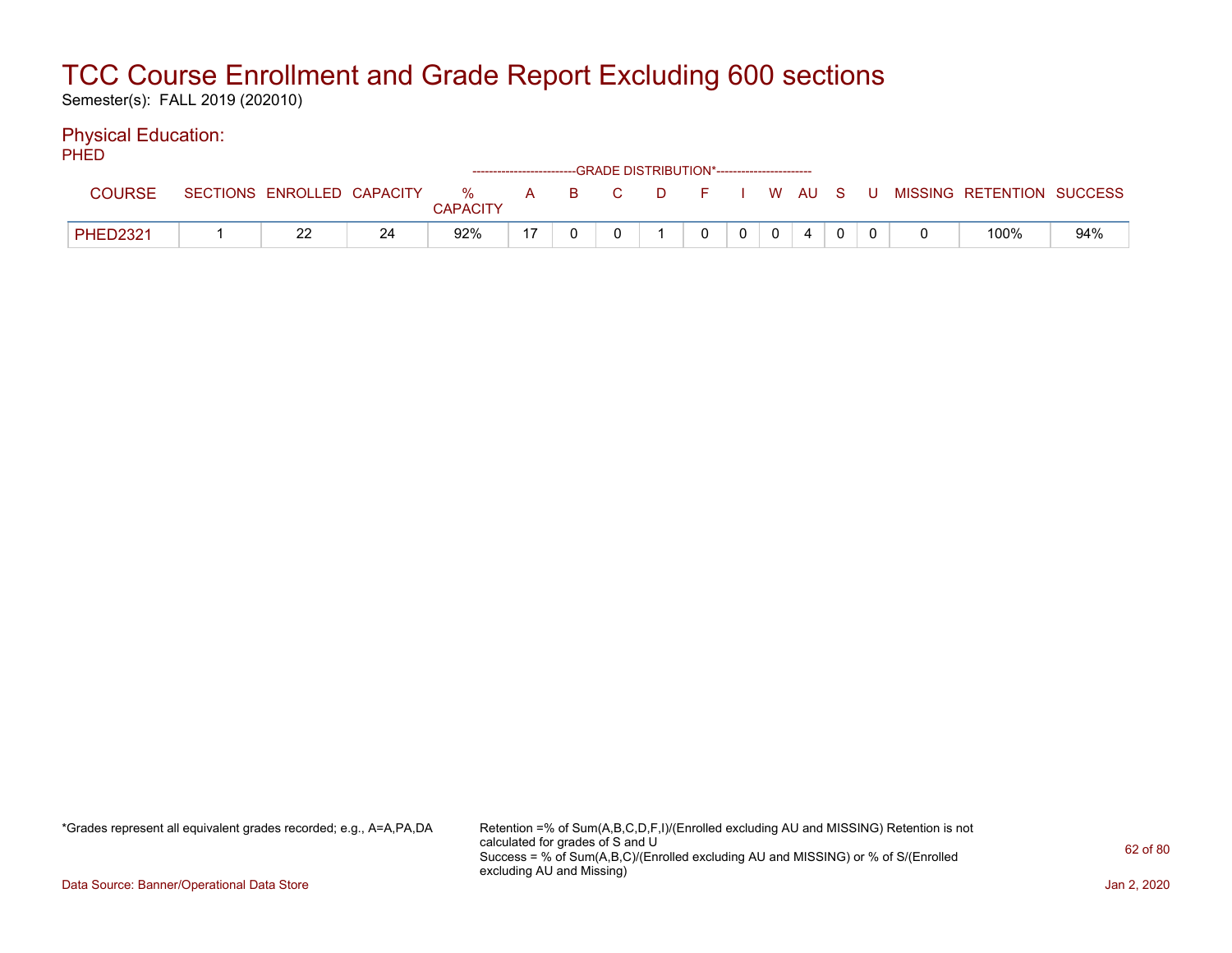Semester(s): FALL 2019 (202010)

### Philosophy:

PHIL

|                 |   |                            |     |                         | ----------------------- |    |    | --GRADE DISTRIBUTION*---------------------- |                |   |          |              |    |     |                |           |                |
|-----------------|---|----------------------------|-----|-------------------------|-------------------------|----|----|---------------------------------------------|----------------|---|----------|--------------|----|-----|----------------|-----------|----------------|
| <b>COURSE</b>   |   | SECTIONS ENROLLED CAPACITY |     | $\%$<br><b>CAPACITY</b> | A                       | B  | C  | D                                           | F              |   | W        | AU           | -S |     | <b>MISSING</b> | RETENTION | <b>SUCCESS</b> |
| <b>PHIL1113</b> | 6 | 133                        | 145 | 92%                     | 80                      | 21 | 14 | 2                                           | ົ              |   | 14       | $\mathbf{0}$ | 0  |     | 0              | 89%       | 86%            |
| <b>PHIL1143</b> | ົ | 37                         | 45  | 82%                     | 22                      | 3  | 3  |                                             | 3              | 0 | 5        | $\mathbf{0}$ | 0  | -0  | 0              | 86%       | 76%            |
| <b>PHIL1213</b> |   | 11                         | 12  | 92%                     | 9                       |    |    | 0                                           | 0              | 0 | $\Omega$ | $\mathbf{0}$ | 0  | -0  | 0              | 100%      | 100%           |
| <b>PHIL1223</b> | ົ | 17                         | 20  | 85%                     | 9                       | 3  | ົ  | 0                                           | າ              |   | $\Omega$ | $\mathbf{0}$ | 0  | - 0 | 0              | 100%      | 82%            |
| <b>PHIL2133</b> |   | 18                         | 20  | 90%                     |                         | 9  |    | 0                                           | $\overline{2}$ | 0 | $\Omega$ | $\mathbf{0}$ | 0  | -0  | 0              | 100%      | 89%            |
| <b>PHIL2263</b> | 4 | 64                         | 78  | 82%                     | 27                      | 15 | 8  |                                             | 4              | 0 | 8        |              | 0  | 0   | 0              | 87%       | 79%            |

\*Grades represent all equivalent grades recorded; e.g., A=A,PA,DA Retention =% of Sum(A,B,C,D,F,I)/(Enrolled excluding AU and MISSING) Retention is not calculated for grades of S and U Success = % of Sum(A,B,C)/(Enrolled excluding AU and MISSING) or % of S/(Enrolled excluding AU and Missing)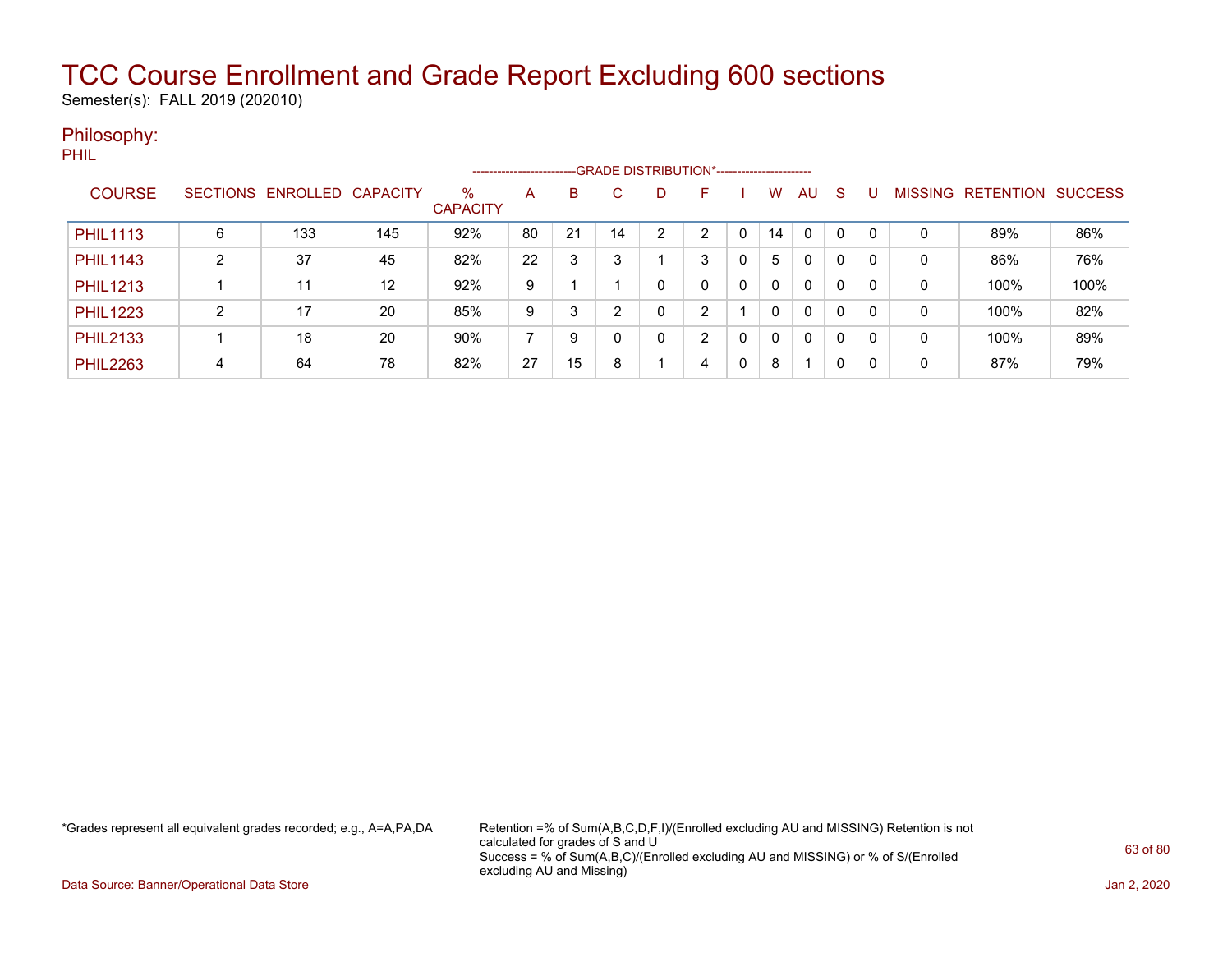Semester(s): FALL 2019 (202010)

### Pharmacy Technology:

PHMT --GRADE DISTRIBUTION\*------------------------COURSE SECTIONS ENROLLED CAPACITY % **CAPACITY** A B C D F I W AU S U MISSING RETENTION SUCCESS PHMT1324 | 1 | 21 | 24 | 88% | 15 | 1 | 0 | 0 | 2 | 0 | 3 | 0 | 0 | 0 | 0 | 86% | 76% PHMT1334 | 1 | 21 | 24 | 88% | 12 | 3 | 1 | 0 | 2 | 0 | 3 | 0 | 0 | 0 | 0 | 0 | 86% | 76%

PHMT1414 | 2 | 21 | 24 | 88% | 16 | 0 | 0 | 0 | 2 | 0 | 3 | 0 | 0 | 0 | 0 | 86% | 76% PHMT1524 | 1 | 20 | 24 | 83% | 12 | 0 | 0 | 2 | 3 | 3 | 0 | 0 | 0 | 0 | 85% | 60%

\*Grades represent all equivalent grades recorded; e.g., A=A,PA,DA Retention =% of Sum(A,B,C,D,F,I)/(Enrolled excluding AU and MISSING) Retention is not calculated for grades of S and U Success = % of Sum(A,B,C)/(Enrolled excluding AU and MISSING) or % of S/(Enrolled excluding AU and Missing)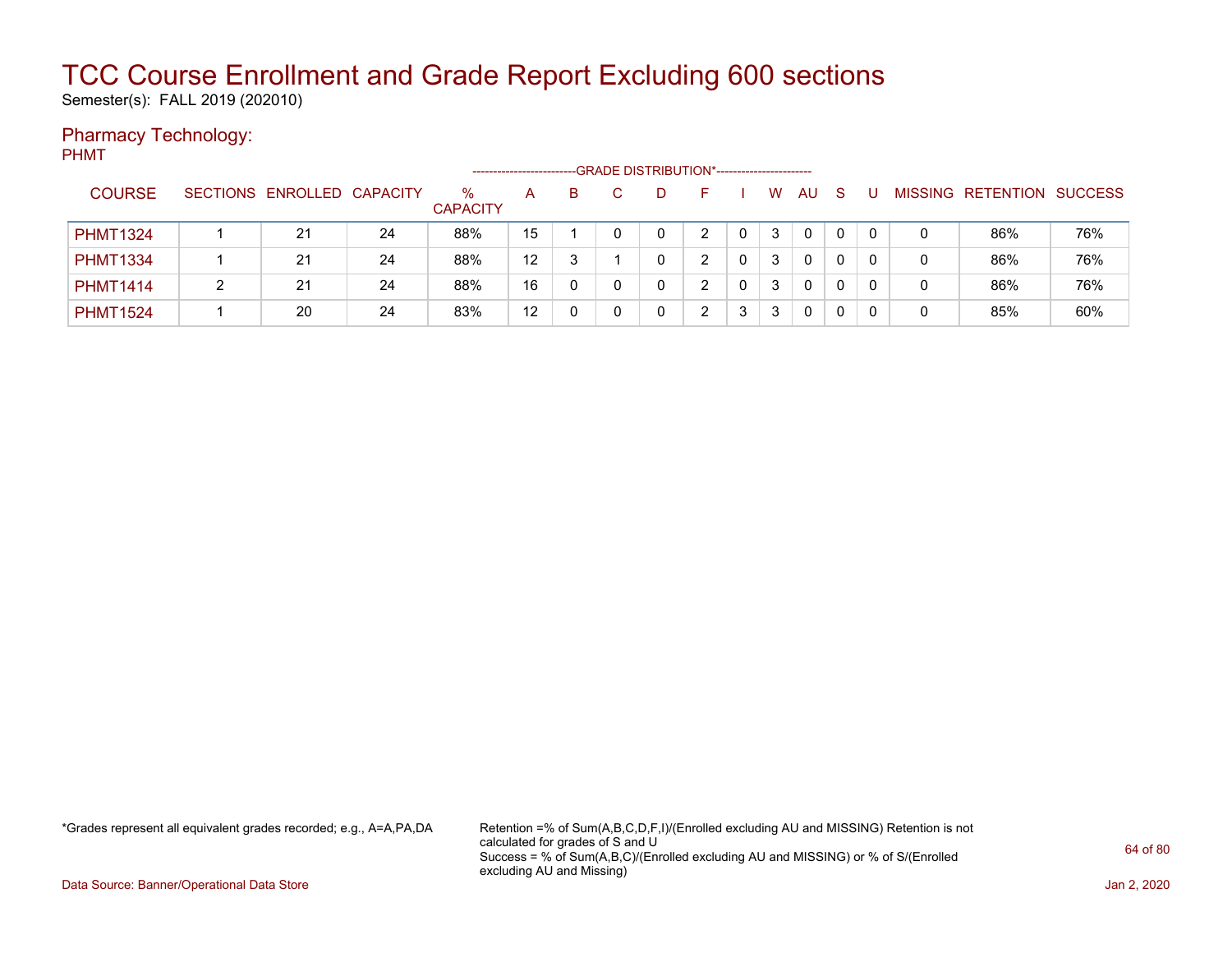Semester(s): FALL 2019 (202010)

### Physical Science:

PH<sub>SC</sub>

|                 |                            |     |                      | ---------------------- |    |    |    | -GRADE DISTRIBUTION*----------------------- |                |      |        |  |                           |     |
|-----------------|----------------------------|-----|----------------------|------------------------|----|----|----|---------------------------------------------|----------------|------|--------|--|---------------------------|-----|
| <b>COURSE</b>   | SECTIONS ENROLLED CAPACITY |     | %<br><b>CAPACITY</b> | A                      | B  |    | D. | $\vdash$                                    |                |      | W AU S |  | MISSING RETENTION SUCCESS |     |
| <b>PHSC1114</b> | 115                        | 128 | 90%                  | 34                     | 36 | 25 |    | 4                                           | $\overline{0}$ | - 11 |        |  | 90%                       | 83% |
| <b>PHSC2151</b> | 19                         | 20  | 95%                  |                        |    |    |    | ີ                                           | $\Omega$       |      |        |  | 95%                       | 74% |

\*Grades represent all equivalent grades recorded; e.g., A=A,PA,DA Retention =% of Sum(A,B,C,D,F,I)/(Enrolled excluding AU and MISSING) Retention is not calculated for grades of S and U Success = % of Sum(A,B,C)/(Enrolled excluding AU and MISSING) or % of S/(Enrolled excluding AU and Missing)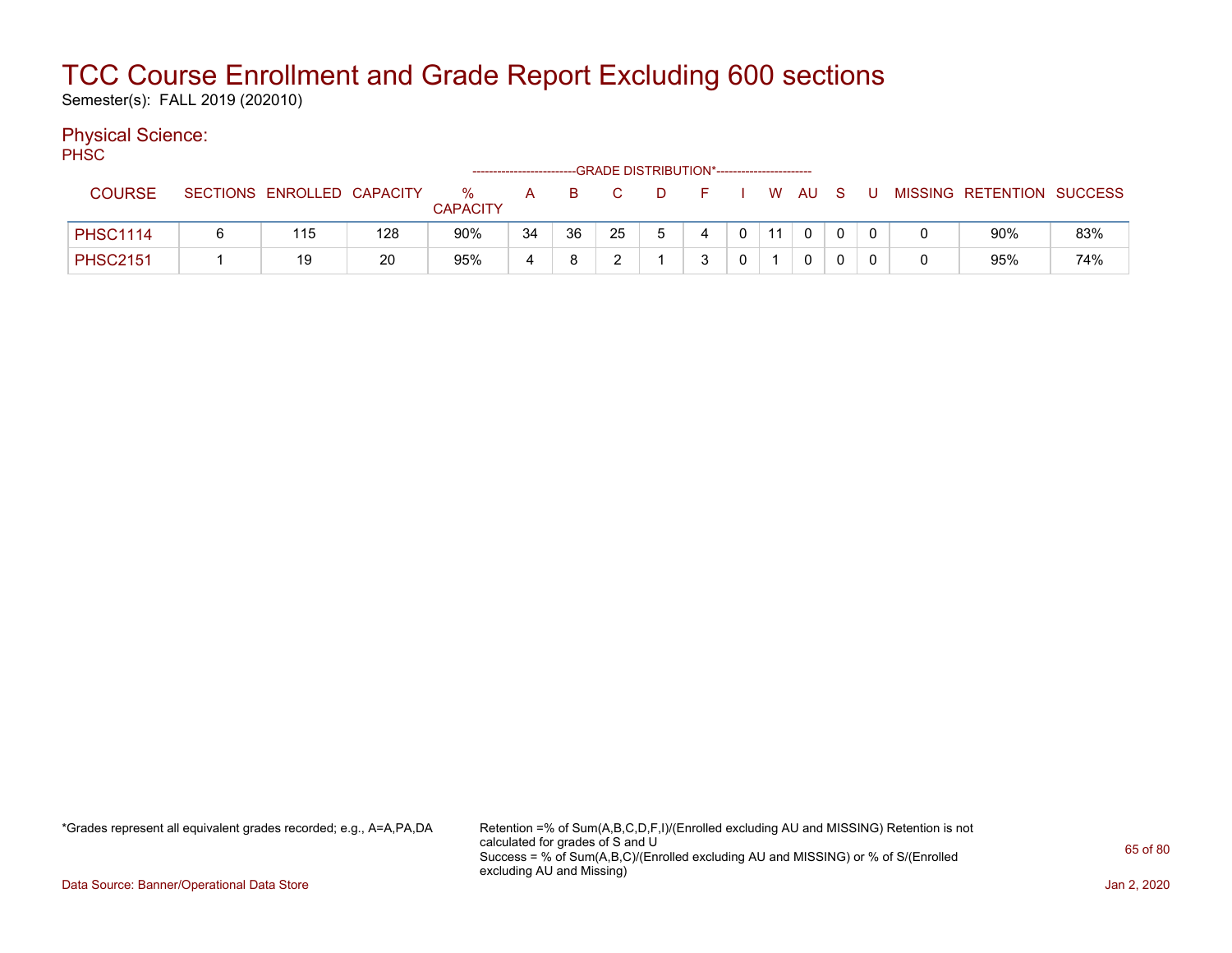Semester(s): FALL 2019 (202010)

#### Physical Therapist Assistant: **PHTA**

|                 |                 |          |                 |                         | ----------------------- |          |                |    | --GRADE DISTRIBUTION*----------------------- |              |                |              |              |          |                |                  |                |
|-----------------|-----------------|----------|-----------------|-------------------------|-------------------------|----------|----------------|----|----------------------------------------------|--------------|----------------|--------------|--------------|----------|----------------|------------------|----------------|
| <b>COURSE</b>   | <b>SECTIONS</b> | ENROLLED | <b>CAPACITY</b> | $\%$<br><b>CAPACITY</b> | A                       | B        | C.             | D. | F                                            |              | w              | AU           | S            |          | <b>MISSING</b> | <b>RETENTION</b> | <b>SUCCESS</b> |
| <b>PHTA1203</b> | 3               | 35       | 42              | 83%                     | 17                      | 13       | 3              |    | 0                                            | 0            | 2              | 0            | 0            |          | 0              | 94%              | 94%            |
| <b>PHTA1211</b> | 3               | 35       | 39              | 90%                     | 30                      | 3        | 0              |    | 0                                            | $\mathbf 0$  | $\overline{2}$ | $\mathbf{0}$ | 0            | 0        | $\mathbf{0}$   | 94%              | 94%            |
| <b>PHTA1242</b> |                 | 35       | 36              | 97%                     | 20                      | 11       | $\overline{2}$ | 0  | 0                                            | $\mathbf{0}$ | $\overline{2}$ | $\mathbf{0}$ | $\mathbf{0}$ | $\Omega$ | $\mathbf{0}$   | 94%              | 94%            |
| <b>PHTA1303</b> | 3               | 35       | 39              | 90%                     | 25                      | 8        |                | 0  | 0                                            | 0            | $\overline{2}$ | 0            | 0            |          | 0              | 94%              | 94%            |
| <b>PHTA2343</b> | $\overline{2}$  | 26       | 30              | 87%                     | 17                      | 9        | $\Omega$       |    | 0                                            | $\mathbf 0$  | 0              | $\mathbf{0}$ | 0            | 0        | $\mathbf{0}$   | 100%             | 100%           |
| <b>PHTA2373</b> | $\overline{2}$  | 26       | 30              | 87%                     | 17                      | 9        | $\Omega$       | 0  | 0                                            | $\mathbf{0}$ | $\mathbf{0}$   | $\mathbf{0}$ | 0            |          | $\mathbf{0}$   | 100%             | 100%           |
| <b>PHTA2432</b> | $\overline{2}$  | 26       | 30              | 87%                     | 25                      |          | $\Omega$       | ი  | 0                                            | 0            | 0              | 0            | 0            |          | 0              | 100%             | 100%           |
| <b>PHTA2442</b> |                 | 26       | 28              | 93%                     | 26                      | $\Omega$ | $\Omega$       | 0  | 0                                            | $\mathbf 0$  | 0              | $\mathbf{0}$ | $\mathbf{0}$ |          | $\mathbf{0}$   | 100%             | 100%           |
| <b>PHTA2543</b> |                 | 26       | 28              | 93%                     | 21                      | 5        | 0              | ი  | 0                                            | 0            | 0              | 0            | 0            |          | 0              | 100%             | 100%           |

\*Grades represent all equivalent grades recorded; e.g., A=A,PA,DA Retention =% of Sum(A,B,C,D,F,I)/(Enrolled excluding AU and MISSING) Retention is not calculated for grades of S and U Success = % of Sum(A,B,C)/(Enrolled excluding AU and MISSING) or % of S/(Enrolled excluding AU and Missing)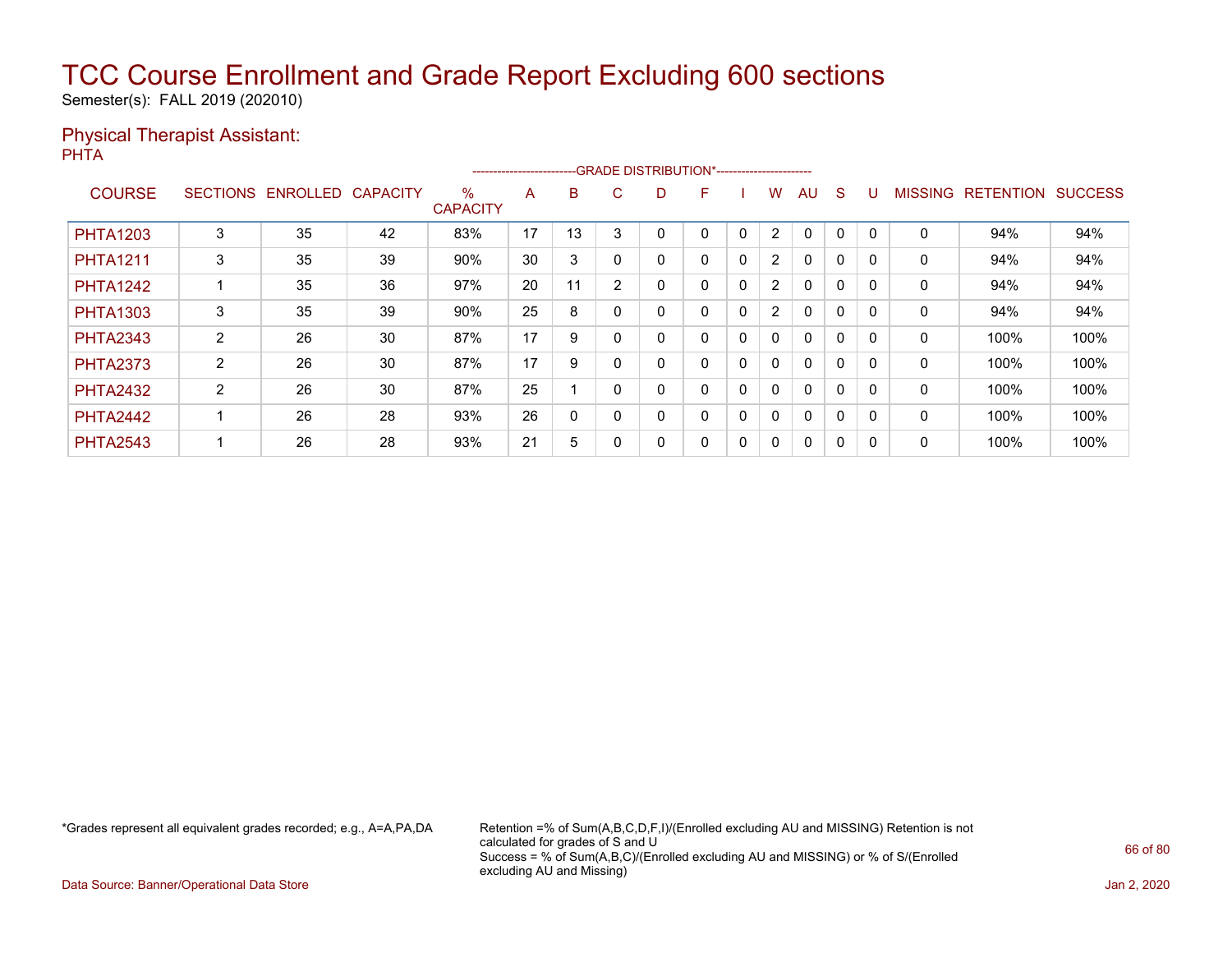Semester(s): FALL 2019 (202010)

### Physics:

PHYS

|                 |    |                            |     |                      |    |    | --GRADE DISTRIBUTION*------------------------ |   |  |    |    |              |   |   |                           |     |
|-----------------|----|----------------------------|-----|----------------------|----|----|-----------------------------------------------|---|--|----|----|--------------|---|---|---------------------------|-----|
| <b>COURSE</b>   |    | SECTIONS ENROLLED CAPACITY |     | ℅<br><b>CAPACITY</b> | А  | B  |                                               |   |  | w  | AU | <sub>S</sub> |   |   | MISSING RETENTION SUCCESS |     |
| <b>PHYS1114</b> | 10 | 223                        | 240 | 93%                  | 95 | 63 | 36                                            | 6 |  | 17 | 0  | 0            | 0 |   | 92%                       | 87% |
| <b>PHYS1214</b> |    | 63                         | 70  | 90%                  | 24 | 25 |                                               |   |  |    | 0  | 0            | 0 | 0 | 95%                       | 89% |
| <b>PHYS2034</b> | 5  | 84                         | 120 | 70%                  | 34 | 22 | 8                                             |   |  | 14 | 0  | 0            | 0 | 0 | 83%                       | 76% |
| <b>PHYS2124</b> |    | 54                         | 72  | 75%                  | 8  | 18 | 13                                            | 6 |  | 5  | 0  | 0            | 0 | 0 | 91%                       | 72% |

\*Grades represent all equivalent grades recorded; e.g., A=A,PA,DA Retention =% of Sum(A,B,C,D,F,I)/(Enrolled excluding AU and MISSING) Retention is not calculated for grades of S and U Success = % of Sum(A,B,C)/(Enrolled excluding AU and MISSING) or % of S/(Enrolled excluding AU and Missing)

Data Source: Banner/Operational Data Store Jan 2, 2020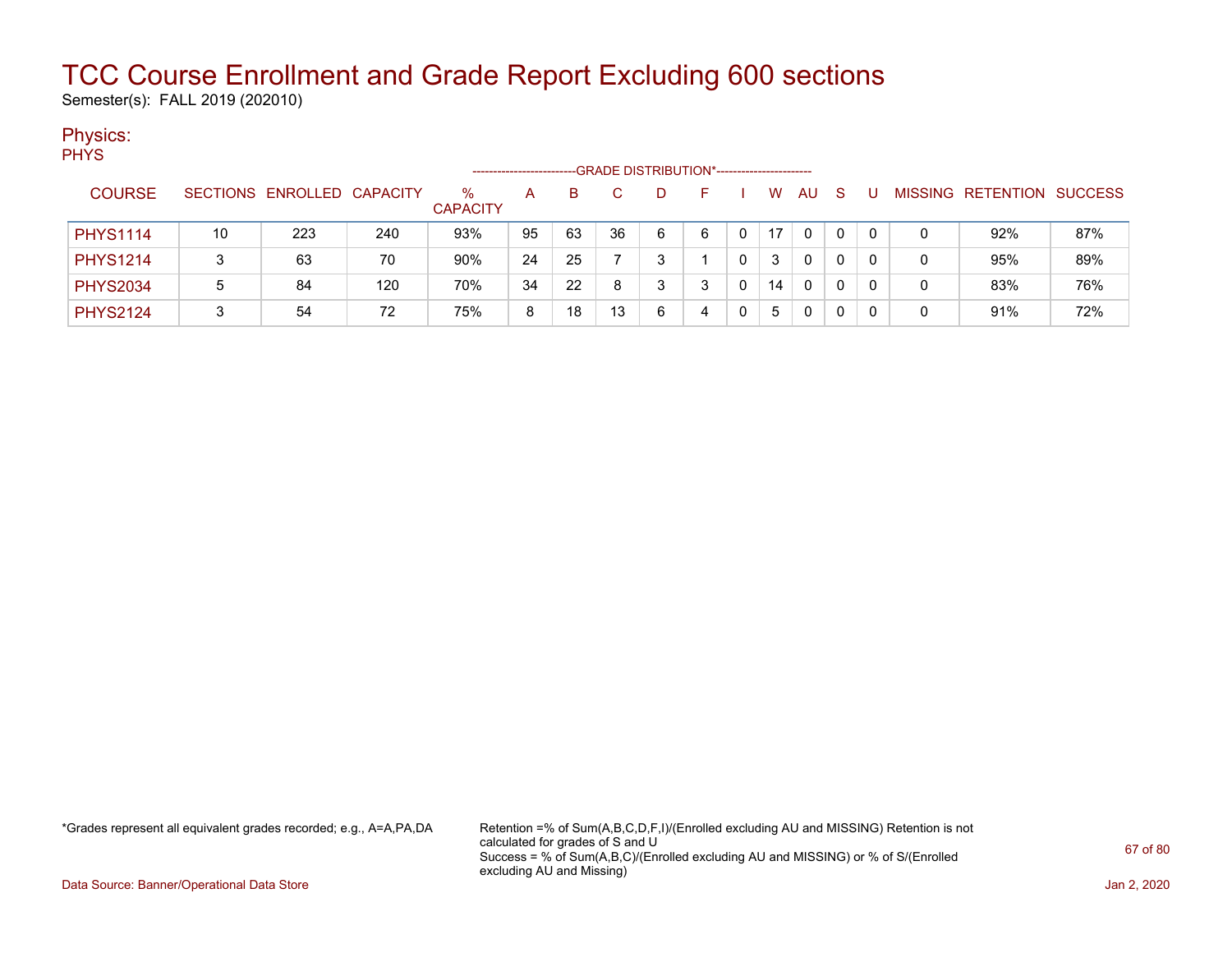Semester(s): FALL 2019 (202010)

#### Paralegal: PLGL

|                 |   |                            |    | ------------------   |              |    | --GRADE DISTRIBUTION*----------------------- |   |   |    |    |   |                           |      |
|-----------------|---|----------------------------|----|----------------------|--------------|----|----------------------------------------------|---|---|----|----|---|---------------------------|------|
| <b>COURSE</b>   |   | SECTIONS ENROLLED CAPACITY |    | %<br><b>CAPACITY</b> | $\mathsf{A}$ | B. | D                                            |   | W | AU | -S |   | MISSING RETENTION SUCCESS |      |
| <b>PLGL1213</b> | ົ | 35                         | 38 | 92%                  | 10           | 8  | ົ                                            |   |   | 0  | 0  |   | 80%                       | 54%  |
| <b>PLGL1313</b> |   | 10                         | 18 | 56%                  | 2            | 5  | 0                                            | 0 | 2 | 0  | 0  | 0 | 80%                       | 80%  |
| <b>PLGL2333</b> |   | 10                         | 18 | 56%                  | 6            |    | 0                                            |   |   | 0  | 0  | 0 | 90%                       | 80%  |
| <b>PLGL2353</b> |   | 12                         | 18 | 67%                  | 4            | 4  | 0                                            |   | 0 | 0  | 0  |   | 100%                      | 100% |

\*Grades represent all equivalent grades recorded; e.g., A=A,PA,DA Retention =% of Sum(A,B,C,D,F,I)/(Enrolled excluding AU and MISSING) Retention is not calculated for grades of S and U Success = % of Sum(A,B,C)/(Enrolled excluding AU and MISSING) or % of S/(Enrolled excluding AU and Missing)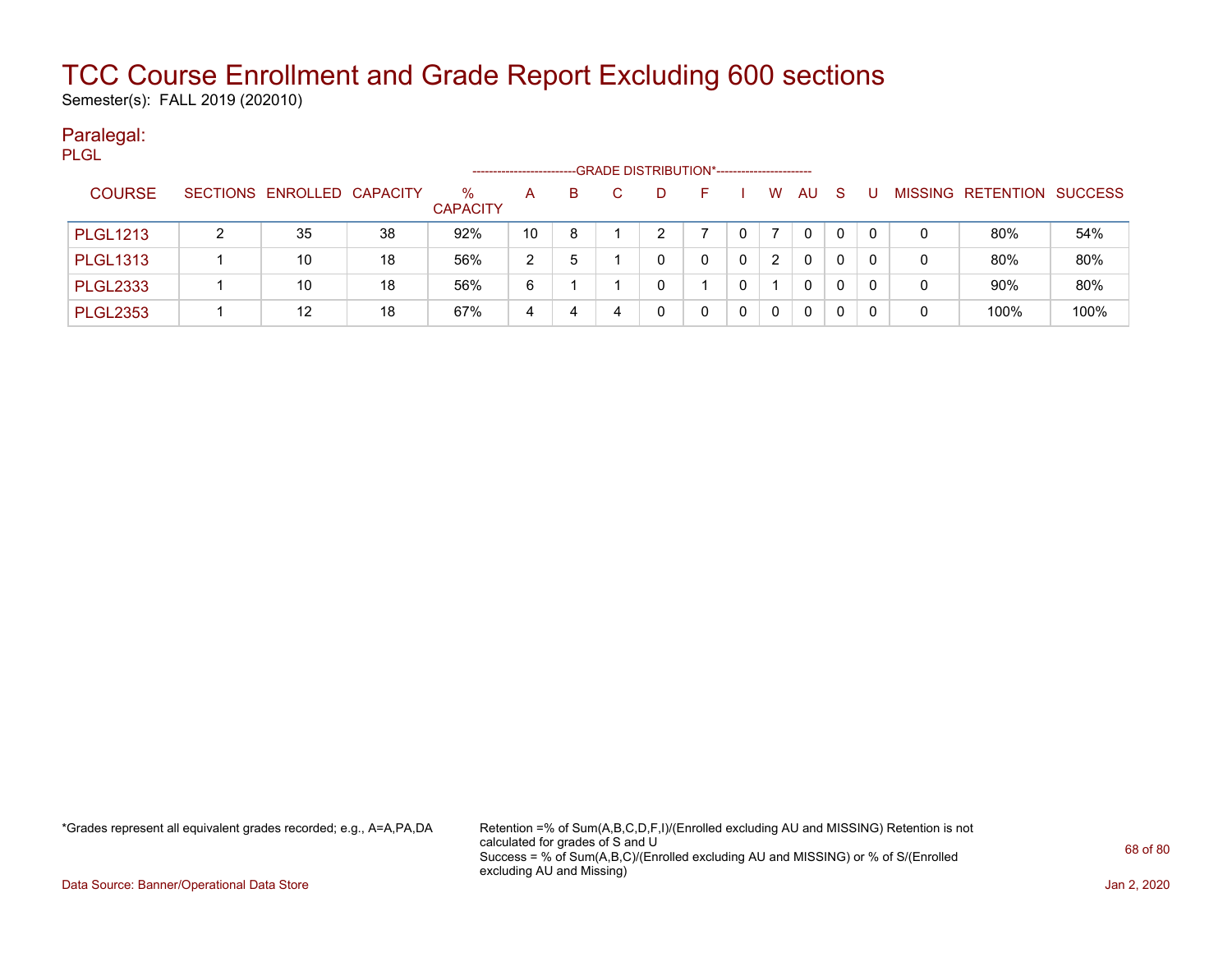Semester(s): FALL 2019 (202010)

#### Political Science: POLS

| ---             |    |                            |       |                      |     |     |     | -GRADE DISTRIBUTION*---------------------- |            |     |     |              |          |                           |     |
|-----------------|----|----------------------------|-------|----------------------|-----|-----|-----|--------------------------------------------|------------|-----|-----|--------------|----------|---------------------------|-----|
| <b>COURSE</b>   |    | SECTIONS ENROLLED CAPACITY |       | ℅<br><b>CAPACITY</b> | A   | в   |     | D.                                         | <b>125</b> | W   | AU. | -S           |          | MISSING RETENTION SUCCESS |     |
| <b>POLS1113</b> | 89 | 2,005                      | 2,116 | 95%                  | 621 | 488 | 304 | 137                                        | 214        | 239 | 0   | $\mathbf{0}$ | $\Omega$ | 88%                       | 71% |
| <b>POLS2103</b> |    | 15                         | 25    | 60%                  | 10  |     |     |                                            |            |     | 0   |              |          | 93%                       | 87% |
| <b>POLS2203</b> |    | 12                         | 25    | 48%                  | 4   |     |     |                                            |            |     |     |              |          | 100%                      | 82% |

\*Grades represent all equivalent grades recorded; e.g., A=A,PA,DA Retention =% of Sum(A,B,C,D,F,I)/(Enrolled excluding AU and MISSING) Retention is not calculated for grades of S and U Success = % of Sum(A,B,C)/(Enrolled excluding AU and MISSING) or % of S/(Enrolled excluding AU and Missing)

Data Source: Banner/Operational Data Store Jan 2, 2020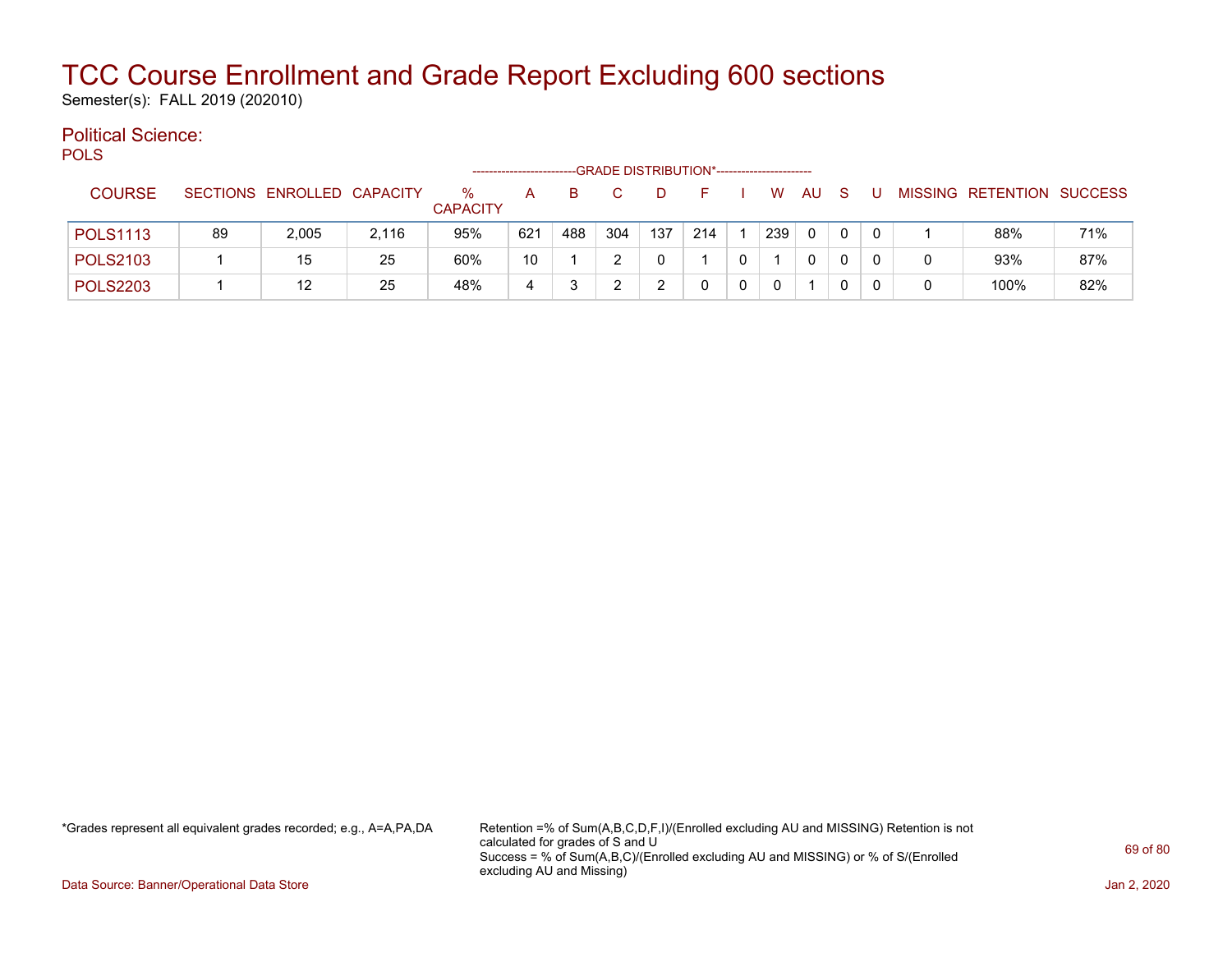Semester(s): FALL 2019 (202010)

### Portuguese:

| <b>PORT</b>     |  |    |                 |  | ------------------------GRADE DISTRIBUTION*----------------------- |   |             |  |                                                                               |     |
|-----------------|--|----|-----------------|--|--------------------------------------------------------------------|---|-------------|--|-------------------------------------------------------------------------------|-----|
| COURSE          |  |    | <b>CAPACITY</b> |  |                                                                    |   |             |  | SECTIONS ENROLLED CAPACITY 3 % A B C D F I W AU S U MISSING RETENTION SUCCESS |     |
| <b>PORT1103</b> |  | 20 | 45%             |  | $\overline{0}$                                                     | 0 | $\mathbf 0$ |  | 89%                                                                           | 78% |

\*Grades represent all equivalent grades recorded; e.g., A=A,PA,DA Retention =% of Sum(A,B,C,D,F,I)/(Enrolled excluding AU and MISSING) Retention is not calculated for grades of S and U Success = % of Sum(A,B,C)/(Enrolled excluding AU and MISSING) or % of S/(Enrolled excluding AU and Missing)

Data Source: Banner/Operational Data Store Jan 2, 2020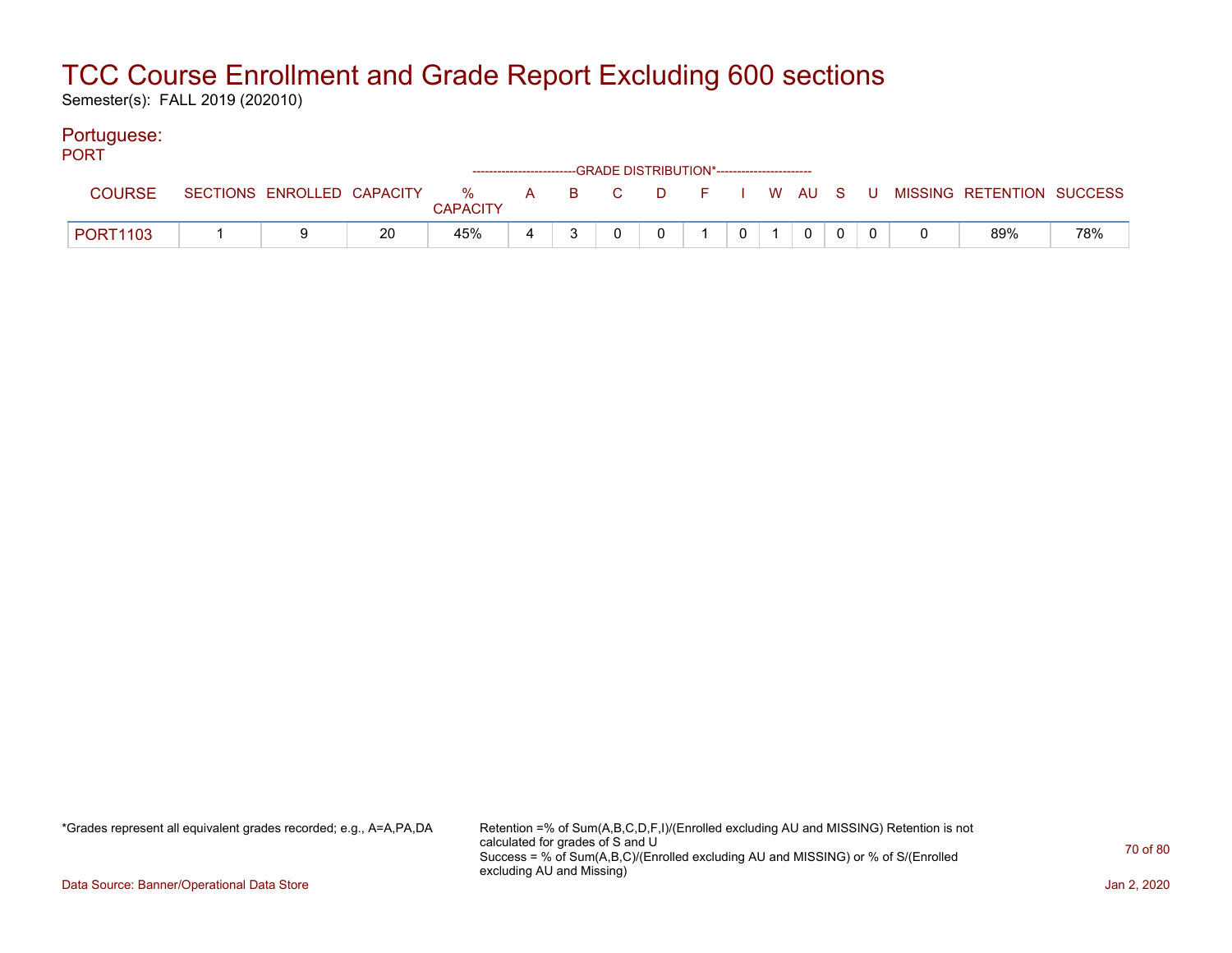Semester(s): FALL 2019 (202010)

### Psychology:

PSYC

|                 | -GRADE DISTRIBUTION*-----------------------<br>----------------------- |                            |       |                         |                |     |          |     |                |              |     |              |              |   |                |                  |                |
|-----------------|------------------------------------------------------------------------|----------------------------|-------|-------------------------|----------------|-----|----------|-----|----------------|--------------|-----|--------------|--------------|---|----------------|------------------|----------------|
| <b>COURSE</b>   |                                                                        | SECTIONS ENROLLED CAPACITY |       | $\%$<br><b>CAPACITY</b> | A              | B   | C        | D   | F              |              | W   | AU           | <sub>S</sub> |   | <b>MISSING</b> | <b>RETENTION</b> | <b>SUCCESS</b> |
| <b>PSYC1113</b> | 68                                                                     | 1.605                      | 1,692 | 95%                     | 472            | 369 | 280      | 109 | 193            | 2            | 179 |              | $\mathbf{0}$ | 0 | $\mathbf 0$    | 89%              | 70%            |
| <b>PSYC1313</b> | $\overline{2}$                                                         | 47                         | 55    | 85%                     | 31             | 12  | $\Omega$ |     | $\overline{2}$ | $\mathbf{0}$ |     | $\Omega$     | 0            | 0 | $\mathbf{0}$   | 98%              | 91%            |
| <b>PSYC2023</b> | 22                                                                     | 474                        | 524   | 90%                     | 249            | 91  | 47       | 15  | 30             |              | 40  |              | $\mathbf{0}$ |   | 0              | 92%              | 82%            |
| <b>PSYC2053</b> | $\overline{2}$                                                         | 49                         | 55    | 89%                     | 27             | 14  | 5        | 0   | 0              | $\mathbf 0$  | 3   | $\mathbf 0$  | $\Omega$     | 0 | 0              | 94%              | 94%            |
| <b>PSYC2193</b> | 3                                                                      | 66                         | 80    | 82%                     | 23             | 18  | 9        | 2   | 2              | $\mathbf 0$  | 12  | $\Omega$     | 0            | 0 | 0              | 82%              | 76%            |
| <b>PSYC2213</b> |                                                                        | 11                         | 18    | 61%                     | $\overline{2}$ | 3   | 3        | 0   |                | 0            | 2   | $\Omega$     | $\Omega$     | 0 | 0              | 82%              | 73%            |
| <b>PSYC2223</b> |                                                                        | 24                         | 25    | 96%                     | 9              | 8   | 4        |     | $\Omega$       | $\mathbf{0}$ | 2   | $\mathbf{0}$ | 0            | 0 | $\mathbf{0}$   | 92%              | 88%            |
| <b>PSYC2423</b> | 3                                                                      | 62                         | 70    | 89%                     | 27             | 15  | 12       | 2   |                |              | 4   | $\mathbf{0}$ | 0            | 0 | $\mathbf{0}$   | 94%              | 87%            |
| <b>PSYC2523</b> | $\overline{2}$                                                         | 31                         | 45    | 69%                     | 6              | 8   | 4        | 4   | 2              | 2            | 5   | 0            | 0            |   | 0              | 84%              | 58%            |
| <b>PSYC2813</b> | 2                                                                      | 32                         | 45    | 71%                     | 11             | 8   | 6        | 0   | 2              |              | 4   | 0            | 0            |   | 0              | 88%              | 78%            |

\*Grades represent all equivalent grades recorded; e.g., A=A,PA,DA Retention =% of Sum(A,B,C,D,F,I)/(Enrolled excluding AU and MISSING) Retention is not calculated for grades of S and U Success = % of Sum(A,B,C)/(Enrolled excluding AU and MISSING) or % of S/(Enrolled excluding AU and Missing)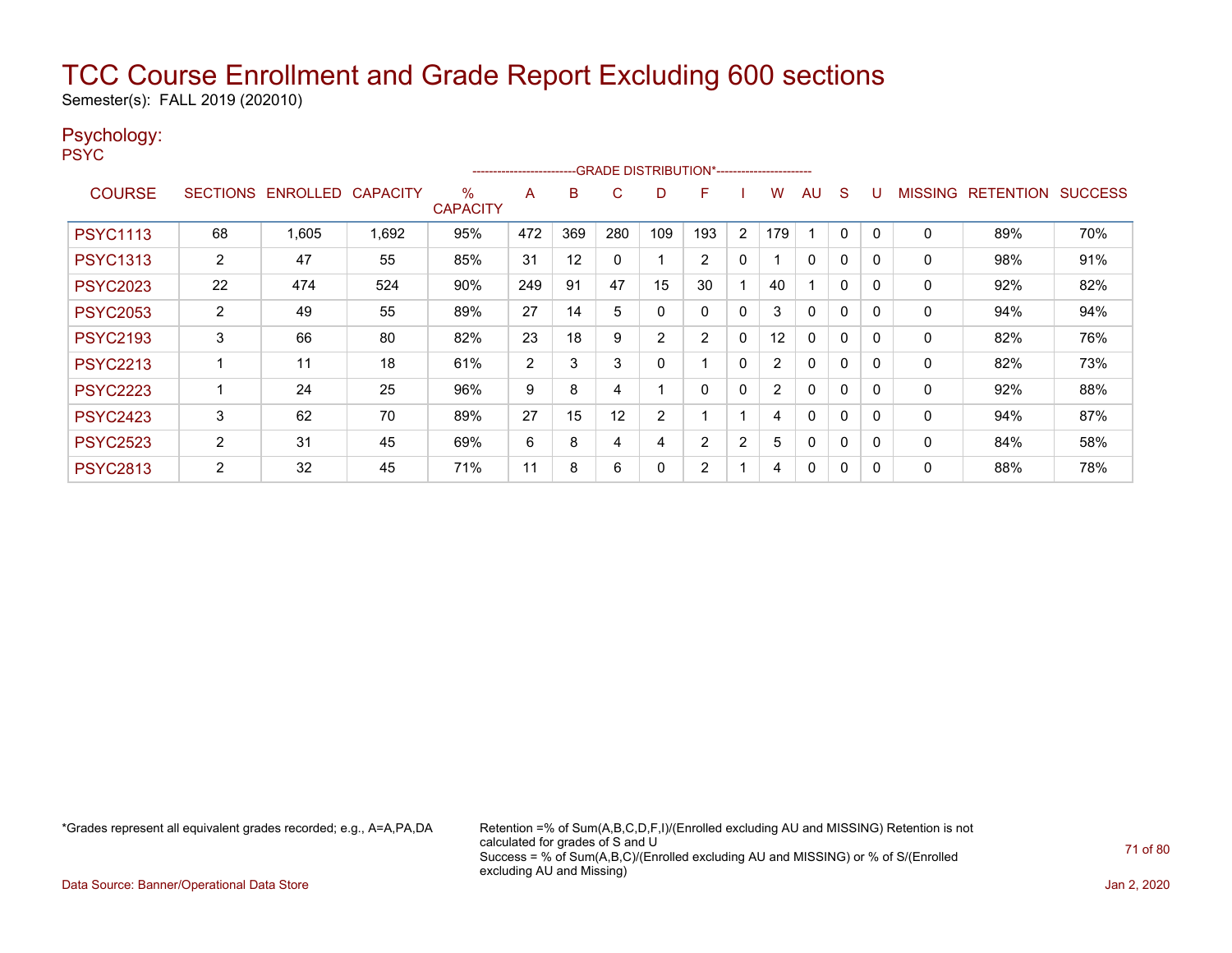Semester(s): FALL 2019 (202010)

#### Quality Control Technology: **QCTT**

|                 | --GRADE DISTRIBUTION*-----------------------<br>------------------- |                            |    |                         |   |    |  |  |  |  |              |          |              |    |   |                                  |      |
|-----------------|---------------------------------------------------------------------|----------------------------|----|-------------------------|---|----|--|--|--|--|--------------|----------|--------------|----|---|----------------------------------|------|
| <b>COURSE</b>   |                                                                     | SECTIONS ENROLLED CAPACITY |    | $\%$<br><b>CAPACITY</b> | A | B. |  |  |  |  | W            | AU       | <sub>S</sub> |    |   | <b>MISSING RETENTION SUCCESS</b> |      |
| <b>QCTT1313</b> |                                                                     | 9                          | 16 | 56%                     |   |    |  |  |  |  | $\Omega$     | 0        | $\Omega$     | 0  | 0 | 100%                             | 100% |
| QCTT1443        |                                                                     | 6                          | 8  | 75%                     | 5 |    |  |  |  |  | $\mathbf{0}$ | 0        | 0            | 0  | 0 | 100%                             | 100% |
| QCTT2333        |                                                                     | 6                          | 15 | 40%                     | 5 |    |  |  |  |  | $\Omega$     | 0        | 0            | -0 | 0 | 100%                             | 100% |
| QCTT2383        |                                                                     |                            | 12 | 25%                     | 2 |    |  |  |  |  | 0            | $\Omega$ | 0            |    | 0 | 100%                             | 100% |

\*Grades represent all equivalent grades recorded; e.g., A=A,PA,DA Retention =% of Sum(A,B,C,D,F,I)/(Enrolled excluding AU and MISSING) Retention is not calculated for grades of S and U Success = % of Sum(A,B,C)/(Enrolled excluding AU and MISSING) or % of S/(Enrolled excluding AU and Missing)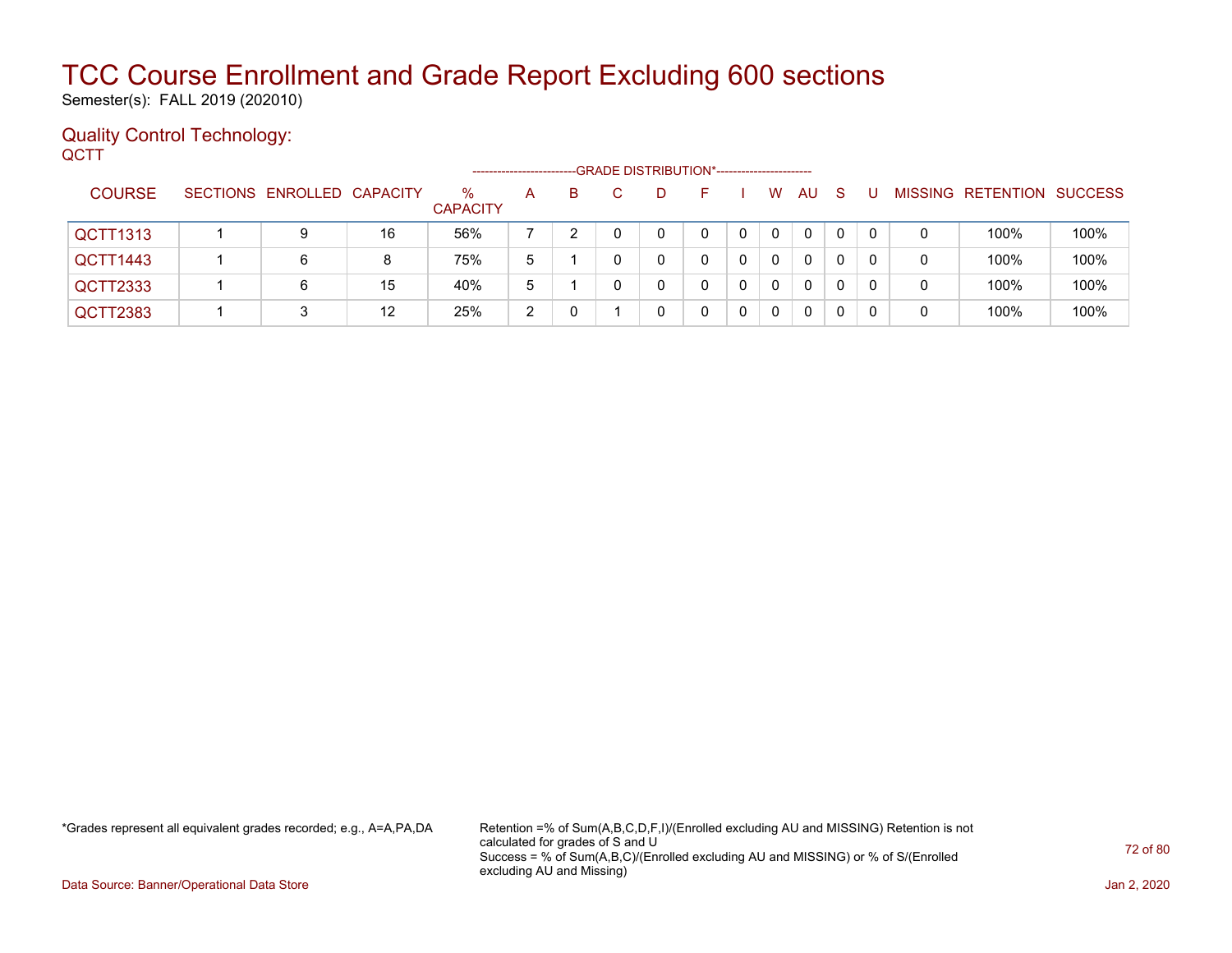Semester(s): FALL 2019 (202010)

#### Radiography: RADT

|                 | -- GRADE DISTRIBUTION*------------------------<br>----------------------- |                            |     |                         |    |    |              |   |   |   |              |              |              |   |                |                  |                |
|-----------------|---------------------------------------------------------------------------|----------------------------|-----|-------------------------|----|----|--------------|---|---|---|--------------|--------------|--------------|---|----------------|------------------|----------------|
| <b>COURSE</b>   |                                                                           | SECTIONS ENROLLED CAPACITY |     | $\%$<br><b>CAPACITY</b> | A  | B  | C.           | D | F |   | w            | AU           | S            |   | <b>MISSING</b> | <b>RETENTION</b> | <b>SUCCESS</b> |
| <b>RADT1212</b> | 3                                                                         | 99                         | 108 | 92%                     | 43 | 26 |              |   | 0 |   | 22           | $\Omega$     | 0            |   | 0              | 78%              | 77%            |
| <b>RADT1313</b> | 2                                                                         | 26                         | 36  | 72%                     | 17 | 8  |              |   | 0 | 0 | $\mathbf{0}$ | $\mathbf{0}$ | $\mathbf{0}$ |   | 0              | 100%             | 100%           |
| <b>RADT1324</b> | 2                                                                         | 26                         | 34  | 76%                     | 25 |    |              | 0 | 0 | 0 | $\Omega$     | $\mathbf{0}$ | 0            |   | $\mathbf 0$    | 100%             | 100%           |
| <b>RADT1372</b> | 2                                                                         | 26                         | 32  | 81%                     | 19 | 6  |              |   | 0 | 0 | $\Omega$     | $\mathbf{0}$ | 0            |   | 0              | 100%             | 100%           |
| <b>RADT2336</b> | 2                                                                         | 27                         | 32  | 84%                     | 20 | 5  | 2            |   | 0 | 0 | $\Omega$     | $\mathbf{0}$ | 0            |   | $\mathbf 0$    | 100%             | 100%           |
| <b>RADT2343</b> | 2                                                                         | 27                         | 32  | 84%                     | 21 | 6  |              | 0 | 0 | 0 | $\mathbf{0}$ | $\mathbf{0}$ | 0            |   | $\mathbf 0$    | 100%             | 100%           |
| <b>RADT2383</b> |                                                                           | 27                         | 30  | 90%                     | 21 | 6  | $\mathbf{0}$ | 0 | 0 | 0 | $\Omega$     | $\mathbf{0}$ | $\mathbf{0}$ | 0 | 0              | 100%             | 100%           |

\*Grades represent all equivalent grades recorded; e.g., A=A,PA,DA Retention =% of Sum(A,B,C,D,F,I)/(Enrolled excluding AU and MISSING) Retention is not calculated for grades of S and U Success = % of Sum(A,B,C)/(Enrolled excluding AU and MISSING) or % of S/(Enrolled excluding AU and Missing)

Data Source: Banner/Operational Data Store Jan 2, 2020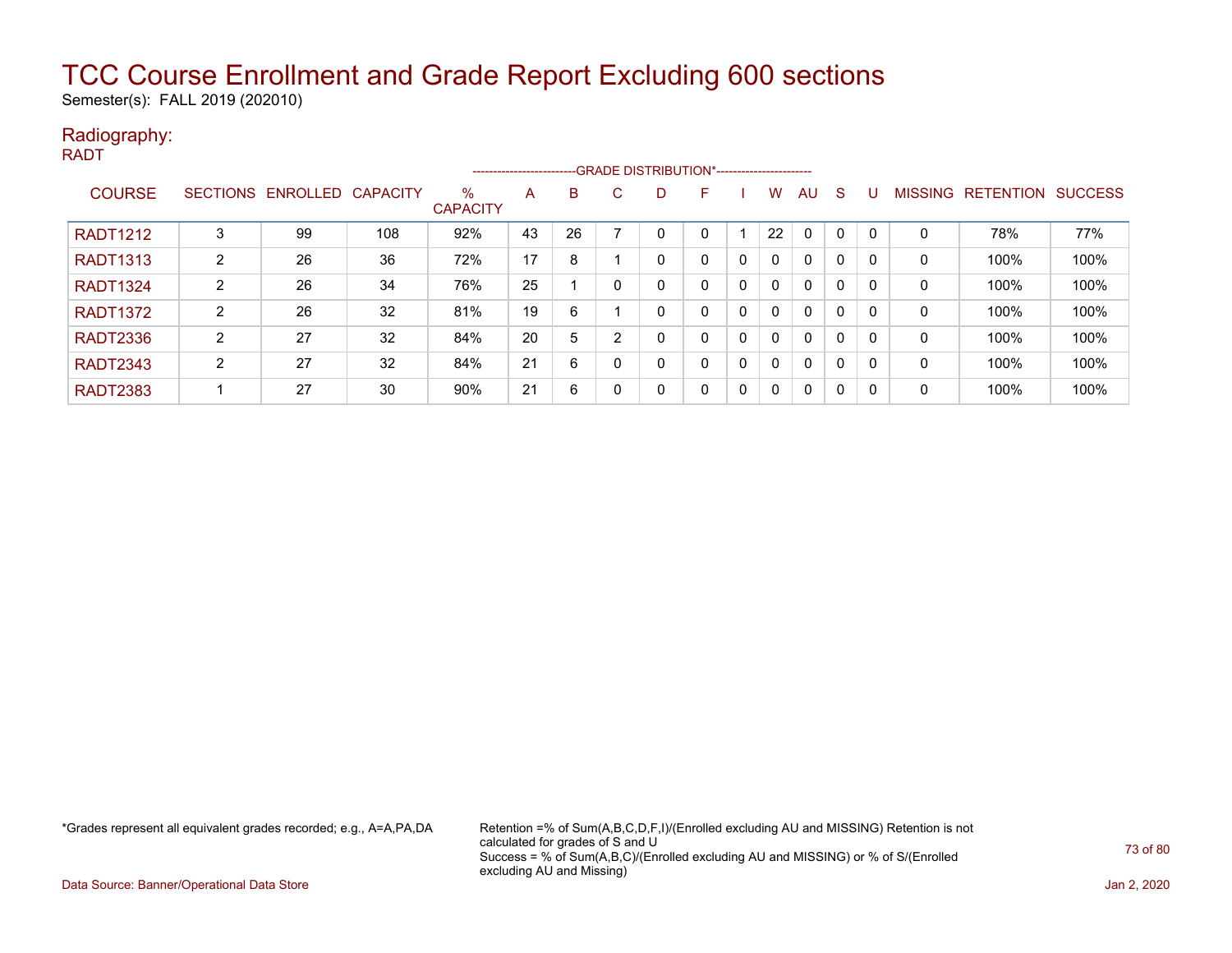Semester(s): FALL 2019 (202010)

#### Religious Studies:

RELG

|                 |   |                            |                   |                         | ----------------------- |   |    |   | --GRADE DISTRIBUTION*----------------------- |   |                |              |              |   |              |                   |                |
|-----------------|---|----------------------------|-------------------|-------------------------|-------------------------|---|----|---|----------------------------------------------|---|----------------|--------------|--------------|---|--------------|-------------------|----------------|
| <b>COURSE</b>   |   | SECTIONS ENROLLED CAPACITY |                   | $\%$<br><b>CAPACITY</b> | A                       | В | C. | D | F                                            |   | w              | <b>AU</b>    | <sub>S</sub> |   |              | MISSING RETENTION | <b>SUCCESS</b> |
| <b>RELG1113</b> |   | 19                         | 20                | 95%                     | 4                       | 8 | 4  |   | ົ                                            | 0 |                | $\mathbf{0}$ | 0            |   | 0            | 100%              | 84%            |
| <b>RELG1213</b> |   | 11                         | $12 \overline{ }$ | 92%                     | ⇁                       |   |    |   | າ                                            | 0 | 0              | $\mathbf{0}$ | $\Omega$     | 0 | 0            | 100%              | 82%            |
| <b>RELG1223</b> | 2 | 14                         | 19                | 74%                     | 3                       | 4 | ົ  | ົ | ົ                                            |   | 0              | $\mathbf{0}$ | $\Omega$     | 0 | 0            | 100%              | 64%            |
| <b>RELG2113</b> |   | 16                         | 20                | 80%                     | 6                       | 6 |    | C |                                              | 0 | $\overline{2}$ | 0            | 0            | 0 | 0            | 88%               | 81%            |
| <b>RELG2123</b> |   | 16                         | 20                | 80%                     | 5                       | 3 |    |   | 4                                            | 0 | $\overline{2}$ | 0            | 0            | 0 | $\mathbf{0}$ | 88%               | 62%            |
| <b>RELG2233</b> |   | 9                          | 24                | 38%                     | 9                       | 0 |    |   | 0                                            | 0 | 0              | 0            | 0            |   | 0            | 100%              | 100%           |

\*Grades represent all equivalent grades recorded; e.g., A=A,PA,DA Retention =% of Sum(A,B,C,D,F,I)/(Enrolled excluding AU and MISSING) Retention is not calculated for grades of S and U Success = % of Sum(A,B,C)/(Enrolled excluding AU and MISSING) or % of S/(Enrolled excluding AU and Missing)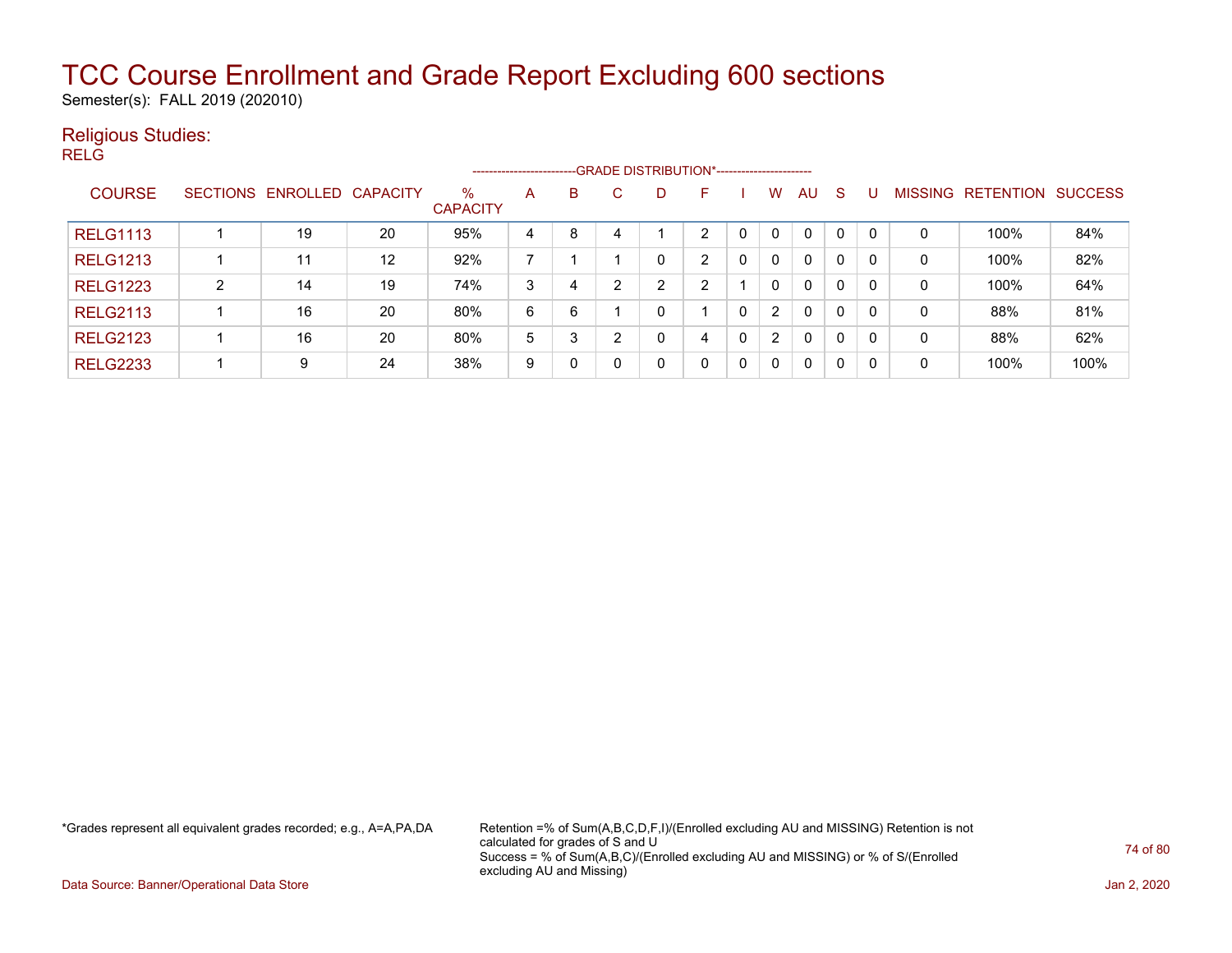Semester(s): FALL 2019 (202010)

#### Respiratory Care:

RESP

|                 |                 |                 |                 |                         | ---------------------- |    |          | -GRADE DISTRIBUTION*----------------------- |   |   |              |              |              |          |                |                  |                |
|-----------------|-----------------|-----------------|-----------------|-------------------------|------------------------|----|----------|---------------------------------------------|---|---|--------------|--------------|--------------|----------|----------------|------------------|----------------|
| <b>COURSE</b>   | <b>SECTIONS</b> | <b>ENROLLED</b> | <b>CAPACITY</b> | $\%$<br><b>CAPACITY</b> | A                      | B  | C        | D                                           | F |   | W            | AU           | <sub>S</sub> |          | <b>MISSING</b> | <b>RETENTION</b> | <b>SUCCESS</b> |
| <b>RESP1232</b> |                 | 23              | 30              | 77%                     | 13                     | 8  | 2        |                                             | 0 | 0 | 0            | $\mathbf{0}$ | 0            |          | $\mathbf 0$    | 100%             | 100%           |
| <b>RESP1242</b> |                 | 23              | 30              | 77%                     | 4                      | 14 | 5        |                                             | 0 | 0 | $\mathbf{0}$ | $\mathbf{0}$ | 0            | $\Omega$ | 0              | 100%             | 100%           |
| <b>RESP1313</b> |                 | 23              | 30              | 77%                     | 7                      | 10 | 6        |                                             | 0 | 0 | 0            | $\mathbf{0}$ | 0            | $\Omega$ | 0              | 100%             | 100%           |
| <b>RESP1354</b> |                 | 23              | 30              | 77%                     | 6                      | 15 | 2        |                                             | 0 | 0 | $\mathbf{0}$ | $\mathbf{0}$ | 0            | $\Omega$ | 0              | 100%             | 100%           |
| <b>RESP1511</b> | $\overline{2}$  | 23              | 30              | 77%                     | 23                     | 0  |          | ი                                           | 0 | 0 | 0            | $\mathbf{0}$ | 0            | $\Omega$ | 0              | 100%             | 100%           |
| <b>RESP2204</b> | $\overline{2}$  | 26              | 28              | 93%                     | 23                     | 3  |          |                                             | 0 | 0 | 0            | $\mathbf{0}$ | $\Omega$     | $\Omega$ | 0              | 100%             | 100%           |
| <b>RESP2212</b> |                 | 26              | 28              | 93%                     | 21                     | 4  |          |                                             | 0 | 0 | $\mathbf{0}$ | $\mathbf{0}$ | 0            | $\Omega$ | 0              | 100%             | 100%           |
| <b>RESP2311</b> | 2               | 26              | 28              | 93%                     | 23                     | 3  | $\Omega$ |                                             | 0 | 0 | 0            | $\mathbf{0}$ | 0            | $\Omega$ | 0              | 100%             | 100%           |
| <b>RESP2324</b> |                 | 26              | 28              | 93%                     | 15                     | 10 |          |                                             | 0 | 0 | 0            | $\mathbf{0}$ | 0            |          | 0              | 100%             | 100%           |
| <b>RESP2991</b> |                 | 15              | 28              | 54%                     | 11                     | 3  |          |                                             | 0 | 0 | 0            | $\mathbf{0}$ | 0            | 0        | 0              | 100%             | 100%           |

\*Grades represent all equivalent grades recorded; e.g., A=A,PA,DA Retention =% of Sum(A,B,C,D,F,I)/(Enrolled excluding AU and MISSING) Retention is not calculated for grades of S and U Success = % of Sum(A,B,C)/(Enrolled excluding AU and MISSING) or % of S/(Enrolled excluding AU and Missing)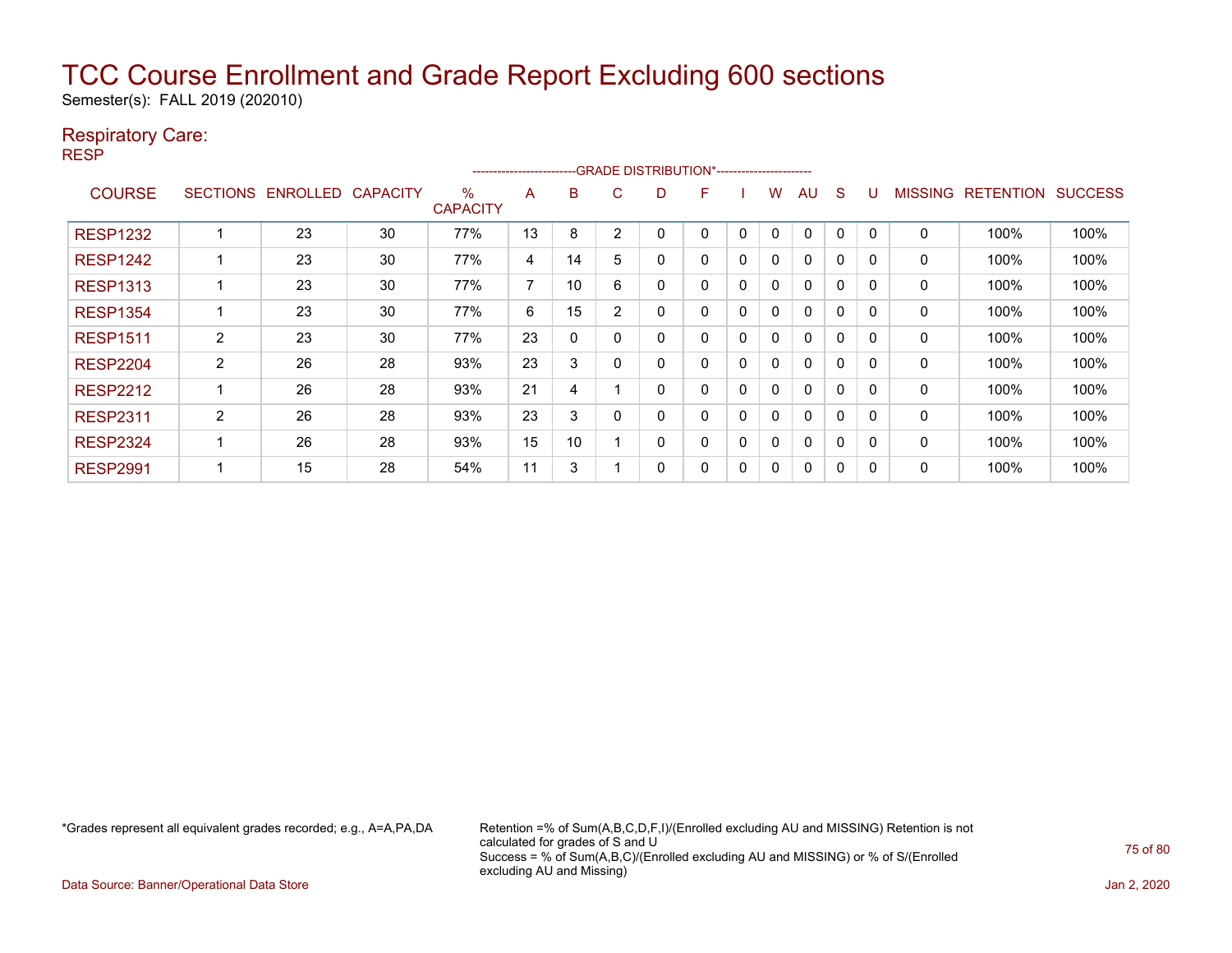Semester(s): FALL 2019 (202010)

#### Russian: **DUCS**

| ruoo            |                            |    |                      |       | ------------------------GRADE DISTRIBUTION*----------------------- |          |  |  |  |                           |     |
|-----------------|----------------------------|----|----------------------|-------|--------------------------------------------------------------------|----------|--|--|--|---------------------------|-----|
| <b>COURSE</b>   | SECTIONS ENROLLED CAPACITY |    | %<br><b>CAPACITY</b> | A B C |                                                                    | DFIWAUSU |  |  |  | MISSING RETENTION SUCCESS |     |
| <b>RUSS1103</b> | 10                         | 20 | 50%                  |       |                                                                    |          |  |  |  | 90%                       | 80% |

\*Grades represent all equivalent grades recorded; e.g., A=A,PA,DA Retention =% of Sum(A,B,C,D,F,I)/(Enrolled excluding AU and MISSING) Retention is not calculated for grades of S and U Success = % of Sum(A,B,C)/(Enrolled excluding AU and MISSING) or % of S/(Enrolled excluding AU and Missing)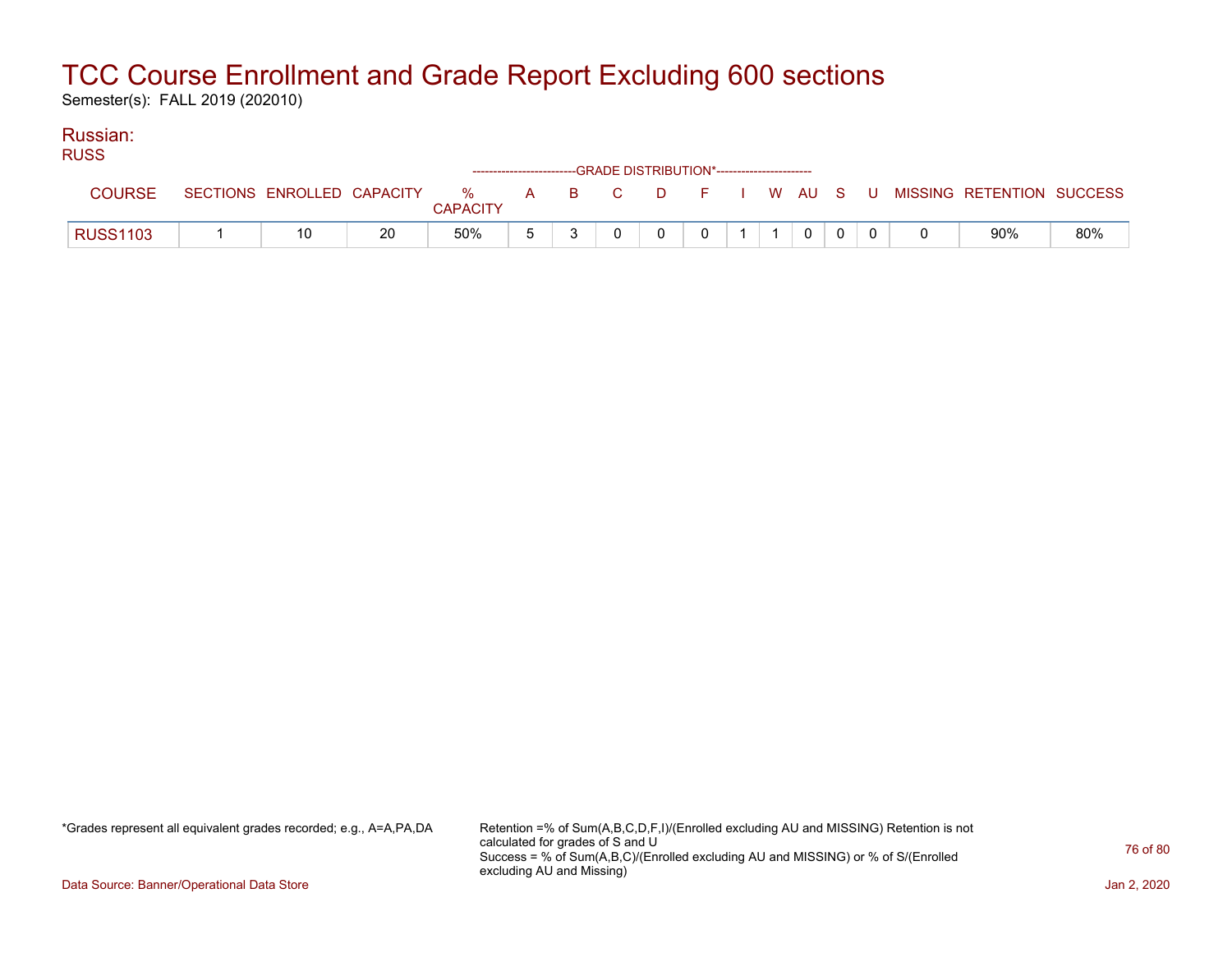Semester(s): FALL 2019 (202010)

#### Sociology:

**SOCI** 

|                 |                |                   |                 |                      | ----------------------- |                |    |    | --GRADE DISTRIBUTION*----------------------- |              |              |              |              |          |                |                  |                |
|-----------------|----------------|-------------------|-----------------|----------------------|-------------------------|----------------|----|----|----------------------------------------------|--------------|--------------|--------------|--------------|----------|----------------|------------------|----------------|
| <b>COURSE</b>   |                | SECTIONS ENROLLED | <b>CAPACITY</b> | %<br><b>CAPACITY</b> | A                       | В              | C  | D  | F                                            |              | w            | AU           | S            |          | <b>MISSING</b> | <b>RETENTION</b> | <b>SUCCESS</b> |
| <b>SOCI1113</b> | 27             | 522               | 619             | 84%                  | 232                     | 122            | 49 | 17 | 39                                           | ⇁            | 56           | $\Omega$     | 0            |          | 0              | 89%              | 77%            |
| <b>SOCI2013</b> | 2              | 39                | 40              | 98%                  | 9                       | 14             | 6  | 3  | 4                                            | $\mathbf{0}$ | 3            | $\mathbf{0}$ | $\Omega$     | $\Omega$ | 0              | 92%              | 74%            |
| <b>SOCI2043</b> |                | 17                | 20              | 85%                  | 4                       | $\overline{2}$ | 3  |    | $\overline{2}$                               | 0            | 5            | $\mathbf{0}$ | $\Omega$     | $\Omega$ | 0              | 71%              | 53%            |
| <b>SOCI2053</b> | $\overline{2}$ | 6                 | 55              | 11%                  | 3                       | 3              |    | 0  | 0                                            | 0            | $\mathbf{0}$ | $\mathbf{0}$ | 0            | $\Omega$ | 0              | 100%             | 100%           |
| <b>SOCI2063</b> |                | 15                | 20              | 75%                  | 3                       | 3              | 2  | 2  | 0                                            | 0            | 5            | $\mathbf{0}$ | 0            | $\Omega$ | 0              | 67%              | 53%            |
| <b>SOCI2113</b> |                | 8                 | 20              | 40%                  | 6                       |                |    | 0  | 0                                            | 0            | 0            | 0            | 0            |          | 0              | 100%             | 100%           |
| <b>SOCI2123</b> | 3              | 65                | 70              | 93%                  | 13                      | 18             | 12 | 4  | 8                                            |              | 9            | 0            | $\Omega$     | $\Omega$ | 0              | 86%              | 66%            |
| <b>SOCI2143</b> |                | 6                 | 25              | 24%                  | 3                       | $\overline{2}$ |    | 0  |                                              | $\mathbf{0}$ | 0            | $\mathbf{0}$ | 0            |          | 0              | 100%             | 83%            |
| <b>SOCI2223</b> |                |                   | 25              | 4%                   | 0                       |                |    | 0  | 0                                            | 0            | 0            | $\mathbf{0}$ | $\mathbf{0}$ | $\Omega$ | 0              | 100%             | 100%           |
| <b>SOCI2263</b> | $\overline{2}$ | 14                | 40              | 35%                  | 8                       | 4              |    |    | 0                                            | 0            |              | $\Omega$     | $\Omega$     | $\Omega$ | $\mathbf{0}$   | 93%              | 86%            |
| <b>SOCI2813</b> | 2              | 5                 | 45              | 11%                  | 3                       |                | 0  | 0  |                                              | 0            | 0            | $\mathbf{0}$ | 0            | $\Omega$ | 0              | 100%             | 80%            |

\*Grades represent all equivalent grades recorded; e.g., A=A,PA,DA Retention =% of Sum(A,B,C,D,F,I)/(Enrolled excluding AU and MISSING) Retention is not calculated for grades of S and U Success = % of Sum(A,B,C)/(Enrolled excluding AU and MISSING) or % of S/(Enrolled excluding AU and Missing)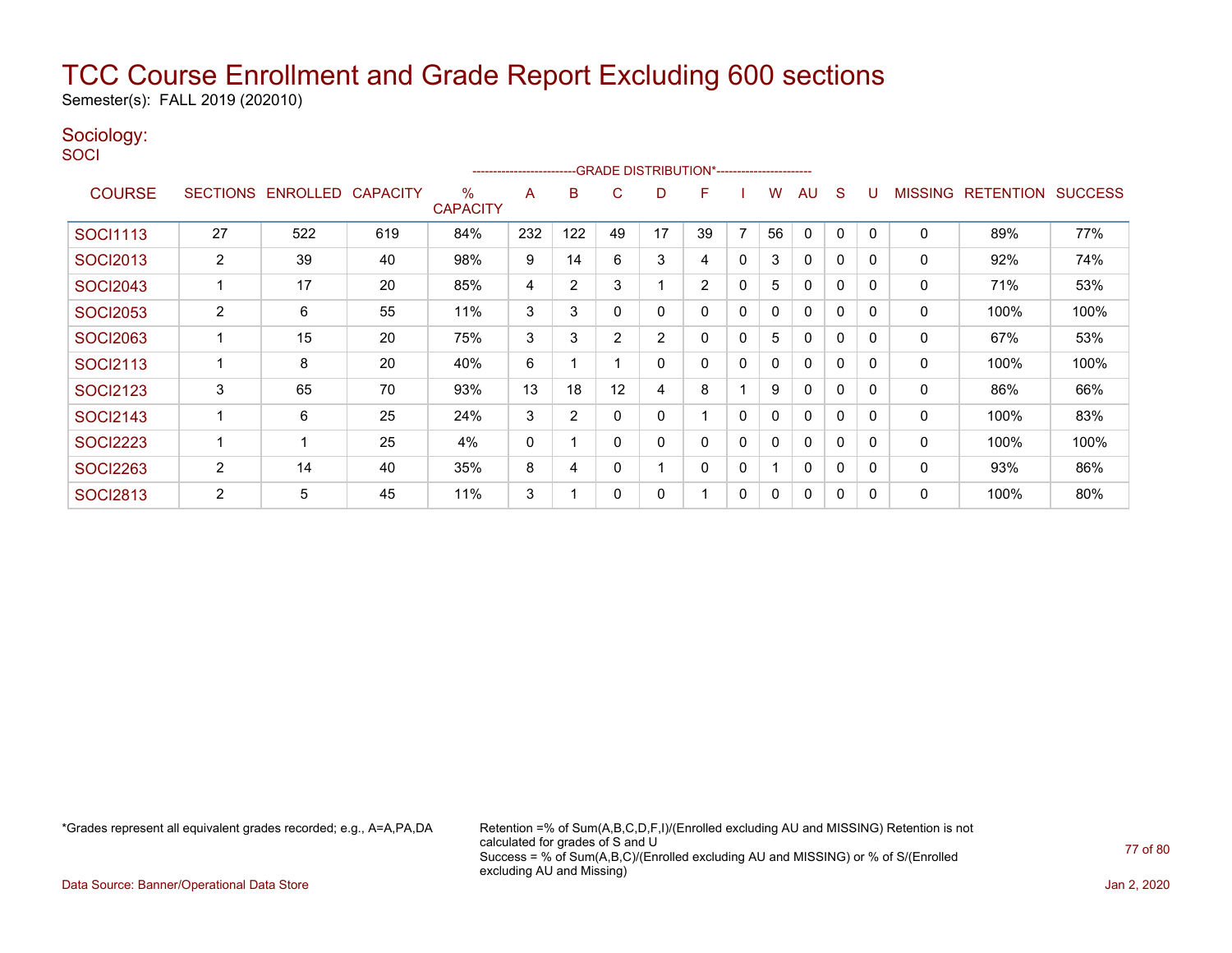Semester(s): FALL 2019 (202010)

#### Spanish:

**SPAN** 

|                 |                 |                 |                 |                         | ------------------------ |              | --GRADE DISTRIBUTION*---------------------- |   |                |              |                |                |              |              |                |                  |                |
|-----------------|-----------------|-----------------|-----------------|-------------------------|--------------------------|--------------|---------------------------------------------|---|----------------|--------------|----------------|----------------|--------------|--------------|----------------|------------------|----------------|
| <b>COURSE</b>   | <b>SECTIONS</b> | <b>ENROLLED</b> | <b>CAPACITY</b> | $\%$<br><b>CAPACITY</b> | A                        | в            | C.                                          | D | F              |              | w              | AU             | S            |              | <b>MISSING</b> | <b>RETENTION</b> | <b>SUCCESS</b> |
| <b>SPAN1001</b> |                 | 10              | 15              | 67%                     | 6                        | 0            | 0                                           | 0 | 0              | 0            | 3              | ٠              | 0            | $\Omega$     | 0              | 67%              | 67%            |
| <b>SPAN1103</b> | 17              | 258             | 340             | 76%                     | 121                      | 45           | 30                                          | 8 | 4              |              | 48             |                | $\mathbf{0}$ | $\Omega$     | 0              | 81%              | 76%            |
| <b>SPAN1213</b> | 8               | 95              | 141             | 67%                     | 49                       | 19           | 9                                           |   | $\overline{2}$ |              | 12             | $\overline{2}$ | 0            | $\Omega$     | 0              | 87%              | 83%            |
| <b>SPAN1313</b> |                 | 16              | 19              | 84%                     | 9                        | 3            |                                             | 0 | 0              | 0            |                | $\overline{2}$ | 0            | $\Omega$     | 0              | 93%              | 93%            |
| <b>SPAN1413</b> |                 | 5               | 20              | 25%                     | 4                        | 0            | 0                                           | 0 | 0              | 0            |                | $\mathbf{0}$   | $\mathbf{0}$ | $\Omega$     | 0              | 80%              | 80%            |
| <b>SPAN2113</b> |                 | 16              | 19              | 84%                     | 15                       | $\mathbf{0}$ | 0                                           | 0 | 0              | 0            | 0              | 1              | $\Omega$     | 0            | 0              | 100%             | 100%           |
| <b>SPAN2213</b> |                 | 10              | 15              | 67%                     | 6                        | 0            | 0                                           | 0 | 0              | 0            | 0              | 4              | $\mathbf{0}$ | $\Omega$     | 0              | 100%             | 100%           |
| <b>SPAN2413</b> |                 | 7               | 20              | 35%                     | 4                        | $\mathbf{0}$ | 0                                           | 0 | 0              | $\mathbf{0}$ | $\overline{2}$ |                | $\mathbf{0}$ | 0            | 0              | 67%              | 67%            |
| <b>SPAN2443</b> |                 | 7               | 20              | 35%                     | 5                        | $\mathbf{0}$ | 0                                           | 0 | 0              | $\mathbf 0$  |                | 1              | $\mathbf{0}$ | $\Omega$     | 0              | 83%              | 83%            |
| <b>SPAN2453</b> |                 | 7               | 20              | 35%                     | 5                        |              | 0                                           | 0 | 0              | $\mathbf{0}$ | 0              | 1              | $\mathbf{0}$ | $\mathbf{0}$ | 0              | 100%             | 100%           |
| <b>SPAN2473</b> |                 | 7               | 20              | 35%                     | 6                        | $\Omega$     |                                             | 0 | 0              | 0            |                | $\mathbf{0}$   | $\mathbf{0}$ | $\Omega$     | 0              | 86%              | 86%            |
| <b>SPAN2543</b> |                 | 8               | 20              | 40%                     | 5                        | 3            | 0                                           | 0 | 0              | 0            | 0              | 0              | 0            | $\Omega$     | 0              | 100%             | 100%           |
| <b>SPAN2663</b> |                 | 9               | 20              | 45%                     | 7                        |              | O                                           | 0 | 0              |              | 0              | $\mathbf{0}$   | 0            | $\Omega$     | 0              | 100%             | 89%            |

\*Grades represent all equivalent grades recorded; e.g., A=A,PA,DA Retention =% of Sum(A,B,C,D,F,I)/(Enrolled excluding AU and MISSING) Retention is not calculated for grades of S and U Success = % of Sum(A,B,C)/(Enrolled excluding AU and MISSING) or % of S/(Enrolled excluding AU and Missing)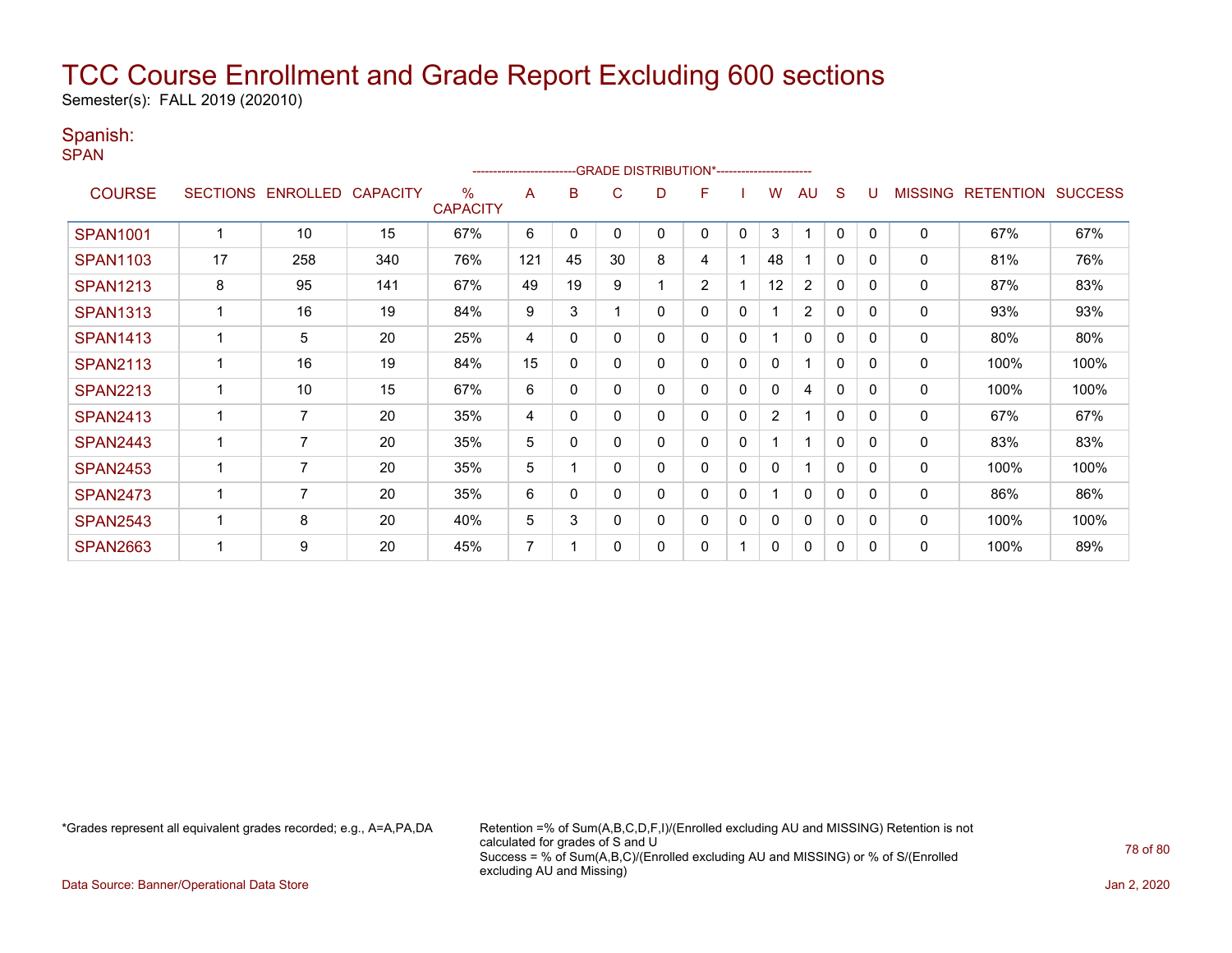Semester(s): FALL 2019 (202010)

#### Theatre:

**THEA** 

|                 |                 |          |                 |                         | ------------------------ |    |                | -- GRADE DISTRIBUTION*----------------------- |                |              |                |              |              |          |                |                  |                |
|-----------------|-----------------|----------|-----------------|-------------------------|--------------------------|----|----------------|-----------------------------------------------|----------------|--------------|----------------|--------------|--------------|----------|----------------|------------------|----------------|
| <b>COURSE</b>   | <b>SECTIONS</b> | ENROLLED | <b>CAPACITY</b> | $\%$<br><b>CAPACITY</b> | A                        | в  | C              | D                                             | F              |              | w              | AU           | <sub>S</sub> |          | <b>MISSING</b> | <b>RETENTION</b> | <b>SUCCESS</b> |
| <b>THEA1033</b> |                 | 15       | 16              | 94%                     | 5                        | 3  | $\overline{2}$ |                                               |                | 0            | 3              | 0            | 0            | $\Omega$ | 0              | 80%              | 67%            |
| <b>THEA1053</b> |                 | 25       | 25              | 100%                    | 22                       |    | 0              | 0                                             | 0              | $\mathbf{0}$ | $\overline{2}$ | 0            | 0            | 0        | 0              | 92%              | 92%            |
| <b>THEA1081</b> |                 | 35       | 65              | 54%                     | 32                       | 0  | $\overline{2}$ | 0                                             | 0              | $\mathbf{0}$ |                | 0            | 0            | $\Omega$ | 0              | 97%              | 97%            |
| <b>THEA1093</b> | $\overline{2}$  | 37       | 48              | 77%                     | 15                       | 11 | 6              | 3                                             | 2              | $\mathbf{0}$ | 0              | $\Omega$     | 0            | 0        | 0              | 100%             | 86%            |
| <b>THEA1133</b> |                 | 11       | 12              | 92%                     |                          | 3  | 3              |                                               | $\overline{2}$ | 0            |                | 0            | $\mathbf{0}$ | $\Omega$ | 0              | 91%              | 64%            |
| <b>THEA1563</b> |                 | 12       | 12              | 100%                    | 3                        | 4  | 3              |                                               |                | $\mathbf{0}$ | 0              | 0            | $\mathbf{0}$ | 0        | 0              | 100%             | 83%            |
| <b>THEA2013</b> |                 | 10       | 12              | 83%                     |                          | 5  | 3              | 0                                             |                | 0            | 0              | 0            | $\mathbf{0}$ | $\Omega$ | 0              | 100%             | 90%            |
| <b>THEA2063</b> |                 | 9        | 12              | 75%                     |                          | 3  |                | $\overline{2}$                                | 0              | $\Omega$     | $\overline{2}$ | 0            | 0            | 0        | 0              | 78%              | 56%            |
| <b>THEA2081</b> |                 | 19       | 50              | 38%                     | 18                       | 0  | 0              | 0                                             | 0              | 0            |                | $\mathbf{0}$ | $\mathbf{0}$ | $\Omega$ | 0              | 95%              | 95%            |
| <b>THEA2231</b> |                 | 6        | 11              | 55%                     | 4                        |    |                | 0                                             | 0              | $\Omega$     | 0              | 0            | 0            | 0        | 0              | 100%             | 100%           |
| <b>THEA2351</b> |                 | 19       | 20              | 95%                     | 18                       |    | 0              | 0                                             | 0              | 0            | 0              | 0            | $\mathbf{0}$ | $\Omega$ | 0              | 100%             | 100%           |
| <b>THEA2453</b> |                 | 10       | 15              | 67%                     | 10                       | 0  | 0              | 0                                             | 0              | 0            | 0              | 0            | 0            | $\Omega$ | 0              | 100%             | 100%           |
| <b>THEA2553</b> |                 | 3        | 3               | 100%                    | 3                        | 0  | 0              | 0                                             | 0              | 0            | 0              | 0            | 0            | $\Omega$ | 0              | 100%             | 100%           |

\*Grades represent all equivalent grades recorded; e.g., A=A,PA,DA Retention =% of Sum(A,B,C,D,F,I)/(Enrolled excluding AU and MISSING) Retention is not calculated for grades of S and U Success = % of Sum(A,B,C)/(Enrolled excluding AU and MISSING) or % of S/(Enrolled excluding AU and Missing)